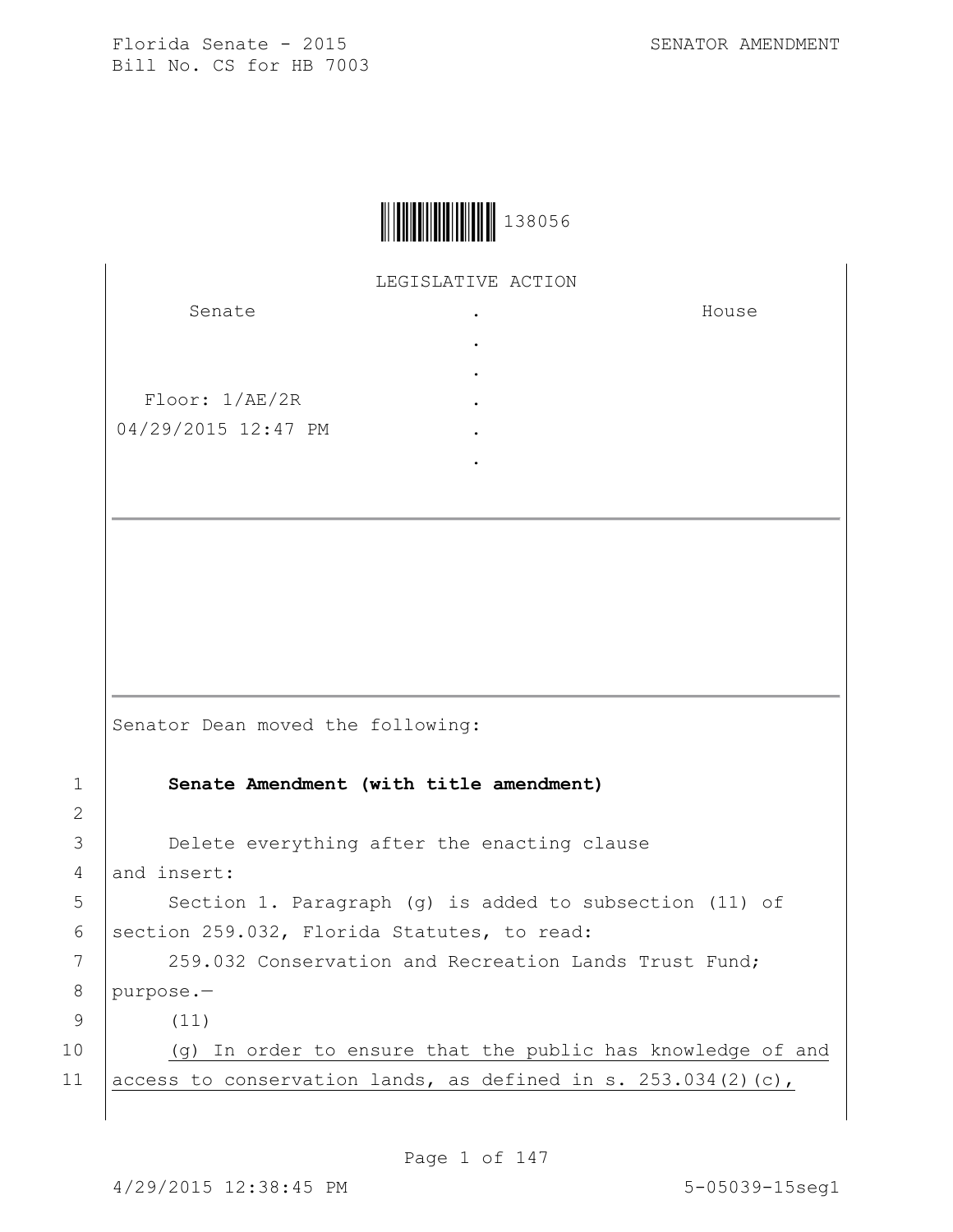**│││││││││││││││││** 138056

| 12 | the department shall publish, update, and maintain a database of |
|----|------------------------------------------------------------------|
| 13 | such lands where public access is compatible with conservation   |
| 14 | and recreation purposes.                                         |
| 15 | 1. By July 1, 2016, the database must be available to the        |
| 16 | public online and must include, at a minimum, the location,      |
| 17 | types of allowable recreational opportunities, points of public  |
| 18 | access, facilities or other amenities, restrictions, and any     |
| 19 | other information the department deems appropriate to increase   |
| 20 | public awareness of recreational opportunities on conservation   |
| 21 | lands. Such data must be electronically accessible, searchable,  |
| 22 | and downloadable in a generally acceptable format.               |
| 23 | 2. The department, through its own efforts or through            |
| 24 | partnership with a third-party entity, shall create an           |
| 25 | application downloadable on mobile devices to be used to locate  |
| 26 | state lands available for public access using the user's         |
| 27 | locational information or based upon an activity of interest.    |
| 28 | 3. The database and application must include information         |
| 29 | for all state conservation lands to which the public has a right |
| 30 | of access for recreational purposes. Beginning January 1, 2018,  |
| 31 | to the greatest extent practicable, the database shall include   |
| 32 | similar information for lands owned by federal and local         |
| 33 | government entities that allow access for recreational purposes. |
| 34 | 4. By January 1 of each year, the department shall provide       |
| 35 | a report to the Governor, the President of the Senate, and the   |
| 36 | Speaker of the House of Representatives describing the           |
| 37 | percentage of public lands acquired under this chapter to which  |
| 38 | the public has access and efforts undertaken by the department   |
| 39 | to increase public access to such lands.                         |
| 40 | Section 2. Section 260.0144, Florida Statutes, is amended        |

Page 2 of 147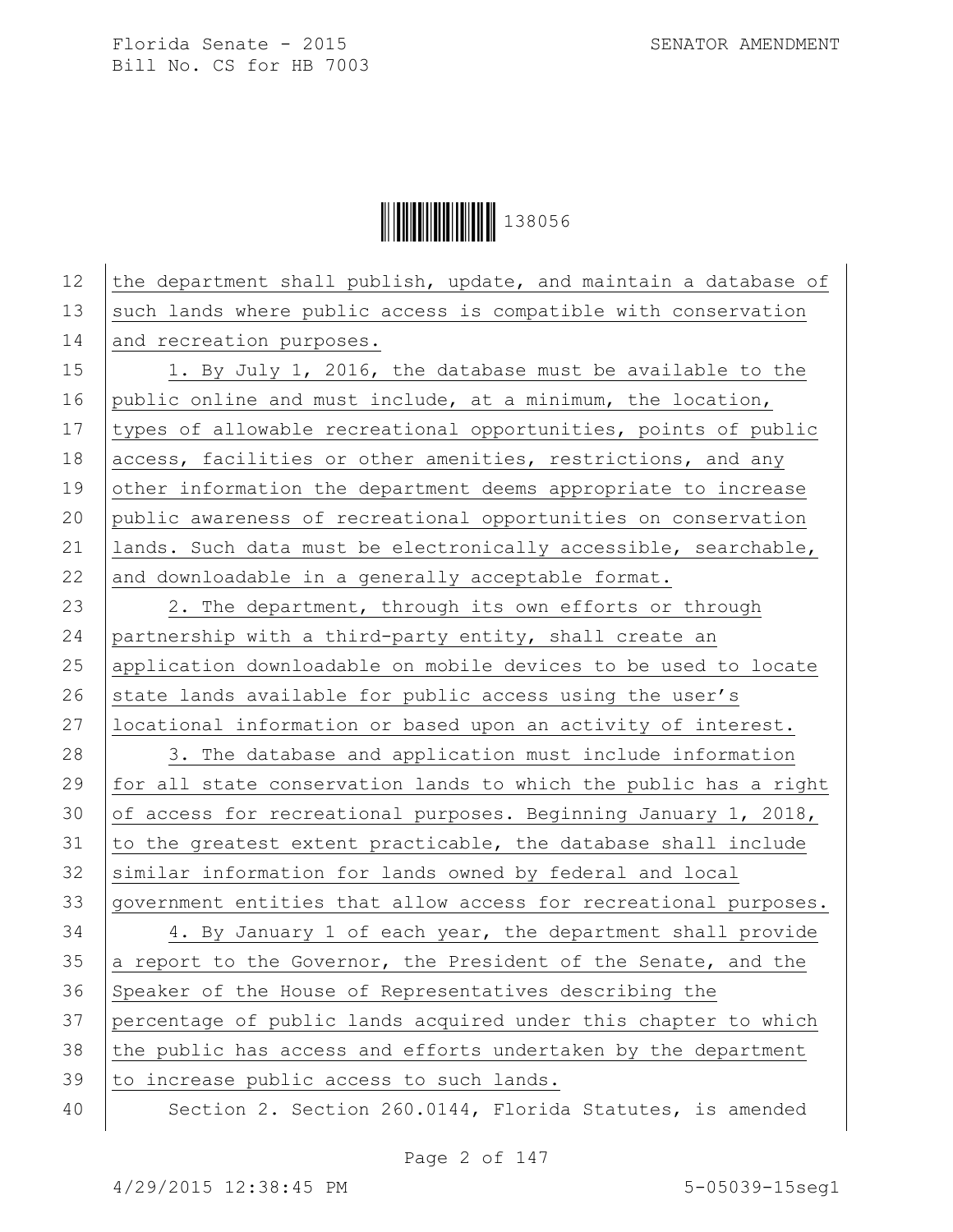

41 to read:

 260.0144 Sponsorship of state greenways and trails.—The department may enter into a concession agreement with a not-for- profit entity or private sector business or entity for commercial sponsorship to be displayed on state greenway and 46 trail facilities not included within the Shared-Use Nonmotorized 47 Trail Network established in chapter 339 or property specified |in this section. The department may establish the cost for 49 entering into a concession agreement.

50 (1) A concession agreement shall be administered by the 51 department and must include the requirements found in this 52 section.

53 (2)(a) Space for a commercial sponsorship display may be 54 provided through a concession agreement on certain state-owned 55 greenway or trail facilities or property.

56 (b) Signage or displays erected under this section shall 57 comply with the provisions of s. 337.407 and chapter 479, and 58 shall be limited as follows:

59 | 1. One large sign or display, not to exceed 16 square feet 60 in area, may be located at each trailhead or parking area.

61 2. One small sign or display, not to exceed 4 square feet 62 in area, may be located at each designated trail public access 63 point.

64 (c) Before installation, each name or sponsorship display 65 | must be approved by the department.

66 (d) The department shall ensure that the size, color, 67 materials, construction, and location of all signs are 68 consistent with the management plan for the property and the 69 standards of the department, do not intrude on natural and

Page 3 of 147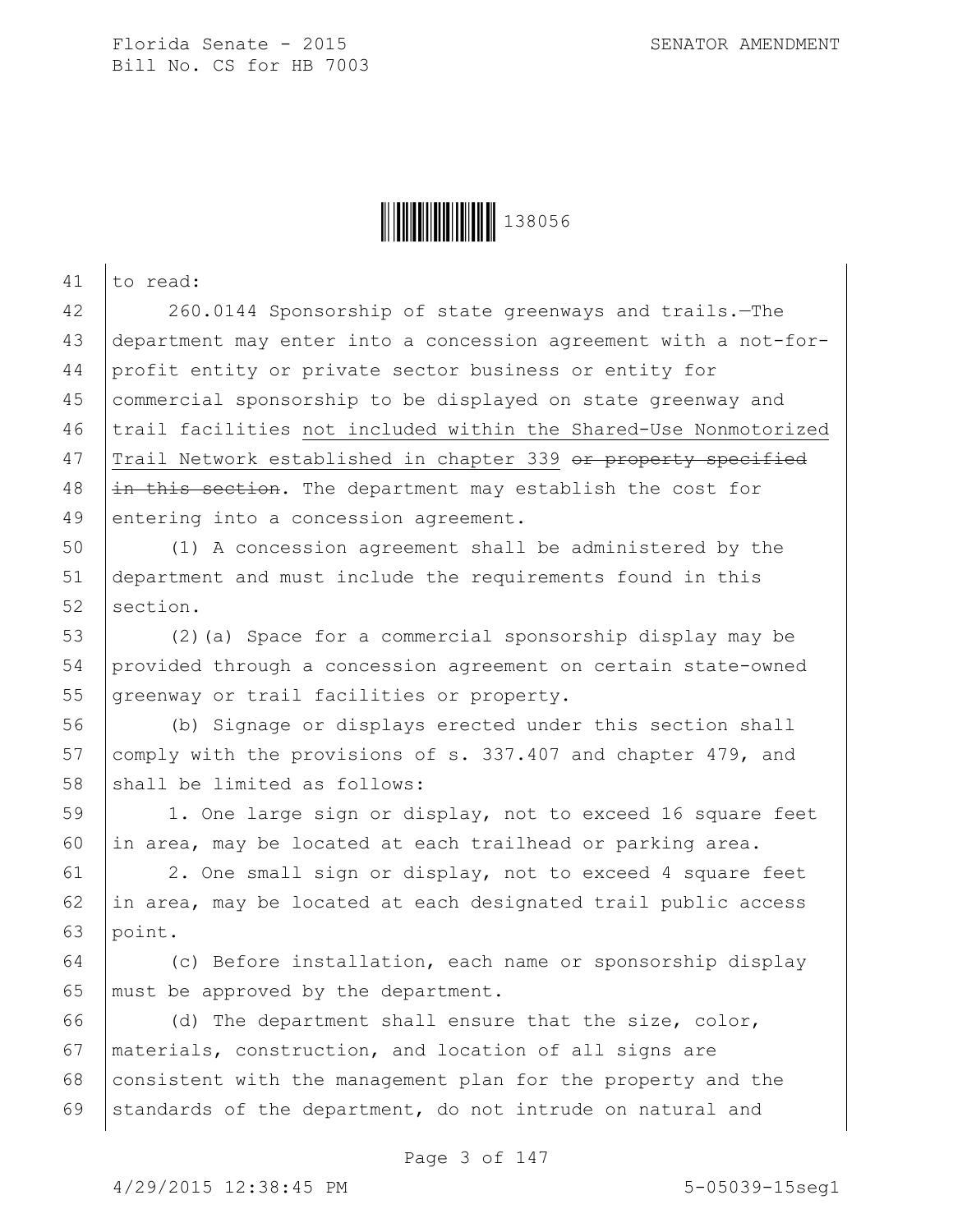

| 70 | historic settings, and contain only a logo selected by the                      |
|----|---------------------------------------------------------------------------------|
| 71 | sponsor and the following sponsorship wording:                                  |
| 72 |                                                                                 |
| 73 | (Name of the sponsor) proudly sponsors the costs                                |
| 74 | of maintaining the  (Name of the greenway or                                    |
| 75 | $train) \ldots$                                                                 |
| 76 |                                                                                 |
| 77 | (e) Sponsored state greenways and trails are authorized at                      |
| 78 | the following facilities or property:                                           |
| 79 | 1. Florida Keys Overseas Heritage Trail.                                        |
| 80 | 2. Blackwater Heritage Trail.                                                   |
| 81 | 3. Tallahassee-St. Marks Historic Railroad State Trail.                         |
| 82 | 4. Nature Coast State Trail.                                                    |
| 83 | 5. Withlacoochee State Trail.                                                   |
| 84 | 6. General James A. Van Fleet State Trail.                                      |
| 85 | 7. Palatka-Lake Butler State Trail.                                             |
| 86 | (e) $\overline{f}$ The department may enter into commercial sponsorship         |
| 87 | agreements for other state greenways or trails as authorized in                 |
| 88 | this section. A qualified entity that desires to enter into a                   |
| 89 | commercial sponsorship agreement shall apply to the department                  |
| 90 | on forms adopted by department rule.                                            |
| 91 | $(f)$ $\left(\frac{f}{f}\right)$ All costs of a display, including development, |
| 92 | construction, installation, operation, maintenance, and removal                 |
| 93 | costs, shall be paid by the concessionaire.                                     |
| 94 | (3) A concession agreement shall be for a minimum of 1                          |
| 95 | year, but may be for a longer period under a multiyear                          |
| 96 | agreement, and may be terminated for just cause by the                          |
| 97 | department upon 60 days' advance notice. Just cause for                         |
| 98 | termination of a concession agreement includes, but is not                      |
|    |                                                                                 |

Page 4 of 147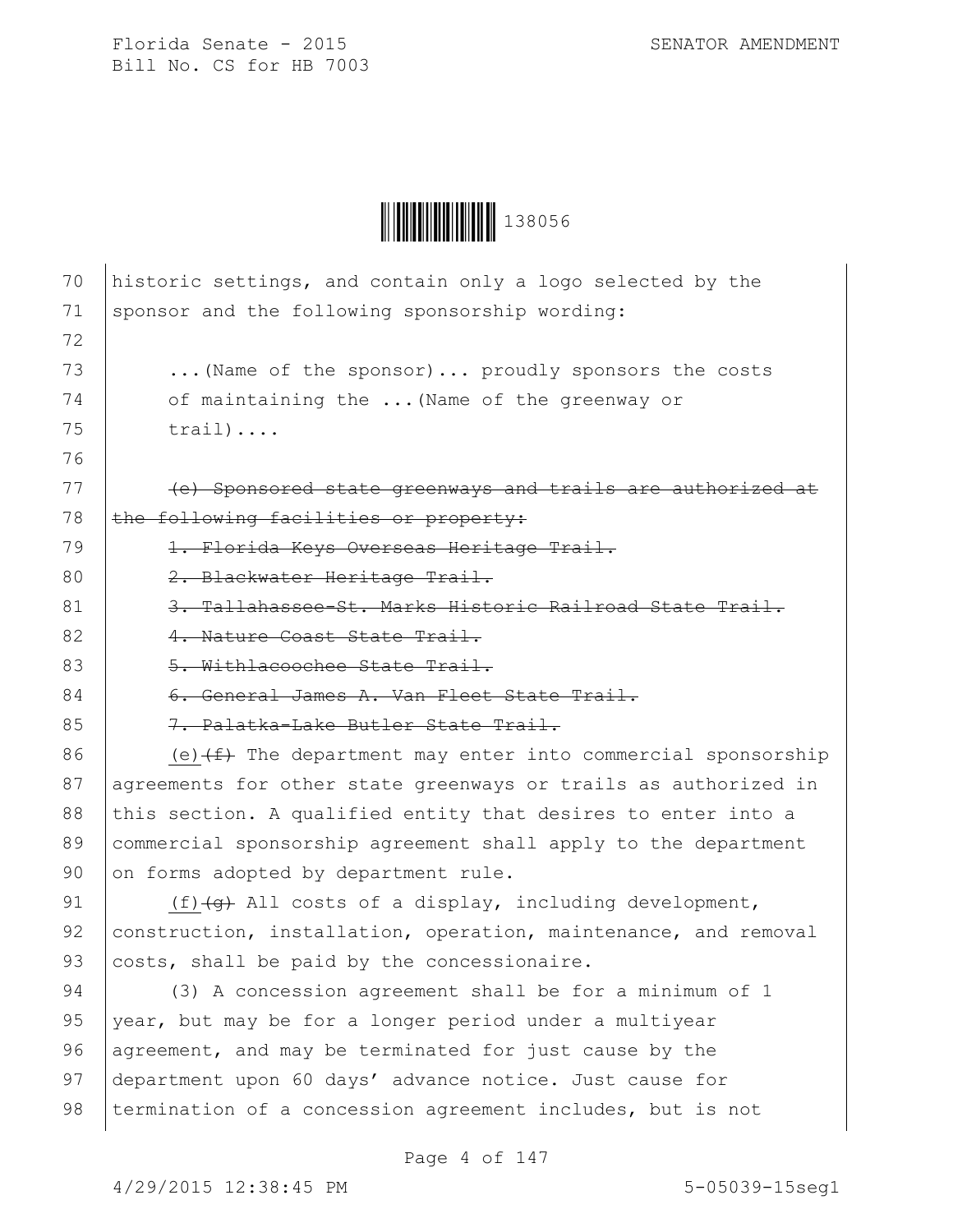

99 Ilimited to, violation of the terms of the concession agreement 100 or any provision of this section.

101 (4) Commercial sponsorship pursuant to a concession 102 agreement is for public relations or advertising purposes of the 103 | not-for-profit entity or private sector business or entity, and  $104$   $\mid$  may not be construed by that not-for-profit entity or private  $105$  sector business or entity as having a relationship to any other 106 actions of the department.

107 (5) This section does not create a proprietary or 108 compensable interest in any sign, display site, or location.

109 (6) Proceeds from concession agreements shall be 110 distributed as follows:

111 (a) Eighty-five percent shall be deposited into the 112 appropriate department trust fund that is the source of funding 113 for management and operation of state greenway and trail 114 | facilities and properties.

115 (b) Fifteen percent shall be deposited into the State 116 Transportation Trust Fund for use in the Traffic and Bicycle 117 Safety Education Program and the Safe Paths to School Program 118 administered by the Department of Transportation.

119 (7) The department may adopt rules to administer this 120 section.

121 | Section 3. Subsections (3) and (4) of section 335.065, 122 Florida Statutes, are amended to read:

123 335.065 Bicycle and pedestrian ways along state roads and 124 transportation facilities.-

125 (3) The department, in cooperation with the Department of 126 Environmental Protection, shall establish a statewide integrated 127 System of bicycle and pedestrian ways in such a manner as to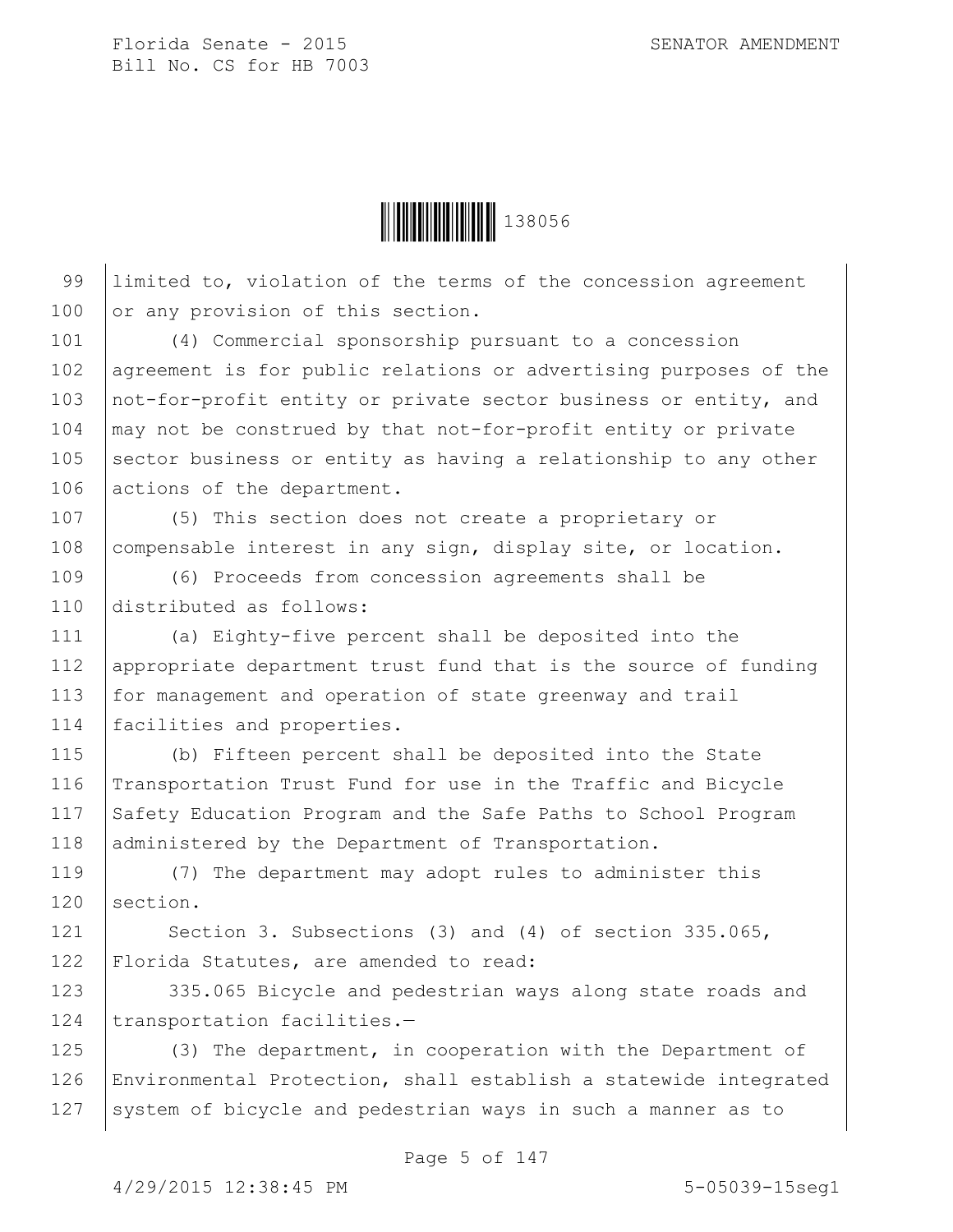

| 128 | take full advantage of any such ways which are maintained by any |
|-----|------------------------------------------------------------------|
| 129 | governmental entity. The department may enter into a concession  |
| 130 | agreement with a not-for-profit entity or private sector         |
| 131 | business or entity for commercial sponsorship displays on        |
| 132 | multiuse trails and related facilities and use any concession    |
| 133 | agreement revenues for the maintenance of the multiuse trails    |
| 134 | and related facilities. Commercial sponsorship displays are      |
| 135 | subject to the requirements of the Highway Beautification Act of |
| 136 | 1965 and all federal laws and agreements, when applicable. For   |
| 137 | the purposes of this section, bicycle facilities may be          |
| 138 | established as part of or separate from the actual roadway and   |
| 139 | may utilize existing road rights-of-way or other rights-of-way   |
| 140 | or easements acquired for public use.                            |
| 141 | (a) A concession agreement shall be administered by the          |
| 142 | department and must include the requirements of this section.    |
| 143 | (b) 1. Signage or displays erected under this section shall      |
| 144 | comply with s. 337.407 and chapter 479 and shall be limited as   |
| 145 | follows:                                                         |
| 146 | a. One large sign or display, not to exceed 16 square feet       |
| 147 | in area, may be located at each trailhead or parking area.       |
| 148 | b. One small sign or display, not to exceed 4 square feet        |
| 149 | in area, may be located at each designated trail public access   |
| 150 | point.                                                           |
| 151 | 2. Before installation, each name or sponsorship display         |
| 152 | must be approved by the department.                              |
| 153 | 3. The department shall ensure that the size, color,             |
| 154 | materials, construction, and location of all signs are           |
| 155 | consistent with the management plan for the property and the     |
| 156 | standards of the department, do not intrude on natural and       |
|     |                                                                  |

Page 6 of 147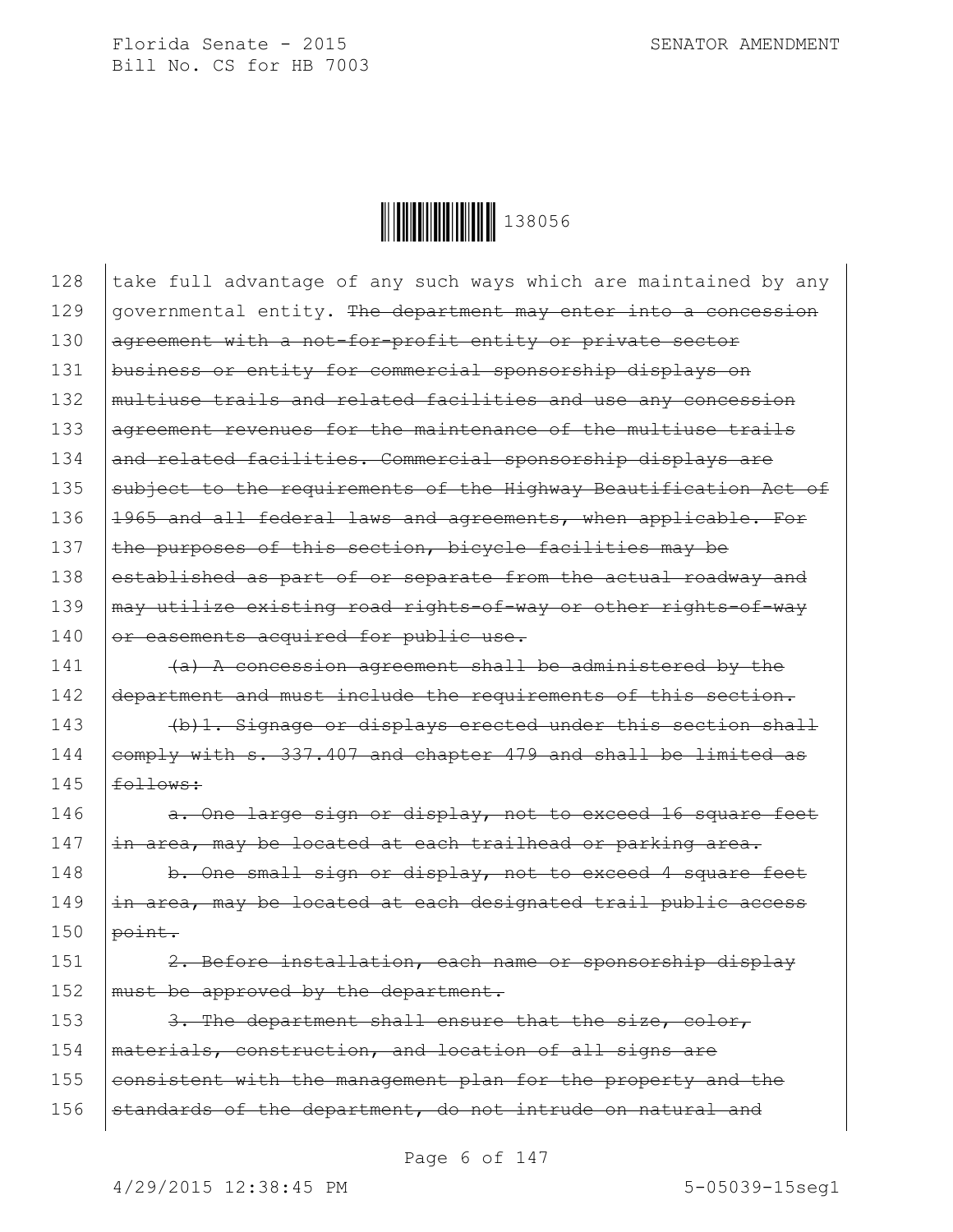

| 157 | historic settings, and contain only a logo selected by the       |
|-----|------------------------------------------------------------------|
| 158 | sponsor and the following sponsorship wording:                   |
| 159 |                                                                  |
| 160 | (Name of the sponsor)  proudly sponsors the costs                |
| 161 | of maintaining the  (Name of the greenway or                     |
| 162 | $\text{train}$                                                   |
| 163 |                                                                  |
| 164 | 4. All costs of a display, including development,                |
| 165 | construction, installation, operation, maintenance, and removal  |
| 166 | costs, shall be paid by the concessionaire.                      |
| 167 | (c) A concession agreement shall be for a minimum of 1           |
| 168 | year, but may be for a longer period under a multiyear           |
| 169 | agreement, and may be terminated for just cause by the           |
| 170 | department upon 60 days' advance notice. Just cause for          |
| 171 | termination of a concession agreement includes, but is not       |
| 172 | limited to, violation of the terms of the concession agreement   |
| 173 | or this section.                                                 |
| 174 | (4) (a) The department may use appropriated funds to support     |
| 175 | the establishment of a statewide system of interconnected        |
| 176 | multiuse trails and to pay the costs of planning, land           |
| 177 | acquisition, design, and construction of such trails and related |
| 178 | facilities. The department shall give funding priority to        |
| 179 | projects that:                                                   |
| 180 | 1. Are identified by the Florida Greenways and Trails            |
| 181 | Council as a priority within the Florida Greenways and Trails    |
| 182 | System under chapter 260.                                        |
| 183 | 2. Support the transportation needs of bicyclists and            |
| 184 | pedestrians.                                                     |
| 185 | 3. Have national, statewide, or regional importance.             |

Page 7 of 147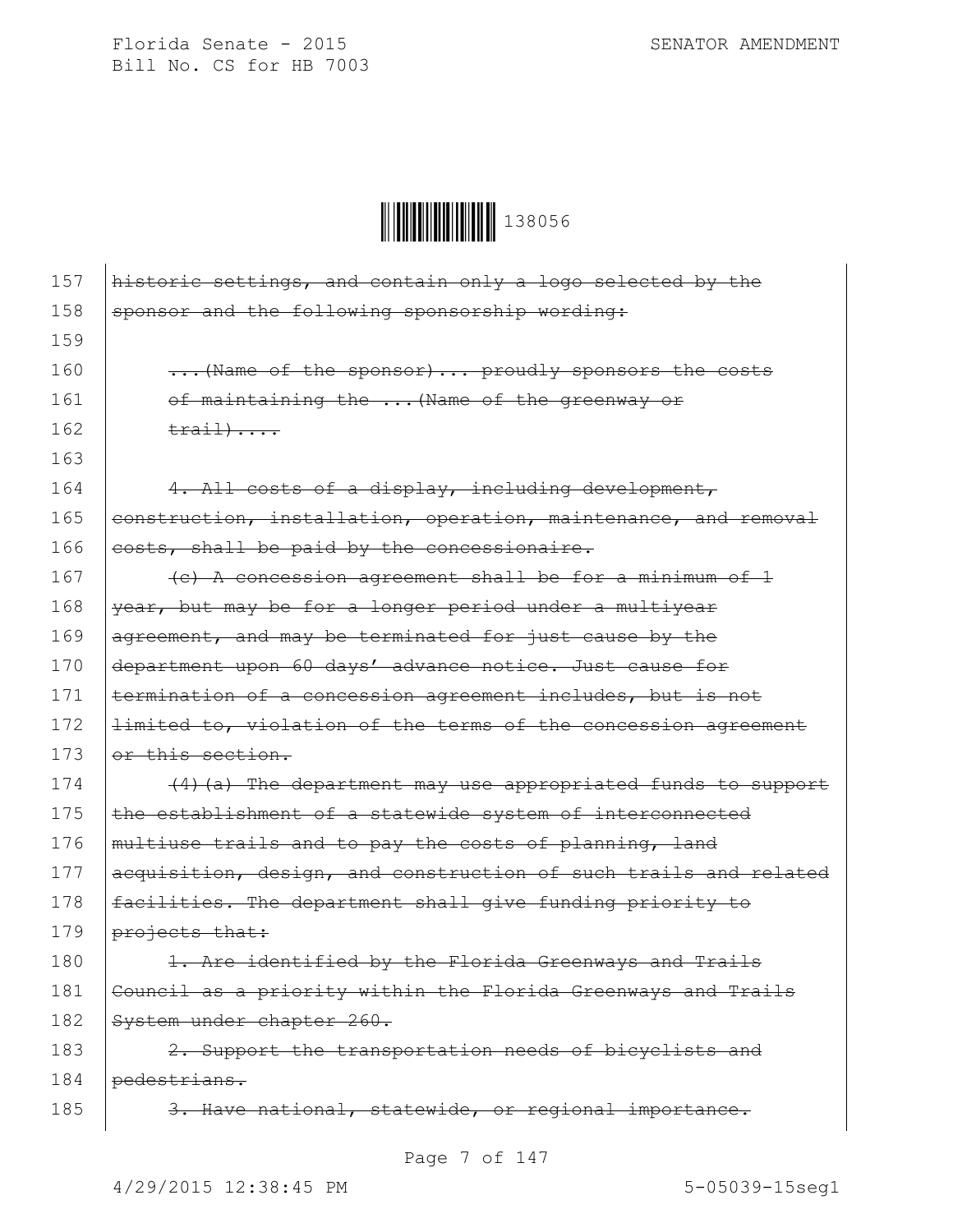**│││││││││││││││││** 138056

| 186 | 4. Facilitate an interconnected system of trails by              |
|-----|------------------------------------------------------------------|
| 187 | completing gaps between existing trails.                         |
| 188 | (b) A project funded under this subsection shall:                |
| 189 | 1. Be included in the department's work program developed        |
| 190 | in accordance with s. 339.135.                                   |
| 191 | 2. Be operated and maintained by an entity other than the        |
| 192 | department upon completion of construction. The department is    |
| 193 | not obligated to provide funds for the operation and maintenance |
| 194 | of the project.                                                  |
| 195 | Section 4. Section 339.81, Florida Statutes, is created to       |
| 196 | read:                                                            |
| 197 | 339.81 Florida Shared-Use Nonmotorized Trail Network.-           |
| 198 | (1) The Legislature finds that increasing demands continue       |
| 199 | to be placed on the state's transportation system by a growing   |
| 200 | economy, continued population growth, and increasing tourism.    |
| 201 | The Legislature also finds that significant challenges exist in  |
| 202 | providing additional capacity to the conventional transportation |
| 203 | system and enhanced accommodation of alternative travel modes to |
| 204 | meet the needs of residents and visitors are required. The       |
| 205 | Legislature further finds that improving bicyclist and           |
| 206 | pedestrian safety for both residents and visitors remains a high |
| 207 | priority. Therefore, the Legislature declares that the           |
| 208 | development of a nonmotorized trail network will increase        |
| 209 | mobility and recreational alternatives for residents and         |
| 210 | visitors of this state, enhance economic prosperity, enrich      |
| 211 | quality of life, enhance safety, and reflect responsible         |
| 212 | environmental stewardship. To that end, it is the intent of the  |
| 213 | Legislature that the department make use of its expertise in     |
| 214 | efficiently providing transportation projects and develop the    |
|     |                                                                  |

Page 8 of 147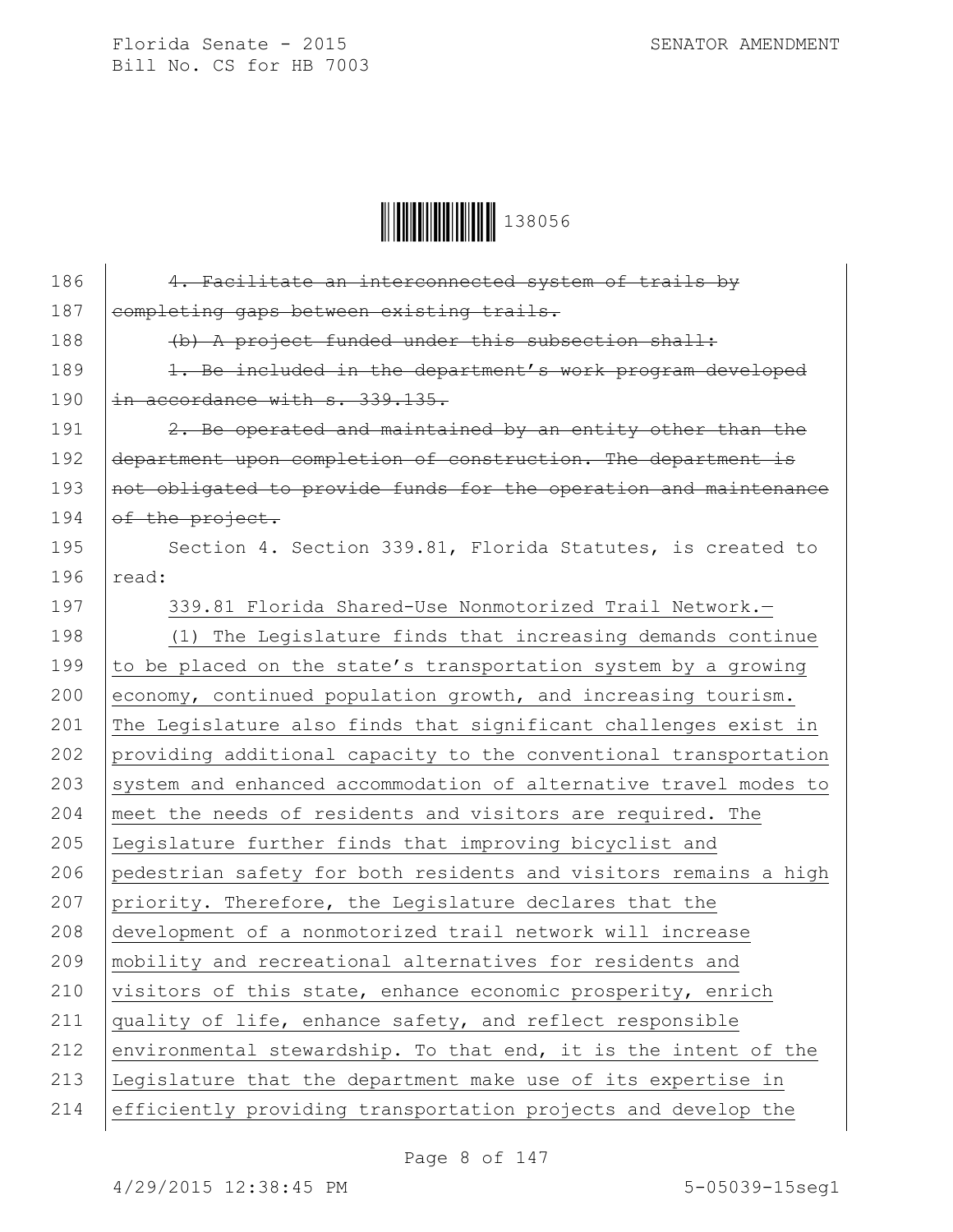

215 Florida Shared-Use Nonmotorized Trail Network, consisting of a 216 statewide network of nonmotorized trails, which allows 217 nonmotorized vehicles and pedestrians to access a variety of 218 origins and destinations with limited exposure to motorized 219 vehicles. 220 (2) The Florida Shared-Use Nonmotorized Trail Network is 221 created as a component of the Florida Greenways and Trails 222 System established in chapter 260. The statewide network 223 consists of multiuse trails or shared-use paths physically  $224$  separated from motor vehicle traffic and constructed with 225 asphalt, concrete, or another hard surface which, by virtue of 226 design, location, extent of connectivity or potential 227 connectivity, and allowable uses, provides nonmotorized 228 transportation opportunities for bicyclists and pedestrians 229 statewide between and within a wide range of points of origin 230 and destinations, including, but not limited to, communities, 231  $|$  conservation areas, state parks, beaches, and other natural or 232 cultural attractions for a variety of trip purposes, including 233 | work, school, shopping, and other personal business, as well as 234 social, recreational, and personal fitness purposes. 235 (3) Network components do not include sidewalks, nature 236  $|$ trails, loop trails wholly within a single park or natural area, 237  $\sigma$  or on-road facilities, such as bicycle lanes or routes other 238 than: 239 (a) On-road facilities that are no longer than one-half 240 mile connecting two or more nonmotorized trails, if the 241 provision of a nonmotorized trail without the use of the on-road 242 facility is not feasible, and if such on-road facilities are 243 signed and marked for nonmotorized use; or

Page 9 of 147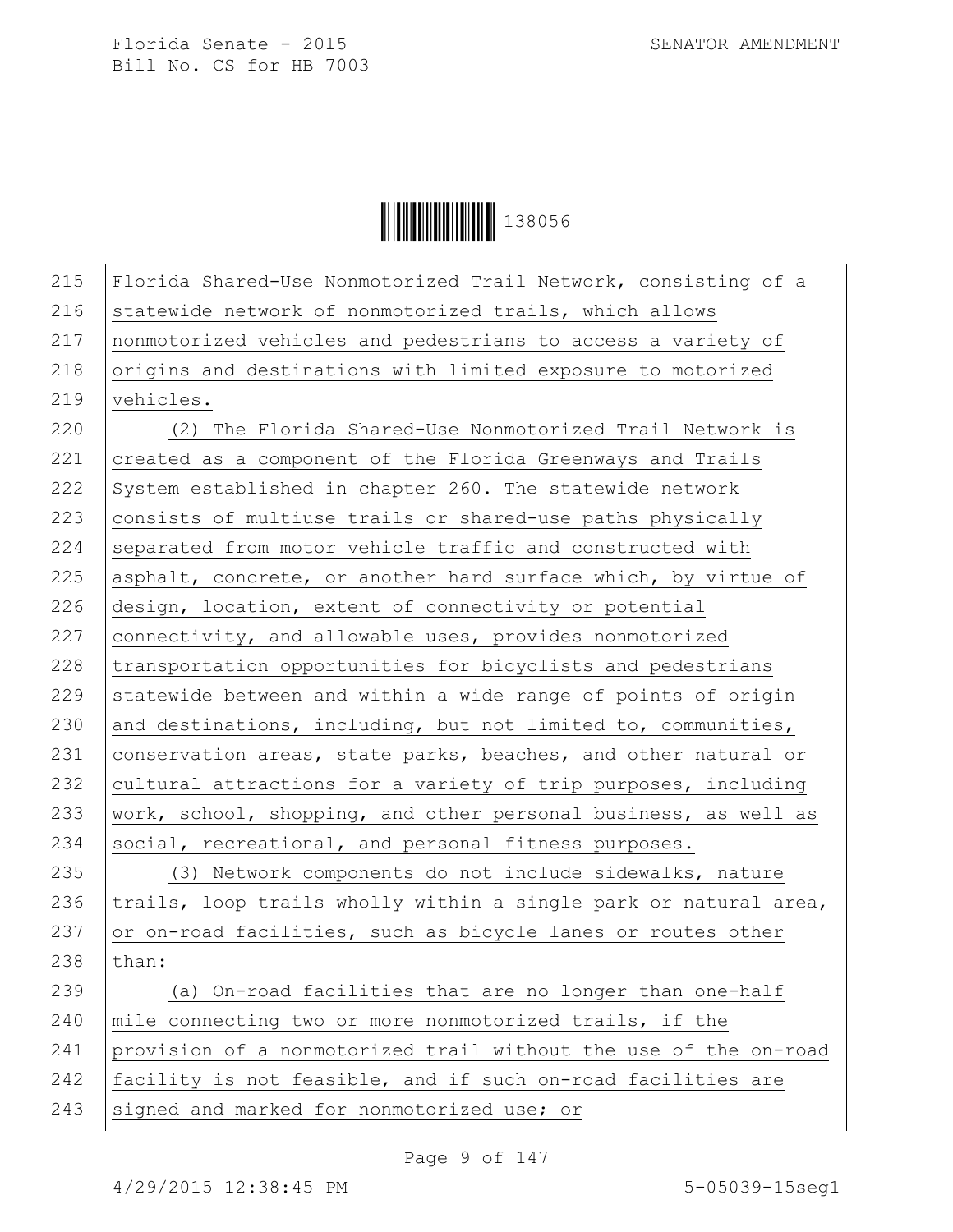**││││││││││││││││** 138056

| 244 | (b) On-road components of the Florida Keys Overseas               |
|-----|-------------------------------------------------------------------|
| 245 | Heritage Trail.                                                   |
| 246 | $(4)$ The planning, development, operation, and maintenance       |
| 247 | of the Florida Shared-Use Nonmotorized Trail Network is declared  |
| 248 | to be a public purpose, and the department, together with other   |
| 249 | agencies of this state and all counties, municipalities, and      |
| 250 | special districts of this state, may spend public funds for such  |
| 251 | purposes and accept gifts and grants of funds, property, or       |
| 252 | property rights from public or private sources to be used for     |
| 253 | such purposes.                                                    |
| 254 | (5) The department shall include the Florida Shared-Use           |
| 255 | Nonmotorized Trail Network in its work program developed          |
| 256 | pursuant to s. 339.135. For purposes of funding and maintaining   |
| 257 | projects within the network, the department shall allocate in     |
| 258 | its program and resource plan a minimum of \$50 million annually, |
| 259 | beginning in the 2015-2016 fiscal year.                           |
| 260 | (6) The department may enter into a memorandum of agreement       |
| 261 | with a local government or other agency of the state to transfer  |
| 262 | maintenance responsibilities of an individual network component.  |
| 263 | The department may contract with a not-for-profit entity or       |
| 264 | private sector business or entity to provide maintenance          |
| 265 | services on an individual network component.                      |
| 266 | (7) The department may adopt rules to aid in the                  |
| 267 | development and maintenance of components of the network.         |
| 268 | Section 5. Section 339.82, Florida Statutes, is created to        |
| 269 | read:                                                             |
| 270 | 339.82 Shared-Use Nonmotorized Trail Network Plan.-               |
| 271 | The department shall develop a network plan for the<br>(1)        |
| 272 | Florida Shared-Use Nonmotorized Trail Network in coordination     |
|     |                                                                   |

Page 10 of 147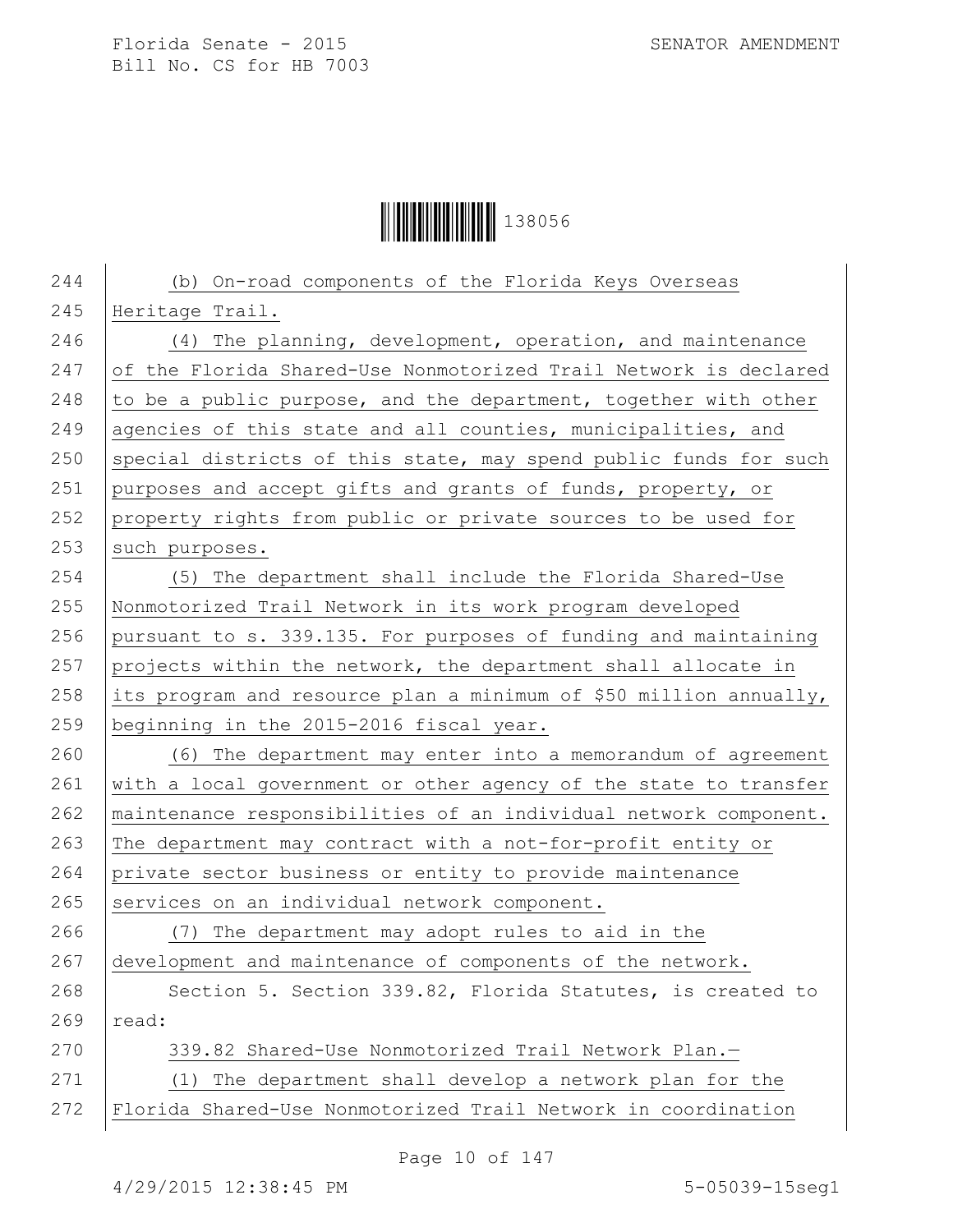**│││││││││││││││││** 138056

| 273 | with the Department of Environmental Protection, metropolitan    |
|-----|------------------------------------------------------------------|
| 274 | planning organizations, affected local governments and public    |
| 275 | agencies, and the Florida Greenways and Trails Council. The plan |
| 276 | must be consistent with the Florida Greenways and Trails Plan    |
| 277 | developed under s. 260.014 and must be updated at least once     |
| 278 | every 5 years.                                                   |
| 279 | (2) The network plan must include all of the following:          |
| 280 | (a) A needs assessment, including, but not limited to, a         |
| 281 | comprehensive inventory and analysis of existing trails that may |
| 282 | be considered for inclusion in the Florida Shared-Use            |
| 283 | Nonmotorized Trail Network.                                      |
| 284 | (b) A project prioritization process that includes               |
| 285 | assigning funding priority to projects that:                     |
| 286 | 1. Are identified by the Florida Greenways and Trails            |
| 287 | Council as a priority within the Florida Greenways and Trails    |
| 288 | System under chapter 260;                                        |
| 289 | 2. Facilitate an interconnected network of trails by             |
| 290 | completing gaps between existing facilities; and                 |
| 291 | 3. Maximize use of federal, local, and private funding and       |
| 292 | support mechanisms, including, but not limited to, donation of   |
| 293 | funds, real property, and maintenance responsibilities.          |
| 294 | (c) A map that illustrates existing and planned facilities       |
| 295 | and identifies critical gaps between facilities.                 |
| 296 | (d) A finance plan based on reasonable projections of            |
| 297 | anticipated revenues, including both 5-year and 10-year cost-    |
| 298 | feasible components.                                             |
| 299 | (e) Performance measures that include quantifiable               |
| 300 | increases in trail network access and connectivity.              |
| 301 | (f) A timeline for the completion of the base network using      |
|     |                                                                  |

Page 11 of 147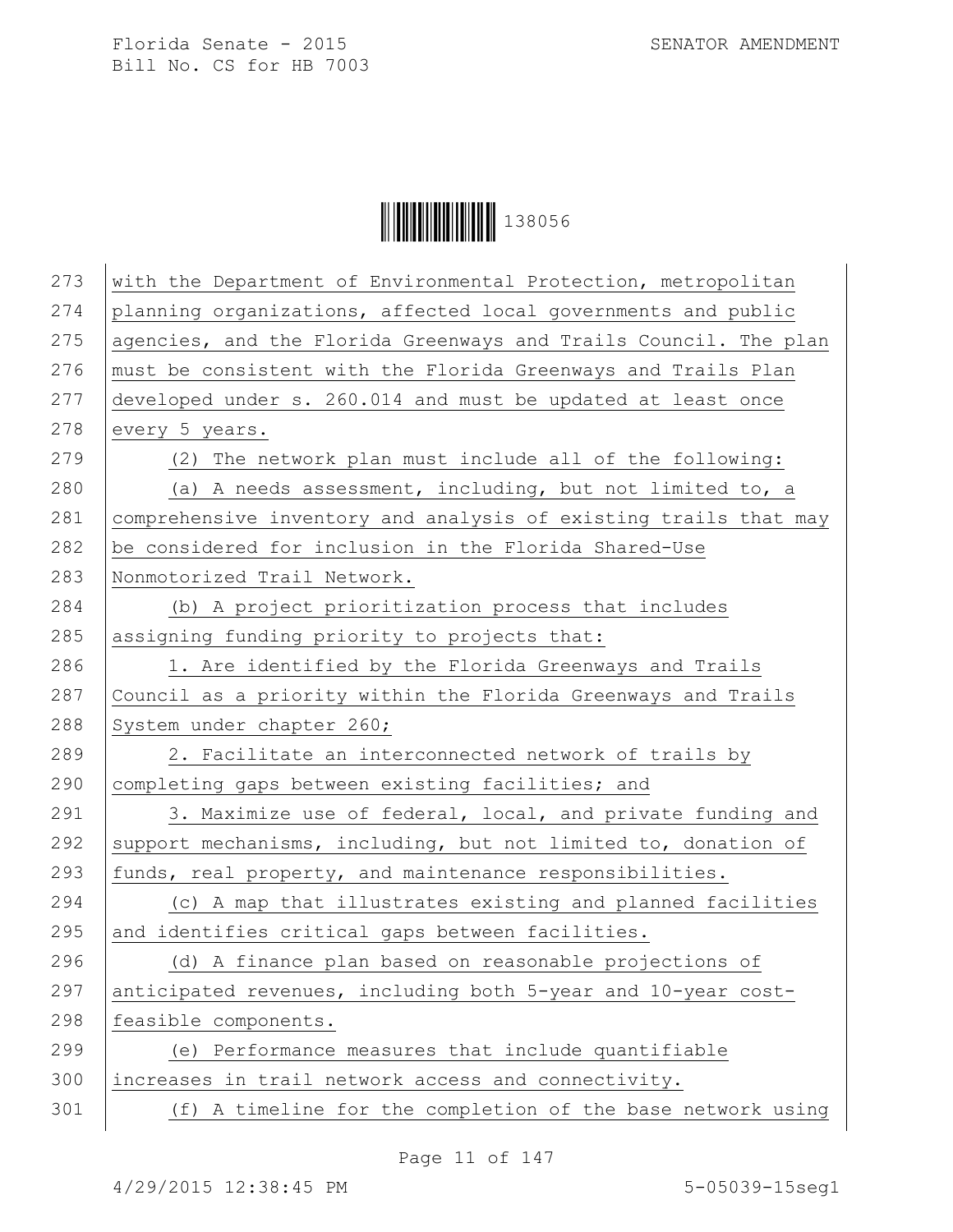**│││││││││││││││││** 138056

| 302 | new and existing data from the department, the Department of     |
|-----|------------------------------------------------------------------|
| 303 | Environmental Protection, and other sources.                     |
| 304 | (g) A marketing plan prepared in consultation with the           |
| 305 | Florida Tourism Industry Marketing Corporation.                  |
| 306 | Section 6. Section 339.83, Florida Statutes, is created to       |
| 307 | read:                                                            |
| 308 | 339.83 Sponsorship of Shared-Use Nonmotorized Trails.-           |
| 309 | (1) The department may enter into a concession agreement         |
| 310 | with a not-for-profit entity or private sector business or       |
| 311 | entity for commercial sponsorship signs, pavement markings, and  |
| 312 | exhibits on nonmotorized trails and related facilities           |
| 313 | constructed as part of the Shared-Use Nonmotorized Trail         |
| 314 | Network. The concession agreement may also provide for           |
| 315 | recognition of trail sponsors in any brochure, map, or website   |
| 316 | providing trail information. Trail websites may provide links to |
| 317 | sponsors. Revenue from such agreements may be used for the       |
| 318 | maintenance of the nonmotorized trails and related facilities.   |
| 319 | (a) A concession agreement shall be administered by the          |
| 320 | department.                                                      |
| 321 | (b) 1. Signage, pavement markings, or exhibits erected           |
| 322 | pursuant to this section must comply with s. 337.407 and chapter |
| 323 | 479 and are limited as follows:                                  |
| 324 | a. One large sign, pavement marking, or exhibit, not to          |
| 325 | exceed 16 square feet in area, may be located at each trailhead  |
| 326 | or parking area.                                                 |
| 327 | b. One small sign, pavement marking, or exhibit, not to          |
| 328 | exceed 4 square feet in area, may be located at each designated  |
| 329 | trail public access point where parking is not provided.         |
| 330 | c. Pavement markings denoting specified distances must be        |

Page 12 of 147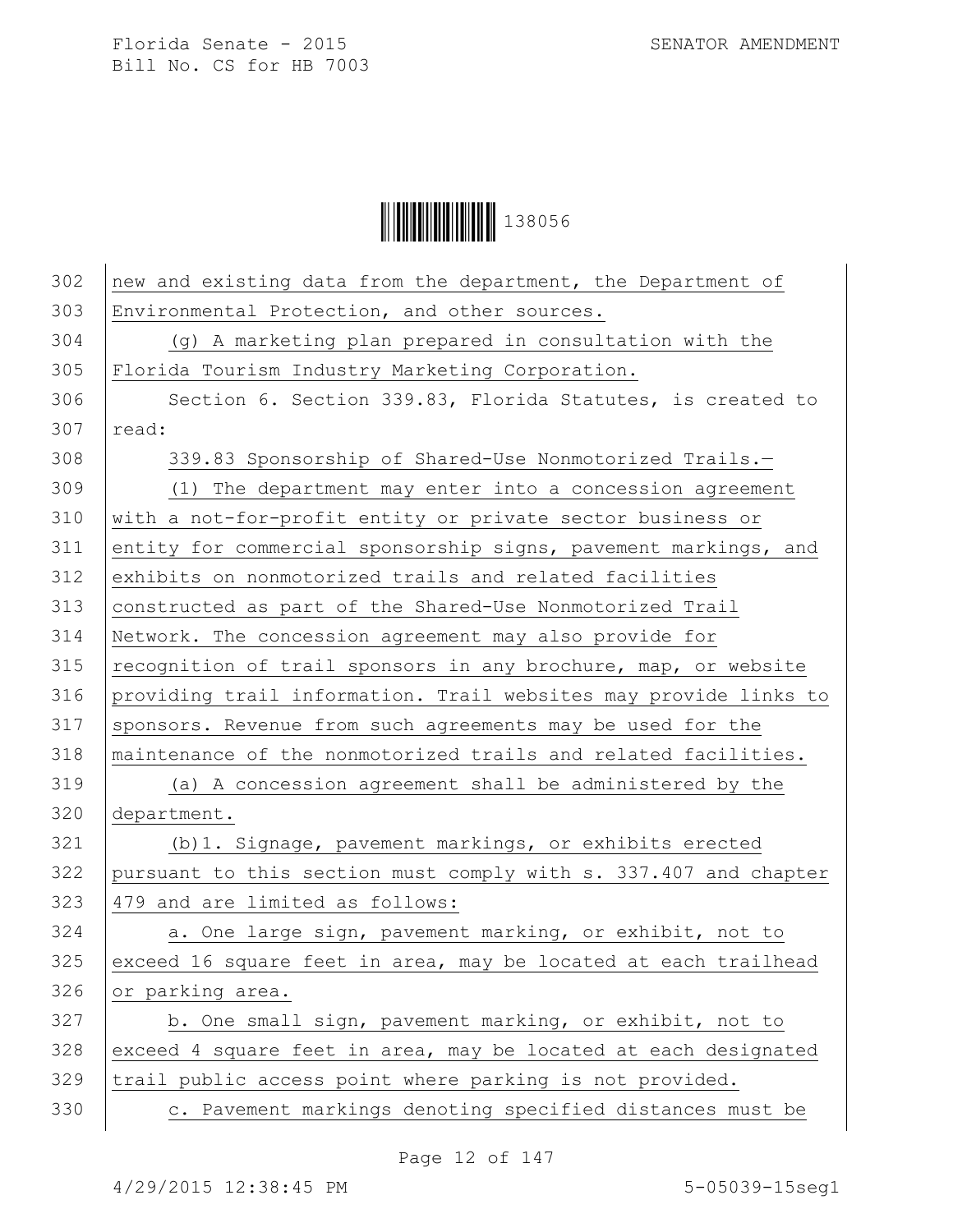## **││││││││││││││││** 138056

| 331 | located at least 1 mile apart.                                   |
|-----|------------------------------------------------------------------|
| 332 | 2. Before installation, each sign, pavement marking, or          |
| 333 | exhibit must be approved by the department.                      |
| 334 | 3. The department shall ensure that the size, color,             |
| 335 | materials, construction, and location of all signs, pavement     |
| 336 | markings, and exhibits are consistent with the management plan   |
| 337 | for the property and the standards of the department, do not     |
| 338 | intrude on natural and historic settings, and contain a logo     |
| 339 | selected by the sponsor and the following sponsorship wording:   |
| 340 |                                                                  |
| 341 | (Name of the sponsor)  proudly sponsors the costs                |
| 342 | of maintaining the  (Name of the greenway or                     |
| 343 | $train)$                                                         |
| 344 |                                                                  |
| 345 | 4. Exhibits may provide additional information and               |
| 346 | materials, including, but not limited to, maps and brochures for |
| 347 | trail user services related or proximate to the trail. Pavement  |
| 348 | markings may display mile marker information.                    |
| 349 | 5. The costs of a sign, pavement marking, or exhibit,            |
| 350 | including development, construction, installation, operation,    |
| 351 | maintenance, and removal costs, shall be paid by the             |
| 352 | concessionaire.                                                  |
| 353 | (c) A concession agreement shall be for a minimum of 1           |
| 354 | year, but may be for a longer period under a multiyear           |
| 355 | agreement, and may be terminated for just cause by the           |
| 356 | department upon 60 days' advance notice. Just cause for          |
| 357 | termination of a concession agreement includes, but is not       |
| 358 | limited to, violation of the terms of the concession agreement   |
| 359 | or this section.                                                 |
|     |                                                                  |

Page 13 of 147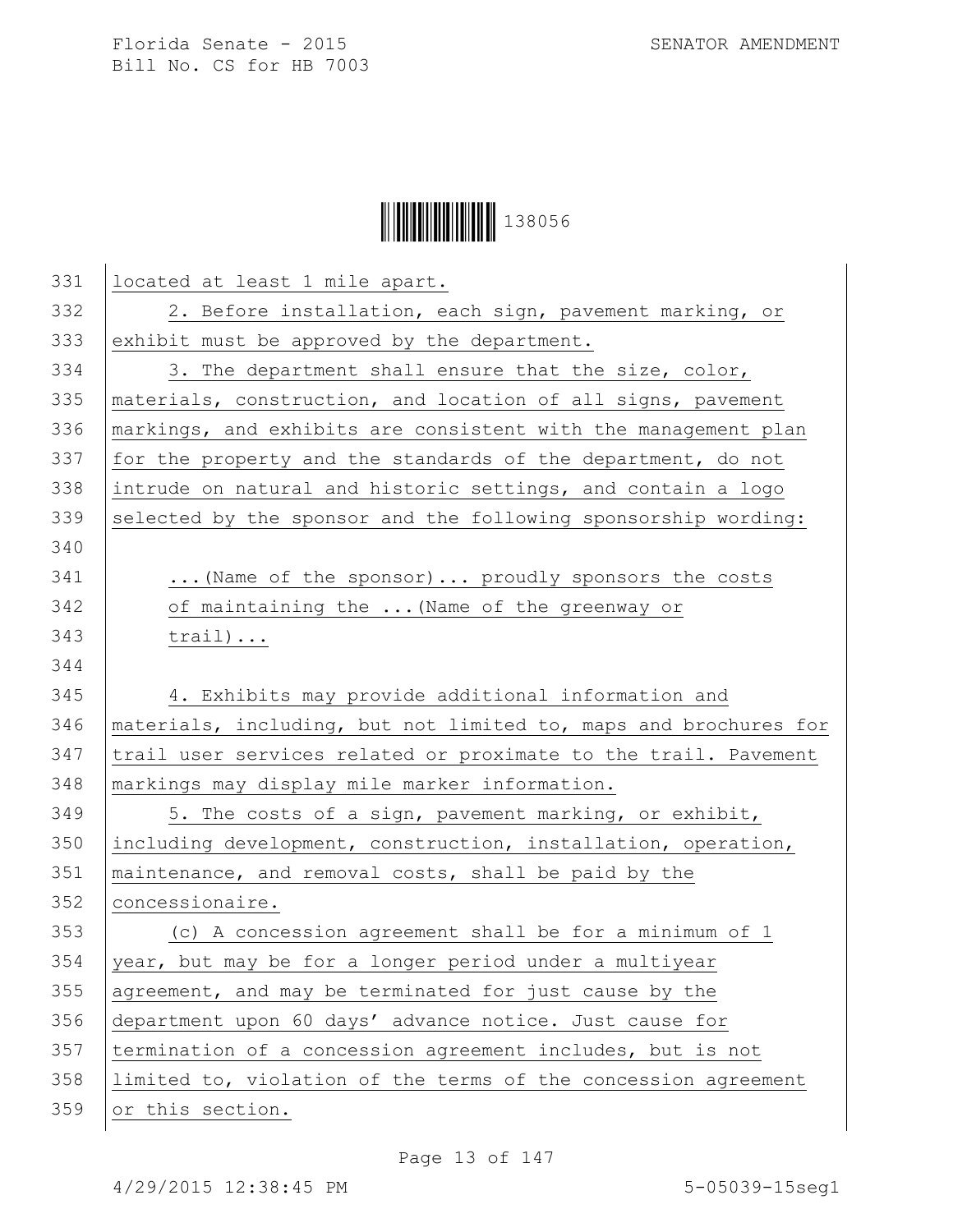

 (2) Pursuant to s. 287.057, the department may contract for 361 the provision of services related to the trail sponsorship program, including recruitment and qualification of businesses, review of applications, permit issuance, and fabrication, installation, and maintenance of signs, pavement markings, and 365 exhibits. The department may reject all proposals and seek 366 another request for proposals or otherwise perform the work. The contract may allow the contractor to retain a portion of the 368 annual fees as compensation for its services. (3) This section does not create a proprietary or compensable interest in any sponsorship site or location for any permittee, and the department may terminate permits or change locations of sponsorship sites as it determines necessary for 373 | construction or improvement of facilities. (4) The department may adopt rules to establish 375 | requirements for qualification of businesses, qualification and location of sponsorship sites, and permit applications and processing. The department may adopt rules to establish other 378 criteria necessary to implement this section and to provide for variances when necessary to serve the interest of the public or when required to ensure equitable treatment of program participants. 382 | Section 7. Subsection (24) of section 373.019, Florida Statutes, is amended to read: 373.019 Definitions.—When appearing in this chapter or in any rule, regulation, or order adopted pursuant thereto, the 386 term: (24) "Water resource development" means the formulation and 388 | implementation of regional water resource management strategies,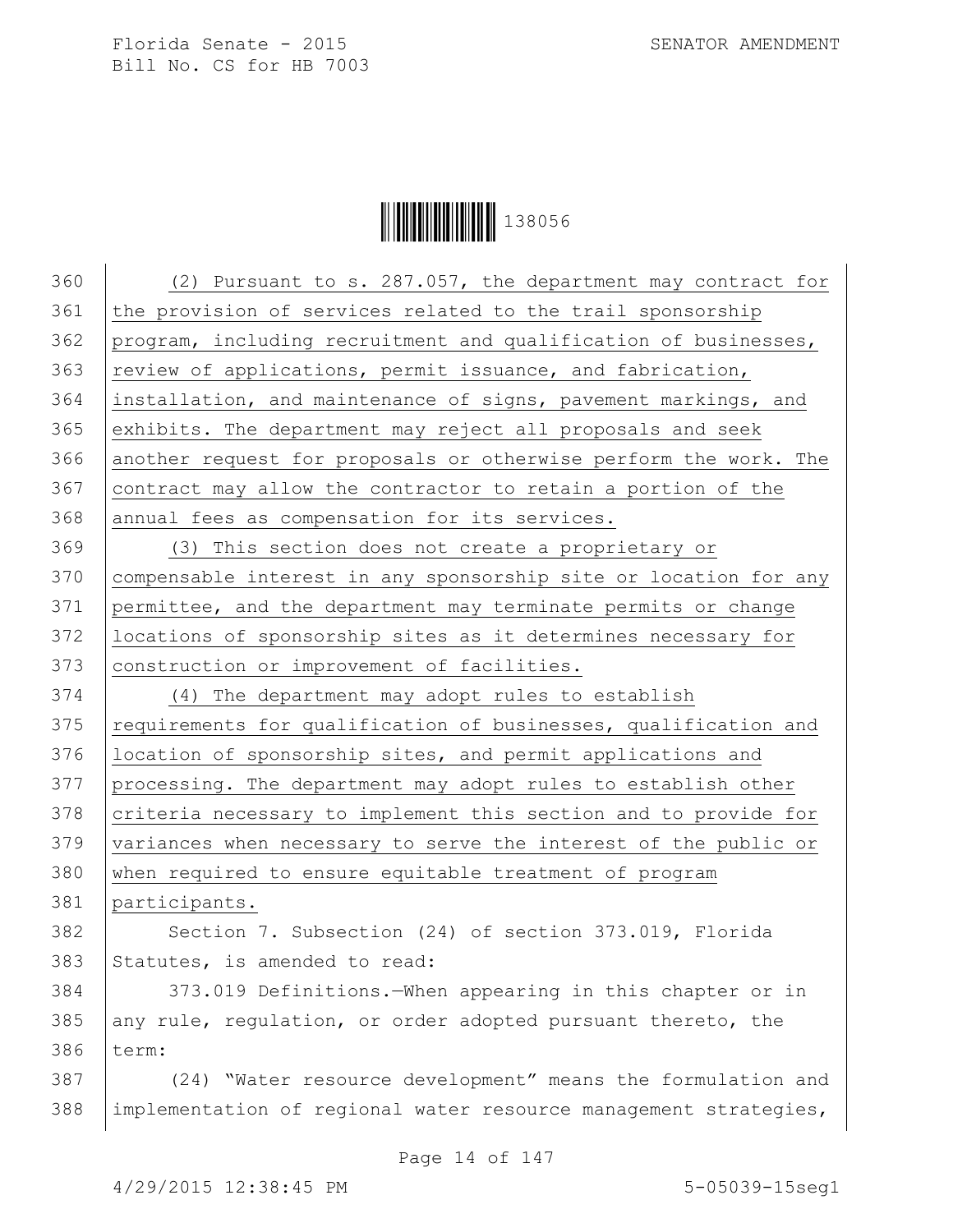

| 389 | including the collection and evaluation of surface water and     |
|-----|------------------------------------------------------------------|
| 390 | groundwater data; structural and nonstructural programs to       |
| 391 | protect and manage water resources; the development of regional  |
| 392 | water resource implementation programs; the construction,        |
| 393 | operation, and maintenance of major public works facilities to   |
| 394 | provide for flood control, surface and underground water         |
| 395 | storage, and groundwater recharge augmentation; and related      |
| 396 | technical assistance to local governments, and to government-    |
| 397 | owned and privately owned water utilities, and self-suppliers to |
| 398 | the extent assistance to self-suppliers promotes the policies as |
| 399 | set forth in s. 373.016.                                         |
| 400 | Section 8. Paragraph (b) of subsection (7) of section            |
| 401 | 373.036, Florida Statutes, is amended to read:                   |
| 402 | 373.036 Florida water plan; district water management            |
| 403 | plans.-                                                          |
| 404 | (7) CONSOLIDATED WATER MANAGEMENT DISTRICT ANNUAL REPORT.-       |
| 405 | (b) The consolidated annual report shall contain the             |
| 406 | following elements, as appropriate to that water management      |
| 407 | district:                                                        |
| 408 | 1. A district water management plan annual report or the         |
| 409 | annual work plan report allowed in subparagraph $(2)$ (e) 4.     |
| 410 | 2. The department-approved minimum flows and minimum water       |
| 411 | levels annual priority list and schedule required by s.          |
| 412 | $373.042(3)$ s. $373.042(2)$ .                                   |
| 413 | 3. The annual 5-year capital improvements plan required by       |
| 414 | s. $373.536(6)(a)3$ .                                            |
| 415 | 4. The alternative water supplies annual report required by      |
| 416 | $s. 373.707(8)(n)$ .                                             |
| 417 | 5. The final annual 5-year water resource development work       |
|     |                                                                  |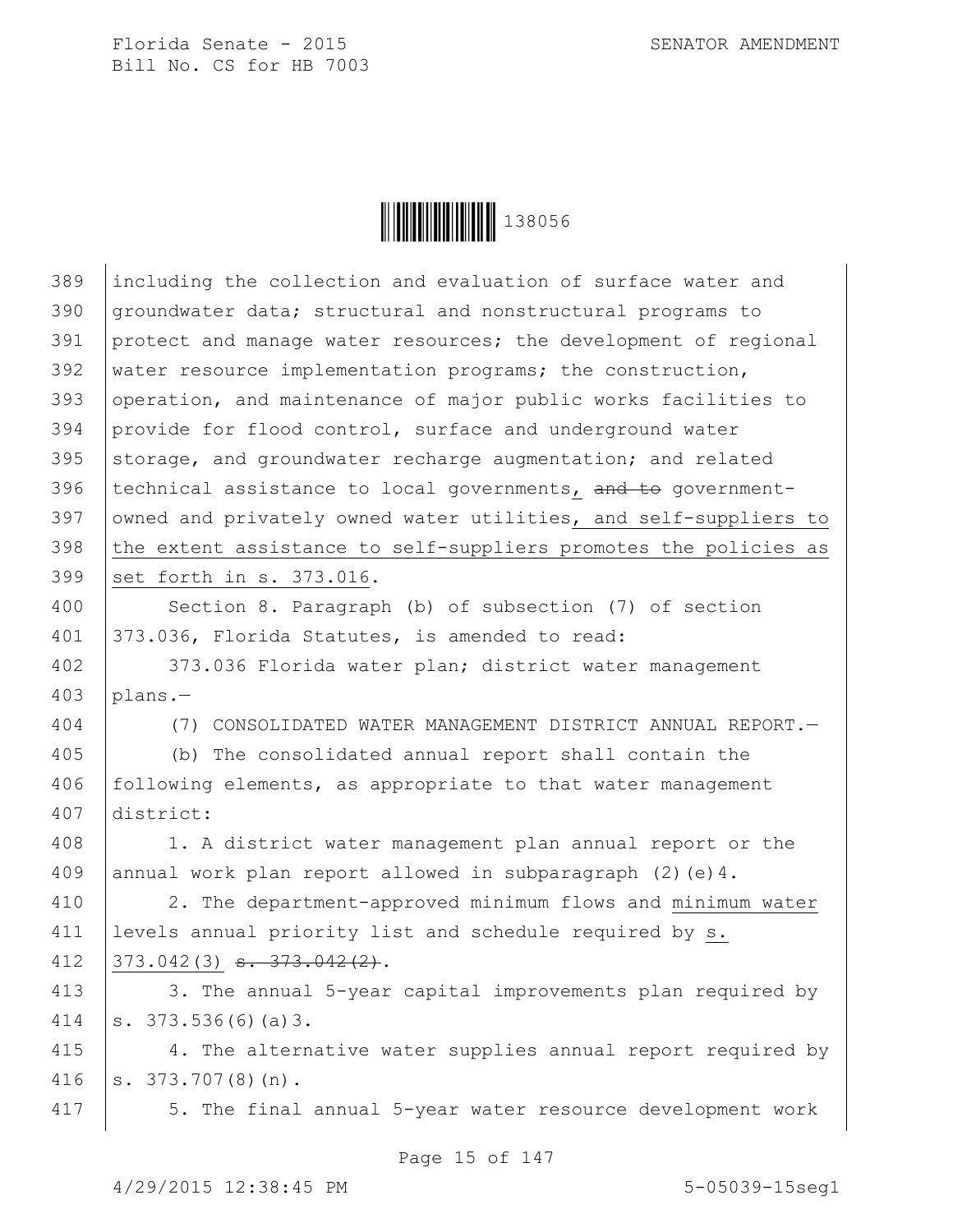

| 418 | program required by s. 373.536(6)(a)4.                         |
|-----|----------------------------------------------------------------|
| 419 | 6. The Florida Forever Water Management District Work Plan     |
| 420 | annual report required by s. 373.199(7).                       |
| 421 | 7. The mitigation donation annual report required by s.        |
| 422 | 373.414(1)(b)2.                                                |
| 423 | 8. Information on all projects related to water quality or     |
| 424 | water quantity as part of a 5-year work program, including:    |
| 425 | a. A list of all specific projects identified to implement     |
| 426 | a basin management action plan or a recovery or prevention     |
| 427 | strategy;                                                      |
| 428 | b. A priority ranking for each listed project for which        |
| 429 | state funding through the water resources work program is      |
| 430 | requested, which must be made available to the public for      |
| 431 | comment at least 30 days before submission of the consolidated |
| 432 | annual report;                                                 |
| 433 | c. The estimated cost for each listed project;                 |
| 434 | d. The estimated completion date for each listed project;      |
| 435 | e. The source and amount of financial assistance to be made    |
| 436 | available by the department, a water management district, or   |
| 437 | other entity for each listed project; and                      |
| 438 | f. A quantitative estimate of each listed project's benefit    |
| 439 | to the watershed, water body, or water segment in which it is  |
| 440 | located.                                                       |
| 441 | 9. A grade for each watershed, water body, or water segment    |
| 442 | in which a project listed under subparagraph 8. is located     |
| 443 | representing the level of impairment and violations of adopted |
| 444 | minimum flow or minimum water level. The grading system must   |
| 445 | reflect the severity of the impairment of the watershed,       |
| 446 | waterbody, or water segment.                                   |

Page 16 of 147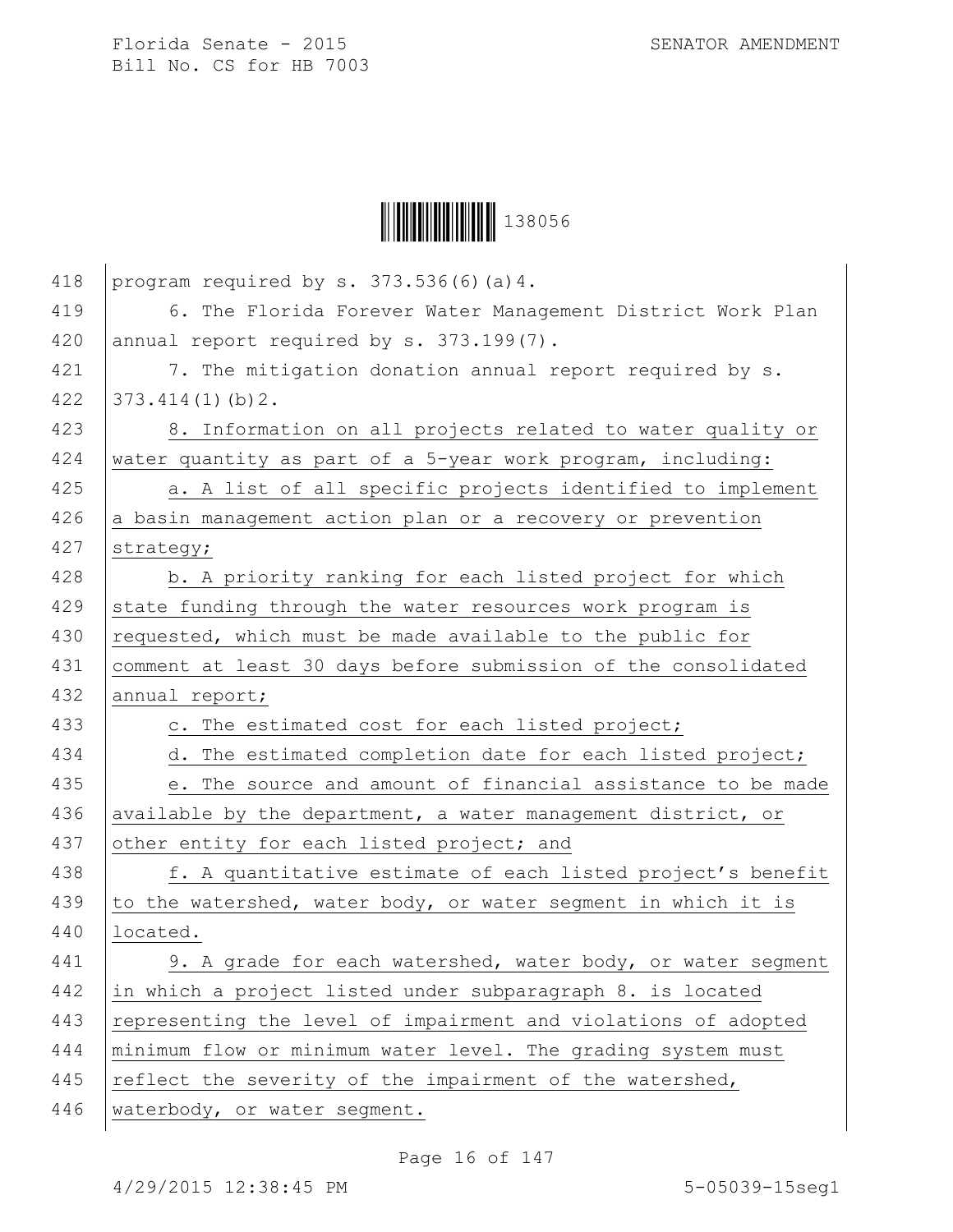

447 | Section 9. Section 373.037, Florida Statutes, is created to  $448$  read: 449 373.037 Pilot program for alternative water supply 450 development in restricted allocation areas.-451 (1) As used in this section, the term: 452 (a) "Central Florida Water Initiative Area" means all of 453 Orange, Osceola, Polk, and Seminole Counties, and southern Lake 454 County, as designated by the Central Florida Water Initiative 455 Guiding Document of January 30, 2015. 456 (b) "Lower East Coast Regional Water Supply Planning Area" 457 means the areas withdrawing surface and groundwater from Water 458 Conservation Areas 1, 2A, 2B, 3A, and 3B, Grassy Waters 459 Preserve/Water Catchment Area, Pal Mar, J.W. Corbett Wildlife 460 Management Area, Loxahatchee Slough, Loxahatchee River, 461 Riverbend Park, Dupuis Reserve, Jonathan Dickinson State Park, 462 Kitching Creek, Moonshine Creek, Cypress Creek, Hobe Grove 463 Ditch, the Holey Land and Rotenberger Wildlife Management Areas, 464 and the freshwater portions of the Everglades National Park, as 465 designated by the South Florida Water Management District. 466 (c) "Restricted allocation area" means an area within a 467 water supply planning region of the Southwest Florida Water 468 | Management District, the South Florida Water Management 469 | District, or the St. Johns River Water Management District where 470 the governing board of the water management district has 471 determined that existing sources of water are not adequate to 472 supply water for all existing and future reasonable-beneficial 473 uses and to sustain the water resources and related natural 474 systems for the planning period pursuant to ss. 373.036 and 475 373.709 and where the governing board of the water management

Page 17 of 147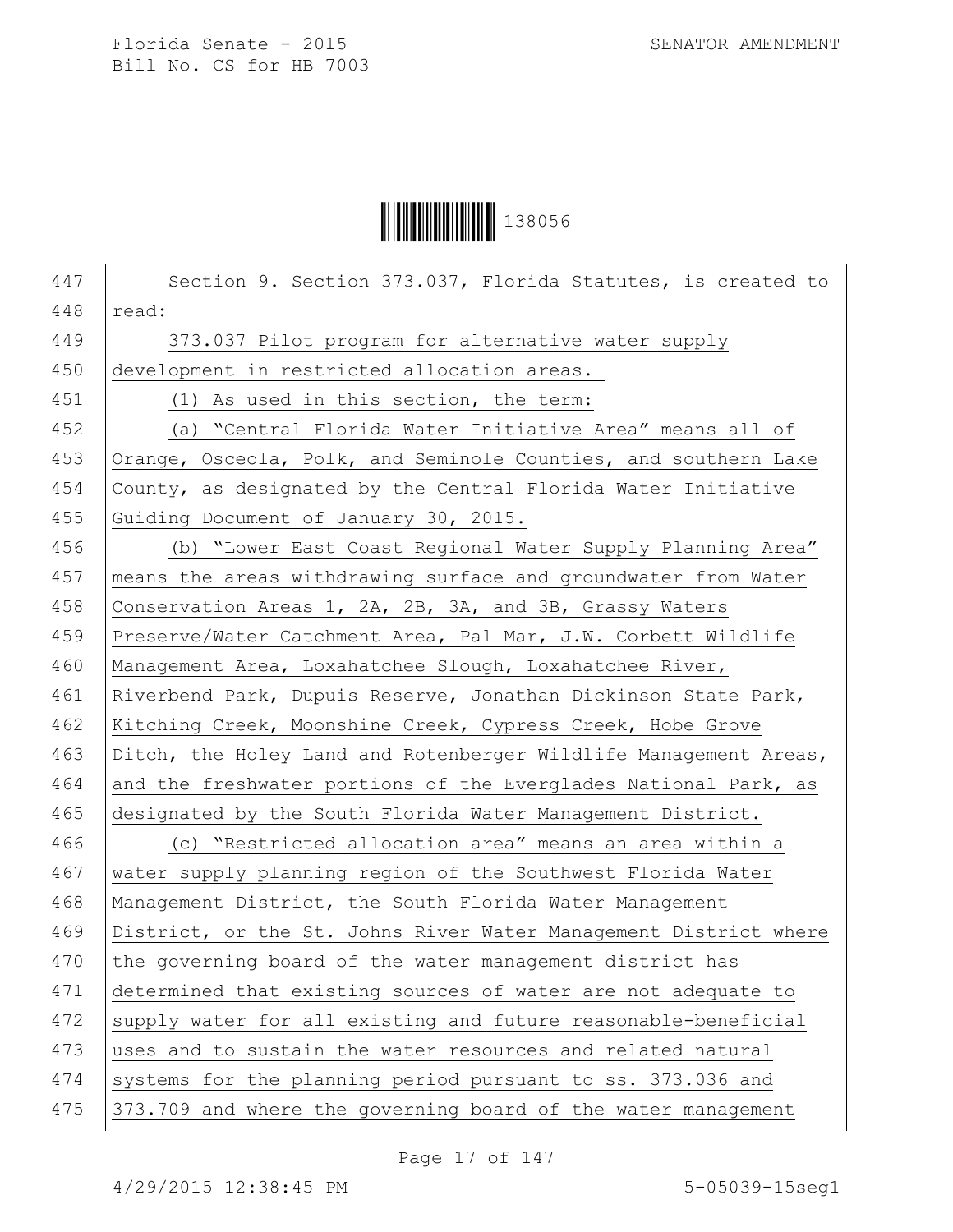**│││││││││││││││││** 138056

| 476 | district has applied allocation restrictions with regard to the  |
|-----|------------------------------------------------------------------|
| 477 | use of specific sources of water. For the purposes of this       |
| 478 | section, the term includes the Central Florida Water Initiative  |
| 479 | Area, the Lower East Coast Regional Water Supply Planning Area,  |
| 480 | the Southern Water Use Caution Area, and the Upper East Coast    |
| 481 | Regional Water Supply Planning Area.                             |
| 482 | (d) "Southern Water Use Caution Area" means all of Desoto,       |
| 483 | Hardee, Manatee, and Sarasota Counties and parts of Charlotte,   |
| 484 | Highlands, Hillsborough, and Polk Counties, as designated by the |
| 485 | Southwest Florida Water Management District.                     |
| 486 | (e) "Upper East Coast Regional Water Supply Planning Area"       |
| 487 | means the areas withdrawing surface and groundwater from the     |
| 488 | Central and Southern Florida canals or the Floridan Aquifer, as  |
| 489 | designated by the South Florida Water Management District.       |
| 490 | (2) The Legislature finds that:                                  |
| 491 | (a) Local governments, regional water supply authorities,        |
| 492 | and government-owned and privately owned water utilities face    |
| 493 | significant challenges in securing funds for implementing large- |
| 494 | scale alternative water supply projects in certain restricted    |
| 495 | allocation areas due to a variety of factors, such as the        |
| 496 | magnitude of the water resource challenges, the large number of  |
| 497 | water users, the difficulty of developing multijurisdictional    |
| 498 | solutions across district, county, or municipal boundaries, and  |
| 499 | the expense of developing large-scale alternative water supply   |
| 500 | projects identified in the regional water supply plans pursuant  |
| 501 | to s. 373.709.                                                   |
| 502 | (b) These factors make it necessary to provide other             |
| 503 | options for the Southwest Florida Water Management District, the |
| 504 | South Florida Water Management District, and the St. Johns River |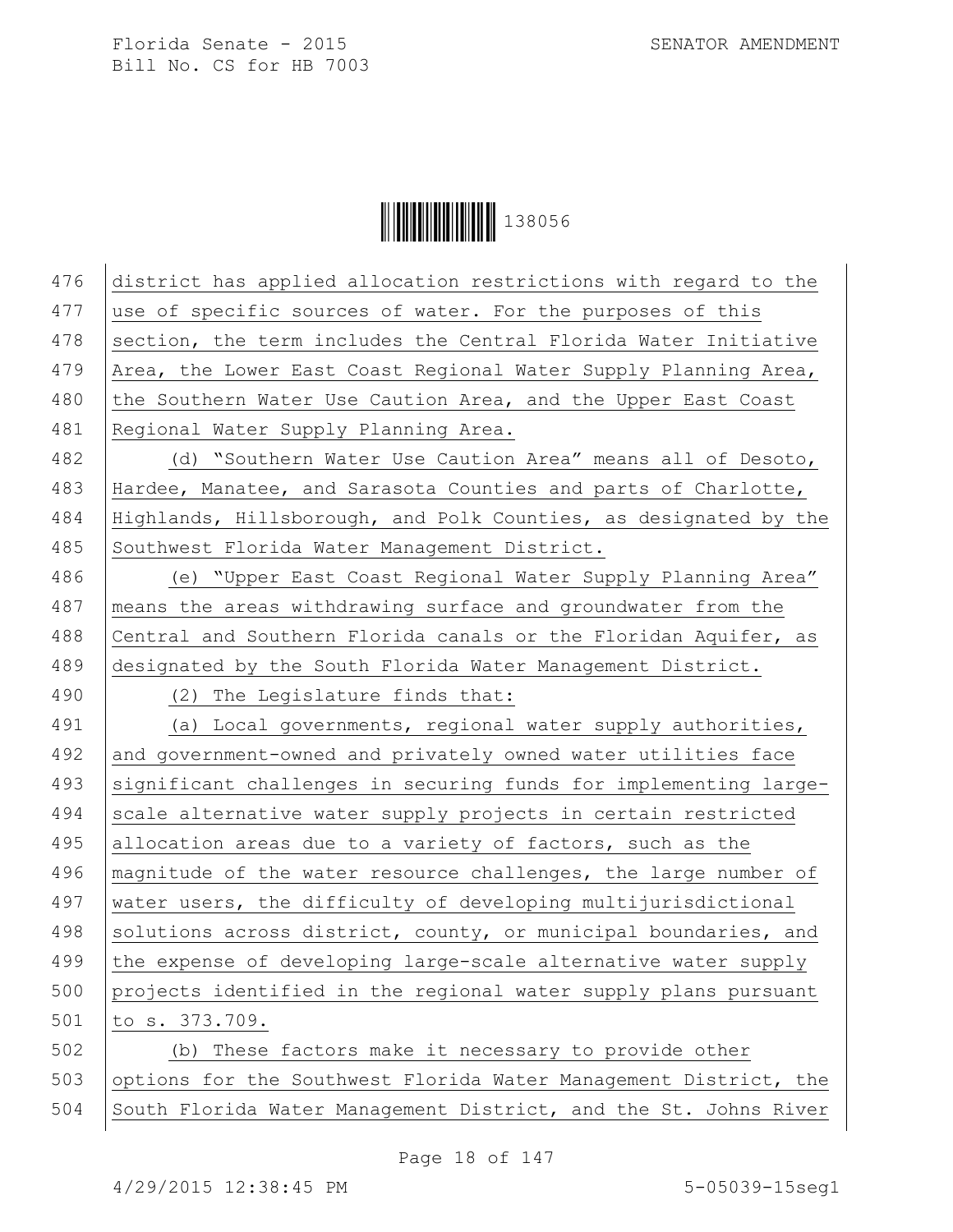Ì1380561Î138056

| 505 | Water Management District to be able to take the lead in          |
|-----|-------------------------------------------------------------------|
| 506 | developing and implementing one alternative water supply project  |
| 507 | within a restricted allocation area as a pilot alternative water  |
| 508 | supply development project.                                       |
| 509 | (c) Each pilot project must provide water supply and              |
| 510 | environmental benefits. Consideration should be given to          |
| 511 | projects that provide reductions in damaging discharges to tide   |
| 512 | or that are part of a recovery or prevention strategy for         |
| 513 | minimum flows and minimum water levels.                           |
| 514 | (3) The water management districts specified in paragraph         |
| 515 | (2) (b) may, at their sole discretion, designate and implement an |
| 516 | existing alternative water supply project that is identified in   |
| 517 | each district's regional water supply plan as its one pilot       |
| 518 | project or amend their respective regional water supply plans to  |
| 519 | add a new alternative water supply project as their district      |
| 520 | pilot project. A pilot project designation made pursuant to this  |
| 521 | section should be made no later than July 1, 2016, and is not     |
| 522 | subject to the rulemaking requirements of chapter 120 or subject  |
| 523 | to legal challenge pursuant to ss. 120.569 and 120.57. A water    |
| 524 | management district may designate an alternative water supply     |
| 525 | project located within another water management district if the   |
| 526 | project is located in a restricted allocation area designated by  |
| 527 | the other water management district and a substantial quantity    |
| 528 | of water provided by the alternative water supply project will    |
| 529 | be used within the designating water management district's        |
| 530 | boundaries.                                                       |
| 531 | (4) In addition to the other powers granted and duties            |
| 532 | imposed under this chapter, if a district specified in paragraph  |
| 533 | (2) (b) elects to implement a pilot project pursuant to this      |
|     |                                                                   |

Page 19 of 147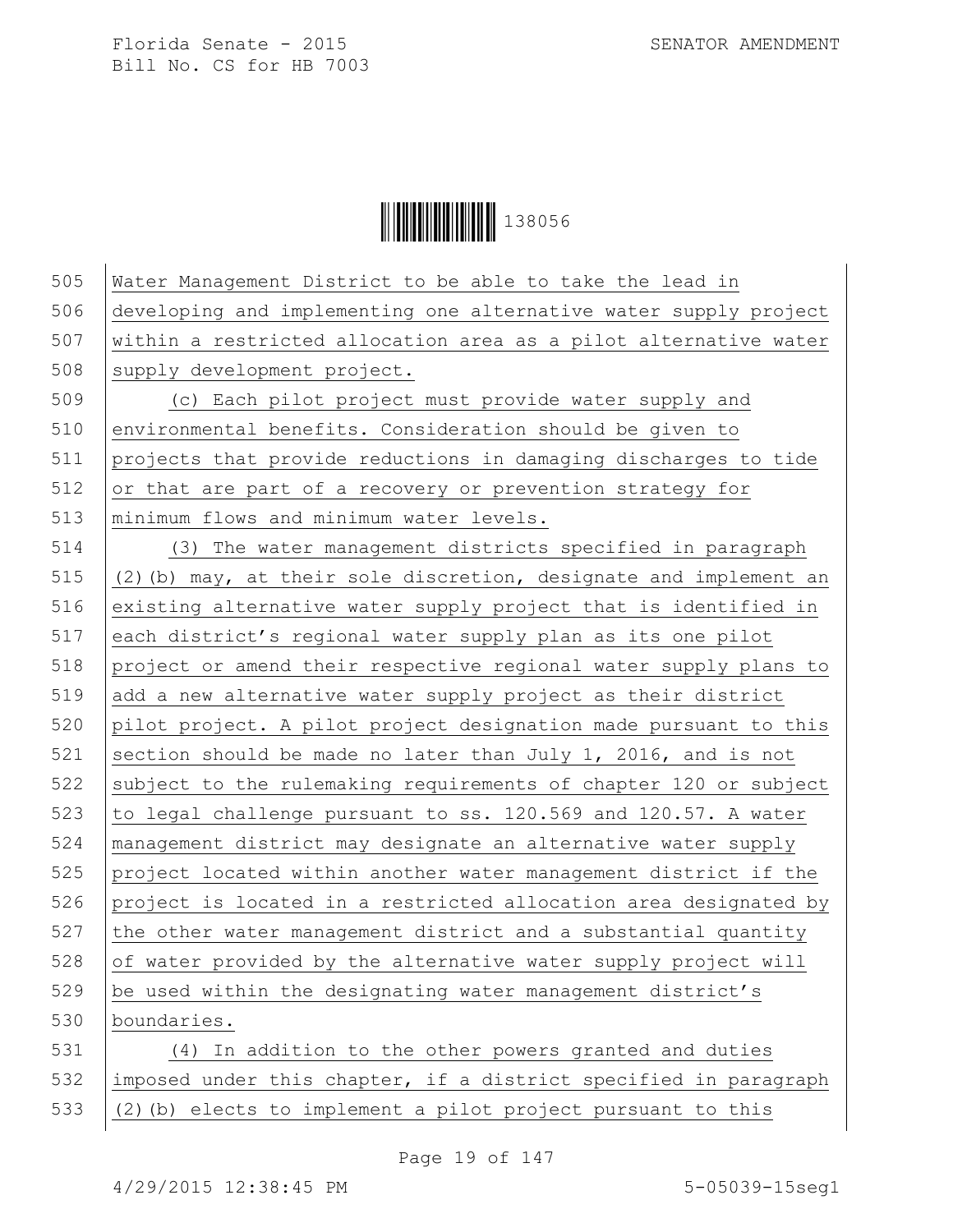Ì1380561Î138056

534 section, its governing board has the following powers and is  $535$  subject to the following restrictions in implementing the pilot 536 project: 537 (a) The governing board may not develop and implement a 538 pilot project on privately owned land without the voluntary 539 consent of the landowner, which consent may be evidenced by 540 deed, easement, license, contract, or other written legal 541 instrument executed by the landowner after July 1, 2015. 542 (b) The governing board may not engage in local water  $543$  supply distribution or sell water to the pilot project 544 | participants. 545 (c) The governing board may join with one or more other 546 water management districts and counties, municipalities, special 547 districts, publicly owned or privately owned water utilities, 548 multijurisdictional water supply entities, regional water supply 549 authorities, self-suppliers, or other entities for the purpose 550 of carrying out its powers, and may contract with any such other 551 entities to finance or otherwise implement acquisitions, 552  $|$  construction, and operation and maintenance, if such contracts 553 are consistent with the public interest and based upon 554 independent cost estimates, including comparisons with other 555 alternative water supply projects. The contracts may provide for 556 contributions to be made by each party to the contract for the 557 division and apportionment of resulting costs, including 558 operations and maintenance, benefits, services, and products. 559 The contracts may contain other covenants and agreements 560 necessary and appropriate to accomplish their purposes. 561 (5) A water management district may provide up to 50 562 percent of funding assistance for a pilot project.

Page 20 of 147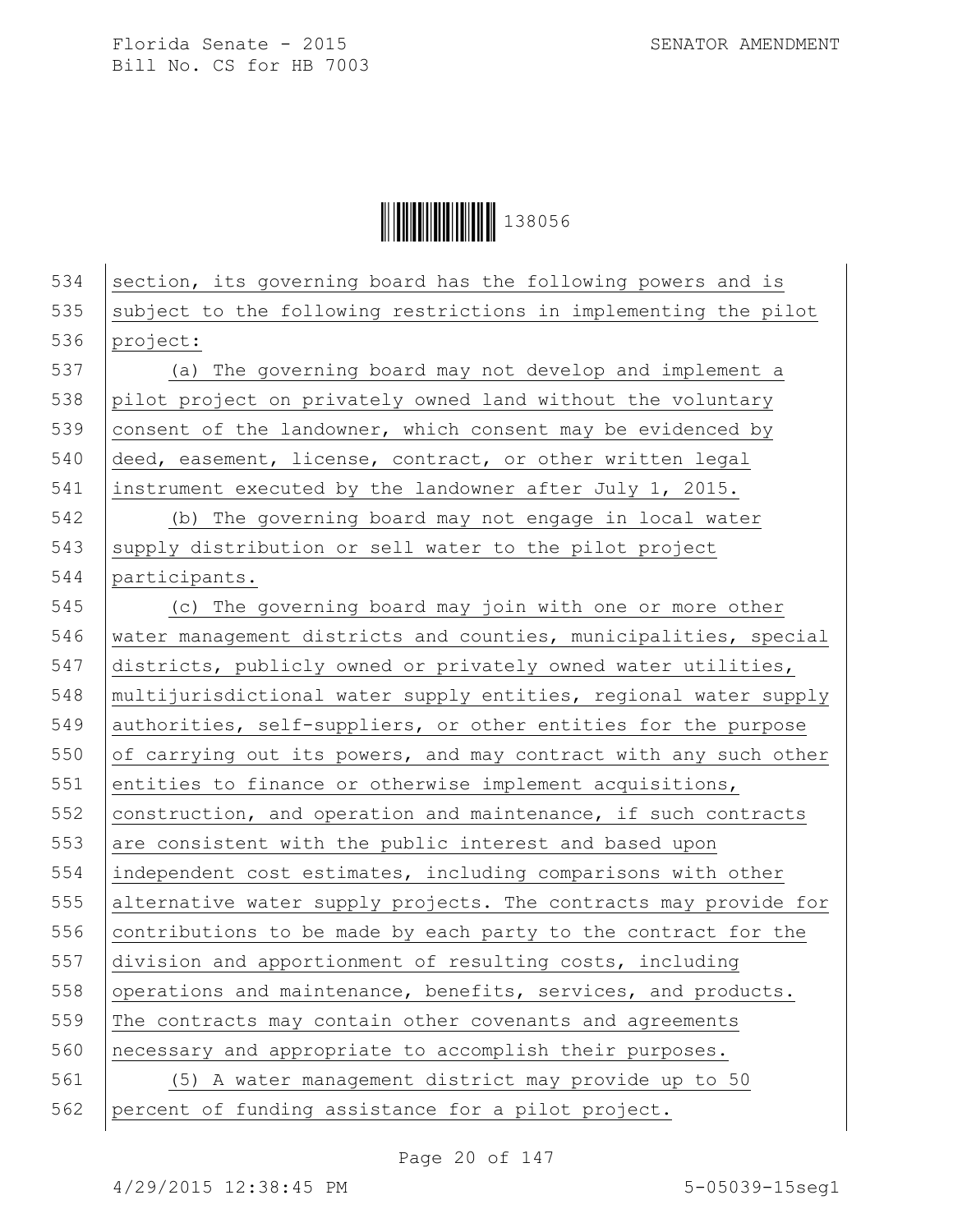**│││││││││││││││││** 138056

| 563 | (6) If a water management district specified in paragraph        |
|-----|------------------------------------------------------------------|
| 564 | (2) (b) elects to implement a pilot project, it shall submit a   |
| 565 | report to the Governor, the President of the Senate, and the     |
| 566 | Speaker of the House of Representatives by July 1, 2019, on the  |
| 567 | effectiveness of its pilot project. The report must include all  |
| 568 | of the following information:                                    |
| 569 | (a) A description of the alternative water supply project        |
| 570 | selected as a pilot project, including the quantity of water the |
| 571 | project has produced or is expected to produce and the           |
| 572 | consumptive users who are expected to use the water produced by  |
| 573 | the pilot project to meet their existing and future reasonable-  |
| 574 | beneficial uses.                                                 |
| 575 | (b) Progress made in developing and implementing the pilot       |
| 576 | project in comparison to the development and implementation of   |
| 577 | other alternative water supply projects in the restricted        |
| 578 | allocation area.                                                 |
| 579 | (c) The capital and operating costs to be expended by the        |
| 580 | water management district in implementing the pilot project in   |
| 581 | comparison to other alternative water supply projects being      |
| 582 | developed and implemented in the restricted allocation area.     |
| 583 | (d) The source of funds to be used by the water management       |
| 584 | district in developing and implementing the pilot project.       |
| 585 | (e) The benefits to the district's water resources and           |
| 586 | natural systems from implementation of the pilot project.        |
| 587 | (f) A recommendation as to whether the traditional role of       |
| 588 | water management districts regarding the development and         |
| 589 | implementation of alternative water supply projects, as          |
| 590 | specified in ss. 373.705 and 373.707, should be revised and, if  |
| 591 | so, identification of the statutory changes necessary to expand  |
|     |                                                                  |

Page 21 of 147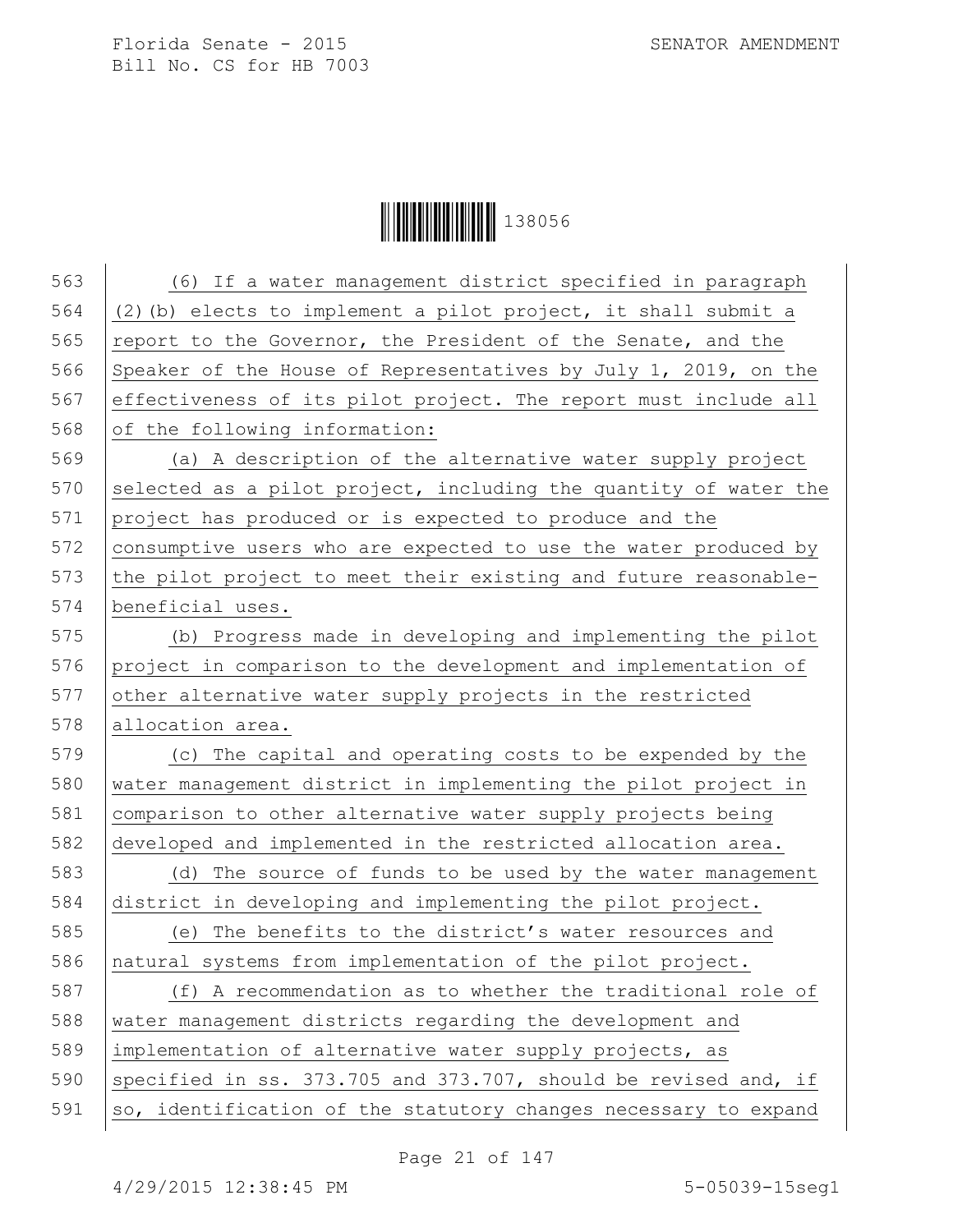

592 the scope of the pilot program. 593 Section 10. Section 373.042, Florida Statutes, is amended 594  $\vert$  to read: 595 373.042 Minimum flows and minimum water levels.-596 (1) Within each section, or within the water management 597 district as a whole, the department or the governing board shall 598 establish the following: 599 (a) Minimum flow for all surface watercourses in the area. 600 The minimum flow for a given watercourse is shall be the limit 601  $\vert$  at which further withdrawals would be significantly harmful to 602 the water resources or ecology of the area. 603 (b) Minimum water level. The minimum water level is  $shall$ 604 be the level of groundwater in an aquifer and the level of 605 surface water at which further withdrawals would be 606 significantly harmful to the water resources or ecology of the 607 area. 608 609 The minimum flow and minimum water level shall be calculated by 610 the department and the governing board using the best 611 information available. When appropriate, minimum flows and 612 minimum water levels may be calculated to reflect seasonal 613 variations. The department and the governing board shall  $a \text{--}$ 614 consider, and at their discretion may provide for, the 615 protection of nonconsumptive uses in the establishment of 616 minimum flows and minimum water levels. 617 (2)(a) If a minimum flow or minimum water level has not 618 been adopted for an Outstanding Florida Spring, a water 619 management district or the department shall use the emergency 620 | rulemaking authority provided in paragraph (c) to adopt a

Page 22 of 147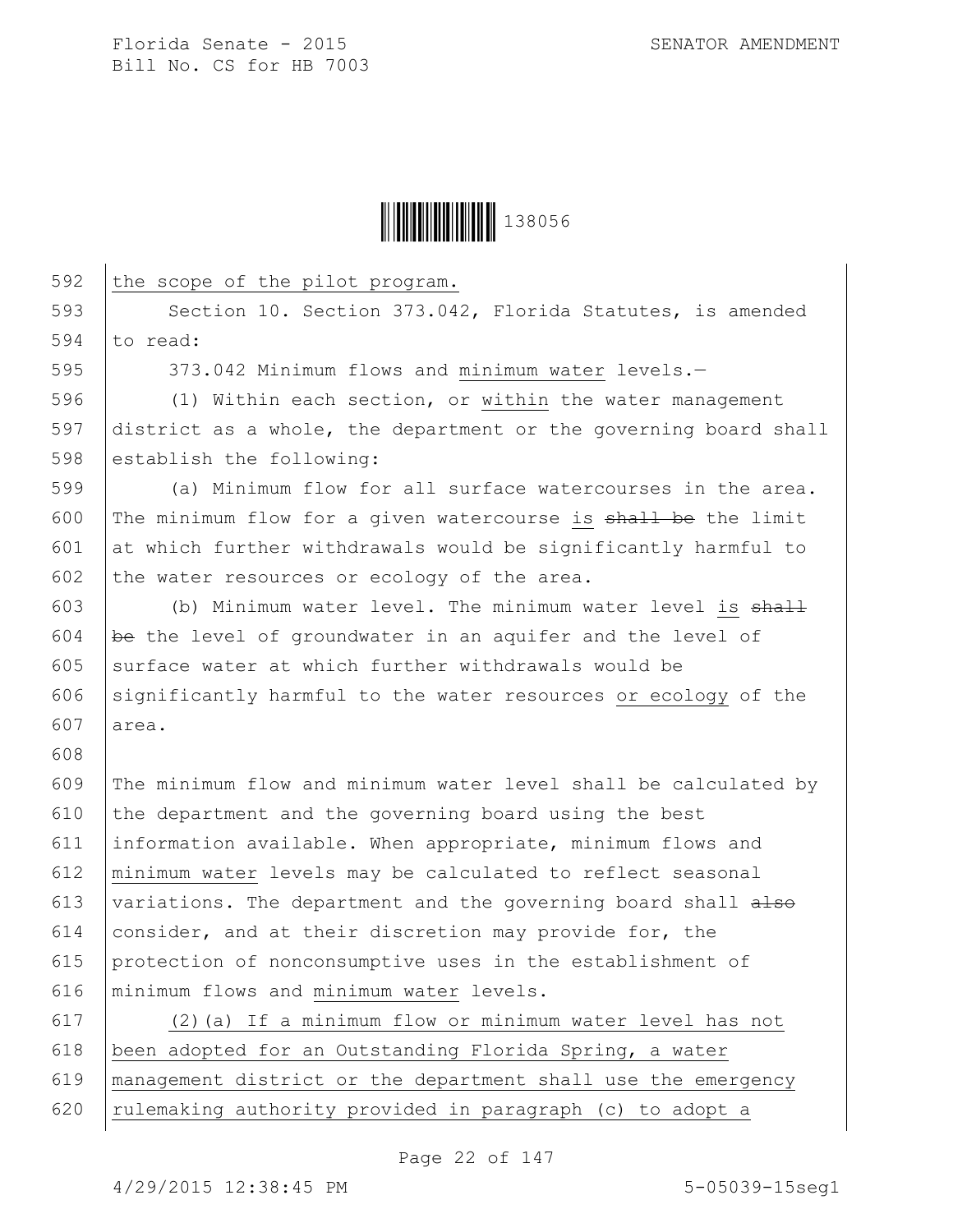**│││││││││││││** 138056

| 621 | minimum flow or minimum water level no later than July 1, 2017, |
|-----|-----------------------------------------------------------------|
| 622 | except for the Northwest Florida Water Management District,     |
| 623 | which shall use such authority to adopt minimum flows and       |
| 624 | minimum water levels for Outstanding Florida Springs no later   |
| 625 | than July $1, 2026.$                                            |
| 626 | (b) For Outstanding Florida Springs identified on a water       |
| 627 | management district's priority list developed pursuant to       |
| 628 | subsection (3) which have the potential to be affected by       |
| 629 | withdrawals in an adjacent district, the adjacent district or   |
| 630 | districts and the department shall collaboratively develop and  |
| 631 | implement a recovery or prevention strategy for an Outstanding  |
| 632 | Florida Spring not meeting an adopted minimum flow or minimum   |
| 633 | water level.                                                    |
| 634 | (c) The Legislature finds as provided in s. 373.801(3)(b)       |
| 635 | that the adoption of minimum flows and minimum water levels or  |
| 636 | recovery or prevention strategies for Outstanding Florida       |
| 637 | Springs requires immediate action. The department and the       |
| 638 | districts are authorized, and all conditions are deemed to be   |
| 639 | met, to use emergency rulemaking provisions pursuant to s.      |
| 640 | 120.54(4) to adopt minimum flows and minimum water levels       |
| 641 | pursuant to this subsection and recovery or prevention          |
| 642 | strategies adopted concurrently with a minimum flow or minimum  |
| 643 | water level pursuant to s. 373.805(2).                          |
| 644 | $(3)$ $(2)$ By November 15, 1997, and annually thereafter, each |
| 615 | $\frac{1}{2}$                                                   |

645 water management district shall submit to the department for  $646$  review and approval a priority list and schedule for the 647 establishment of minimum flows and minimum water levels for 648 surface watercourses, aquifers, and surface waters within the 649 district. The priority list and schedule shall identify those

Page 23 of 147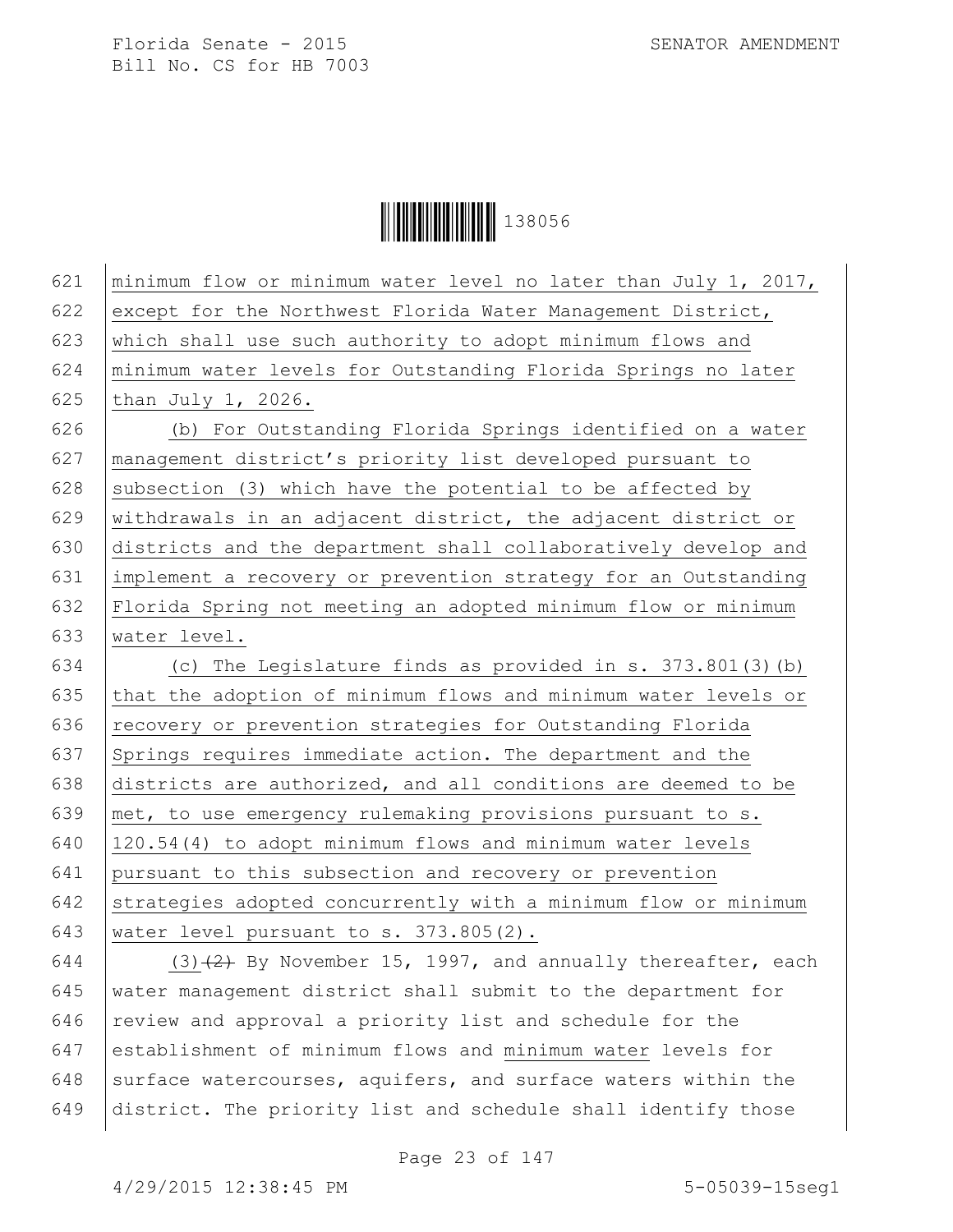

650 listed water bodies for which the district will voluntarily 651 undertake independent scientific peer review; any reservations 652 proposed by the district to be established pursuant to s. 653  $\vert$  373.223(4); and those listed water bodies that have the 654 potential to be affected by withdrawals in an adjacent district 655  $\vert$  for which the department's adoption of a reservation pursuant to 656  $\vert$  s. 373.223(4) or a minimum flow or minimum water level pursuant 657 to subsection (1) may be appropriate. By March 1, 2006, and 658 annually thereafter, each water management district shall 659 include its approved priority list and schedule in the 660 consolidated annual report required by s. 373.036(7). The 661 priority list shall be based upon the importance of the waters 662 to the state or region and the existence of or potential for 663 significant harm to the water resources or ecology of the state 664 or region, and shall include those waters which are experiencing 665 or may reasonably be expected to experience adverse impacts. 666 Each water management district's priority list and schedule 667 shall include all first magnitude springs, and all second 668 magnitude springs within state or federally owned lands 669 purchased for conservation purposes. The specific schedule for 670 establishment of spring minimum flows and minimum water levels 671 shall be commensurate with the existing or potential threat to 672 spring flow from consumptive uses. Springs within the Suwannee 673 River Water Management District, or second magnitude springs in 674 other areas of the state, need not be included on the priority 675 list if the water management district submits a report to the 676 Department of Environmental Protection demonstrating that 677 adverse impacts are not now occurring nor are reasonably 678 expected to occur from consumptive uses during the next 20

Page 24 of 147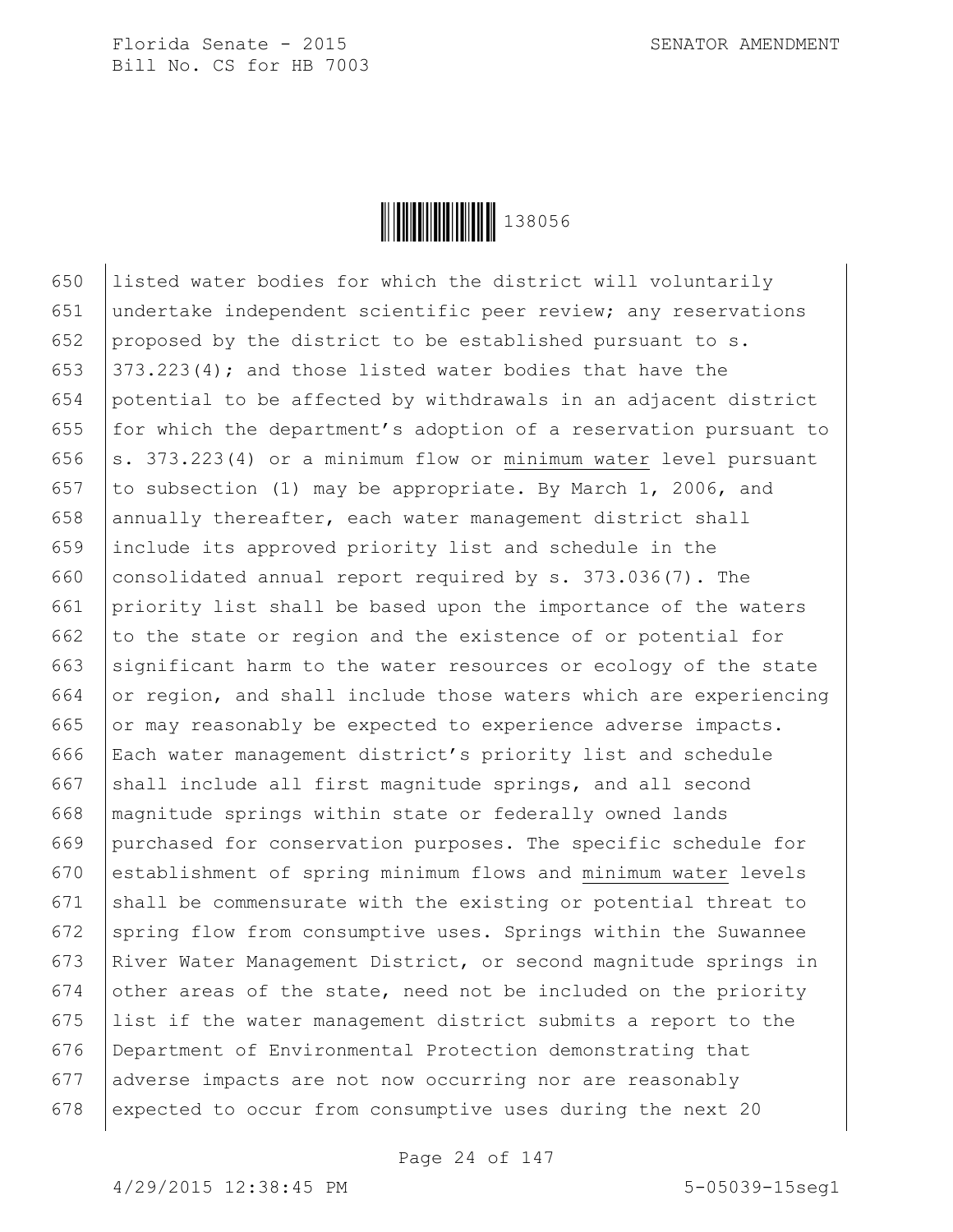

679 vears. The priority list and schedule is not subject to any 680 proceeding pursuant to chapter 120. Except as provided in 681 subsection (4)  $\left(4\right)$ , the development of a priority list and 682 compliance with the schedule for the establishment of minimum 683 flows and minimum water levels pursuant to this subsection 684 satisfies the requirements of subsection  $(1)$ .

685  $(4)$  (4)  $(3)$  Minimum flows or minimum water levels for priority 686 waters in the counties of Hillsborough, Pasco, and Pinellas 687 shall be established by October 1, 1997. Where a minimum flow or 688 minimum water level for the priority waters within those 689 counties has not been established by the applicable deadline, 690 the secretary of the department shall, if requested by the 691 governing body of any local government within whose jurisdiction 692 the affected waters are located, establish the minimum flow or 693 minimum water level in accordance with the procedures 694 established by this section. The department's reasonable costs 695  $\vert$  in establishing a minimum flow or minimum water level shall, 696 upon request of the secretary, be reimbursed by the district.

697 (5)  $(4)$  A water management district shall provide the 698 department with technical information and staff support for the 699 development of a reservation, minimum flow or minimum water 700 level, or recovery or prevention strategy to be adopted by the 701 department by rule. A water management district shall apply any 702 reservation, minimum flow or minimum water level, or recovery or 703 prevention strategy adopted by the department by rule without 704 the district's adoption by rule of such reservation, minimum 705 flow or minimum water level, or recovery or prevention strategy.

706 (6) $(5)+(3)$  Upon written request to the department or 707 | governing board by a substantially affected person, or by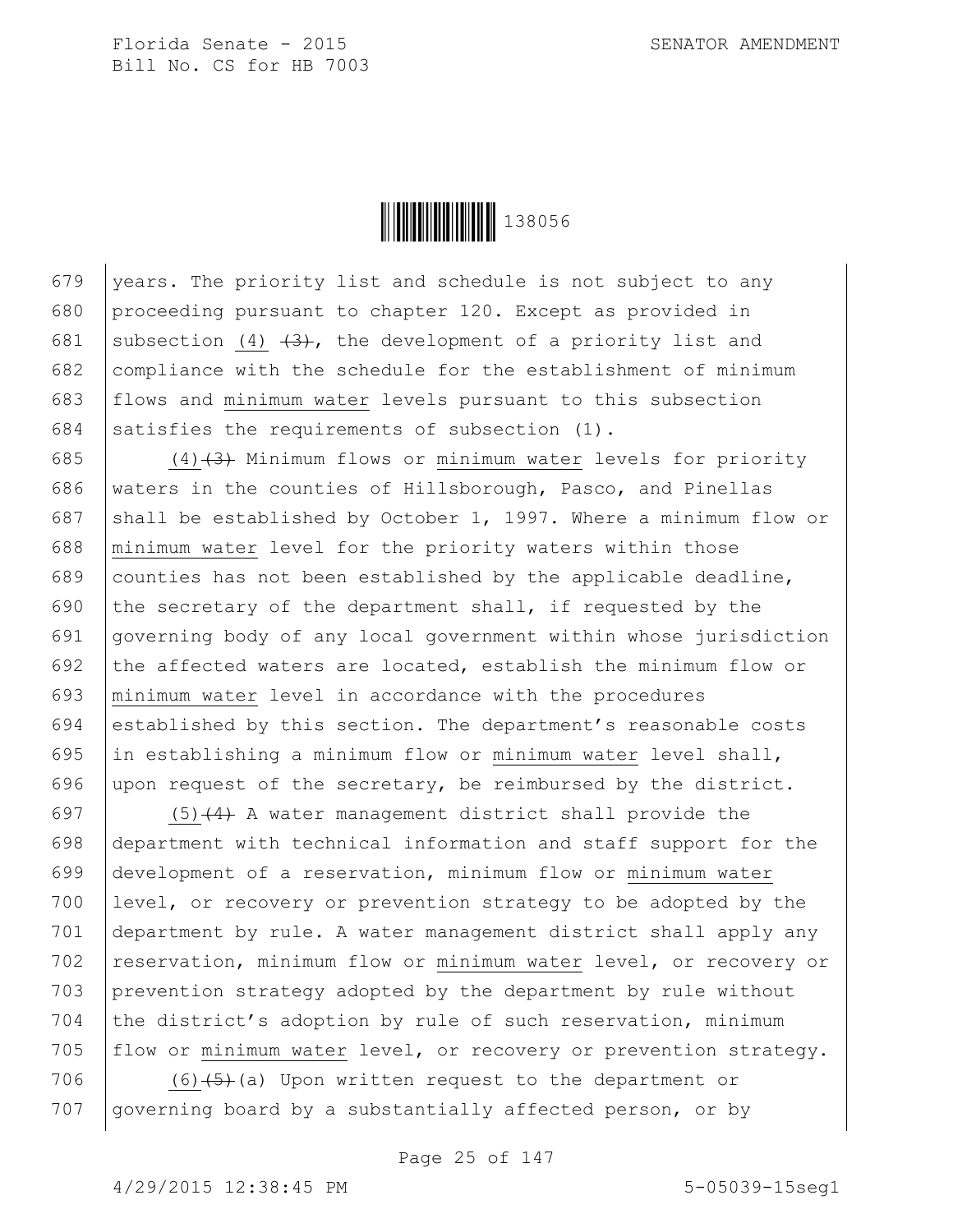

 decision of the department or governing board, prior to the establishment of a minimum flow or minimum water level and prior 710 to the filing of any petition for administrative hearing related to the minimum flow or minimum water level, all scientific or 712 | technical data, methodologies, and models, including all 713 scientific and technical assumptions employed in each model, used to establish a minimum flow or minimum water level shall be subject to independent scientific peer review. Independent 716 scientific peer review means review by a panel of independent, 717 recognized experts in the fields of hydrology, hydrogeology, limnology, biology, and other scientific disciplines, to the extent relevant to the establishment of the minimum flow or minimum water level.

721 (b) If independent scientific peer review is requested, it  $722$  shall be initiated at an appropriate point agreed upon by the 723 department or governing board and the person or persons 724 requesting the peer review. If no agreement is reached, the 725 department or governing board shall determine the appropriate 726 point at which to initiate peer review. The members of the peer  $727$  review panel shall be selected within 60 days of the point of 728 initiation by agreement of the department or governing board and 729 the person or persons requesting the peer review. If the panel 730 is not selected within the  $60$ -day period, the time limitation 731  $\mid$  may be waived upon the agreement of all parties. If no waiver 732 occurs, the department or governing board may proceed to select 733 the peer review panel. The cost of the peer review shall be 734 borne equally by the district and each party requesting the peer 735  $\vert$  review, to the extent economically feasible. The panel shall 736 | submit a final report to the governing board within 120 days

Page 26 of 147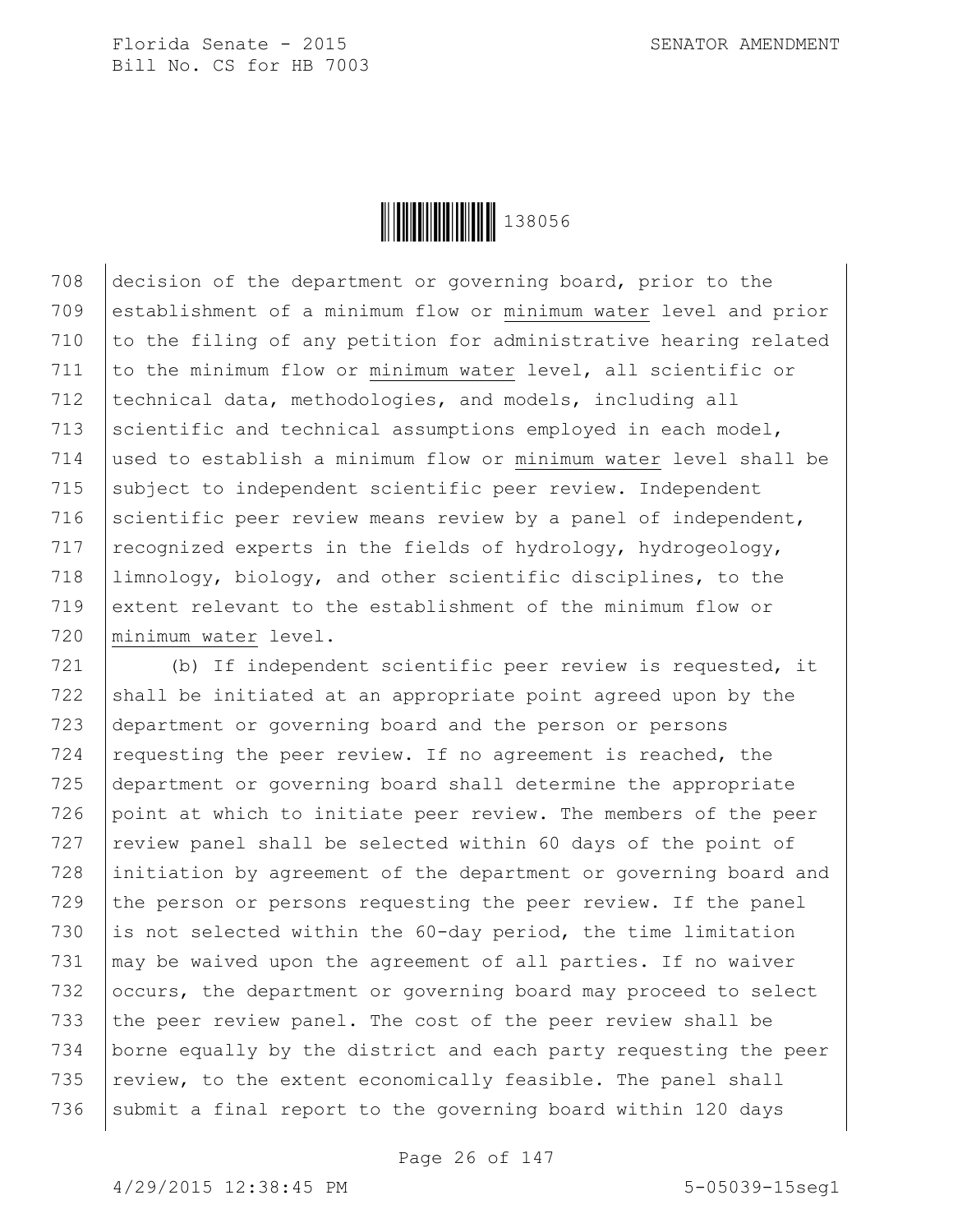

737 after its selection unless the deadline is waived by agreement 738 of all parties. Initiation of peer review pursuant to this 739 paragraph shall toll any applicable deadline under chapter 120 740 or other law or district rule regarding permitting, rulemaking, 741 or administrative hearings, until 60 days following submittal of 742 the final report. Any such deadlines shall also be tolled for 60 743 days following withdrawal of the request or following agreement 744 of the parties that peer review will no longer be pursued. The 745 department or the governing board shall give significant weight 746 to the final report of the peer review panel when establishing 747 the minimum flow or minimum water level.

748 (c) If the final data, methodologies, and models, including 749 all scientific and technical assumptions employed in each model 750 upon which a minimum flow or level is based, have undergone peer 751 | review pursuant to this subsection, by request or by decision of 752 the department or governing board, no further peer review shall 753 be required with respect to that minimum flow or minimum water 754 level.

755 (d) No minimum flow or minimum water level adopted by rule 756 or formally noticed for adoption on or before May 2, 1997, shall 757 be subject to the peer review provided for in this subsection.

 $(7)$  (7) (6) If a petition for administrative hearing is filed under chapter 120 challenging the establishment of a minimum flow or minimum water level, the report of an independent 761 scientific peer review conducted under subsection (5)  $\left(4\right)$  is 762 admissible as evidence in the final hearing, and the 763 administrative law judge must render the order within 120 days after the filing of the petition. The time limit for rendering the order shall not be extended except by agreement of all the

Page 27 of 147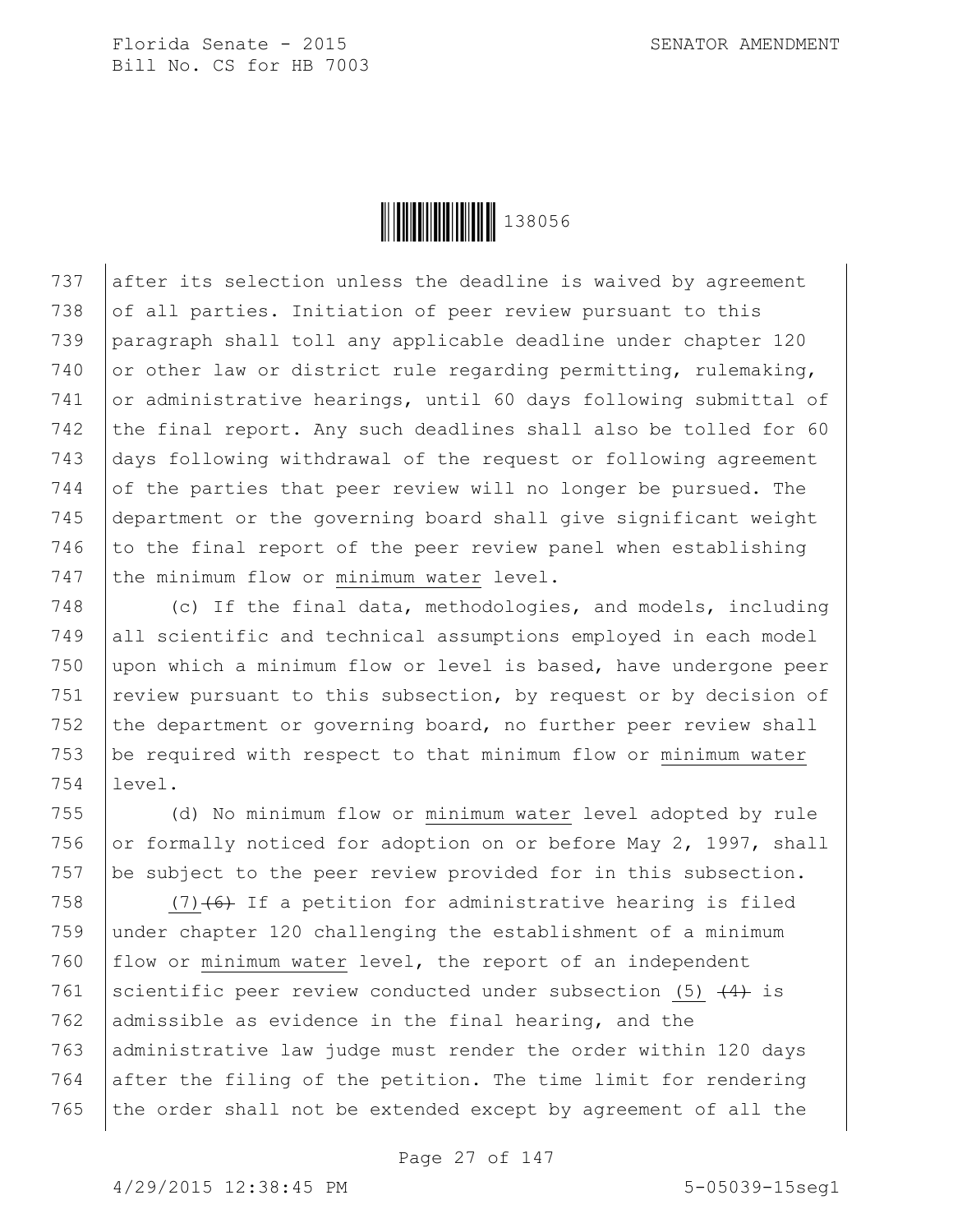Ì1380561Î138056

766 parties. To the extent that the parties agree to the findings of

767 the peer review, they may stipulate that those findings be 768 incorporated as findings of fact in the final order. 769 (8) The rules adopted pursuant to this section are not 770 | subject to s. 120.541(3). 771 Section 11. Section 373.0421, Florida Statutes, is amended 772  $\vert$  to read: 773 373.0421 Establishment and implementation of minimum flows 774 and minimum water levels.-775 (1) ESTABLISHMENT.— 776 (a) *Considerations.*—When establishing minimum flows and 777 | minimum water levels pursuant to s. 373.042, the department or 778 governing board shall consider changes and structural 779 alterations to watersheds, surface waters, and aquifers and the 780 effects such changes or alterations have had, and the 781 constraints such changes or alterations have placed, on the 782 hydrology of an affected watershed, surface water, or aquifer, 783 provided that nothing in this paragraph shall allow significant 784 harm as provided by s. 373.042(1) caused by withdrawals. 785 (b) *Exclusions.*— 786 | 1. The Legislature recognizes that certain water bodies no 787 longer serve their historical hydrologic functions. The 788 Legislature also recognizes that recovery of these water bodies 789 to historical hydrologic conditions may not be economically or 790 | technically feasible, and that such recovery effort could cause 791 adverse environmental or hydrologic impacts. Accordingly, the 792 department or governing board may determine that setting a 793 minimum flow or minimum water level for such a water body based 794 on its historical condition is not appropriate.

Page 28 of 147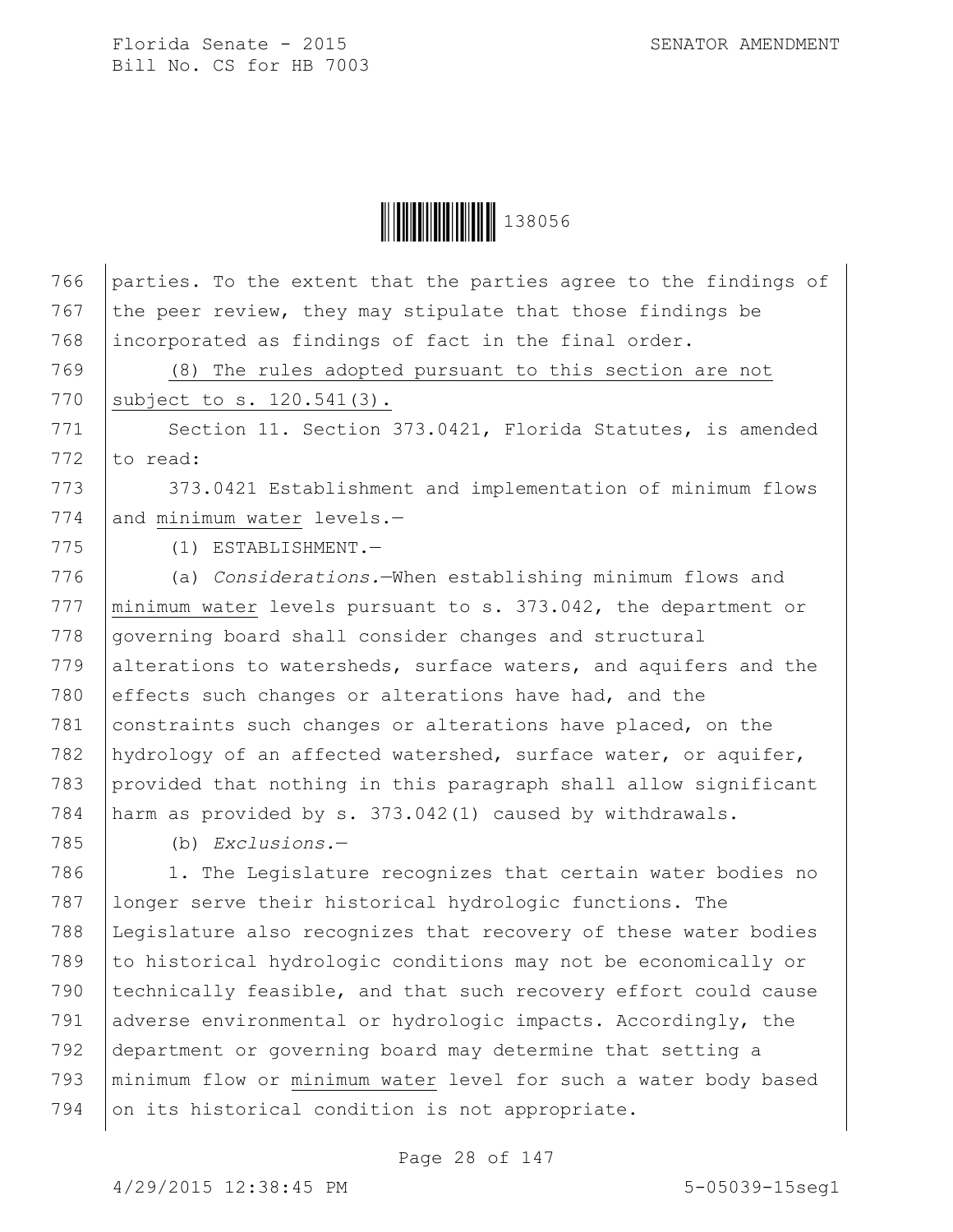Ì1380561Î138056

795 2. The department or the governing board is not required to 796 establish minimum flows or minimum water levels pursuant to s. 797  $\vert$  373.042 for surface water bodies less than 25 acres in area, 798 unless the water body or bodies, individually or cumulatively, 799 have significant economic, environmental, or hydrologic value. 800 3. The department or the governing board shall not set 801 | minimum flows or minimum water levels pursuant to s. 373.042 for 802 surface water bodies constructed prior to the requirement for a 803 permit, or pursuant to an exemption, a permit, or a reclamation 804 plan which regulates the size, depth, or function of the surface 805 | water body under the provisions of this chapter, chapter 378, or 806 chapter 403, unless the constructed surface water body is of 807 significant hydrologic value or is an essential element of the 808 water resources of the area. 809 810 The exclusions of this paragraph shall not apply to the 811 Everglades Protection Area, as defined in s. 373.4592(2)(i).

812 (2) If the existing flow or water level in a water body is 813 below, or is projected to fall within 20 years below, the 814 applicable minimum flow or minimum water level established 815 pursuant to s. 373.042, the department or governing board, 816 concurrent with the adoption of the minimum flow or minimum 817 | water level and as part of the regional water supply plan 818 described in s. 373.709, shall adopt and  $\alpha$  expeditiously implement 819 a recovery or prevention strategy, which includes the 820 development of additional water supplies and other actions, 821 consistent with the authority granted by this chapter, to:

822 (a) Achieve recovery to the established minimum flow or 823 | minimum water level as soon as practicable; or

Page 29 of 147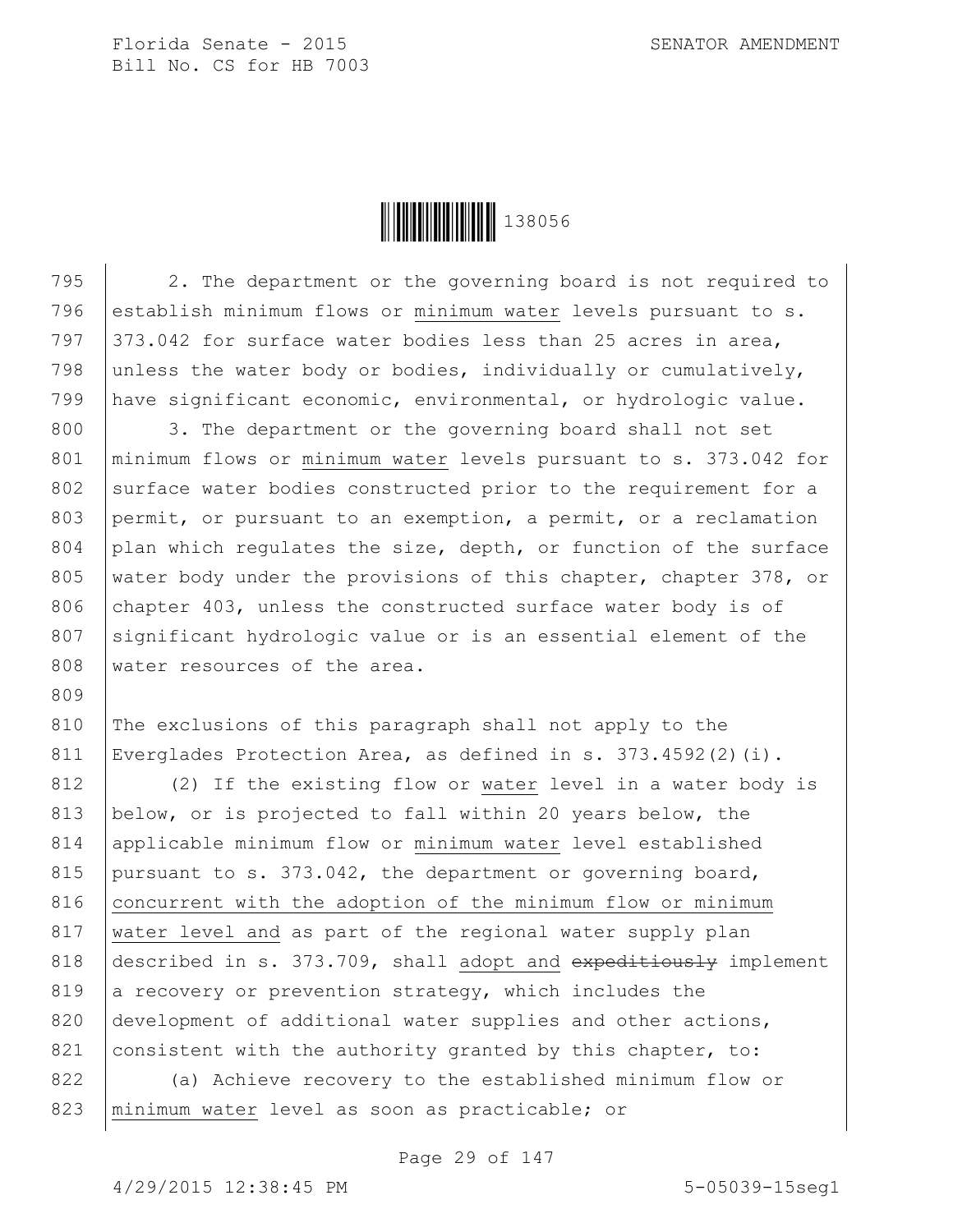Ì1380561Î138056

824 (b) Prevent the existing flow or water level from falling 825 below the established minimum flow or minimum water level. 826 827 The recovery or prevention strategy must  $shall$  include a phased-828 in approach phasing or a timetable which will allow for the 829 provision of sufficient water supplies for all existing and 830 projected reasonable-beneficial uses, including development of 831 additional water supplies and implementation of conservation and 832 other efficiency measures concurrent with and, to the maximum 833 extent practical, and to offset<sub> $\tau$ </sub> reductions in permitted 834 | withdrawals, consistent with the provisions of this chapter. The 835 recovery or prevention strategy may not depend solely on water 836 shortage restrictions declared pursuant to s. 373.175 or s. 837 373.246. 838 (3) In order to ensure that sufficient water is available 839 for all existing and future reasonable-beneficial uses and the 840 | natural systems, the applicable regional water supply plan 841 prepared pursuant to s. 373.709 shall be amended to include any 842 water supply development project or water resource development 843 project identified in a recovery or prevention strategy. Such 844 amendment shall be approved concurrently with relevant portions 845 of the recovery or prevention strategy. 846 (4) The water management district shall notify the 847 department if an application for a water use permit is denied 848 | based upon the impact that the use will have on an adopted 849 | minimum flow or minimum water level. Upon receipt of such 850 notice, the department shall, as soon as practicable and in 851 cooperation with the water management district, conduct a review 852 of the applicable regional water supply plan prepared pursuant

Page 30 of 147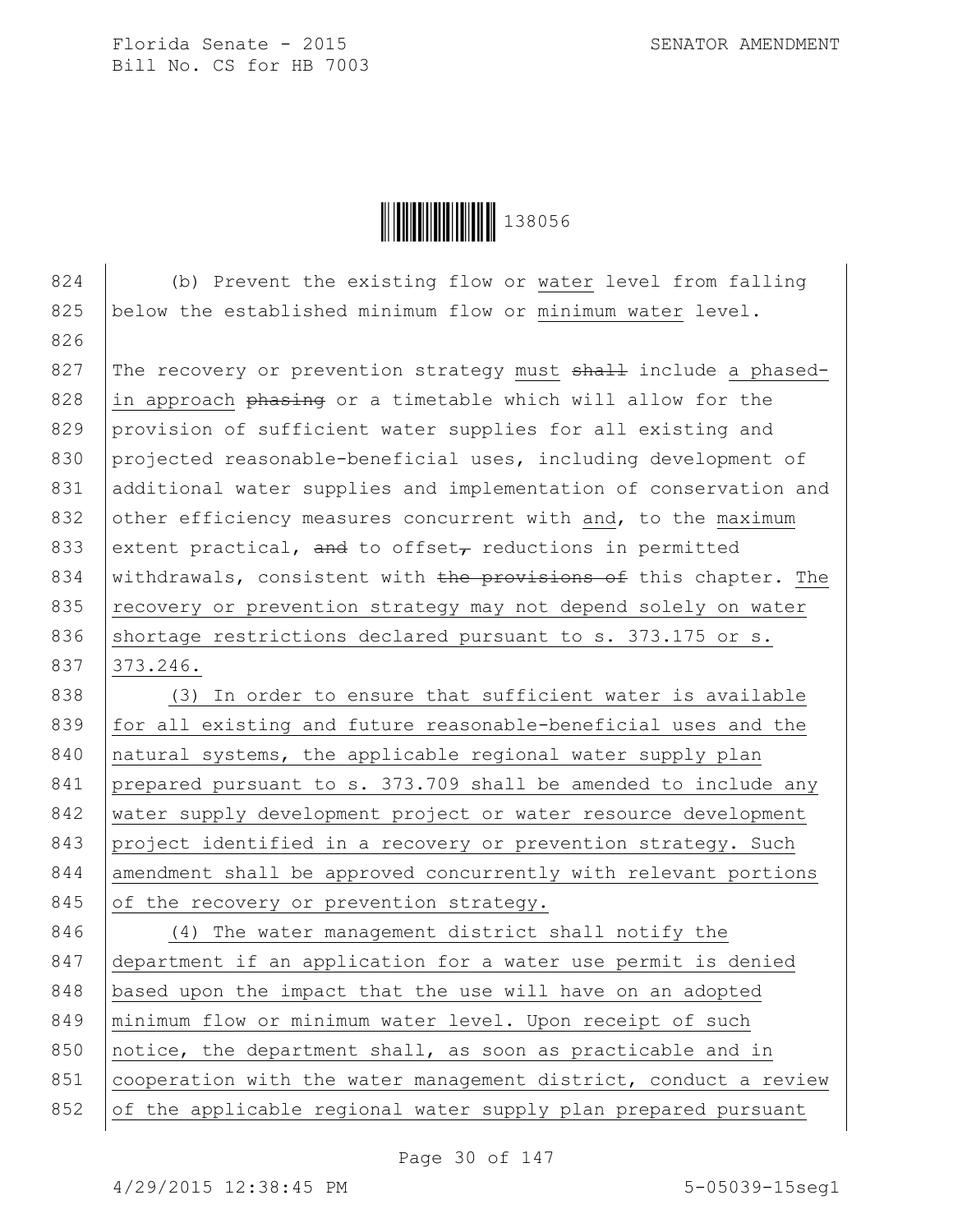

| 853 | to s. 373.709. Such review shall include an assessment by the    |
|-----|------------------------------------------------------------------|
| 854 | department of the adequacy of the plan in addressing the         |
| 855 | legislative intent of s. $373.705(2)$ (b) which provides that    |
| 856 | sufficient water be available for all existing and future        |
| 857 | reasonable-beneficial uses and natural systems and that the      |
| 858 | adverse effects of competition for water supplies be avoided. If |
| 859 | the department determines, based upon this review, that the      |
| 860 | regional water supply plan does not adequately address the       |
| 861 | legislative intent of s. 373.705(2)(b), the water management     |
| 862 | district shall immediately initiate an update of the plan        |
| 863 | consistent with s. 373.709.                                      |
| 864 | $(5)$ $(3)$ The provisions of this section are supplemental to   |
| 865 | any other specific requirements or authority provided by law.    |
| 866 | Minimum flows and minimum water levels shall be reevaluated      |
| 867 | periodically and revised as needed.                              |
| 868 | Section 12. Section 373.0465, Florida Statutes, is created       |
| 869 | to read:                                                         |
| 870 | 373.0465 Central Florida Water Initiative.-                      |
| 871 | (1) The Legislature finds that:                                  |
| 872 | (a) Historically, the Floridan Aquifer system has supplied       |
| 873 | the vast majority of the water used in the Central Florida       |
| 874 | Coordination Area.                                               |
| 875 | (b) Because the boundaries of the St. Johns River Water          |
| 876 | Management District, the South Florida Water Management          |
| 877 | District, and the Southwest Florida Water Management District    |
| 878 | meet within the Central Florida Coordination Area, the three     |
| 879 | districts and the Department of Environmental Protection have    |
| 880 | worked cooperatively to determine that the Floridan Aquifer      |
| 881 | system is locally approaching the sustainable limits of use and  |
|     |                                                                  |

Page 31 of 147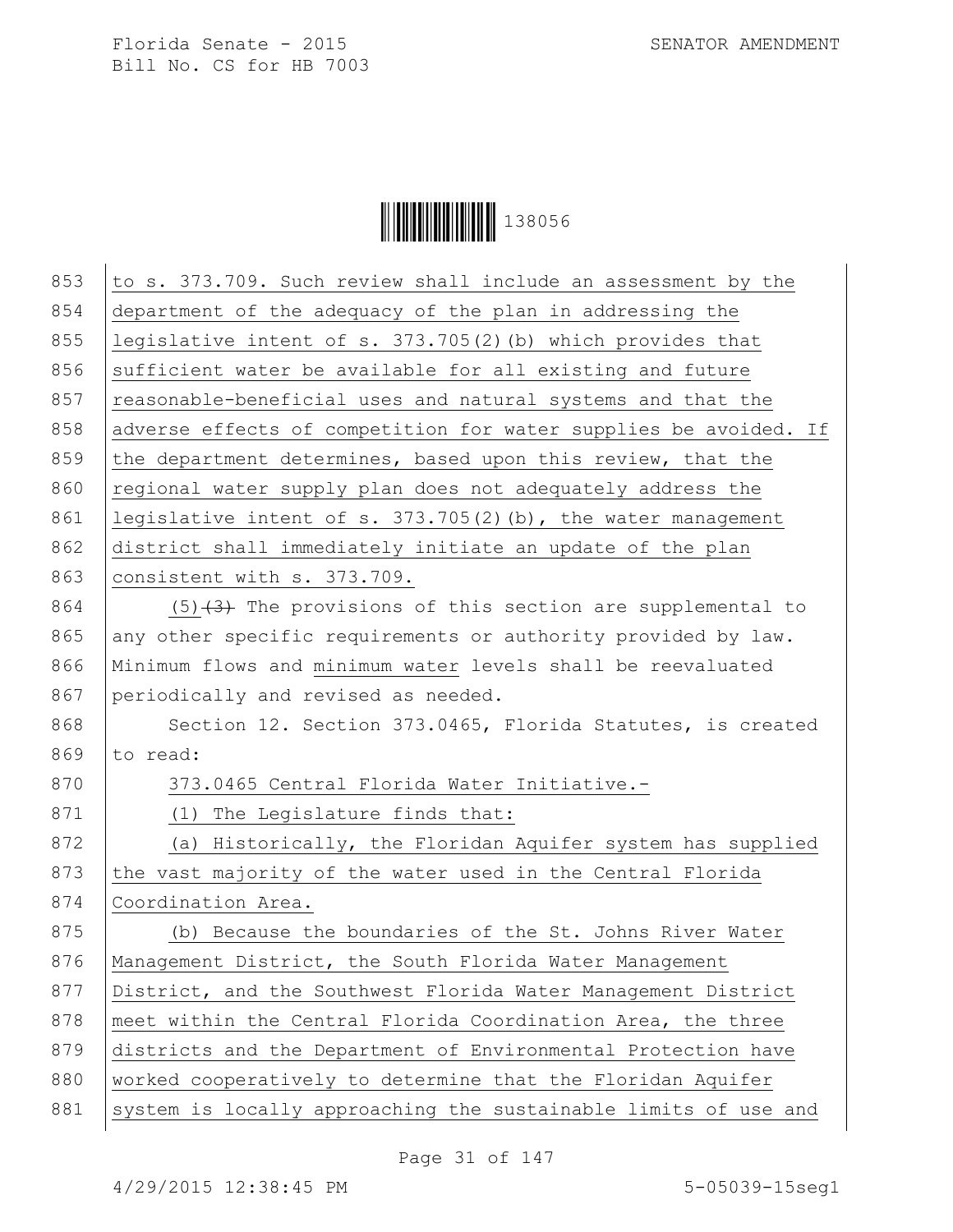**││││││││││││││││** 138056

| 882 | are exploring the need to develop sources of water to meet the   |
|-----|------------------------------------------------------------------|
| 883 | long-term water needs of the area.                               |
| 884 | (c) The Central Florida Water Initiative is a collaborative      |
| 885 | process involving the Department of Environmental Protection,    |
| 886 | the St. Johns River Water Management District, the South Florida |
| 887 | Water Management District, the Southwest Florida Water           |
| 888 | Management District, the Department of Agriculture and Consumer  |
| 889 | Services, regional public water supply utilities, and other      |
| 890 | stakeholders. As set forth in the Central Florida Water          |
| 891 | Initiative Guiding Document of January 30, 2015, the initiative  |
| 892 | has developed an initial framework for a unified process to      |
| 893 | address the current and long-term water supply needs of Central  |
| 894 | Florida without causing harm to the water resources and          |
| 895 | associated natural systems.                                      |
| 896 | (d) Developing water sources as an alternative to continued      |
| 897 | reliance on the Floridan Aquifer will benefit existing and       |
| 898 | future water users and natural systems within and beyond the     |
| 899 | boundaries of the Central Florida Water Initiative.              |
| 900 | (2) (a) As used in this section, the term "Central Florida       |
| 901 | Water Initiative Area" means all of Orange, Osceola, Polk, and   |
| 902 | Seminole Counties, and southern Lake County, as designated by    |
| 903 | the Central Florida Water Initiative Guiding Document of January |
| 904 | 30, 2015.                                                        |
| 905 | (b) The department, the St. Johns River Water Management         |
| 906 | District, the South Florida Water Management District, the       |
| 907 | Southwest Florida Water Management District, and the Department  |
| 908 | of Agriculture and Consumer Services shall:                      |
| 909 | 1. Provide for a continuation of the collaborative process       |
| 910 | in the Central Florida Water Initiative Area among the state     |
|     |                                                                  |

Page 32 of 147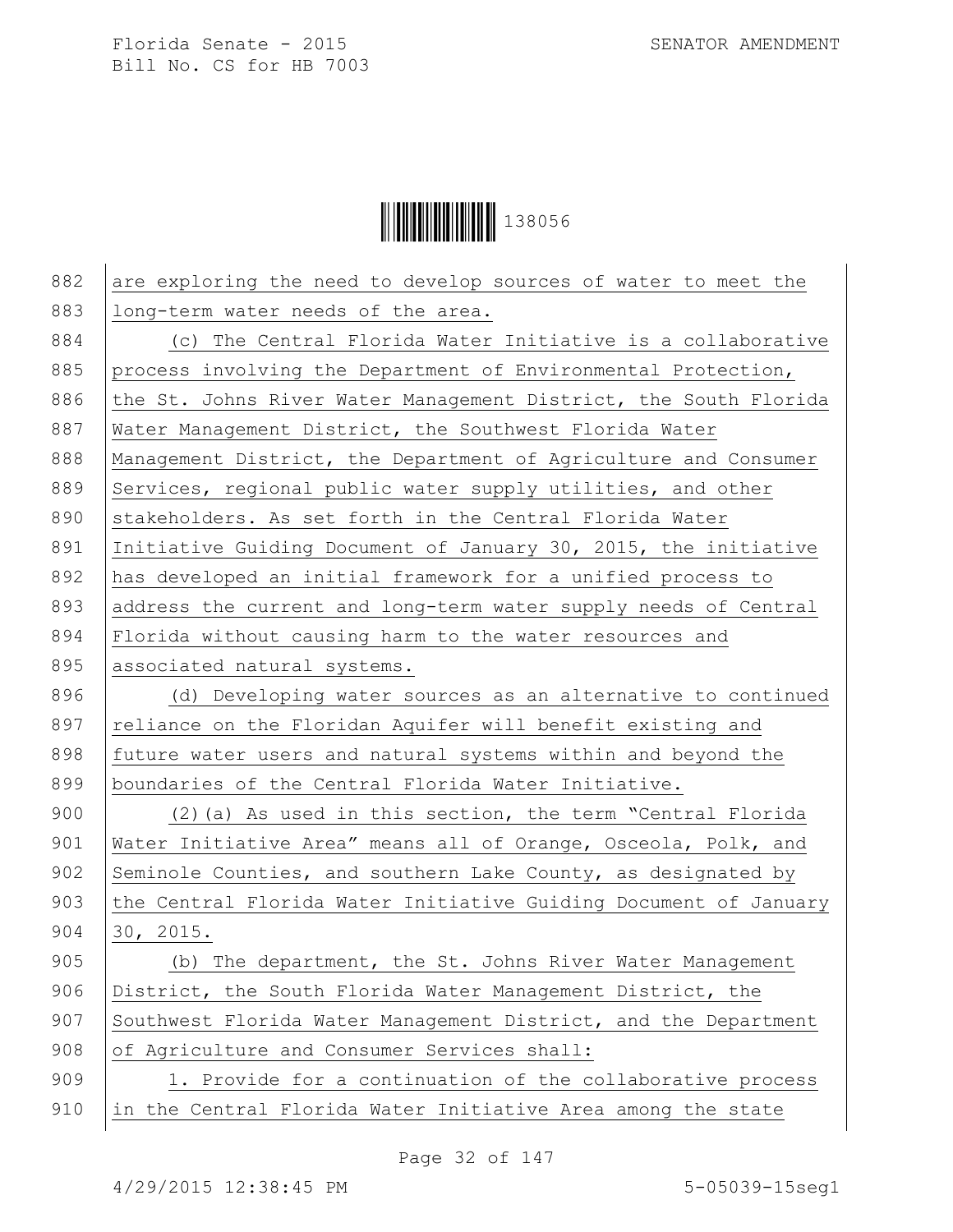

| 911 | agencies, affected water management districts, regional public   |
|-----|------------------------------------------------------------------|
| 912 | water supply utilities, and other stakeholders;                  |
| 913 | 2. Build upon the guiding principles and goals set forth in      |
| 914 | the Central Florida Water Initiative Guiding Document of January |
| 915 | 30, 2015, and the work that has already been accomplished by the |
| 916 | Central Florida Water Initiative participants;                   |
| 917 | 3. Develop and implement, as set forth in the Central            |
| 918 | Florida Water Initiative Guiding Document of January 30, 2015, a |
| 919 | single multidistrict regional water supply plan, including any   |
| 920 | needed recovery or prevention strategies and a list of water     |
| 921 | supply development projects or water resource projects; and      |
| 922 | 4. Provide for a single hydrologic planning model to assess      |
| 923 | the availability of groundwater in the Central Florida Water     |
| 924 | Initiative Area.                                                 |
| 925 | (c) In developing the water supply planning program              |
| 926 | consistent with the goals set forth in this subsection, the      |
| 927 | department, the St. Johns River Water Management District, the   |
| 928 | South Florida Water Management District, the Southwest Florida   |
| 929 | Water Management District, and the Department of Agriculture and |
| 930 | Consumer Services shall:                                         |
| 931 | 1. Consider limitations on groundwater use together with         |
| 932 | opportunities for new, increased, or redistributed groundwater   |
| 933 | uses that are consistent with the conditions established under   |
| 934 | s. 373.223;                                                      |
| 935 | 2. Establish a coordinated process for the identification        |
| 936 | of water resources requiring new or revised conditions           |
| 937 | consistent with the conditions established under s. 373.223;     |
| 938 | 3. Consider existing recovery or prevention strategies;          |
| 939 | Include a list of water supply options sufficient to<br>4.       |

Page 33 of 147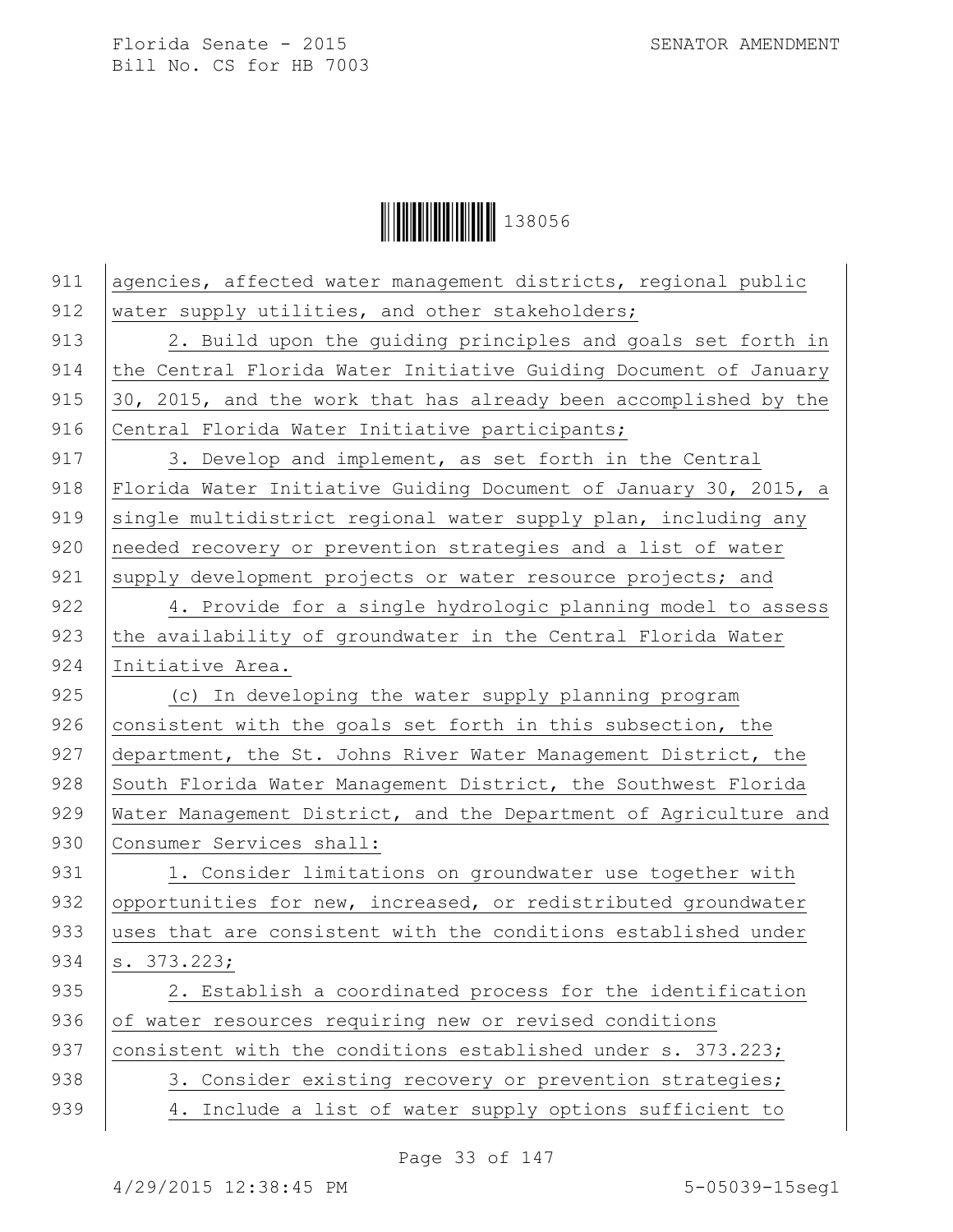**││││││││││││││││** 138056

| 940 | meet the water needs of all existing and future reasonable-      |
|-----|------------------------------------------------------------------|
| 941 | beneficial uses consistent with the conditions established under |
| 942 | s. 373.223; and                                                  |
| 943 | 5. Identify, as necessary, which of the water supply             |
| 944 | sources are preferred water supply sources pursuant to s.        |
| 945 | 373.2234.                                                        |
| 946 | (d) The department, in consultation with the St. Johns           |
| 947 | River Water Management District, the South Florida Water         |
| 948 | Management District, the Southwest Florida Water Management      |
| 949 | District, and the Department of Agriculture and Consumer         |
| 950 | Services, shall adopt uniform rules for application within the   |
| 951 | Central Florida Water Initiative Area that include:              |
| 952 | 1. A single, uniform definition of "harmful to the water         |
| 953 | resources" consistent with the term's usage in s. 373.219;       |
| 954 | 2. A single method for calculating residential per capita        |
| 955 | water use;                                                       |
| 956 | 3. A single process for permit reviews;                          |
| 957 | 4. A single, consistent process, as appropriate, to set          |
| 958 | minimum flows and minimum water levels and water reservations;   |
| 959 | 5. A goal for residential per capita water use for each          |
| 960 | consumptive use permit; and                                      |
| 961 | 6. An annual conservation goal for each consumptive use          |
| 962 | permit consistent with the regional water supply plan.           |
| 963 |                                                                  |
| 964 | The uniform rules shall include existing recovery strategies     |
| 965 | within the Central Florida Water Initiative Area adopted before  |
| 966 | July 1, 2015. The department may grant variances to the uniform  |
| 967 | rules if there are unique circumstances or hydrogeological       |
| 968 | factors that make application of the uniform rules unrealistic   |

Page 34 of 147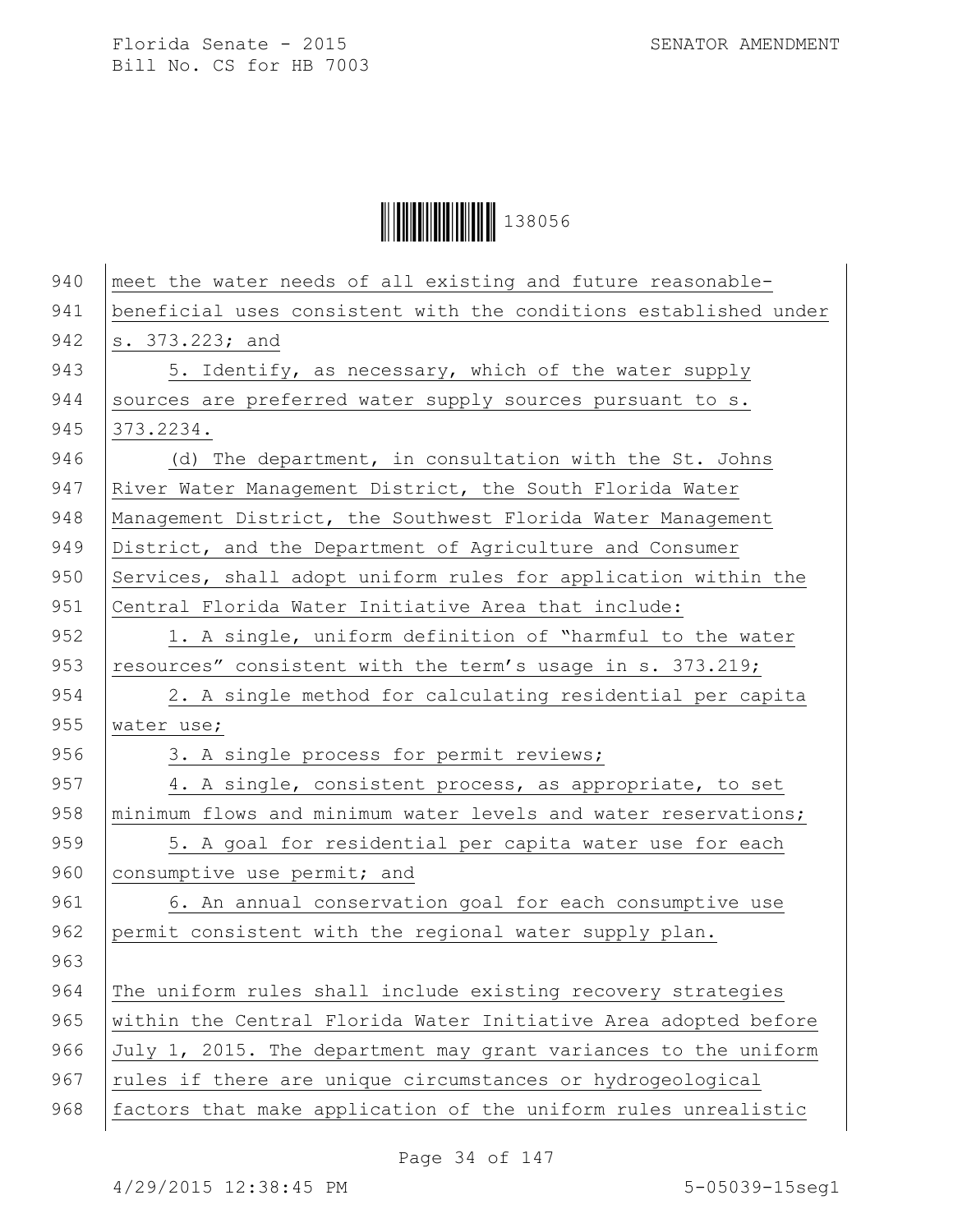

969 or impractical.

970 (e) The department shall initiate rulemaking for the 971 uniform rules by December 31, 2015. The department's uniform 972 rules shall be applied by the water management districts only 973 | within the Central Florida Water Initiative Area. Upon adoption 974 of the rules, the water management districts shall implement the 975 | rules without further rulemaking pursuant to s. 120.54. The  $976$  rules adopted by the department pursuant to this section are 977 considered the rules of the water management districts.

978 (f) Water management district planning programs developed 979 pursuant this subsection shall be approved or adopted as 980  $\vert$  required under this chapter. However, such planning programs may 981 not serve to modify planning programs in areas of the affected 982 districts that are not within the Central Florida Water 983 Initiative Area, but may include interregional projects located 984 outside the Central Florida Water Initiative Area which are 985 consistent with planning and regulatory programs in the areas in 986 which they are located.

987 Section 13. Subsection (4) of section 373.1501, Florida 988 Statutes, is amended, present subsections (7) and (8) are 989 redesignated as subsections (8) and (9), respectively, and a new 990 subsection (7) is added to that section, to read:

991 | 373.1501 South Florida Water Management District as local 992 | sponsor.-

993 (4) The district is authorized to act as local sponsor of 994 the project for those project features within the district as 995 provided in this subsection and subject to the oversight of the 996 department as further provided in s. 373.026. The district shall 997 exercise the authority of the state to allocate quantities of

Page 35 of 147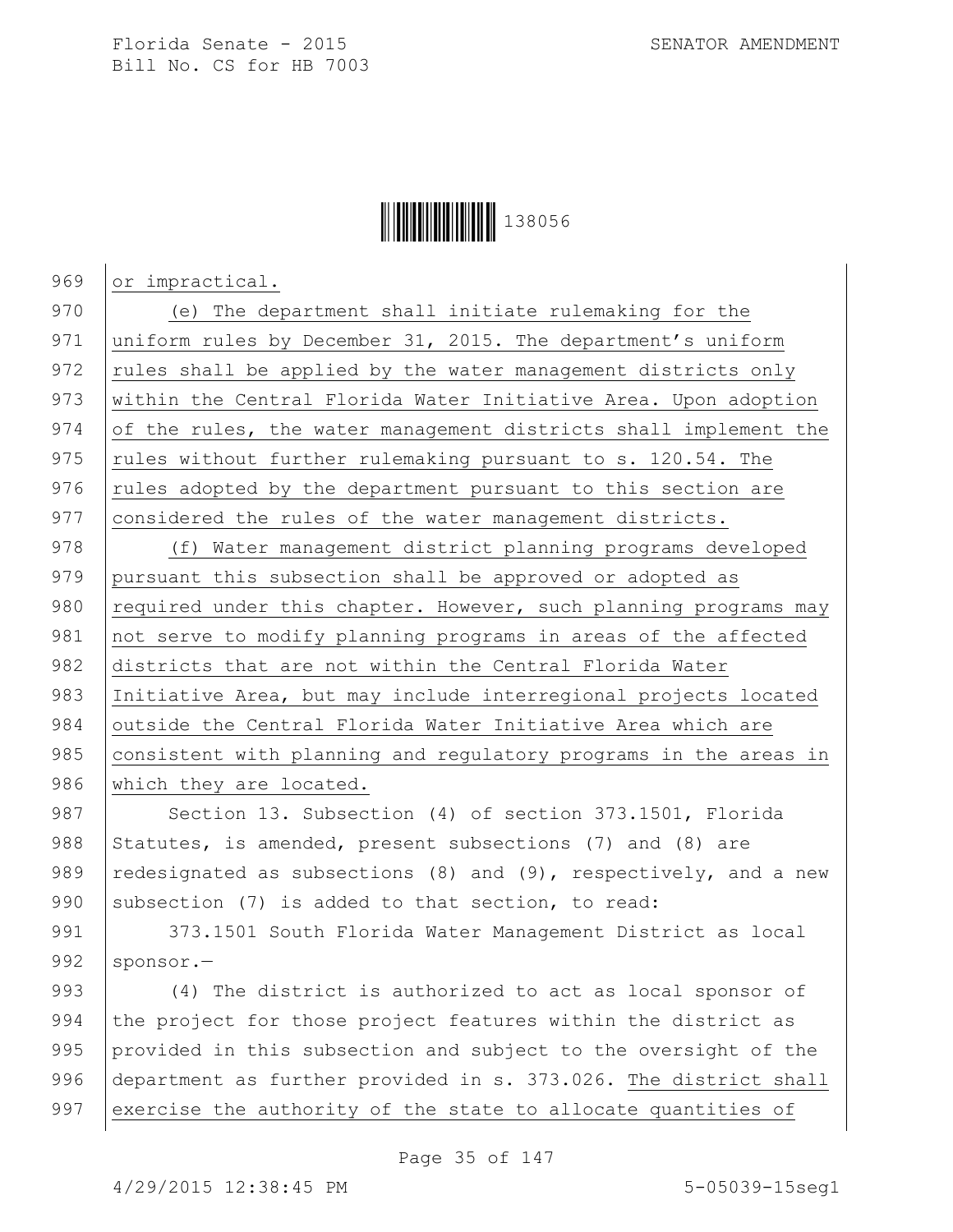**│││││││││││││││││** 138056

| 998  | water within its jurisdiction, including the water supply in     |
|------|------------------------------------------------------------------|
| 999  | relation to the project, and be responsible for allocating water |
| 1000 | and assigning priorities among the other water uses served by    |
| 1001 | the project pursuant to state law. The district may:             |
| 1002 | (a) Act as local sponsor for all project features                |
| 1003 | previously authorized by Congress.;                              |
| 1004 | (b) Continue data gathering, analysis, research, and design      |
| 1005 | of project components, participate in preconstruction            |
| 1006 | engineering and design documents for project components, and     |
| 1007 | further refine the Comprehensive Plan of the restudy as a quide  |
| 1008 | and framework for identifying other project components. $\div$   |
| 1009 | (c) Construct pilot projects that will assist in                 |
| 1010 | determining the feasibility of technology included in the        |
| 1011 | Comprehensive Plan of the restudy. <sup>2</sup> and              |
| 1012 | (d) Act as local sponsor for project components.                 |
| 1013 | (7) When developing or implementing water control plans or       |
| 1014 | regulation schedules required for the operation of the project,  |
| 1015 | the district shall provide recommendations to the United States  |
| 1016 | Army Corps of Engineers which are consistent with all district   |
| 1017 | programs and plans.                                              |
| 1018 | Section 14. Subsection (3) is added to section 373.219,          |
| 1019 | Florida Statutes, to read:                                       |
| 1020 | 373.219 Permits required.-                                       |
| 1021 | (3) The department shall adopt uniform rules for issuing         |
| 1022 | permits which prevent groundwater withdrawals that are harmful   |
| 1023 | to the water resources and adopt by rule a uniform definition of |
| 1024 | the term "harmful to the water resources" for Outstanding        |
| 1025 | Florida Springs to provide water management districts with       |
| 1026 | minimum standards necessary to be consistent with the overall    |

Page 36 of 147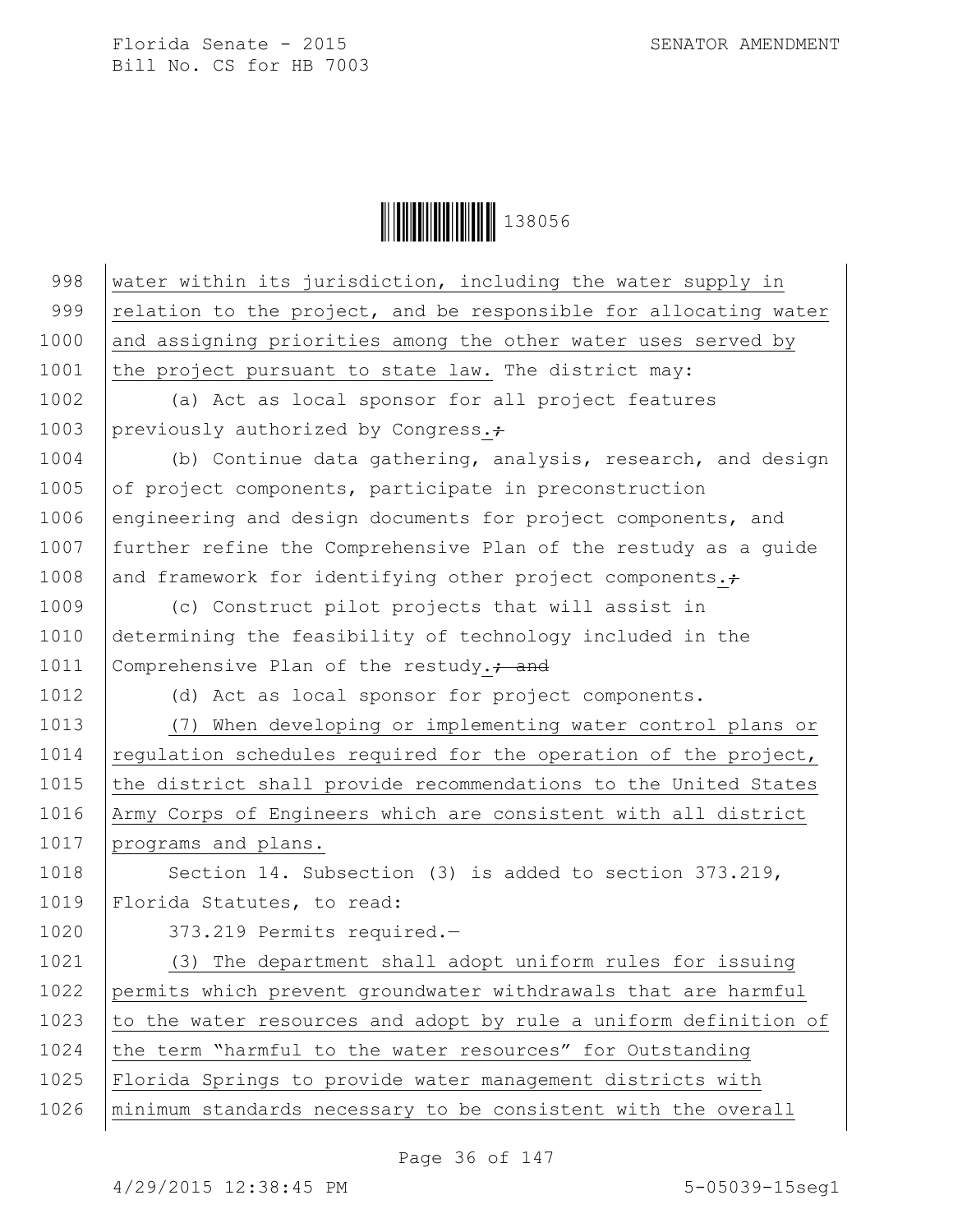Ì1380561Î138056

| 1027 | water policy of the state. This subsection does not prohibit a   |
|------|------------------------------------------------------------------|
| 1028 | water management district from adopting a definition that is     |
| 1029 | more protective of the water resources consistent with local or  |
| 1030 | regional conditions and objectives.                              |
| 1031 | Section 15. Subsection (6) is added to section 373.223,          |
| 1032 | Florida Statutes, to read:                                       |
| 1033 | 373.223 Conditions for a permit.-                                |
| 1034 | (6) A new, renewal of, or modification to a consumptive use      |
| 1035 | permit authorizing groundwater withdrawals of 100,000 gallons or |
| 1036 | more per day shall be monitored for water usage at intervals and |
| 1037 | using methods determined by the applicable water management      |
| 1038 | district, the results of which shall be reported to the water    |
| 1039 | management district at least annually. The water management      |
| 1040 | districts may adopt rules to implement this subsection.          |
| 1041 | Section 16. Section 373.2234, Florida Statutes, is amended       |
| 1042 | to read:                                                         |
| 1043 | 373.2234 Preferred water supply sources.-                        |
| 1044 | (1) The governing board of a water management district is        |
| 1045 | authorized to adopt rules that identify preferred water supply   |
| 1046 | sources for consumptive uses for which there is sufficient data  |
| 1047 | to establish that a preferred source will provide a substantial  |
| 1048 | new water supply to meet the existing and projected reasonable-  |
| 1049 | beneficial uses of a water supply planning region identified     |
| 1050 | pursuant to s. 373.709(1), while sustaining existing water       |
| 1051 | resources and natural systems. At a minimum, such rules must     |
| 1052 | contain a description of the preferred water supply source and   |
| 1053 | an assessment of the water the preferred source is projected to  |
| 1054 | produce.                                                         |

1055 (2)(a) If an applicant proposes to use a preferred water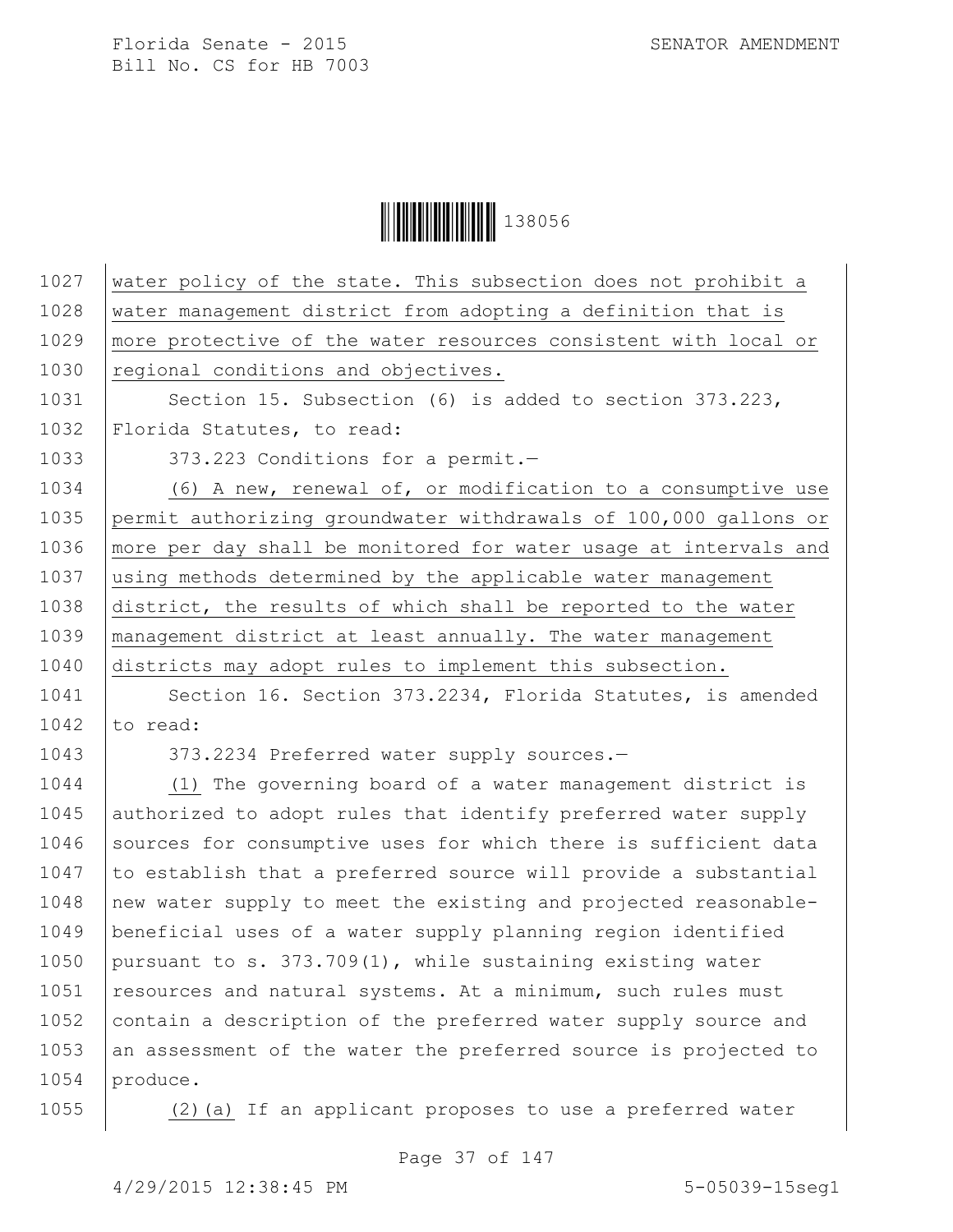

1056 supply source, that applicant's proposed water use is subject to  $\vert$ s. 373.223(1), except that the proposed use of a preferred water 1058 supply source must be considered by a water management district when determining whether a permit applicant's proposed use of water is consistent with the public interest pursuant to s. 373.223(1)(c).

1062 (b) The governing board of a water management district 1063 shall consider the identification of preferred water supply 1064 Sources for water users for whom access to or development of new 1065 water supplies is not technically or financially feasible. 1066 Identification of preferred water supply sources for such water 1067 users must be consistent with s. 373.016.

1068 (c) A consumptive use permit issued for the use of a 1069 preferred water supply source must be granted, when requested by 1070 the applicant, for at least a 20-year period and may be subject 1071 to the compliance reporting provisions of  $s. 373.236(4)$ .

1072 (3)(a) Nothing in This section does not: shall be construed  $1073$   $t\rightarrow$ 

1074 1. Exempt the use of preferred water supply sources from 1075 **the provisions of ss.** 373.016(4) and 373.223(2) and (3);  $\rightarrow$  or be 1076 eonstrued to

1077 | 2. Provide that permits issued for the use of a 1078 nonpreferred water supply source must be issued for a duration 1079 of less than 20 years or that the use of a nonpreferred water 1080 supply source is not consistent with the public interest; or.

1081 3. Additionally, nothing in this section shall be 1082  $\left| \right|$  interpreted to Require the use of a preferred water supply 1083 Source or to restrict or prohibit the use of a nonpreferred 1084 | water supply source.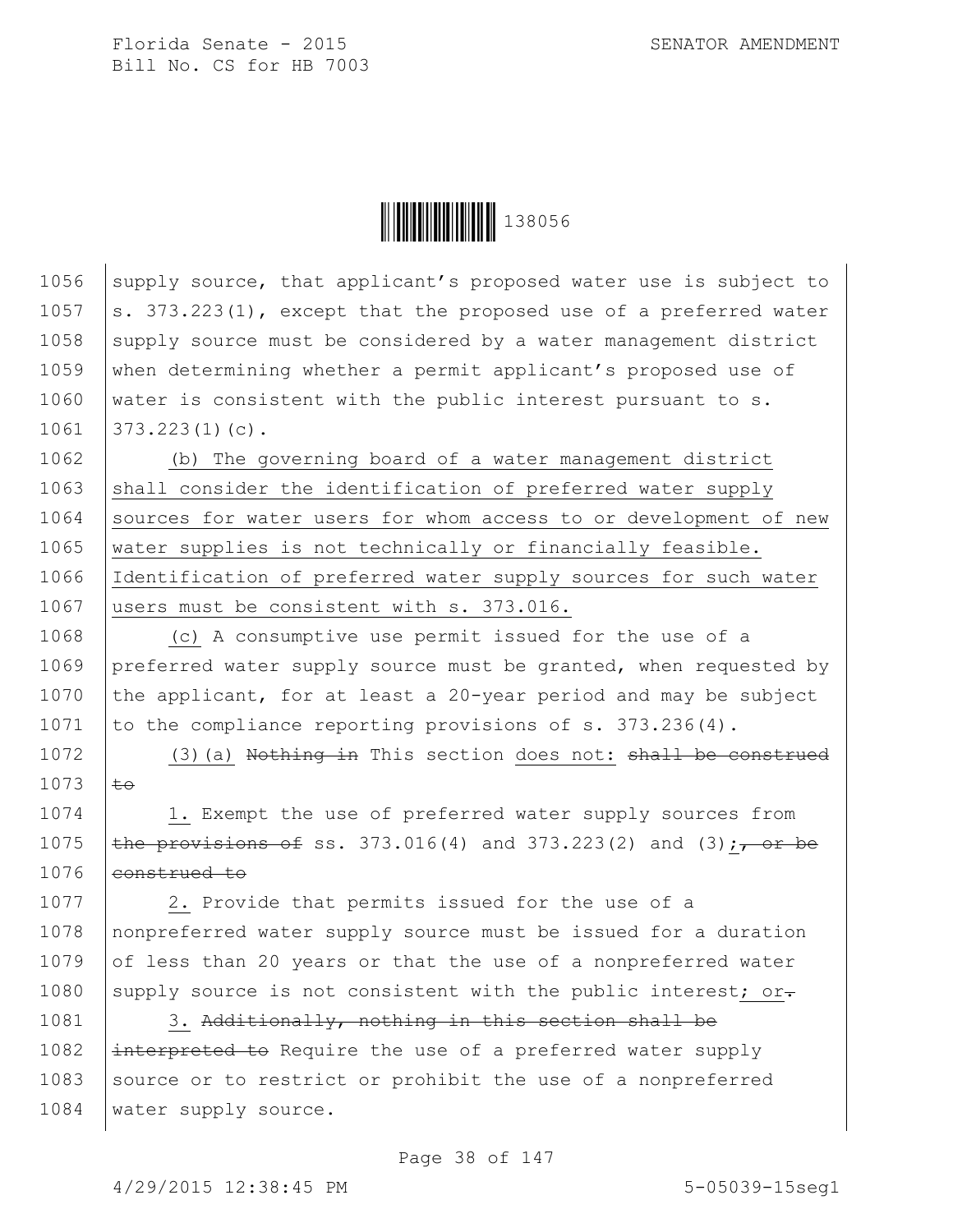

1085 (b) Rules adopted by the governing board of a water 1086 management district to implement this section shall specify that 1087 the use of a preferred water supply source is not required and 1088 that the use of a nonpreferred water supply source is not 1089 | restricted or prohibited. 1090 Section 17. Present subsection (5) of section 373.227, 1091 Florida Statutes, is redesignated as subsection (7), and a new 1092 subsection (5) and subsection (6) are added to that section, to 1093 read: 1094 373.227 Water conservation; legislative findings and 1095 intent; objectives; comprehensive statewide water conservation 1096 program requirements.-1097 (5) In order to incentivize water conservation, if actual 1098 water use is less than permitted water use due to documented 1099 implementation of water conservation measures beyond those 1100 required in a consumptive use permit, including, but not limited  $1101$  to, those measures identified in best management practices 1102 pursuant to s. 570.93, the permitted allocation may not be 1103 modified solely due to such water conservation during the term 1104 of the permit. In order to promote water conservation and the 1105 implementation of measures that produce significant water 1106 savings beyond those required in a consumptive use permit, each 1107 water management district shall adopt rules providing water 1108 conservation incentives, which may include limited permit 1109 extensions. 1110 (6) For consumptive use permits for agricultural 1111 irrigation, if actual water use is less than permitted water use 1112 due to weather events, crop diseases, nursery stock 1113 availability, market conditions, or changes in crop type, a

Page 39 of 147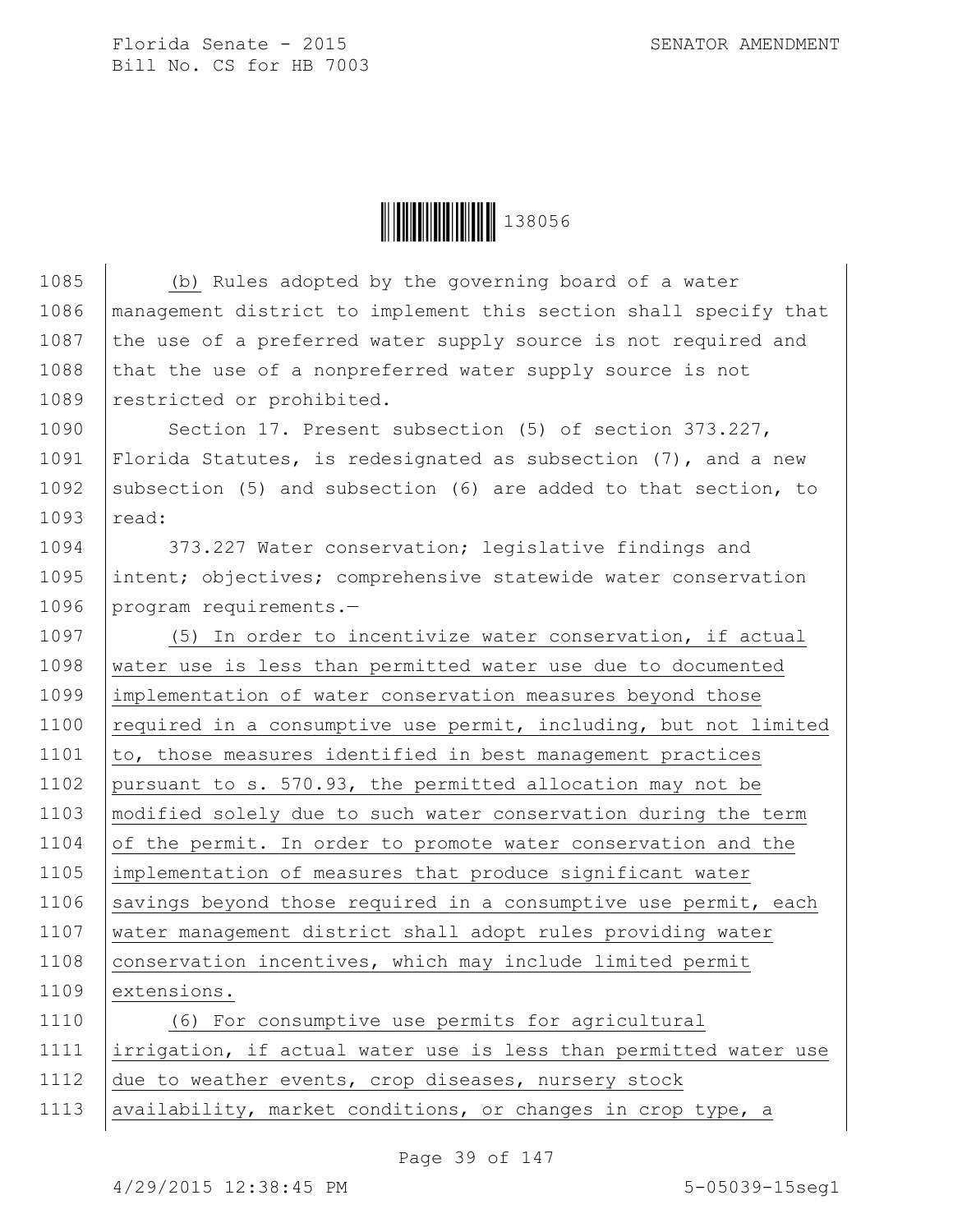**││││││││││││││││** 138056

| 1114 | district may not, as a result, reduce permitted allocation       |
|------|------------------------------------------------------------------|
| 1115 | amounts during the term of the permit.                           |
| 1116 | Section 18. Subsection (2) of section 373.233, Florida           |
| 1117 | Statutes, is amended to read:                                    |
| 1118 | 373.233 Competing applications.-                                 |
| 1119 | $(2)$ (a) If In the event that two or more competing             |
| 1120 | applications qualify equally under the provisions of subsection  |
| 1121 | (1), the governing board or the department shall give preference |
| 1122 | to a renewal application over an initial application.            |
| 1123 | (b) If two or more competing applications qualify equally        |
| 1124 | under subsection (1) and none of the competing applications is a |
| 1125 | renewal application, the governing board or the department shall |
| 1126 | give preference to the application for the use where the source  |
| 1127 | is nearest to the area of use or application consistent with s.  |
| 1128 | $373.016(4)(a)$ .                                                |
| 1129 | Section 19. Section 373.4591, Florida Statutes, is amended       |
| 1130 | to read:                                                         |
| 1131 | 373.4591 Improvements on private agricultural lands.-            |
| 1132 | (1) The Legislature encourages public-private partnerships       |
| 1133 | to accomplish water storage, groundwater recharge, and water     |
| 1134 | quality improvements on private agricultural lands. Priority     |
| 1135 | consideration shall be given to public-private partnerships      |
| 1136 | that:                                                            |
| 1137 | (a) Store or treat water on private lands for purposes of        |
| 1138 | enhancing hydrologic improvement, improving water quality, or    |
| 1139 | assisting in water supply;                                       |
| 1140 | (b) Provide critical ground water recharge; or                   |
| 1141 | (c) Provide for changes in land use to activities that           |
| 1142 | minimize nutrient loads and maximize water conservation.         |
|      |                                                                  |

Page 40 of 147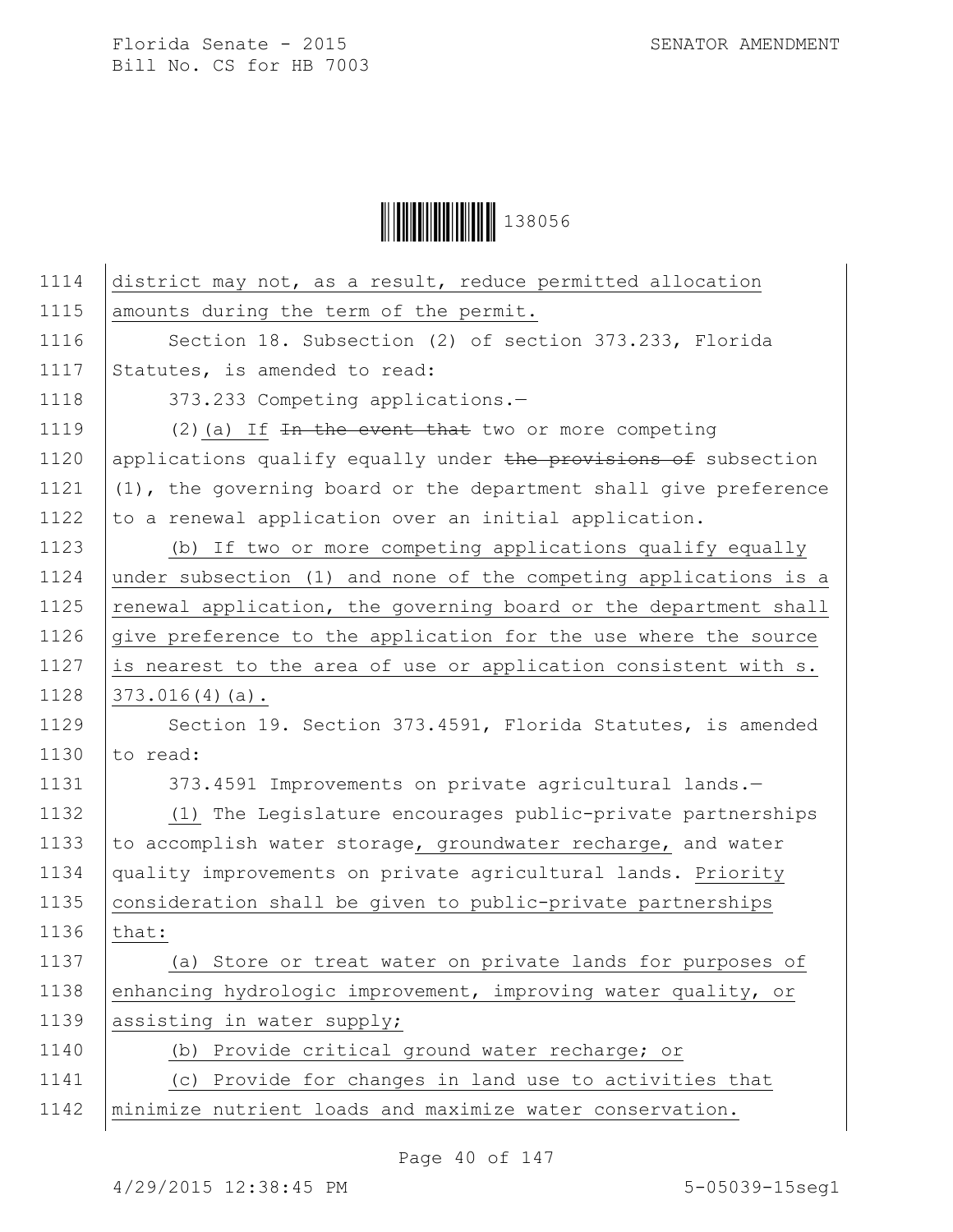

 (2)(a) When an agreement is entered into between the department, a water management district, or the Department of Agriculture and Consumer Services and a private landowner to 1146 establish such a public-private partnership that may create or impact wetlands or other surface waters, a baseline condition determining the extent of wetlands and other surface waters on 1149 the property shall be established and documented in the 1150 agreement before improvements are constructed.

1151 (b) When an agreement is entered into between the 1152 Department of Agriculture and Consumer Services and a private 1153 landowner to implement best management practices pursuant to s. 1154  $\vert$  403.067(7)(c), a baseline condition determining the extent of 1155 wetlands and other surface water on the property may be 1156 established at the option and expense of the private landowner 1157 and documented in the agreement before improvements are 1158 constructed. The Department of Agriculture and Consumer Services 1159  $\beta$  shall submit the landowner's proposed baseline condition 1160 documentation to the lead agency for review and approval, and 1161 the agency shall use its best efforts to complete the review 1162 | within 45 days.

1163 (3) The Department of Agriculture and Consumer Services, 1164 the department, and the water management districts shall provide 1165 a process for reviewing these requests in the timeframe 1166 specified. The determination of a baseline condition shall be 1167 conducted using the methods set forth in the rules adopted 1168 pursuant to s. 373.421. The baseline condition documented in an 1169 | agreement shall be considered the extent of wetlands and other 1170 surface waters on the property for the purpose of regulation 1171 under this chapter for the duration of the agreement and after

Page 41 of 147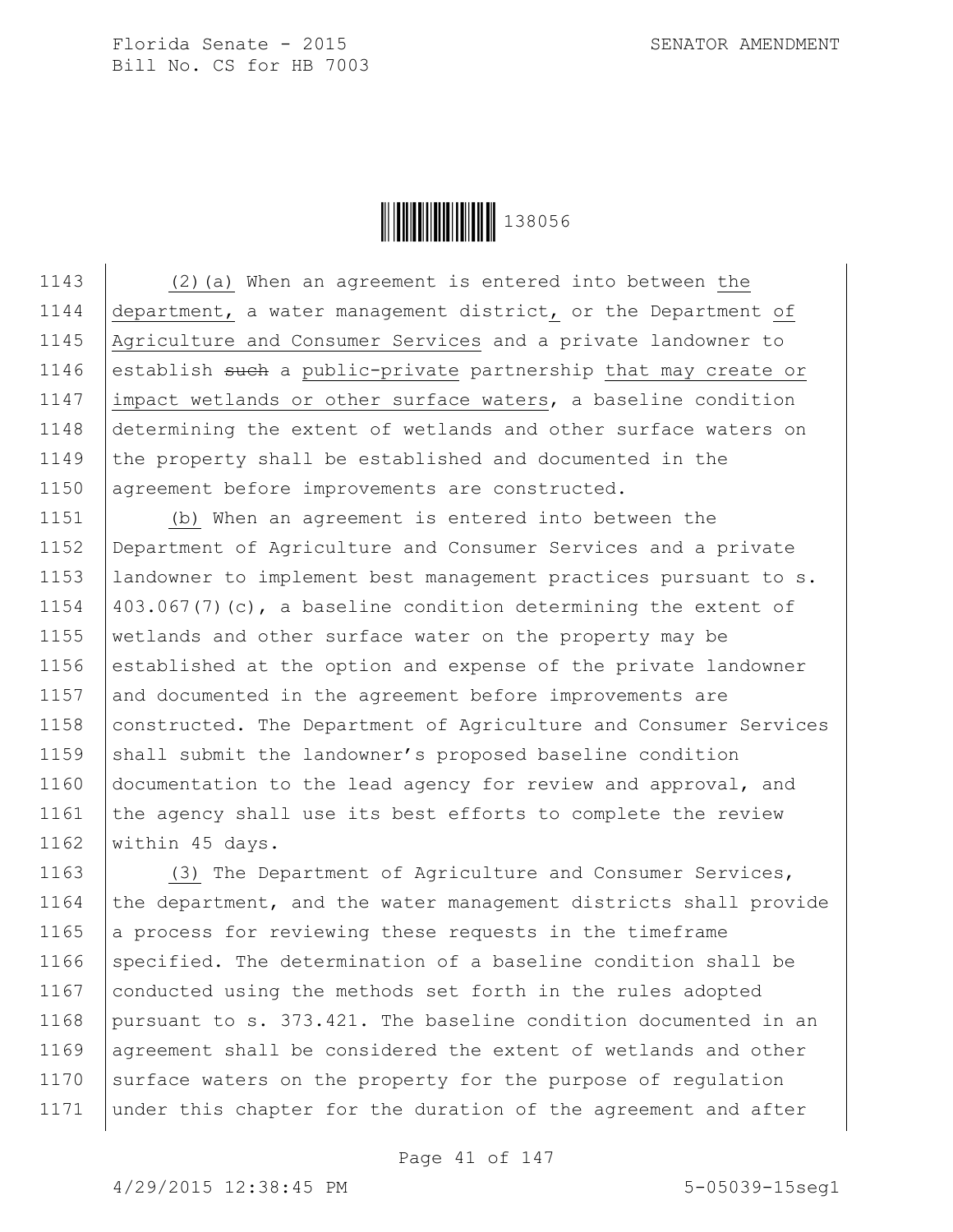

1172 its expiration.

1173 Section 20. Paragraph (h) of subsection (1) and subsections 1174 (2) through (7) of section 373.4595, Florida Statutes, are 1175 amended to read:

1176 373.4595 Northern Everglades and Estuaries Protection 1177 Program.-

1178 (1) FINDINGS AND INTENT.

1179 (h) The Legislature finds that the expeditious 1180 implementation of the Lake Okeechobee Watershed Protection 1181 Program, the Caloosahatchee River Watershed Protection Program, 1182 | Plan and the St. Lucie River Watershed Protection Program Plans 1183 is needed to improve the quality, quantity, timing, and 1184 distribution of water in the northern Everglades ecosystem and 1185 that this section, in conjunction with s. 403.067, including the 1186 implementation of the plans developed and approved pursuant to 1187 subsections (3) and (4), and any related basin management action 1188 plan developed and implemented pursuant to s.  $403.067(7)(a)$ , 1189 provide a reasonable means of achieving the total maximum daily 1190 load requirements and achieving and maintaining compliance with 1191 state water quality standards.

1192 (2) DEFINITIONS.—As used in this section, the term:

 (a) "Best management practice" means a practice or combination of practices determined by the coordinating 1195 agencies, based on research, field-testing, and expert review, 1196 to be the most effective and practicable on-location means, including economic and technological considerations, for improving water quality in agricultural and urban discharges. Best management practices for agricultural discharges shall 1200 | reflect a balance between water quality improvements and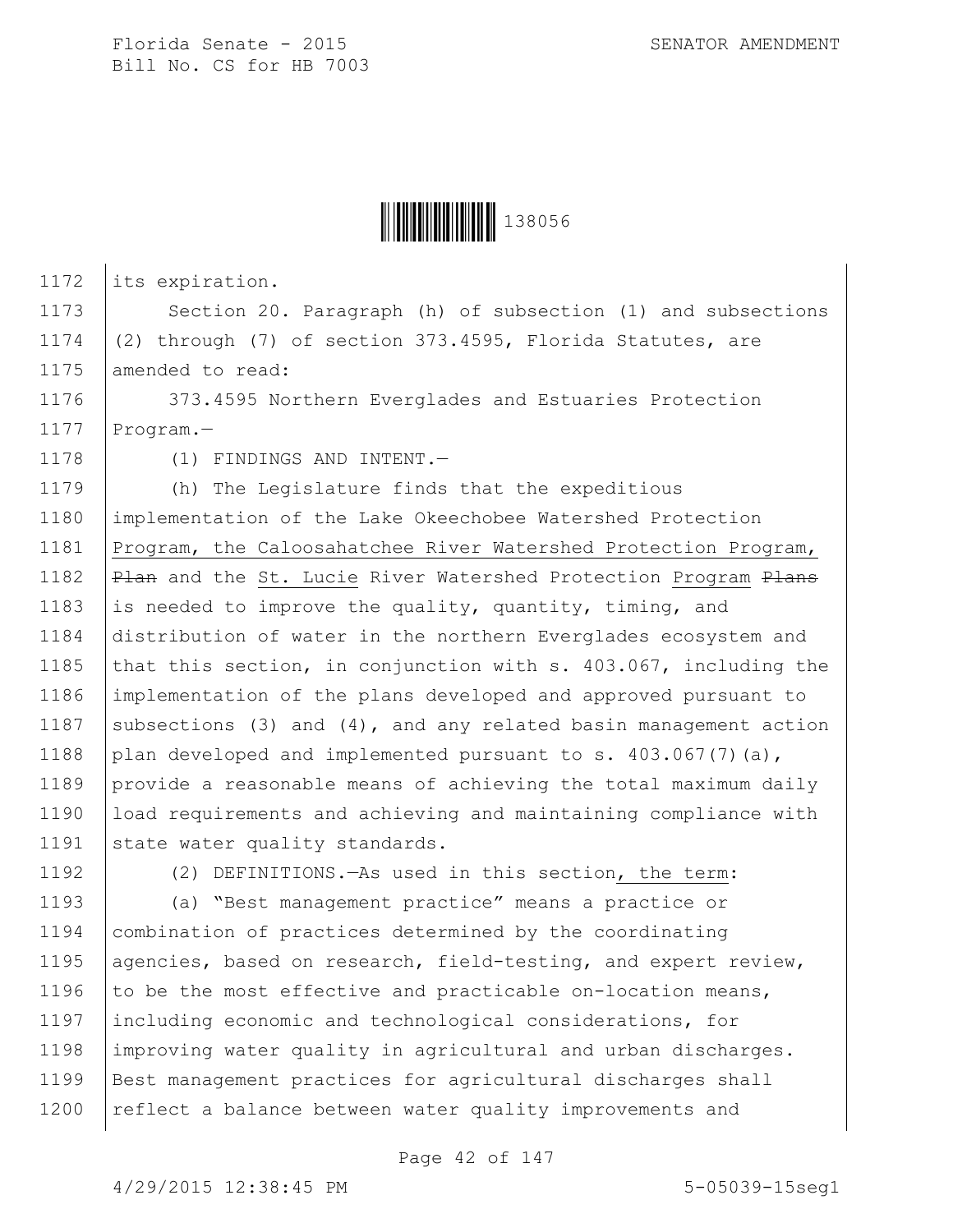

1201 agricultural productivity.

1202 (b) "Biosolids" means the solid, semisolid, or liquid 1203 | residue generated during the treatment of domestic wastewater in 1204 a domestic wastewater treatment facility, formerly known as 1205 "domestic wastewater residuals" or "residuals," and includes 1206 products and treated material from biosolids treatment 1207 | facilities and septage management facilities regulated by the 1208 department. The term does not include the treated effluent or 1209  $|reclaimed water from a domestic wastewater treatment facility,$ 1210 solids removed from pump stations and lift stations, screenings 1211 and grit removed from the preliminary treatment components of 1212 domestic wastewater treatment facilities, or ash generated 1213 during the incineration of biosolids.

1214  $\vert$  (c)  $\langle b \rangle$  "Caloosahatchee River watershed" means the 1215 Caloosahatchee River, its tributaries, its estuary, and the area 1216 within Charlotte, Glades, Hendry, and Lee Counties from which 1217 surface water flow is directed or drains, naturally or by 1218 constructed works, to the river, its tributaries, or its 1219 estuary.

 $\vert$  (d)  $\left\{ e\right\}$  "Coordinating agencies" means the Department of 1221 | Agriculture and Consumer Services, the Department of Environmental Protection, and the South Florida Water Management District.

1224 (e) (d) "Corps of Engineers" means the United States Army 1225 Corps of Engineers.

1226 (f) (e) "Department" means the Department of Environmental 1227 Protection.

1228  $(9)$  (g)  $(f)$  "District" means the South Florida Water Management 1229 District.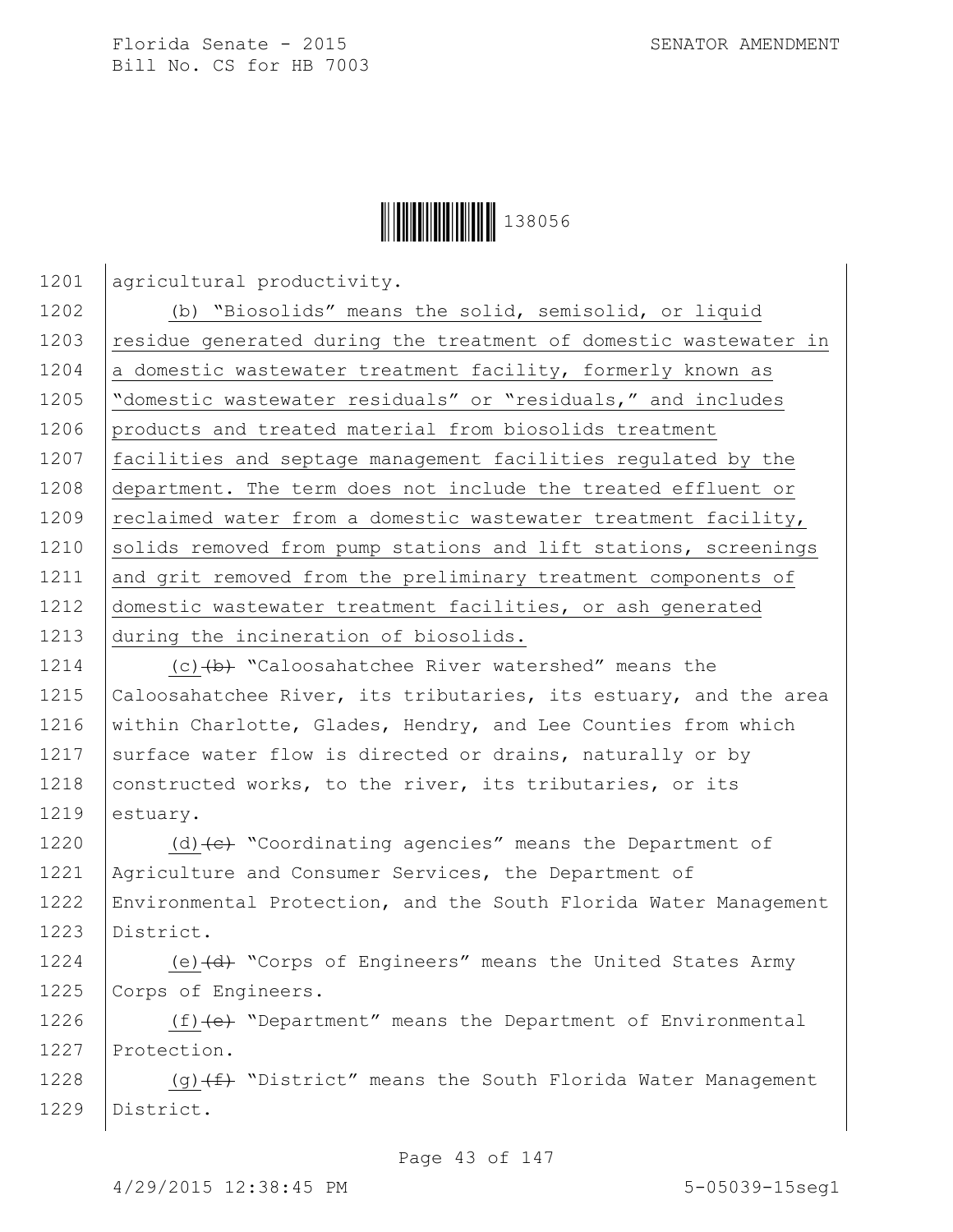

1230  $\sqrt{q}$  "District's WOD program" means the program implemented 1231 pursuant to rules adopted as authorized by this section and ss. 1232 373.016, 373.044, 373.085, 373.086, 373.109, 373.113, 373.118, 1233 373.451, and 373.453, entitled "Works of the District Basin." 1234 (h) "Lake Okeechobee Watershed Construction Project" means 1235  $\vert$  the construction project developed pursuant to this section 1236  $\sqrt{a}$   $\frac{a}{b}$   $\frac{a}{c}$   $\frac{b}{c}$   $\frac{b}{c}$   $\frac{b}{c}$   $\frac{b}{c}$   $\frac{c}{d}$ 1237 (i) "Lake Okeechobee Watershed Protection Plan" means the 1238 Lake Okeechobee Watershed Construction Project and the Lake 1239 Okeechobee Watershed Research and Water Quality Monitoring 1240 Program plan developed pursuant to this section and ss. 373.451- $1241$   $373.459$ . 1242 (j) "Lake Okeechobee watershed" means Lake Okeechobee, its 1243  $|$ tributaries, and the area within which surface water flow is 1244 directed or drains, naturally or by constructed works, to the 1245 lake or its tributaries. 1246 (k) "Lake Okeechobee Watershed Phosphorus Control Program" 1247 | means the program developed pursuant to paragraph  $(3)$  (c). 1248  $|$  (k)  $\left\langle \downarrow \right\rangle$  "Northern Everglades" means the Lake Okeechobee 1249 | watershed, the Caloosahatchee River watershed, and the St. Lucie 1250 River watershed. 1251  $(1)$   $(m)$  "Project component" means any structural or 1252 operational change, resulting from the Restudy, to the Central 1253 and Southern Florida Project as it existed and was operated as 1254 of January 1, 1999. 1255  $(m)$  (m)  $(n)$  "Restudy" means the Comprehensive Review Study of 1256 the Central and Southern Florida Project, for which federal 1257 participation was authorized by the Federal Water Resources

Page 44 of 147

1258 Development Acts of 1992 and 1996 together with related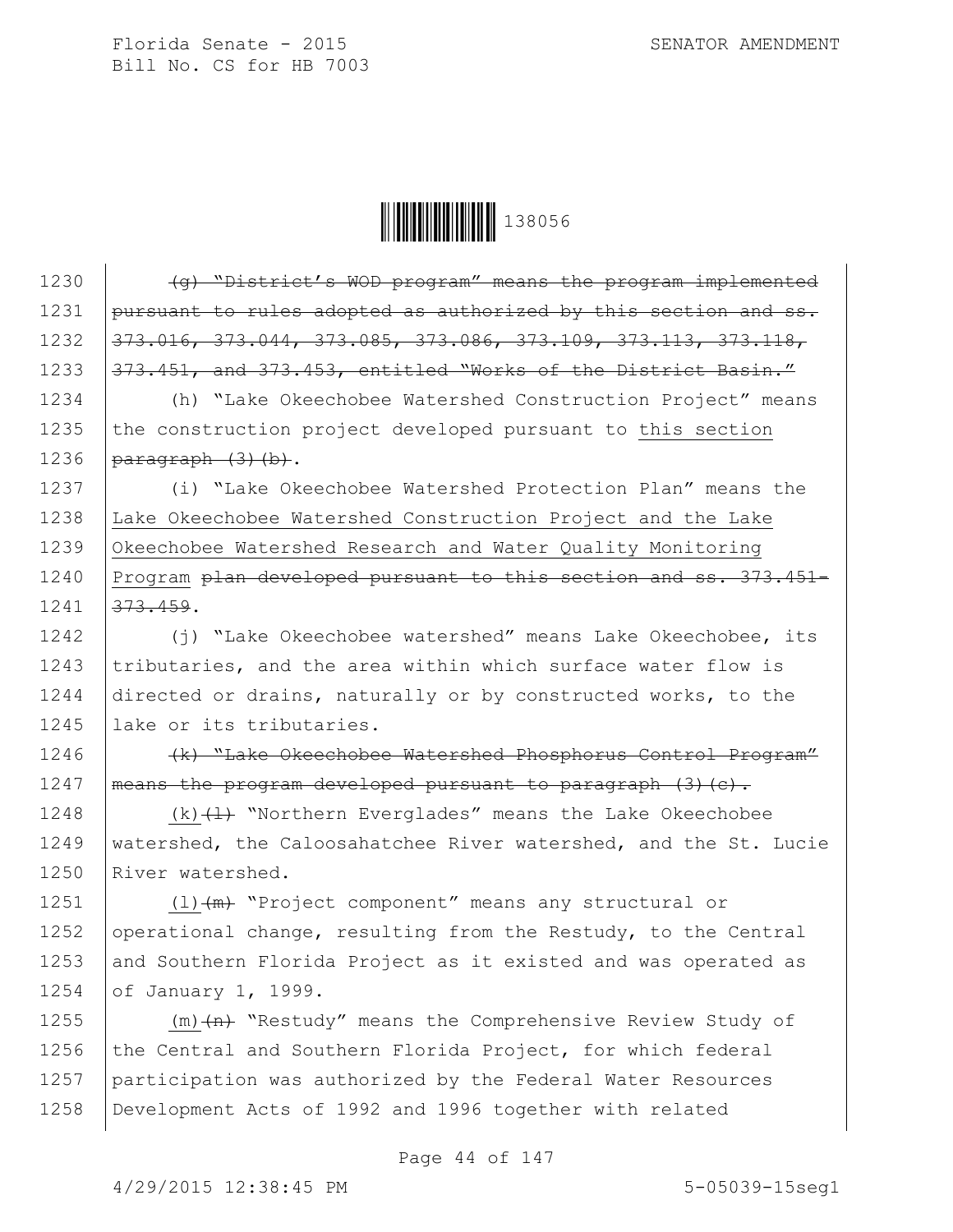

1259 Congressional resolutions and for which participation by the 1260 South Florida Water Management District is authorized by s. 1261 373.1501. The term includes all actions undertaken pursuant to 1262  $\vert$  the aforementioned authorizations which will result in 1263 recommendations for modifications or additions to the Central 1264 and Southern Florida Project.

1265 (n) $\left\{\Theta\right\}$  "River Watershed Protection Plans" means the 1266 Caloosahatchee River Watershed Protection Plan and the St. Lucie 1267 | River Watershed Protection Plan developed pursuant to this 1268 section.

1269 (o) "Soil amendment" means any substance or mixture of 1270 substances sold or offered for sale for soil enriching or 1271 corrective purposes, intended or claimed to be effective in 1272 promoting or stimulating plant growth, increasing soil or plant 1273 productivity, improving the quality of crops, or producing any 1274 chemical or physical change in the soil, except amendments, 1275 | conditioners, additives, and related products that are derived 1276 solely from inorganic sources and that contain no recognized 1277 plant nutrients.

1278 (p) "St. Lucie River watershed" means the St. Lucie River, 1279 its tributaries, its estuary, and the area within Martin, 1280 Okeechobee, and St. Lucie Counties from which surface water flow 1281 is directed or drains, naturally or by constructed works, to the 1282  $|$ river, its tributaries, or its estuary.

1283 (q) "Total maximum daily load" means the sum of the 1284 individual wasteload allocations for point sources and the load 1285 allocations for nonpoint sources and natural background adopted 1286 pursuant to s. 403.067. Before  $P$ rior to determining individual 1287 wasteload allocations and load allocations, the maximum amount

Page 45 of 147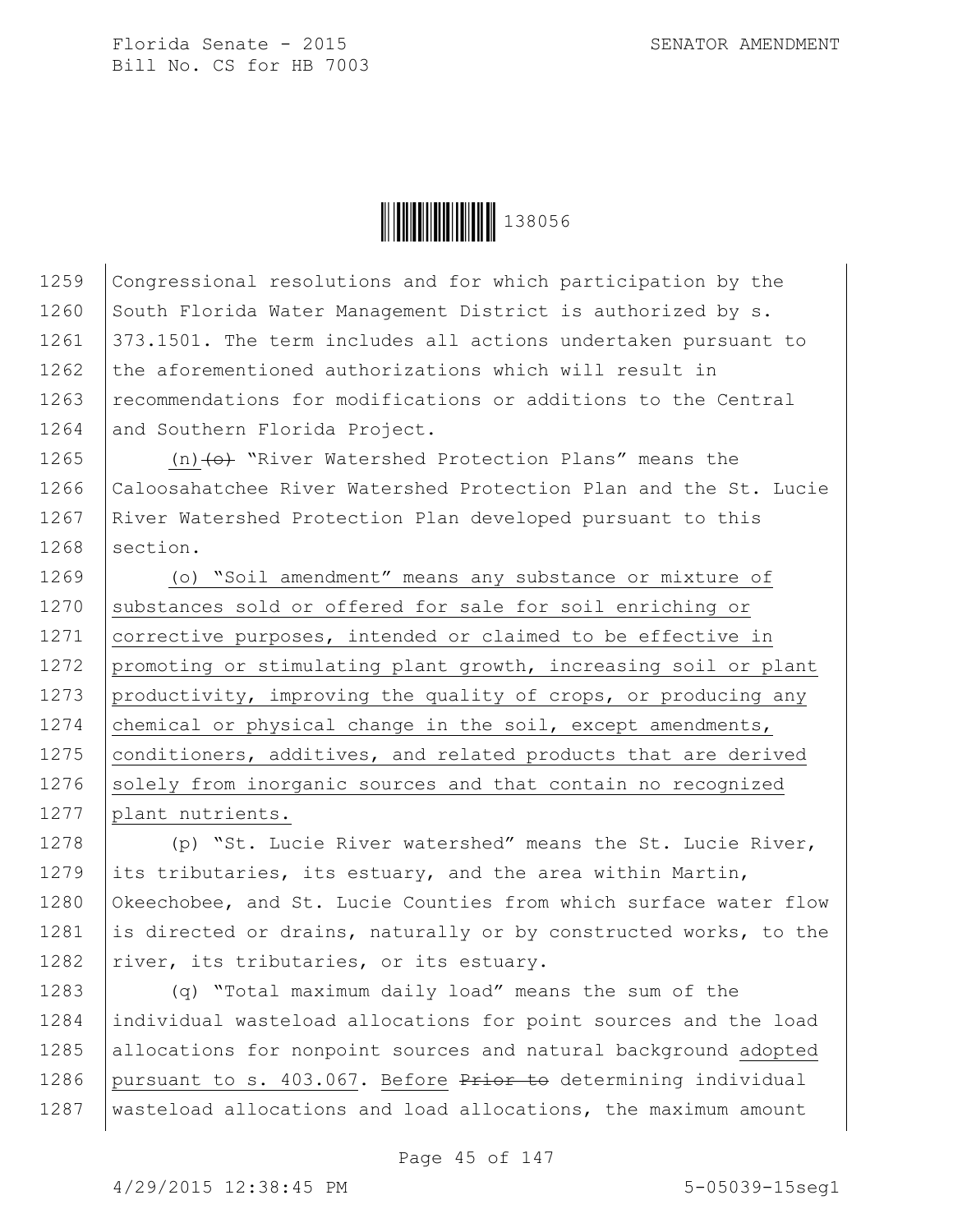

1288  $\vert$  of a pollutant that a water body or water segment can assimilate 1289 | from all sources without exceeding water quality standards must 1290 first be calculated.

1291 (3) LAKE OKEECHOBEE WATERSHED PROTECTION PROGRAM.—The Lake 1292 Okeechobee Watershed Protection Program shall consist of the 1293 Lake Okeechobee Watershed Protection Plan, the Lake Okeechobee 1294 Basin Management Action Plan adopted pursuant to s. 403.067, the 1295 Lake Okeechobee Exotic Species Control Program, and the Lake 1296 Okeechobee Internal Phosphorus Management Program. The Lake 1297 Okeechobee Basin Management Action Plan adopted pursuant to s. 1298 403.067 shall be the component of the Lake Okeechobee Watershed 1299 Protection A protection Program for Lake Okeechobee that 1300 achieves phosphorus load reductions for Lake Okeechobee shall be 1301 | immediately implemented as specified in this subsection. The 1302 Lake Okeechobee Watershed Protection Program shall address the 1303 reduction of phosphorus loading to the lake from both internal 1304 and external sources. Phosphorus load reductions shall be 1305 achieved through a phased program of implementation. Initial 1306 | implementation actions shall be technology-based, based upon a 1307 consideration of both the availability of appropriate technology 1308  $\vert$  and the cost of such technology, and shall include phosphorus  $1309$  reduction measures at both the source and the regional level. 1310 | The initial phase of phosphorus load reductions shall be based 1311 wpon the district's Technical Publication 81-2 and the 1312 district's WOD program, with subsequent phases of phosphorus 1313  $|$  load reductions based upon the total maximum daily loads 1314 established in accordance with s. 403.067. In the development 1315 and administration of the Lake Okeechobee Watershed Protection 1316 Program, the coordinating agencies shall maximize opportunities

Page 46 of 147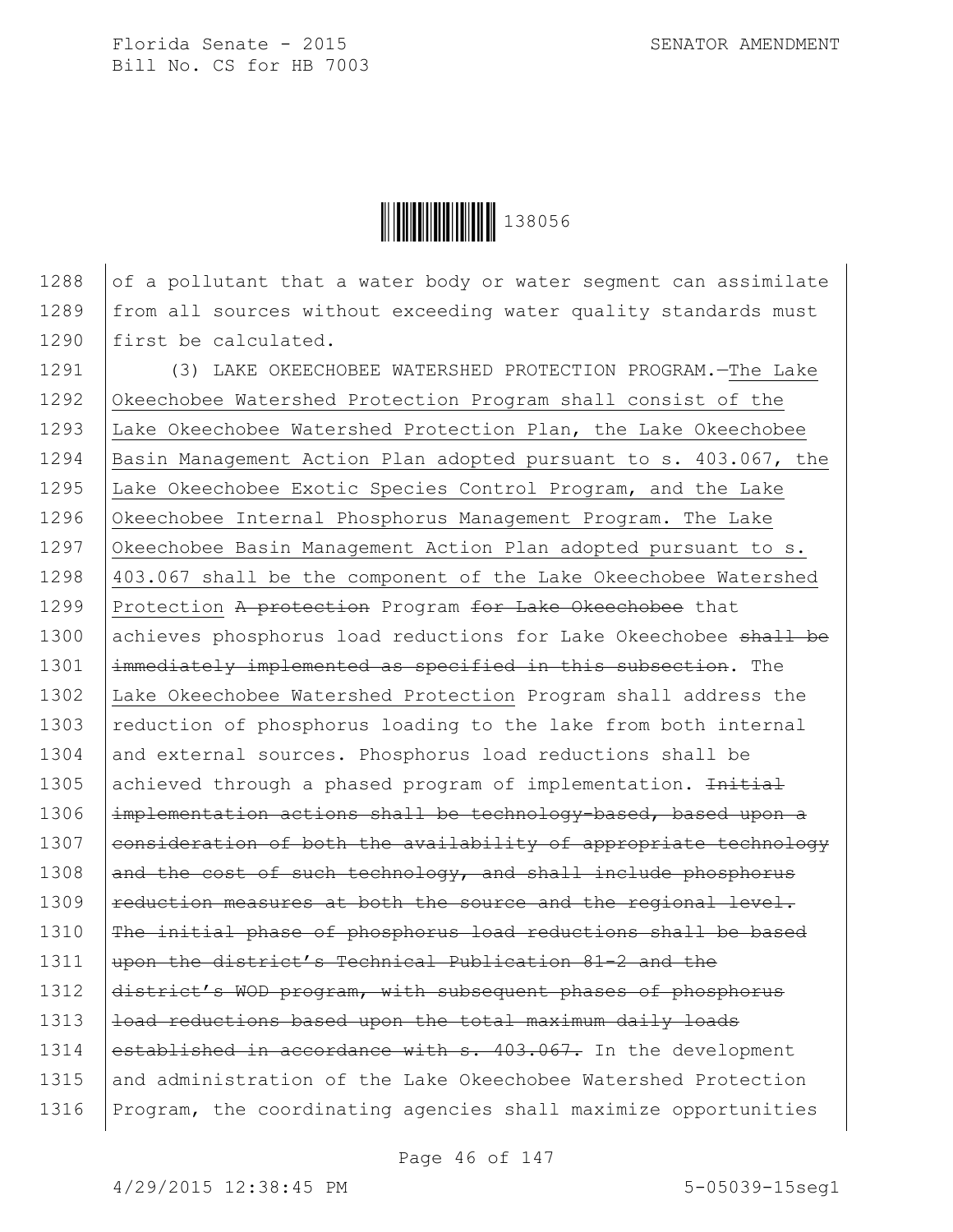

1317 provided by federal cost-sharing programs and opportunities for 1318 partnerships with the private sector.

1319 (a) *Lake Okeechobee Watershed Protection Plan.*—In order to 1320 protect and restore surface water resources, the district, in 1321 | cooperation with the other coordinating agencies, shall complete 1322  $\vert$  a Lake Okeechobee Watershed Protection Plan in accordance with 1323 this section and ss. 373.451-373.459. Beginning March 1, 2020, 1324 and every 5 years thereafter, the district shall update the Lake 1325 Okeechobee Watershed Protection Plan to ensure that it is 1326 | consistent with the Lake Okeechobee Basin Management Action Plan 1327 adopted pursuant to s. 403.067. The Lake Okeechobee Watershed 1328 Protection Plan shall identify the geographic extent of the 1329 watershed, be coordinated with the plans developed pursuant to 1330 | paragraphs (4) (a) and (c)  $\left(\frac{b}{b}\right)$ , and include the Lake Okeechobee 1331 Watershed Construction Project and the Lake Okeechobee Watershed 1332 Research and Water Quality Monitoring Program contain an 1333 | implementation schedule for subsequent phases of phosphorus load  $1334$  reduction consistent with the total maximum daily loads 1335 established in accordance with  $s$ . 403.067. The plan shall 1336 consider and build upon a review and analysis of the following:

1337  $\vert$   $\vert$   $\vert$   $\vert$  the performance of projects constructed during Phase I 1338 and Phase II of the Lake Okeechobee Watershed Construction 1339 Project, pursuant to subparagraph 1.; paragraph  $(b)$ .

1340  $\vert$  2. relevant information resulting from the Lake Okeechobee 1341 | Basin Management Action Plan Watershed Phosphorus Control 1342 |  $P_{\text{rogram}}$ , pursuant to paragraph (b);  $\left\{e\right\}$ .

1343  $\vert$  3. relevant information resulting from the Lake Okeechobee 1344 | Watershed Research and Water Quality Monitoring Program, 1345 | pursuant to subparagraph  $2$ .; paragraph  $(d)$ .

Page 47 of 147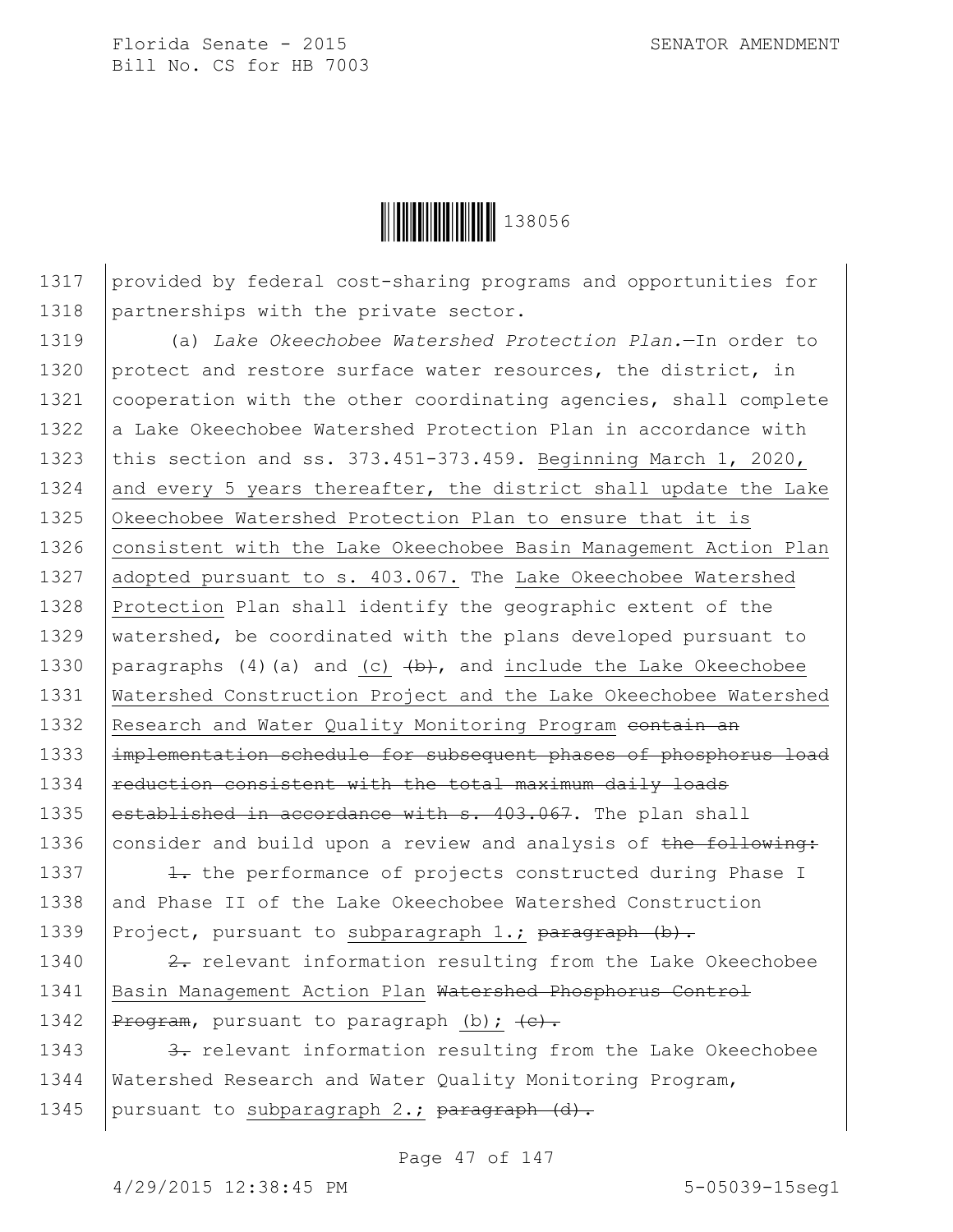Ì1380561Î138056

1346 4. relevant information resulting from the Lake Okeechobee 1347 | Exotic Species Control Program, pursuant to paragraph (c); and 1348  $(e)$ .

1349  $\vert$  5. relevant information resulting from the Lake Okeechobee 1350 Internal Phosphorus Management Program, pursuant to paragraph 1351  $(d)$   $(f)$ .

1352 1.(b) *Lake Okeechobee Watershed Construction Project.*—To 1353 improve the hydrology and water quality of Lake Okeechobee and 1354 downstream receiving waters, including the Caloosahatchee and 1355  $\vert$  St. Lucie Rivers and their estuaries, the district, in 1356 | cooperation with the other coordinating agencies, shall design 1357 and construct the Lake Okeechobee Watershed Construction 1358 Project. The project shall include:

1359 a.1. Phase I.-Phase I of the Lake Okeechobee Watershed 1360 Construction Project shall consist of a series of project 1361 | features consistent with the recommendations of the South 1362 Florida Ecosystem Restoration Working Group's Lake Okeechobee 1363 | Action Plan. Priority basins for such projects include S-191, S-1364 154, and Pools D and E in the Lower Kissimmee River. In order to 1365 obtain phosphorus load reductions to Lake Okeechobee as soon as 1366 possible, the following actions shall be implemented:

1367 (I) $\frac{a}{a}$ . The district shall serve as a full partner with the 1368 Corps of Engineers in the design and construction of the Grassy 1369 Island Ranch and New Palm Dairy stormwater treatment facilities 1370 as components of the Lake Okeechobee Water Retention/Phosphorus 1371 | Removal Critical Project. The Corps of Engineers shall have the 1372 lead in design and construction of these facilities. Should 1373 delays be encountered in the implementation of either of these 1374 | facilities, the district shall notify the department and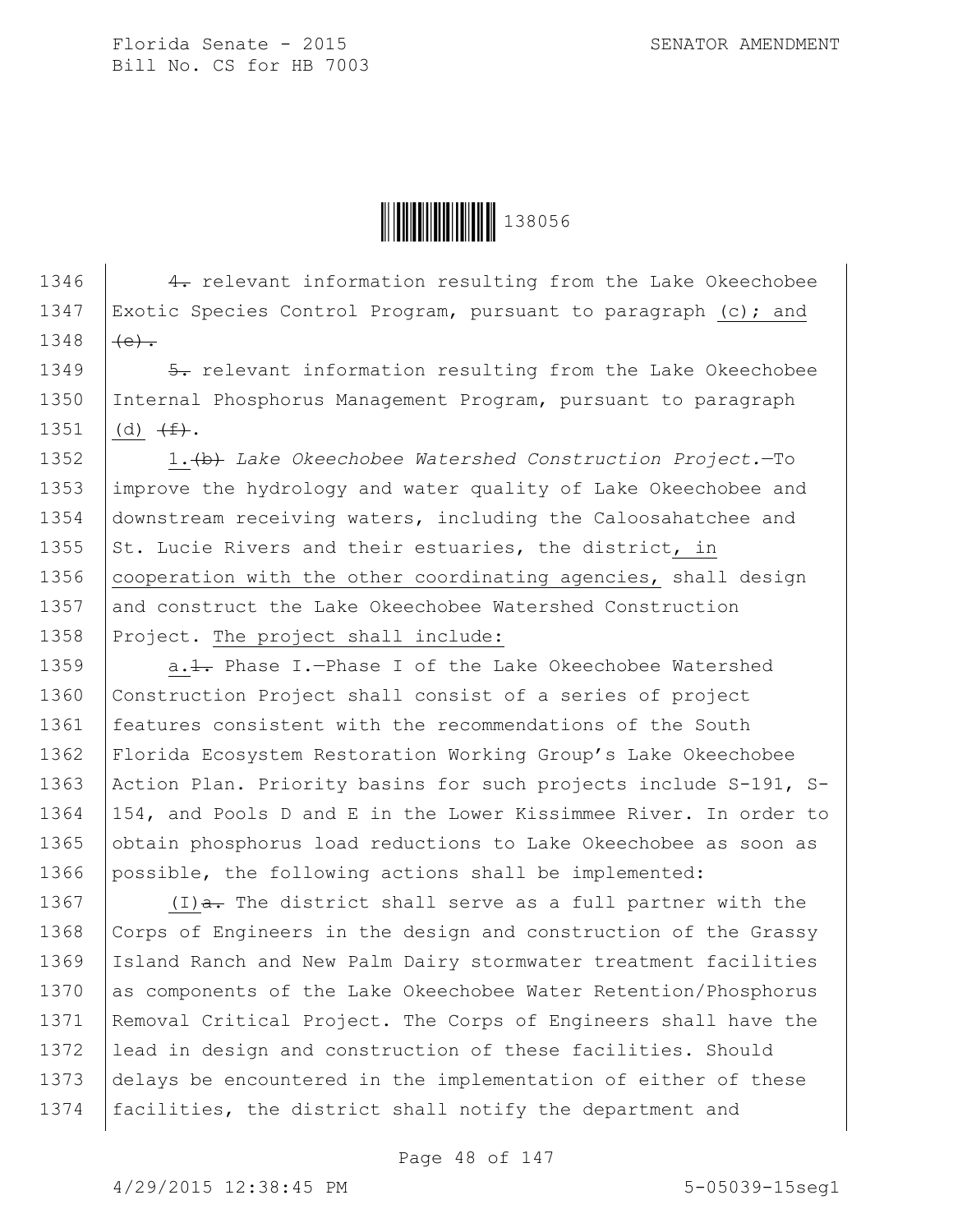

1375 recommend corrective actions.

1376  $(II)$   $\rightarrow$  The district shall obtain permits and complete 1377 construction of two of the isolated wetland restoration projects 1378 that are part of the Lake Okeechobee Water Retention/Phosphorus 1379 Removal Critical Project. The additional isolated wetland 1380 projects included in this critical project shall further reduce 1381 phosphorus loading to Lake Okeechobee.

1382  $\vert$  (III) $\epsilon$ . The district shall work with the Corps of Engineers 1383 to expedite initiation of the design process for the Taylor 1384 Creek/Nubbins Slough Reservoir Assisted Stormwater Treatment 1385 | Area, a project component of the Comprehensive Everglades 1386 Restoration Plan. The district shall propose to the Corps of 1387 Engineers that the district take the lead in the design and 1388 | construction of the Reservoir Assisted Stormwater Treatment Area 1389 and receive credit towards the local share of the total cost of 1390 the Comprehensive Everglades Restoration Plan.

1391 b.2. Phase II technical plan and construction.—By February 1392  $\left| \frac{1}{1} \right\rangle$  2008, The district, in cooperation with the other 1393 coordinating agencies, shall develop a detailed technical plan 1394 for Phase II of the Lake Okeechobee Watershed Construction 1395 Project which provides the basis for the Lake Okeechobee Basin 1396 Management Action Plan adopted by the department pursuant to s. 1397 403.067. The detailed technical plan shall include measures for 1398 the improvement of the quality, quantity, timing, and 1399 distribution of water in the northern Everglades ecosystem, 1400 Including the Lake Okeechobee watershed and the estuaries, and 1401 for facilitating the achievement of water quality standards. Use 1402  $\sigma$  of cost-effective biologically based, hybrid wetland/chemical 1403 and other innovative nutrient control technologies shall be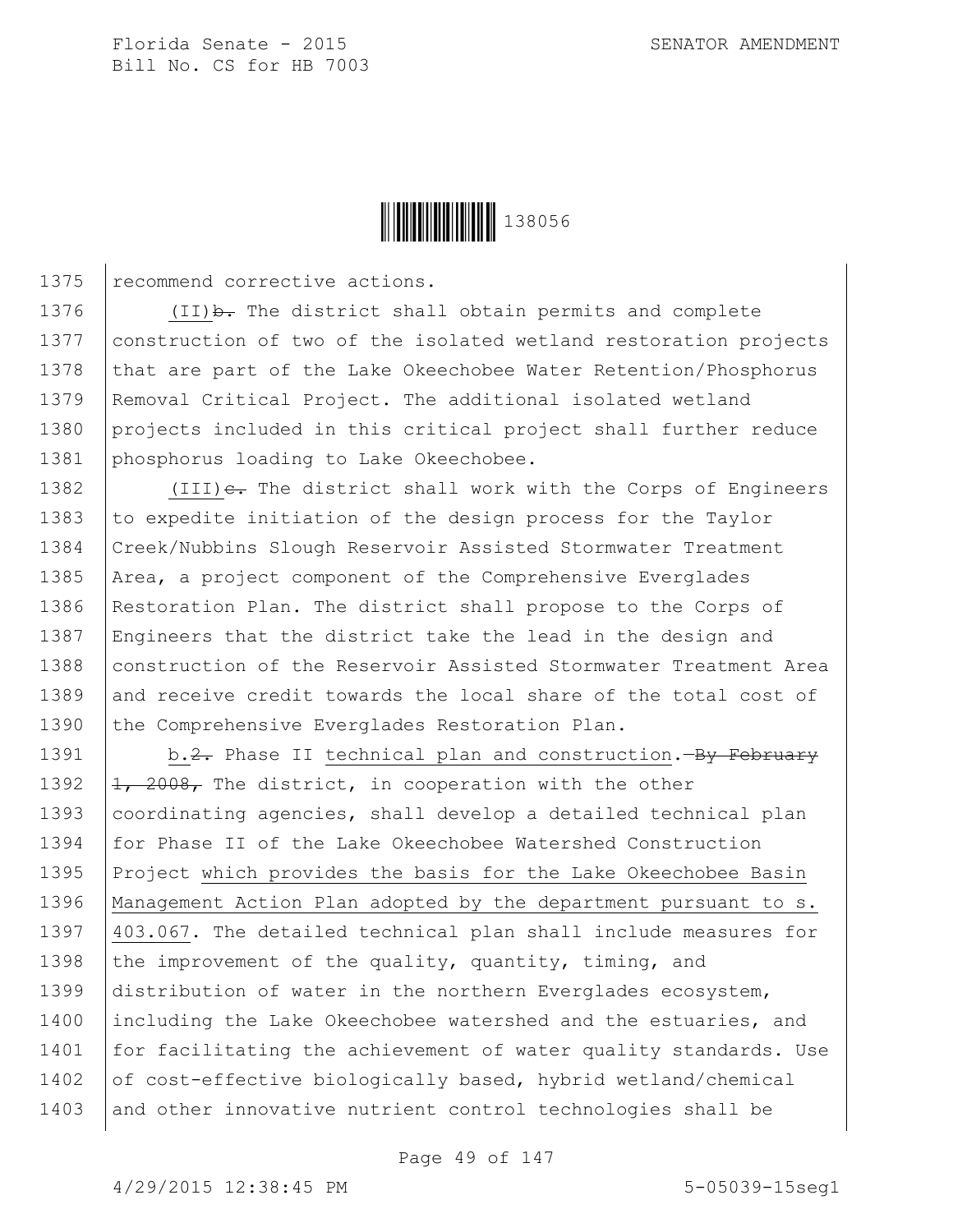

1404 incorporated in the plan where appropriate. The detailed 1405 | technical plan shall also include a Process Development and 1406 Engineering component to finalize the detail and design of Phase 1407 II projects and identify additional measures needed to increase 1408 the certainty that the overall objectives for improving water 1409 quality and quantity can be met. Based on information and 1410 | recommendations from the Process Development and Engineering 1411 | component, the Phase II detailed technical plan shall be 1412 periodically updated. Phase II shall include construction of 1413 additional facilities in the priority basins identified in sub-1414 subparagraph a. subparagraph  $1$ ., as well as facilities for other 1415 | basins in the Lake Okeechobee watershed. This detailed technical  $1416$  plan will require legislative ratification pursuant to paragraph 1417  $\left| \frac{1}{1} \right|$ . The technical plan shall:

 $(1)$ a. Identify Lake Okeechobee Watershed Construction Project facilities designed to contribute to achieving all 1420 applicable total maximum daily loads established pursuant to s. 403.067 within the Lake Okeechobee watershed.

1422  $(II)$  b. Identify the size and location of all such Lake 1423 Okeechobee Watershed Construction Project facilities.

 $(III)$   $\epsilon$ . Provide a construction schedule for all such Lake Okeechobee Watershed Construction Project facilities, including  $\vert$  the sequencing and specific timeframe for construction of each Lake Okeechobee Watershed Construction Project facility.

1428  $(IV)$ d. Provide a schedule for the acquisition of lands or 1429 sufficient interests necessary to achieve the construction 1430 schedule.

1431  $|$  (V) $e$ . Provide a detailed schedule of costs associated with 1432 the construction schedule.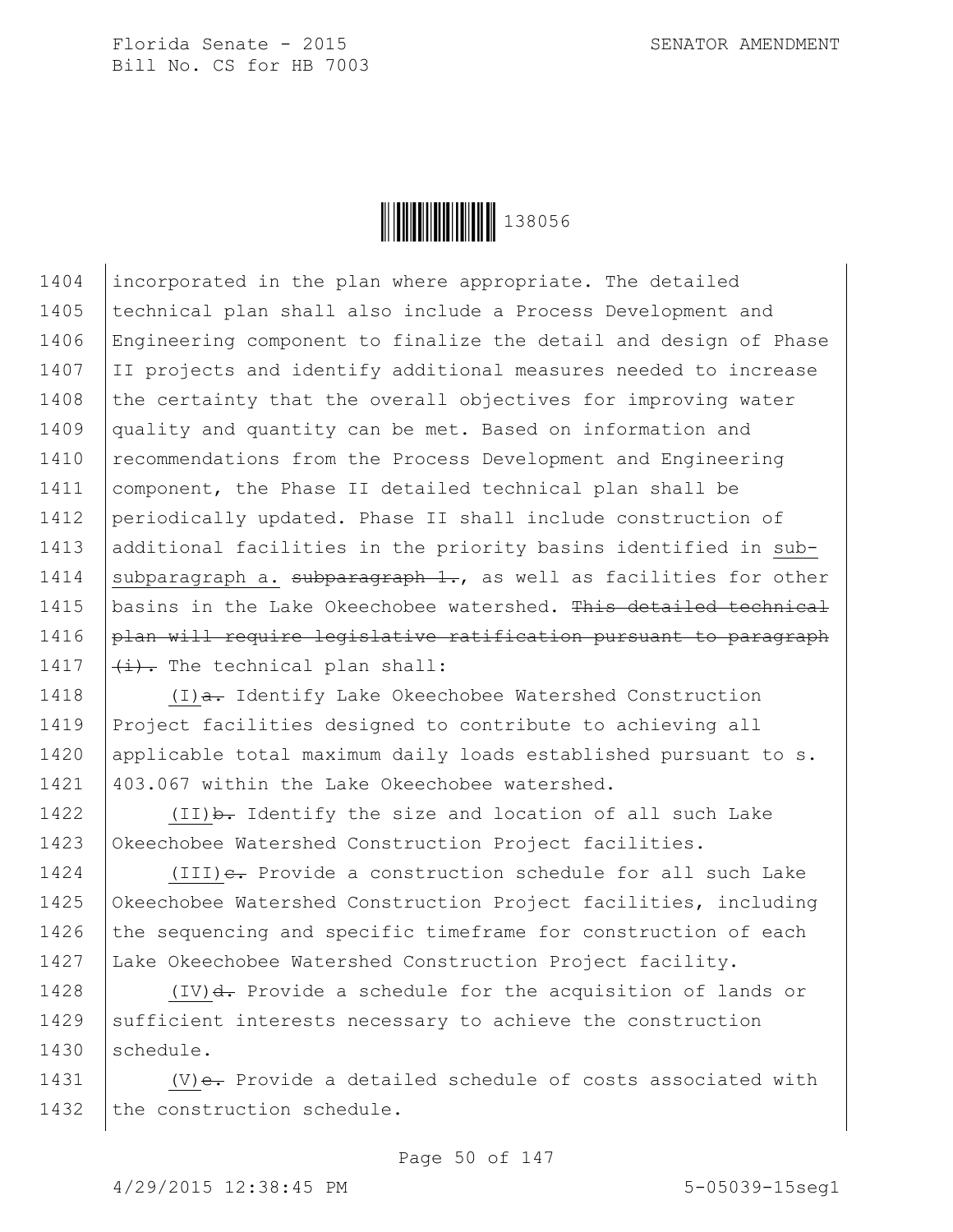

1433  $\vert$  (VI)  $f$ . Identify, to the maximum extent practicable, impacts 1434 on wetlands and state-listed species expected to be associated 1435 | with construction of such facilities, including potential 1436 alternatives to minimize and mitigate such impacts, as 1437 | appropriate.

1438 | (VII)  $\theta$ . Provide for additional measures, including 1439 voluntary water storage and quality improvements on private 1440 | land, to increase water storage and reduce excess water levels 1441 in Lake Okeechobee and to reduce excess discharges to the 1442 estuaries.

1443 | (VIII) The technical plan shall also Develop the 1444 | appropriate water quantity storage goal to achieve the desired 1445 Lake Okeechobee range of lake levels and inflow volumes to the 1446 Caloosahatchee and St. Lucie estuaries while meeting the other 1447 | water-related needs of the region, including water supply and 1448 | flood protection.

1449 | (IX) A. Provide for additional source controls needed to 1450 enhance performance of the Lake Okeechobee Watershed 1451 Construction Project facilities. Such additional source controls 1452 shall be incorporated into the Lake Okeechobee Basin Management 1453 | Action Plan Watershed Phosphorous Control Program pursuant to 1454  $\vert$  paragraph (b)  $\vert$  (e).

1455 c.3. Evaluation.—Within 5 years after the adoption of the 1456 Lake Okeechobee Basin Management Action Plan pursuant to s. 1457  $\vert$  403.067 and every 5 By January 1, 2004, and every 3 years 1458 | thereafter, the department  $\frac{d}{dt}$  district, in cooperation with the 1459 other coordinating agencies, shall conduct an evaluation of the 1460 Lake Okeechobee Watershed Construction Project and identify any 1461 further load reductions necessary to achieve compliance with the

Page 51 of 147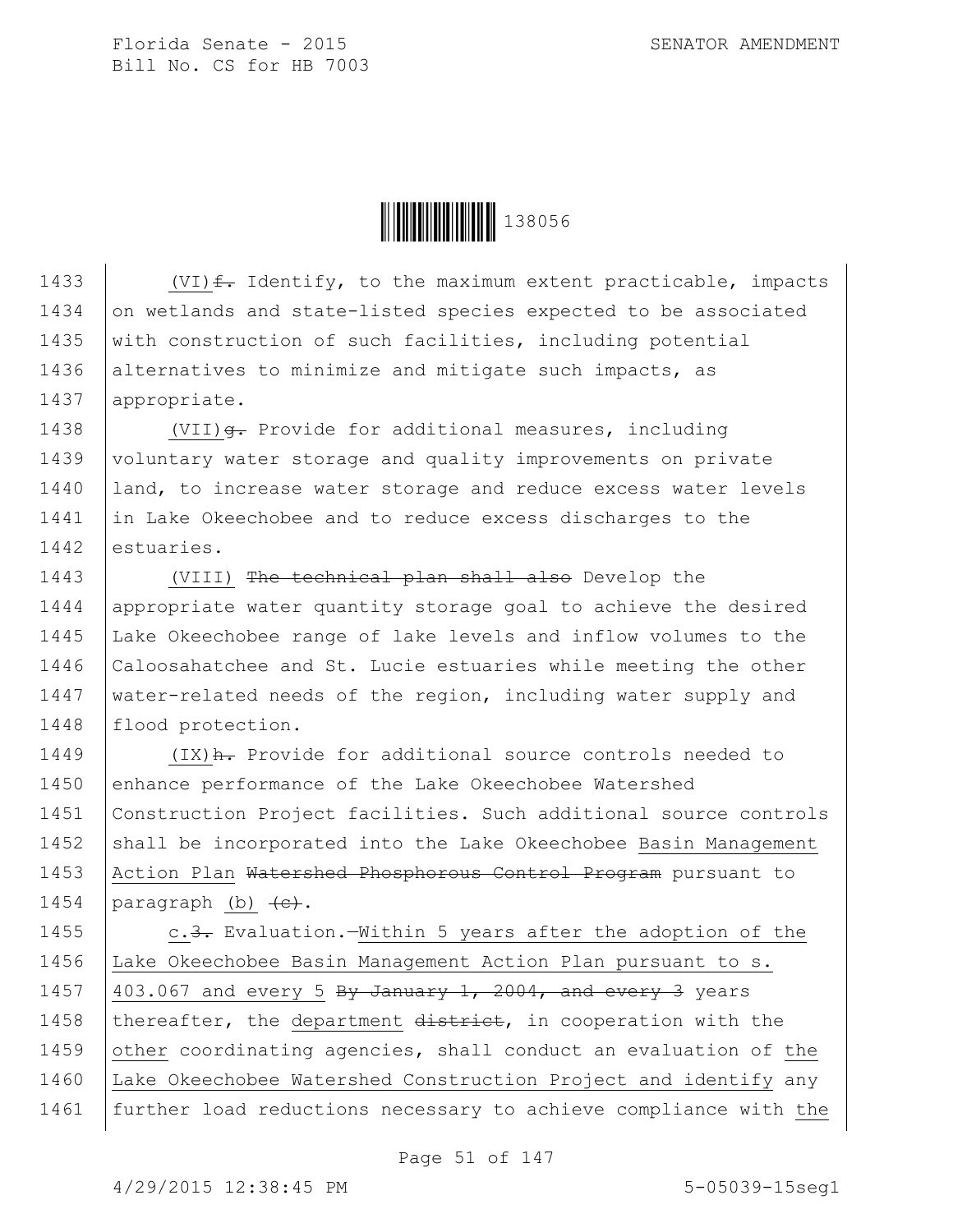**││││││││││││││** 138056

1462  $\overline{aH}$  Lake Okeechobee watershed total maximum daily loads 1463 established pursuant to s. 403.067. Additionally, The district  $1464$  shall identify modifications to facilities of the Lake 1465 Okeechobee Watershed Construction Project as appropriate to meet 1466 the total maximum daily loads. Modifications to the Lake 1467 Okeechobee Watershed Construction Project resulting from this 1468 evaluation shall be incorporated into the Lake Okeechobee Basin 1469 | Management Action Plan and The evaluation shall be included in 1470 the applicable annual progress report submitted pursuant to 1471 Subsection (6).

1472 d.4. Coordination and review. To ensure the timely 1473 implementation of the Lake Okeechobee Watershed Construction 1474 Project, the design of project facilities shall be coordinated 1475 with the department and other interested parties, including 1476 affected local governments, to the maximum extent practicable. 1477 Lake Okeechobee Watershed Construction Project facilities shall 1478 be reviewed and commented upon by the department before prior to 1479  $\vert$  the execution of a construction contract by the district for 1480 that facility.

1481 | 2. Lake Okeechobee Watershed Research and Water Quality 1482 Monitoring Program.—The coordinating agencies shall implement a 1483 Lake Okeechobee Watershed Research and Water Quality Monitoring 1484 Program. Results from the program shall be used by the 1485 department, in cooperation with the other coordinating agencies, 1486 to make modifications to the Lake Okeechobee Basin Management 1487 Action Plan adopted pursuant to s. 403.067, as appropriate. The 1488 program shall:

1489 a. Evaluate all available existing water quality data 1490 | concerning total phosphorus in the Lake Okeechobee watershed,

Page 52 of 147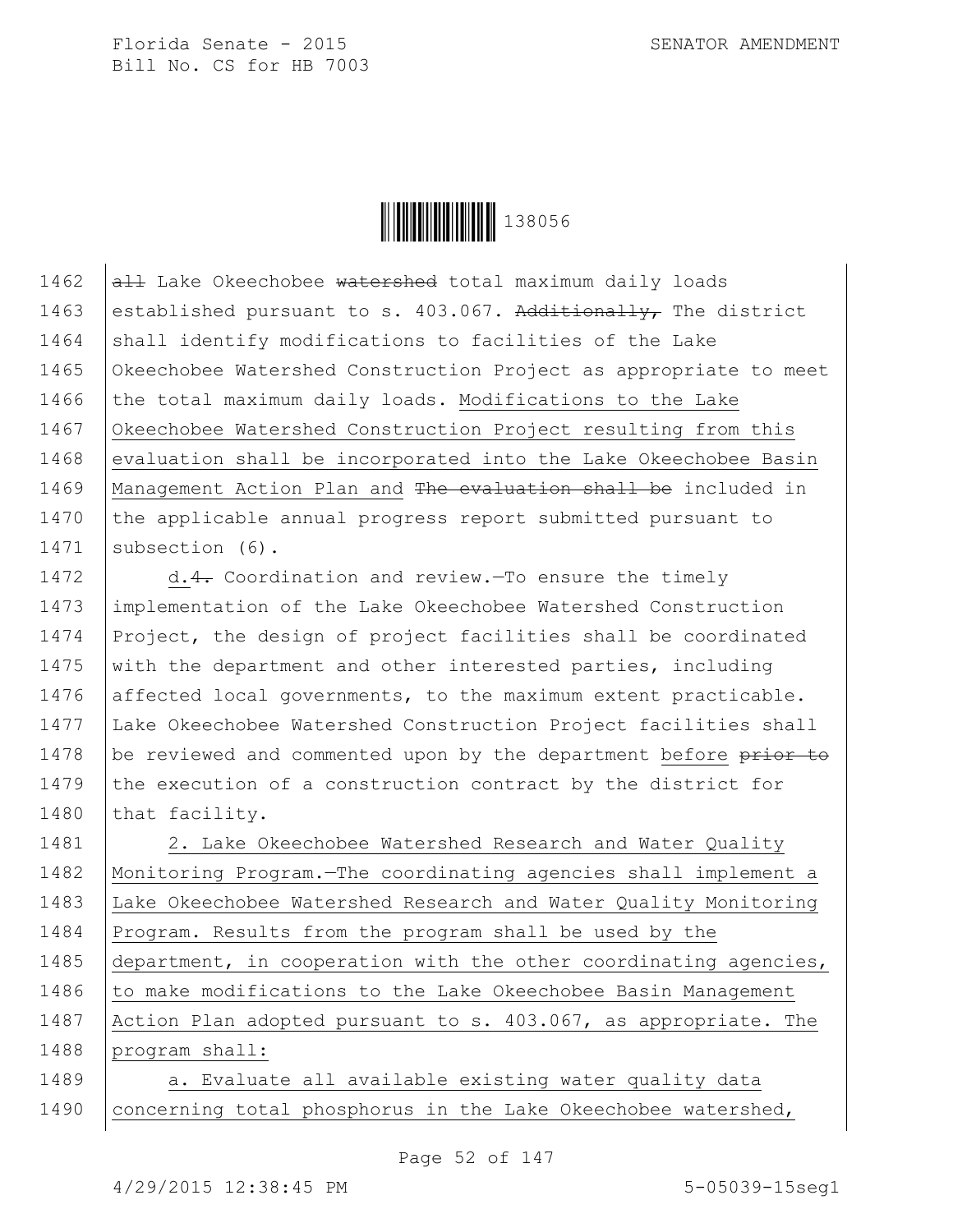

| 1491 | develop a water quality baseline to represent existing           |
|------|------------------------------------------------------------------|
| 1492 | conditions for total phosphorus, monitor long-term ecological    |
| 1493 | changes, including water quality for total phosphorus, and       |
| 1494 | measure compliance with water quality standards for total        |
| 1495 | phosphorus, including any applicable total maximum daily load    |
| 1496 | for the Lake Okeechobee watershed as established pursuant to s.  |
| 1497 | 403.067. Beginning March 1, 2020, and every 5 years thereafter,  |
| 1498 | the department shall reevaluate water quality and quantity data  |
| 1499 | to ensure that the appropriate projects are being designated and |
| 1500 | incorporated into the Lake Okeechobee Basin Management Action    |
| 1501 | Plan adopted pursuant to s. 403.067. The district shall          |
| 1502 | implement a total phosphorus monitoring program at appropriate   |
| 1503 | structures owned or operated by the district and within the Lake |
| 1504 | Okeechobee watershed.                                            |
| 1505 | b. Develop a Lake Okeechobee water quality model that            |
| 1506 | reasonably represents the phosphorus dynamics of Lake Okeechobee |
| 1507 | and incorporates an uncertainty analysis associated with model   |
| 1508 | predictions.                                                     |
| 1509 | c. Determine the relative contribution of phosphorus from        |
| 1510 | all identifiable sources and all primary and secondary land      |
| 1511 | uses.                                                            |
| 1512 | d. Conduct an assessment of the sources of phosphorus from       |
| 1513 | the Upper Kissimmee Chain-of-Lakes and Lake Istokpoga, and their |
| 1514 | relative contribution to the water quality of Lake Okeechobee.   |
| 1515 | The results of this assessment shall be used by the coordinating |
| 1516 | agencies as part of the Lake Okeechobee Basin Management Action  |
| 1517 | Plan adopted pursuant to s. 403.067 to develop interim measures, |
| 1518 | best management practices, or regulations, as applicable.        |
| 1519 | e. Assess current water management practices within the          |
|      |                                                                  |

Page 53 of 147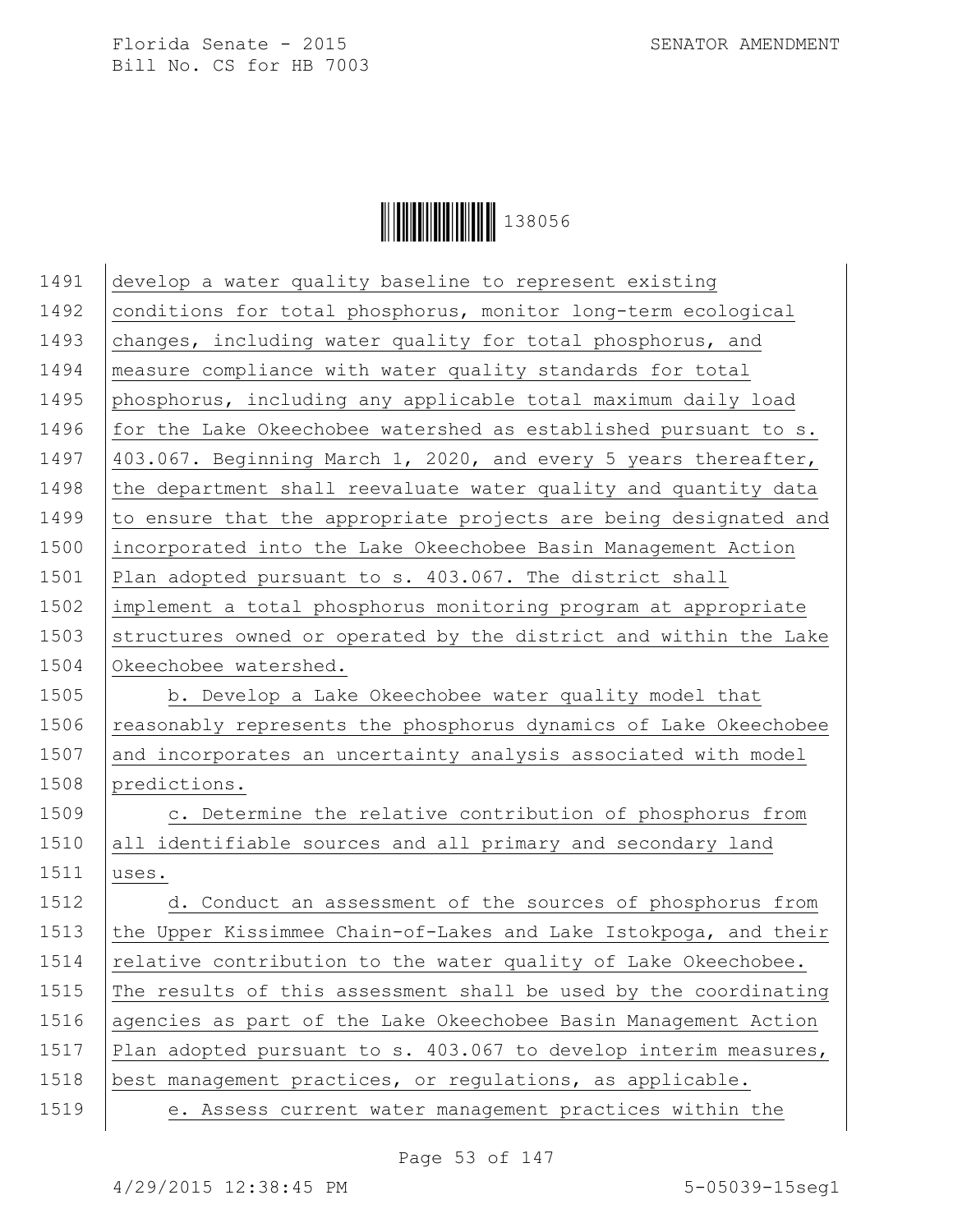**││││││││││││││** 138056

1520 Lake Okeechobee watershed and develop recommendations for 1521 structural and operational improvements. Such recommendations 1522 shall balance water supply, flood control, estuarine salinity, 1523  $\vert$  maintenance of a healthy lake littoral zone, and water quality 1524 | considerations. 1525 f. Evaluate the feasibility of alternative nutrient 1526 reduction technologies, including sediment traps, canal and 1527 ditch maintenance, fish production or other aquaculture, 1528 bioenergy conversion processes, and algal or other biological 1529 treatment technologies and include any alternative nutrient 1530  $\vert$  reduction technologies determined to be feasible in the Lake 1531 Okeechobee Basin Management Action Plan adopted pursuant to s. 1532 403.067. 1533 g. Conduct an assessment of the water volumes and timing 1534 from the Lake Okeechobee watershed and their relative 1535 | contribution to the water level changes in Lake Okeechobee and 1536  $\vert$  to the timing and volume of water delivered to the estuaries. 1537 (b)(c) *Lake Okeechobee Basin Management Action Plan* 1538 *Watershed Phosphorus Control Program.*—The Lake Okeechobee Basin 1539 Management Action Plan adopted pursuant to s. 403.067 shall be 1540 the watershed phosphorus control component for Lake Okeechobee. 1541 The Lake Okeechobee Basin Management Action Plan shall be 1542 | Program is designed to be a multifaceted approach designed to 1543 achieve the total maximum daily load reducing phosphorus loads 1544  $\vert$  by improving the management of phosphorus sources within the 1545 Lake Okeechobee watershed through implementation of regulations 1546 and best management practices, continued development and 1547 continued implementation of improved best management practices, 1548 improvement and restoration of the hydrologic function of

Page 54 of 147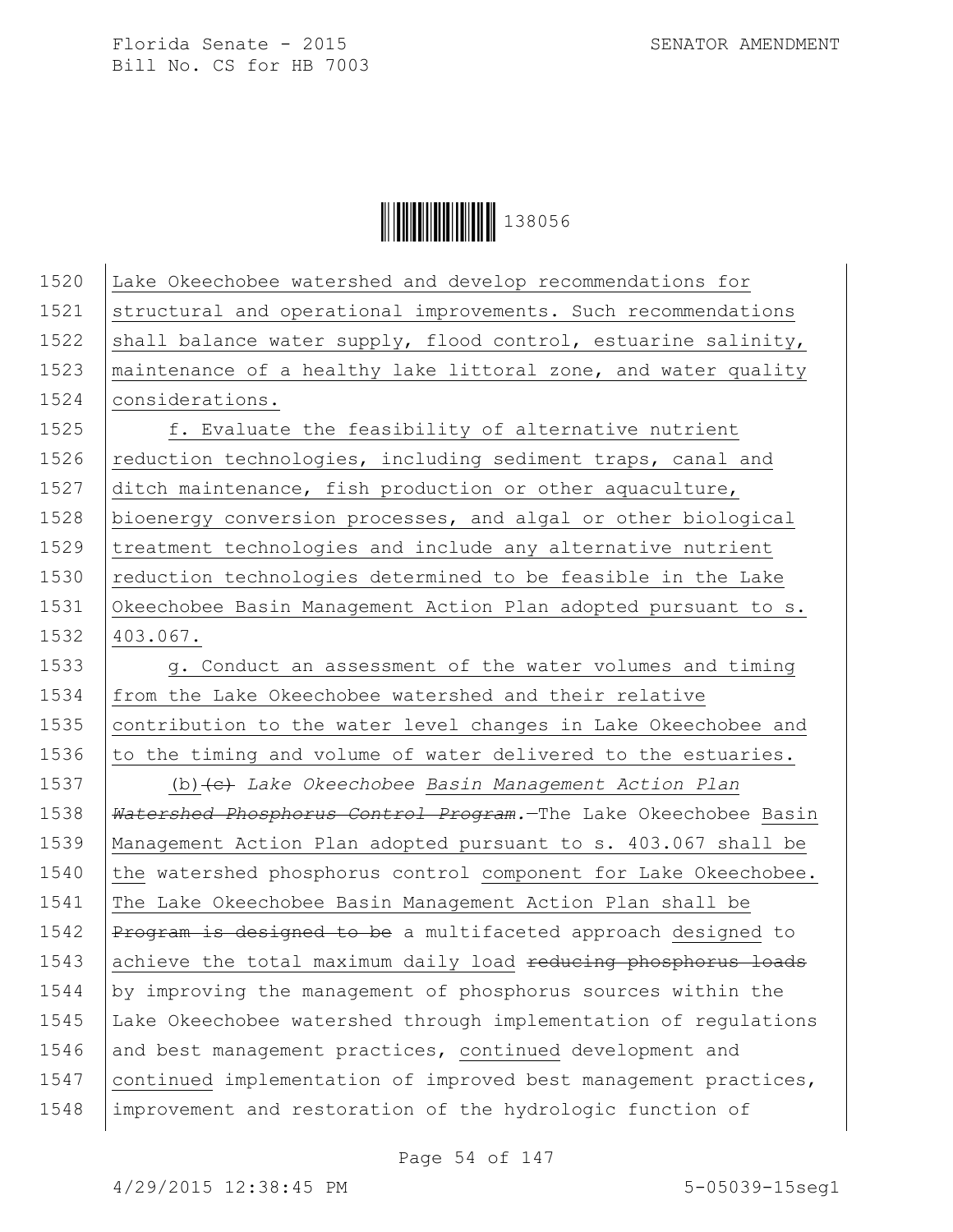

1549 | natural and managed systems, and use utilization of alternative 1550 technologies for nutrient reduction. The plan must include an 1551 implementation schedule pursuant to this subsection for 1552 pollutant load reductions. As provided in s.  $403.067(7)(a)6.$ 1553 the Lake Okeechobee Basin Management Action Plan must include 1554 | milestones for implementation and water quality improvement and 1555 an associated water quality monitoring component sufficient to 1556 evaluate whether reasonable progress in pollutant load 1557  $\vert$  reductions is being achieved over time. The department shall 1558  $\vert$  develop a schedule to establish 5-, 10-, and 15-year measurable 1559 milestones and a target to achieve the adopted total maximum 1560 daily load no more than 20 years after adoption of the plan. The 1561 schedule shall be used to provide quidance for planning and 1562 funding purposes and is exempt from s. 120.54(1)(a). An 1563 assessment of progress toward these milestones shall be 1564 conducted every 5 years and revisions to the plan shall be made, 1565 as appropriate, as a result of each 5-year review. The 1566 assessment shall be provided to the Governor, the President of 1567 the Senate, and the Speaker of the House of Representatives. 1568 Upon the first 5-year review, the schedule of measurable 1569 | milestones and a target to achieve water quality improvement 1570 consistent with this section shall be adopted into the plan. 1571 Revisions to the basin management action plan shall be made by 1572 the department in cooperation with the basin stakeholders. 1573 Revisions to best management practices or other measures must 1574 follow the procedures set forth in s. 403.067(7)(c)4. Revised 1575 basin management action plans must be adopted pursuant to s. 1576  $\vert$  403.067(7) (a) 5. If achieving the adopted total maximum daily 1577 load within 20 years is not practicable, the schedule must

Page 55 of 147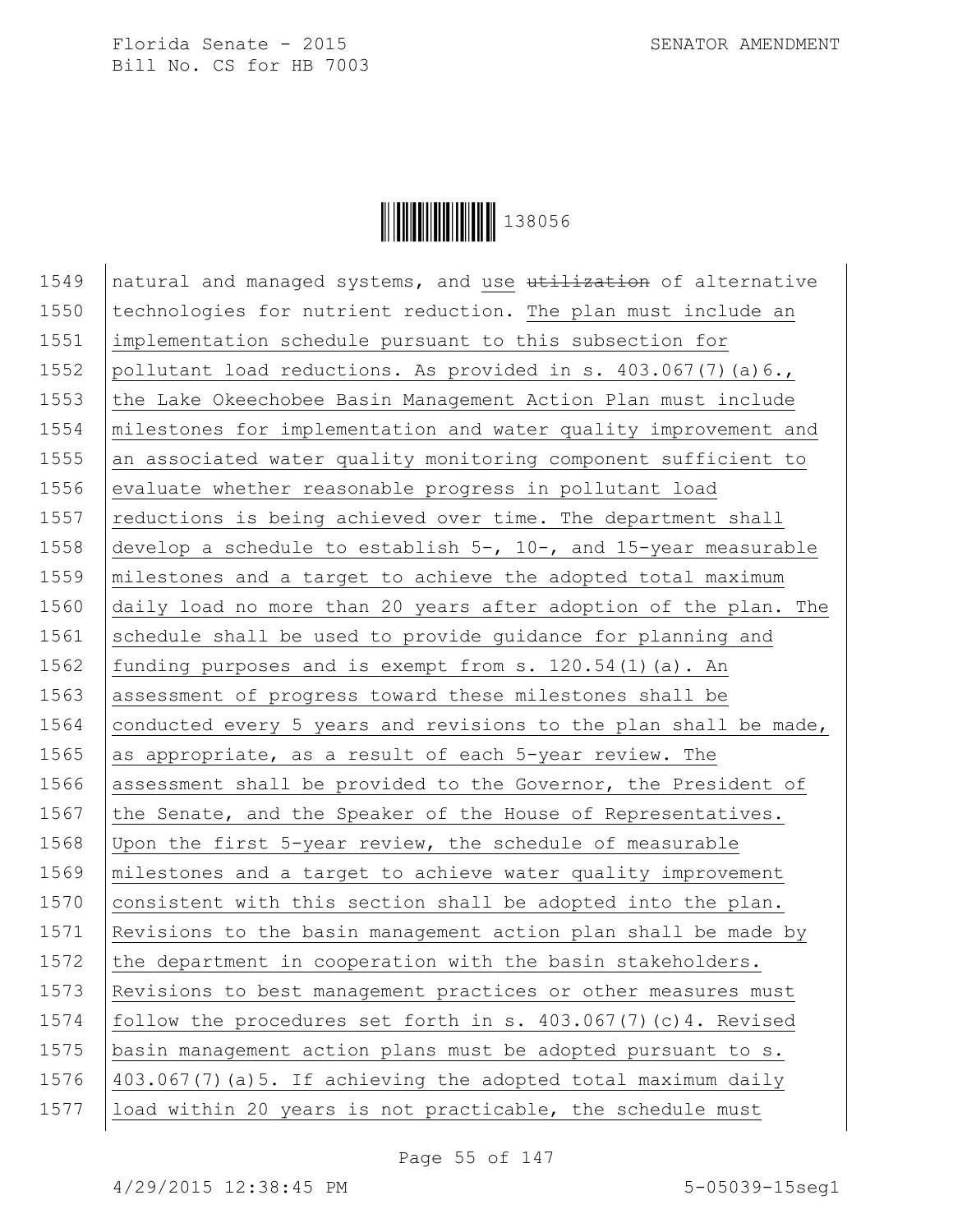

1578  $|$  contain an explanation of the constraints that prevent the 1579 achievement of the total maximum daily load within 20 years, an 1580 estimate of the time needed to achieve the total maximum daily 1581 | load, and additional 5-year measurable milestones, as necessary. 1582 The coordinating agencies shall develop an interagency agreement 1583 pursuant to ss. 373.046 and 373.406 which is consistent with the 1584 department taking the lead on water quality protection measures 1585 through the Lake Okeechobee Basin Management Action Plan adopted 1586 pursuant to s. 403.067; the district taking the lead on 1587 hydrologic improvements pursuant to paragraph (a); and the 1588 Department of Agriculture and Consumer Services taking the lead 1589 on agricultural interim measures, best management practices, and 1590 other measures adopted pursuant to s.  $403.067$ . The interagency 1591 agreement must specify how best management practices for 1592 nonagricultural nonpoint sources are developed and how all best 1593 management practices are implemented and verified consistent 1594 | with s. 403.067 and this section. The interagency agreement must 1595 address measures to be taken by the coordinating agencies during 1596 any best management practice reevaluation performed pursuant to 1597 subparagraphs 5. and 10. The department shall use best 1598 professional judgment in making the initial determination of 1599 best management practice effectiveness. The coordinating 1600 agencies may develop an intergovernmental agreement with local 1601 governments to implement nonagricultural nonpoint source best 1602 management practices within their respective geographic 1603 boundaries. The coordinating agencies shall facilitate the 1604 application of federal programs that offer opportunities for 1605 water quality treatment, including preservation, restoration, or 1606 creation of wetlands on agricultural lands.

Page 56 of 147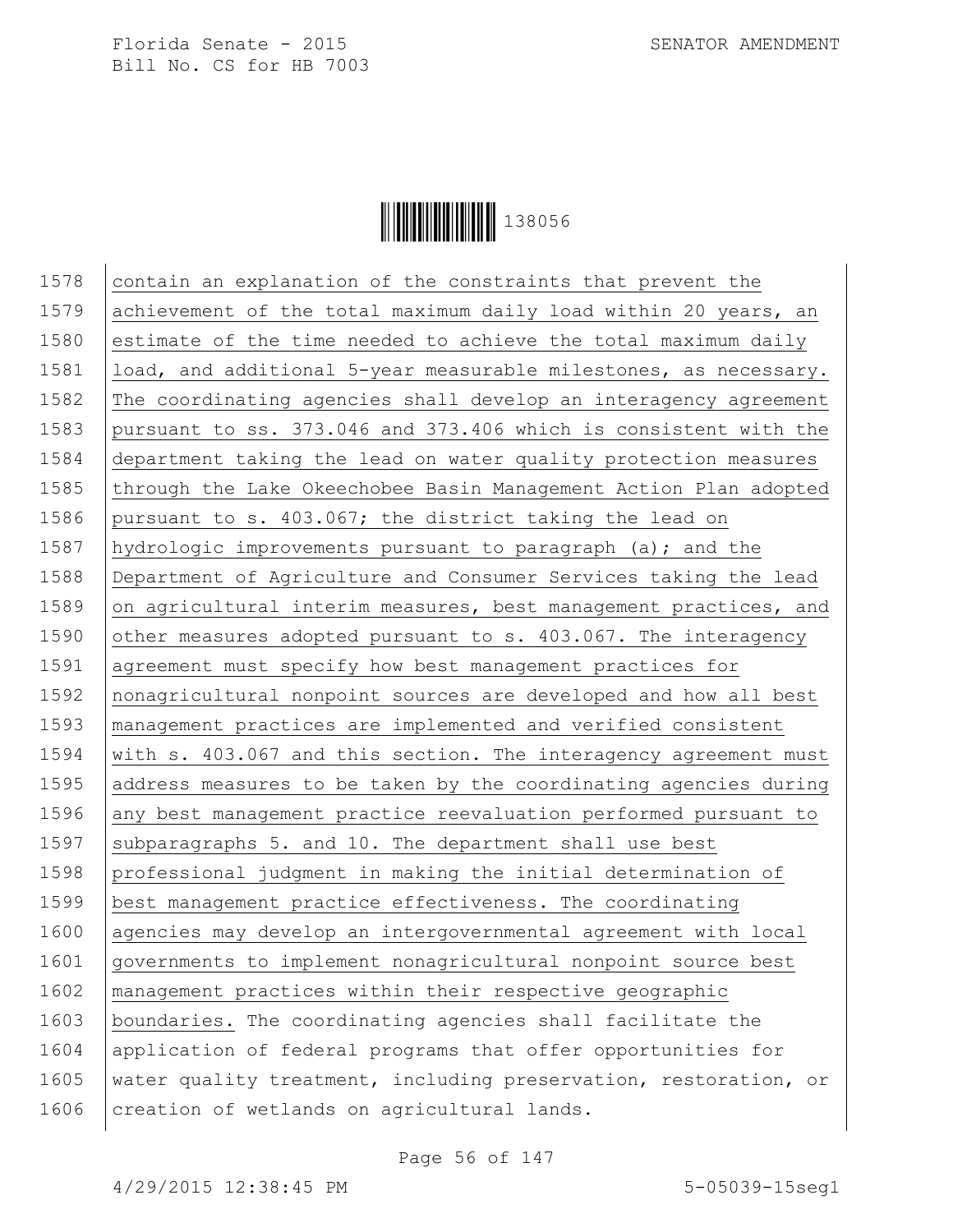

1607 | 1. Agricultural nonpoint source best management practices, 1608 developed in accordance with s. 403.067 and designed to achieve 1609 the objectives of the Lake Okeechobee Watershed Protection 1610 Program as part of a phased approach of management strategies 1611 | within the Lake Okeechobee Basin Management Action Plan, shall 1612  $\vert$  be implemented on an expedited basis. The coordinating agencies 1613 shall develop an interagency agreement pursuant to ss. 373.046  $1614$  and  $373.406(5)$  that assures the development of best management 1615 **practices that complement existing regulatory programs and** 1616 specifies how those best management practices are implemented 1617 and verified. The interagency agreement shall address measures 1618  $\vert$  to be taken by the coordinating agencies during any best 1619 management practice reevaluation performed pursuant to sub-1620 subparagraph d. The department shall use best professional 1621 | judgment in making the initial determination of best management 1622 | practice effectiveness.

1623  $\vert$  2.<del>a.</del> As provided in s. 403.067<del>(7)(c)</del>, the Department of 1624 Agriculture and Consumer Services, in consultation with the 1625 department, the district, and affected parties, shall initiate 1626 | rule development for interim measures, best management 1627 practices, conservation plans, nutrient management plans, or 1628 other measures necessary for Lake Okeechobee watershed total 1629 maximum daily load reduction. The rule shall include thresholds 1630 for requiring conservation and nutrient management plans and 1631 criteria for the contents of such plans. Development of 1632 agricultural nonpoint source best management practices shall 1633 initially focus on those priority basins listed in sub-1634 subparagraph (a)1.a. subparagraph  $(b)$ 1. The Department of 1635 | Agriculture and Consumer Services, in consultation with the

Page 57 of 147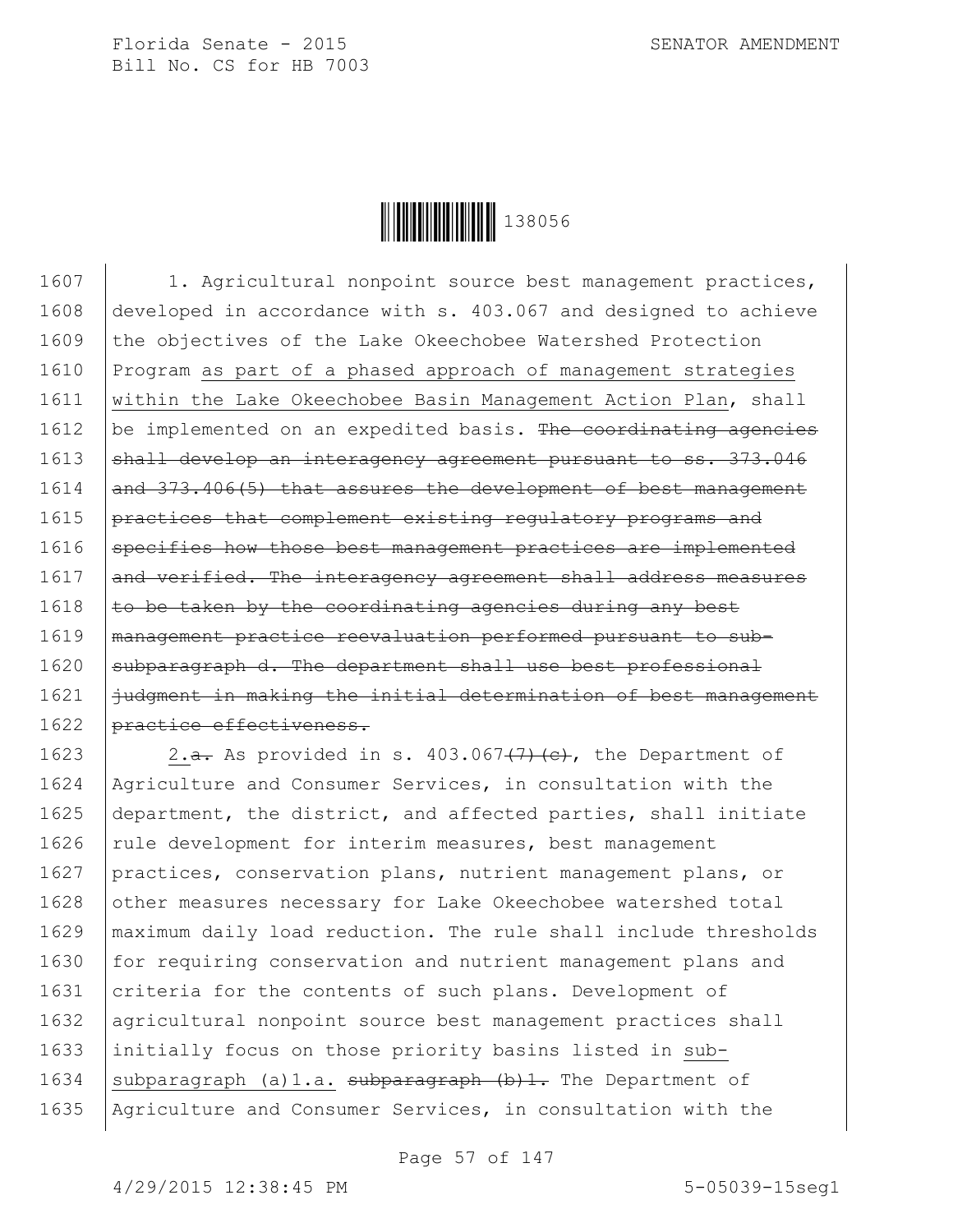

1636 department, the district, and affected parties, shall conduct an 1637 ongoing program for improvement of existing and development of 1638  $\vert$  new agricultural nonpoint source interim measures and  $\sigma$  best 1639 management practices. The Department of Agriculture and Consumer 1640 Services shall adopt  $f$ or the purpose of adoption of such 1641 practices by rule. The Department of Agriculture and Consumer 1642 Services shall work with the University of Florida Florida's 1643 Institute of Food and Agriculture Sciences to review and, where 1644 appropriate, develop revised nutrient application rates for all 1645 agricultural soil amendments in the watershed.

1646 3.b. As provided in s. 403.067, where agricultural nonpoint 1647 Source best management practices or interim measures have been 1648 adopted by rule of the Department of Agriculture and Consumer 1649 Services, the owner or operator of an agricultural nonpoint 1650 source addressed by such rule shall either implement interim 1651 measures or best management practices or demonstrate compliance 1652 with state water quality standards addressed by the Lake 1653 Okeechobee Basin Management Action Plan adopted pursuant to s. 1654 403.067 the district's WOD program by conducting monitoring 1655 prescribed by the department or the district. Owners or 1656 operators of agricultural nonpoint sources who implement interim 1657 measures or best management practices adopted by rule of the 1658 Department of Agriculture and Consumer Services shall be subject 1659 to the provisions of s.  $403.067(7)$ . The Department of 1660 | Agriculture and Consumer Services, in cooperation with the 1661 department and the district, shall provide technical and 1662 | financial assistance for implementation of agricultural best 1663 | management practices, subject to the availability of funds. 1664 | 4.e. The district or department shall conduct monitoring at

Page 58 of 147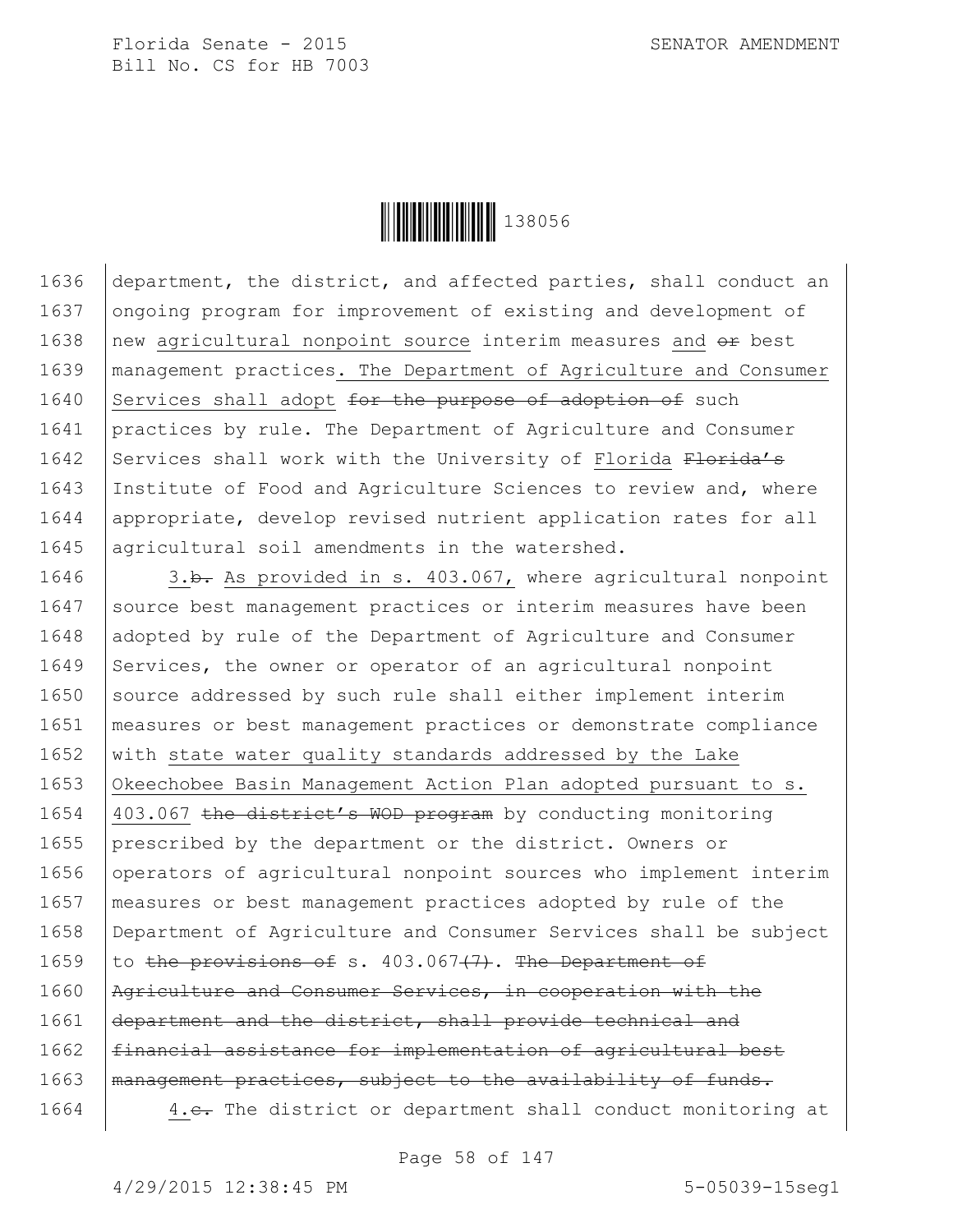

1665 | representative sites to verify the effectiveness of agricultural 1666 nonpoint source best management practices.

1667 | 5.<del>d.</del> Where water quality problems are detected for 1668 agricultural nonpoint sources despite the appropriate 1669 | implementation of adopted best management practices, the 1670 | Department of Agriculture and Consumer Services, in consultation  $1671$  with the other coordinating agencies and affected parties, shall  $1672$   $\pm$ nstitute a reevaluation of the best management practices shall 1673 | be conducted pursuant to s.  $403.067(7)(c)4$ . Should the 1674 reevaluation determine that the best management practices or 1675 other measures require modification, the rule shall be revised 1676  $\vert$  to require implementation of the modified practice within a 1677  $\vert$  reasonable period as specified in the rule and make appropriate 1678 ehanges to the rule adopting best management practices.

1679 6.2. As provided in s. 403.067, nonagricultural nonpoint  $1680$  source best management practices, developed in accordance with 1681  $\vert$ s. 403.067 and designed to achieve the objectives of the Lake 1682 Okeechobee Watershed Protection Program as part of a phased 1683 approach of management strategies within the Lake Okeechobee 1684 Basin Management Action Plan, shall be implemented on an 1685 expedited basis. The department and the district shall develop 1686 an interagency agreement pursuant to ss. 373.046 and 373.406(5)  $1687$  that assures the development of best management practices that  $1688$  complement existing regulatory programs and specifies how those 1689 | best management practices are implemented and verified. The 1690 interagency agreement shall address measures to be taken by the 1691 department and the district during any best management practice 1692 reevaluation performed pursuant to sub-subparagraph d.

1693 | 7.<del>a.</del> The department and the district are directed to work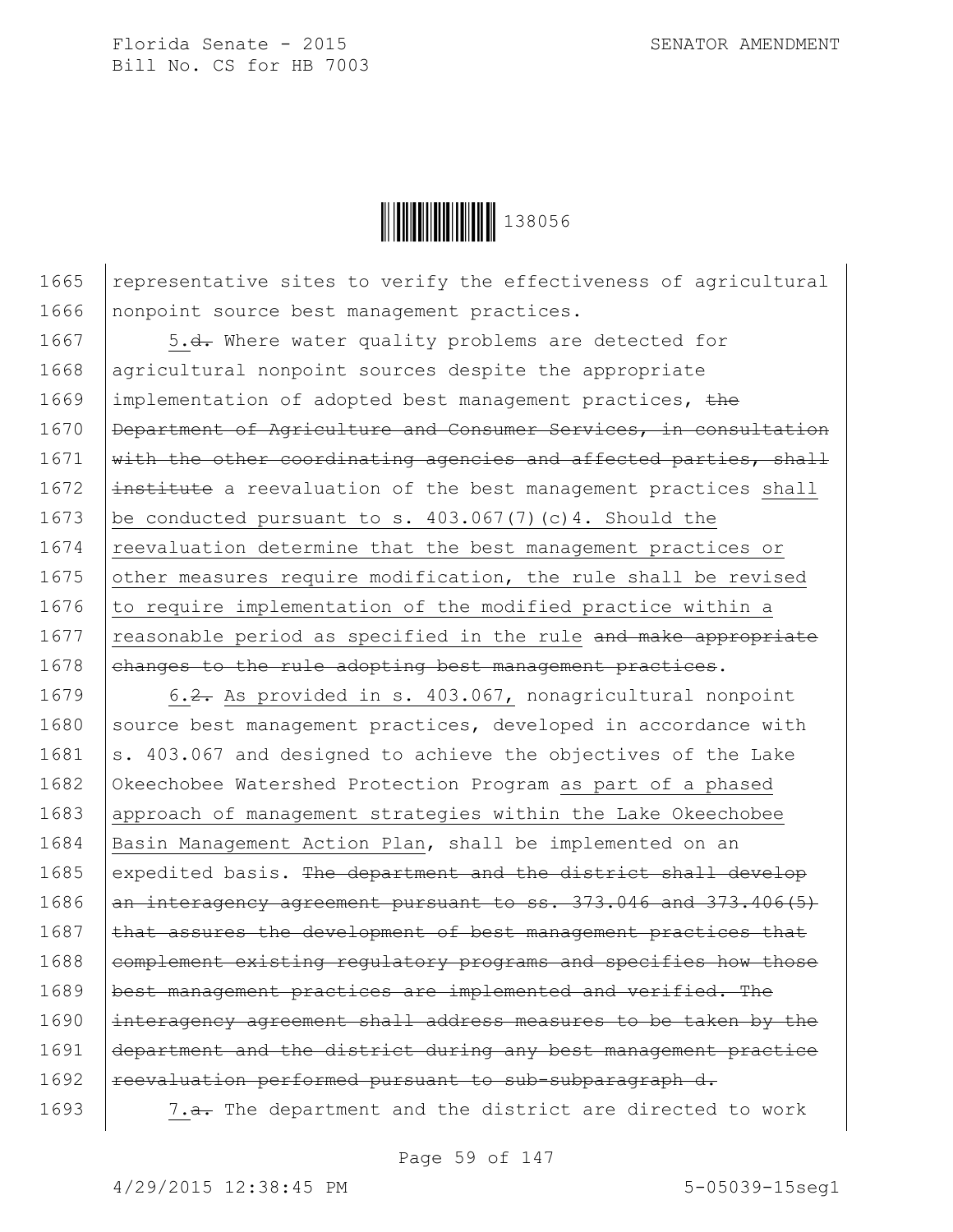

1694 with the University of Florida  $F$ lorida's Institute of Food and 1695 Agricultural Sciences to develop appropriate nutrient 1696 application rates for all nonagricultural soil amendments in the 1697 | watershed. As provided in s. 403.067  $\frac{1}{100}$  +  $\frac{1}{100}$  +  $\frac{1}{100}$  +  $\frac{1}{100}$  +  $\frac{1}{100}$  +  $\frac{1}{100}$  +  $\frac{1}{100}$  +  $\frac{1}{100}$  +  $\frac{1}{100}$  +  $\frac{1}{100}$  +  $\frac{1}{100}$  +  $\frac{1}{100}$  +  $\frac{1}{100$ 1698 department, in consultation with the district and affected 1699 parties, shall develop nonagricultural nonpoint source interim 1700 | measures, best management practices, or other measures necessary 1701 for Lake Okeechobee watershed total maximum daily load 1702 reduction. Development of nonagricultural nonpoint source best 1703 management practices shall initially focus on those priority 1704 basins listed in sub-subparagraph (a)1.a. subparagraph (b)1. The 1705 department, the district, and affected parties shall conduct an 1706 ongoing program for improvement of existing and development of 1707  $\vert$  new interim measures and  $\theta$  best management practices. The 1708 department or the district shall adopt such practices by rule 1709 The district shall adopt technology-based standards under the 1710 district's WOD program for nonagricultural nonpoint sources of 1711 | phosphorus. Nothing in this sub-subparagraph shall affect the 1712 authority of the department or the district to adopt basin-1713 Specific criteria under this part to prevent harm to the water 1714 resources of the district.

1715 | 8.b. Where nonagricultural nonpoint source best management 1716 practices or interim measures have been developed by the 1717 department and adopted by the district, the owner or operator of  $1718$  a nonagricultural nonpoint source shall implement interim 1719 | measures or best management practices and be subject to the 1720  $performs of s. 403.067<sup>+</sup>. The department and district shall$ 1721 provide technical and financial assistance for implementation of 1722 | nonagricultural nonpoint source best management practices,

Page 60 of 147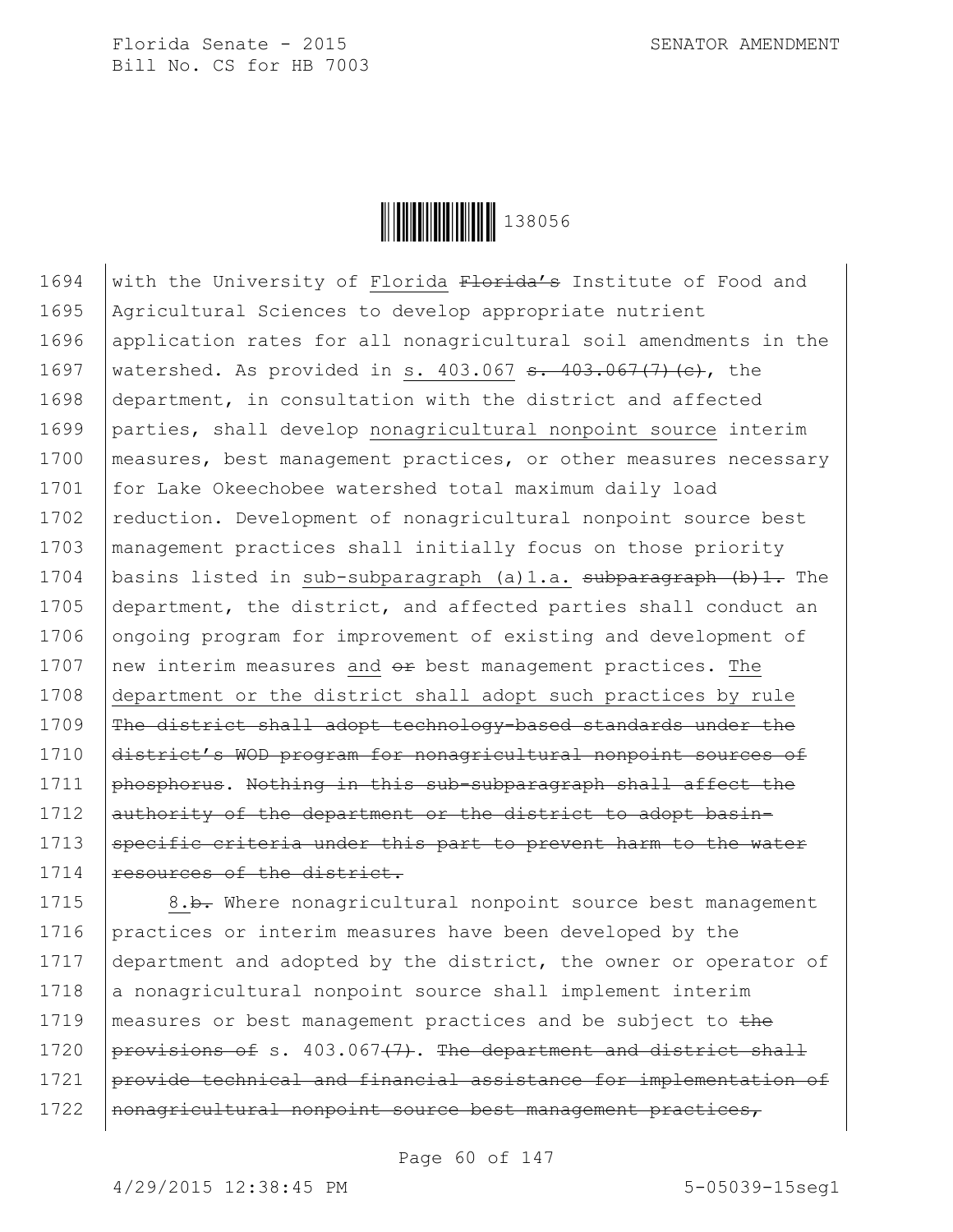

1723 subject to the availability of funds.

1724 9.e. As provided in s. 403.067, the district or the 1725 department shall conduct monitoring at representative sites to 1726 verify the effectiveness of nonagricultural nonpoint source best 1727 | management practices.

1728 | 10.<del>d.</del> Where water quality problems are detected for 1729 nonagricultural nonpoint sources despite the appropriate 1730 | implementation of adopted best management practices, the 1731 department and the district shall institute a reevaluation of 1732 the best management practices shall be conducted pursuant to  $s$ . 1733 403.067(7)(c)4. Should the reevaluation determine that the best 1734 management practices or other measures require modification, the 1735  $\vert$  rule shall be revised to require implementation of the modified 1736 practice within a reasonable time period as specified in the  $1737$  rule.

1738 11.3. The provisions of Subparagraphs  $1.3.4$  and 7. do 1739  $\mu$ <sub>may</sub> not preclude the department or the district from requiring 1740 compliance with water quality standards or with current best 1741 management practices requirements set forth in any applicable 1742 regulatory program authorized by law for the purpose of 1743 protecting water quality. Additionally, Subparagraphs 1. and 2. 1744 and 7. are applicable only to the extent that they do not 1745 conflict with any rules adopted by the department that are 1746 | necessary to maintain a federally delegated or approved program.

1747 | 12. The program of agricultural best management practices 1748 set forth in the Everglades Program of the district, meets the 1749  $\vert$  requirements of this paragraph and s. 403.067(7) for the Lake 1750 Okeechobee watershed. An entity in compliance with best 1751 management practices set forth in the Everglades Program of the

Page 61 of 147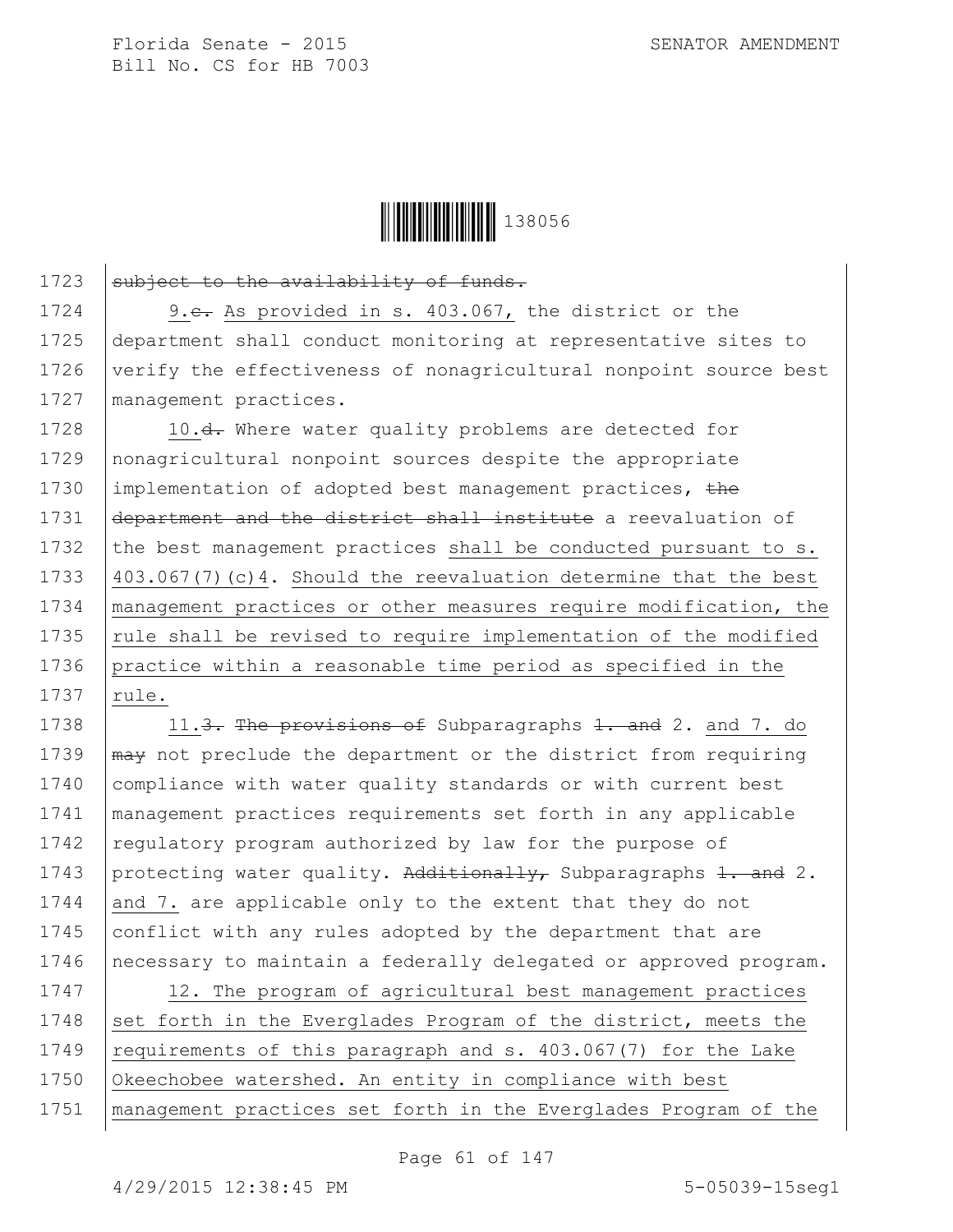**│││││││││││││** 138056

1752 district, may elect to use that permit in lieu of the 1753  $\vert$  requirements of this paragraph. The provisions of s. 1754 373.4595(3)(b)5. apply to this subparagraph. This subparagraph 1755 does not alter any requirement under s. 373.4592. 1756 | 13. The Department of Agriculture and Consumer Services, in 1757 cooperation with the department and the district, shall provide 1758 | technical and financial assistance for implementation of 1759 agricultural best management practices, subject to the 1760 | availability of funds. The department and district shall provide 1761 | technical and financial assistance for implementation of 1762 | nonagricultural nonpoint source best management practices, 1763 subject to the availability of funds.

1764 | 14.4. Projects that reduce the phosphorus load originating 1765 from domestic wastewater systems within the Lake Okeechobee 1766 watershed shall be given funding priority in the department's 1767 revolving loan program under s.  $403.1835$ . The department shall 1768 coordinate and provide assistance to those local governments 1769 seeking financial assistance for such priority projects.

1770 15.5. Projects that make use of private lands, or lands 1771 held in trust for Indian tribes, to reduce nutrient loadings or 1772 concentrations within a basin by one or more of the following 1773 | methods: restoring the natural hydrology of the basin, restoring 1774 | wildlife habitat or impacted wetlands, reducing peak flows after 1775 storm events, increasing aquifer recharge, or protecting range 1776 and timberland from conversion to development, are eligible for 1777 grants available under this section from the coordinating 1778 agencies. For projects of otherwise equal priority, special 1779 funding priority will be given to those projects that make best 1780 | use of the methods outlined above that involve public-private

Page 62 of 147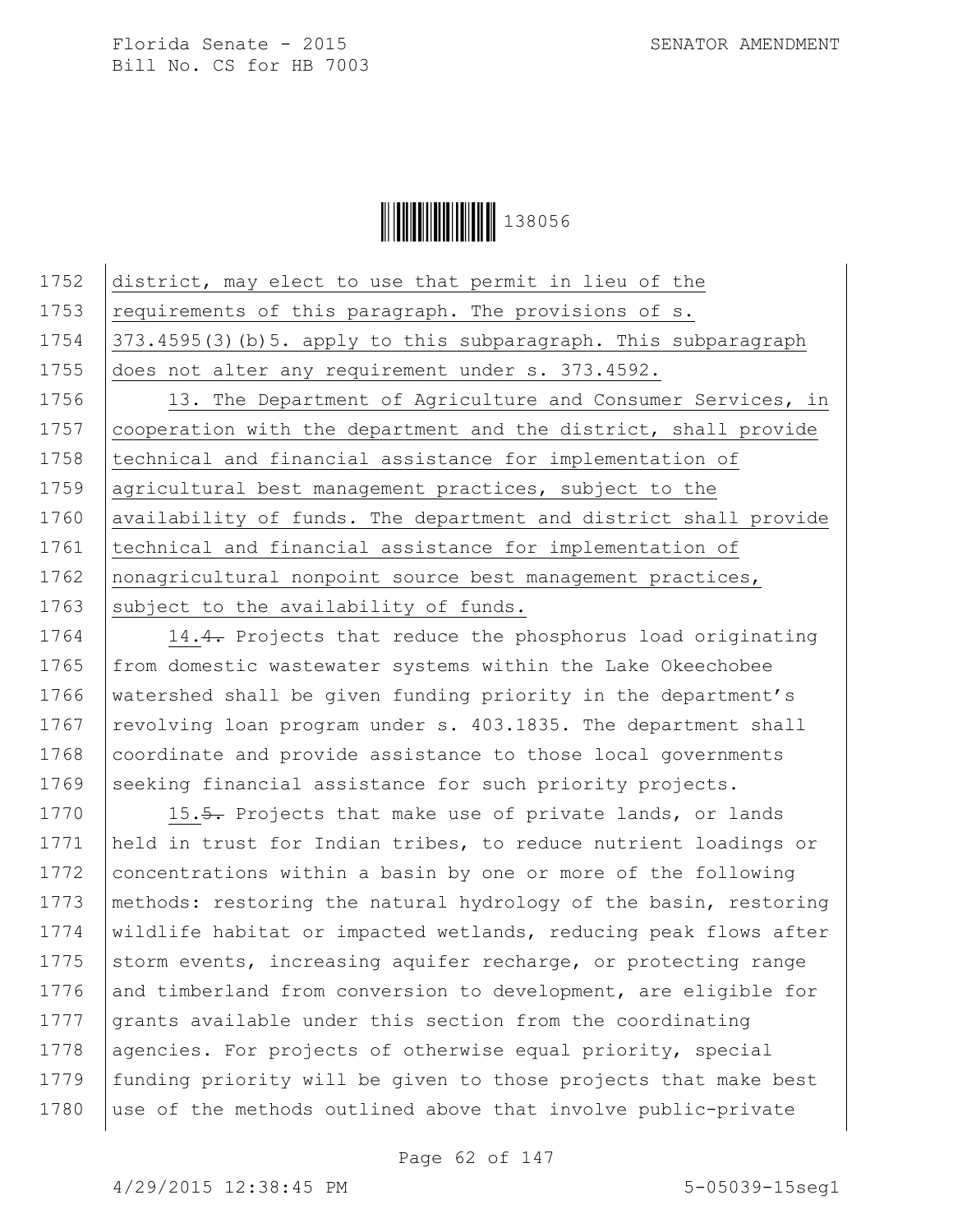

1781 partnerships or that obtain federal match money. Preference 1782 | ranking above the special funding priority will be given to 1783 projects located in a rural area of opportunity designated by 1784 the Governor. Grant applications may be submitted by any person 1785 or tribal entity, and eligible projects may include, but are not 1786 Ilimited to, the purchase of conservation and flowage easements, 1787 hydrologic restoration of wetlands, creating treatment wetlands, 1788 development of a management plan for natural resources, and 1789 financial support to implement a management plan.

1790  $\vert$  16.<del>6.a.</del> The department shall require all entities disposing 1791  $\sigma$  of domestic wastewater biosolids residuals within the Lake 1792 Okeechobee watershed and the remaining areas of Okeechobee, 1793 Glades, and Hendry Counties to develop and submit to the 1794 department an agricultural use plan that limits applications 1795 based upon phosphorus loading consistent with the Lake 1796 Okeechobee Basin Management Action Plan adopted pursuant to s. 1797  $|403.067$ . By July 1, 2005, phosphorus concentrations originating  $1798$  | from these application sites may not exceed the limits 1799 established in the district's WOD program. After December 31, 1800  $\sqrt{2007}$ , The department may not authorize the disposal of domestic 1801 | wastewater biosolids residuals within the Lake Okeechobee 1802 watershed unless the applicant can affirmatively demonstrate 1803 that the phosphorus in the biosolids residuals will not add to 1804 phosphorus loadings in Lake Okeechobee or its tributaries. This 1805 demonstration shall be based on achieving a net balance between 1806 phosphorus imports relative to exports on the permitted 1807 application site. Exports shall include only phosphorus removed 1808 from the Lake Okeechobee watershed through products generated on 1809 the permitted application site. This prohibition does not apply

Page 63 of 147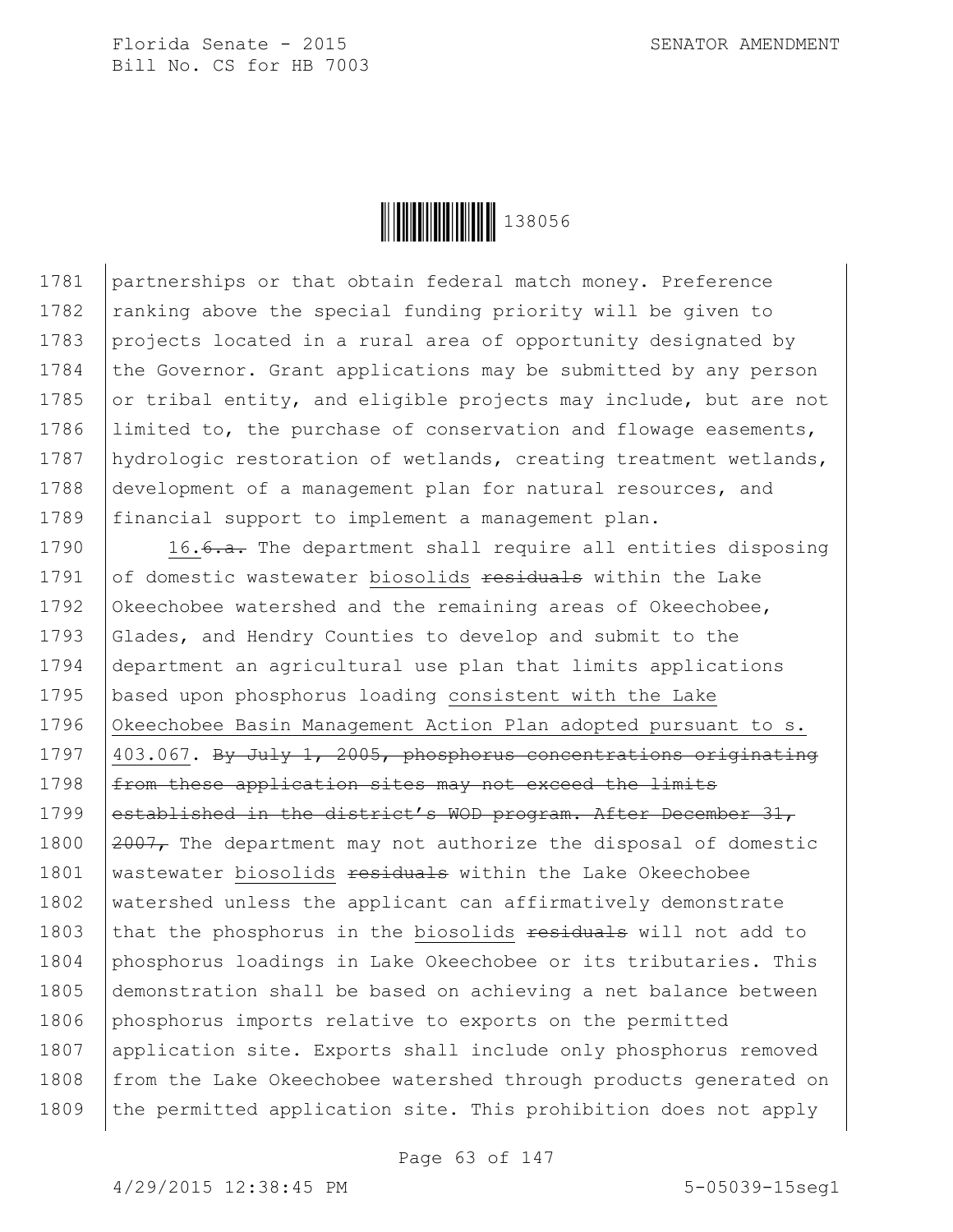**││││││││││││** 138056

1810  $\vert$  to Class AA biosolids  $\frac{1810}{\vert}$  that are marketed and 1811 distributed as fertilizer products in accordance with department  $1812$  rule.

1813 17.b. Private and government-owned utilities within Monroe, 1814 Miami-Dade, Broward, Palm Beach, Martin, St. Lucie, Indian 1815 River, Okeechobee, Highlands, Hendry, and Glades Counties that 1816 dispose of wastewater biosolids residual sludge from utility 1817 operations and septic removal by land spreading in the Lake 1818 Okeechobee watershed may use a line item on local sewer rates to 1819 cover wastewater biosolids residual treatment and disposal if 1820 such disposal and treatment is done by approved alternative 1821 | treatment methodology at a facility located within the areas 1822 designated by the Governor as rural areas of opportunity 1823 pursuant to s. 288.0656. This additional line item is an 1824 environmental protection disposal fee above the present sewer 1825  $\vert$  rate and may not be considered a part of the present sewer rate 1826 to customers, notwithstanding provisions to the contrary in 1827 chapter 367. The fee shall be established by the county 1828 commission or its designated assignee in the county in which the 1829 alternative method treatment facility is located. The fee shall 1830 be calculated to be no higher than that necessary to recover the 1831 facility's prudent cost of providing the service. Upon request 1832 by an affected county commission, the Florida Public Service 1833 Commission will provide assistance in establishing the fee. 1834 Further, for utilities and utility authorities that use the 1835 additional line item environmental protection disposal fee, such 1836  $\vert$  fee may not be considered a rate increase under the rules of the 1837 Public Service Commission and shall be exempt from such rules. 1838 Utilities using the provisions of this section may immediately

Page 64 of 147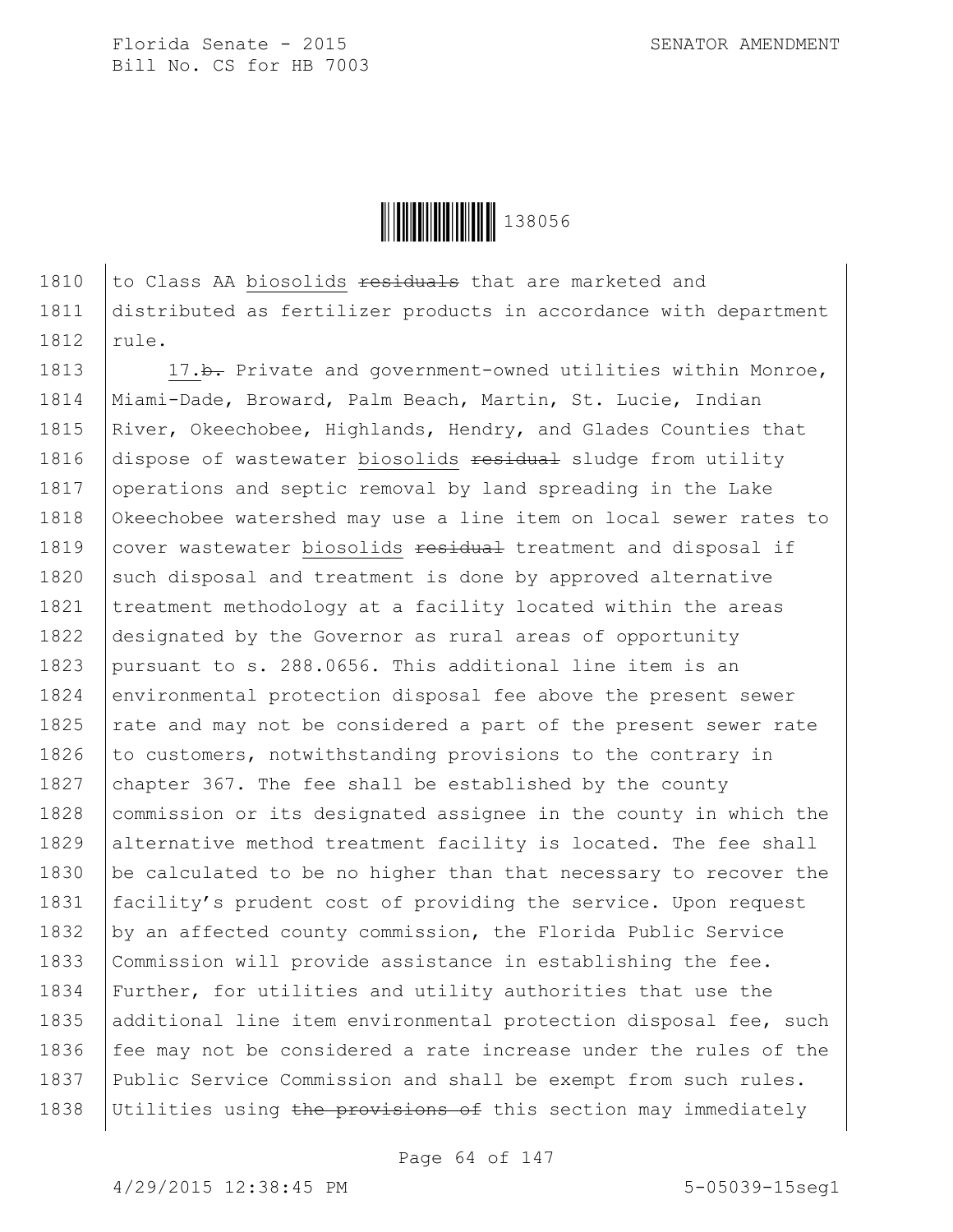

1839 include in their sewer invoicing the new environmental 1840 protection disposal fee. Proceeds from this environmental 1841 protection disposal fee shall be used for treatment and disposal 1842 of wastewater biosolids  $\frac{1842}{1000}$  reatment 1843 technology that helps reduce the volume of biosolids residuals 1844 that require final disposal, but such proceeds may not be used 1845 for transportation or shipment costs for disposal or any costs 1846 relating to the land application of biosolids residuals in the 1847 Lake Okeechobee watershed.

1848 18.c. No less frequently than once every 3 years, the 1849 Florida Public Service Commission or the county commission 1850 through the services of an independent auditor shall perform a 1851 financial audit of all facilities receiving compensation from an 1852 environmental protection disposal fee. The Florida Public 1853 Service Commission or the county commission through the services 1854  $\circ$  of an independent auditor shall also perform an audit of the 1855 methodology used in establishing the environmental protection 1856 disposal fee. The Florida Public Service Commission or the 1857 county commission shall, within 120 days after completion of an 1858 audit, file the audit report with the President of the Senate 1859 and the Speaker of the House of Representatives and shall 1860 provide copies to the county commissions of the counties set 1861 | forth in subparagraph 17. <del>sub-subparagraph b.</del> The books and 1862 | records of any facilities receiving compensation from an 1863 environmental protection disposal fee shall be open to the 1864 Florida Public Service Commission and the Auditor General for 1865 | review upon request.

1866  $\vert$  19.7. The Department of Health shall require all entities 1867 disposing of septage within the Lake Okeechobee watershed to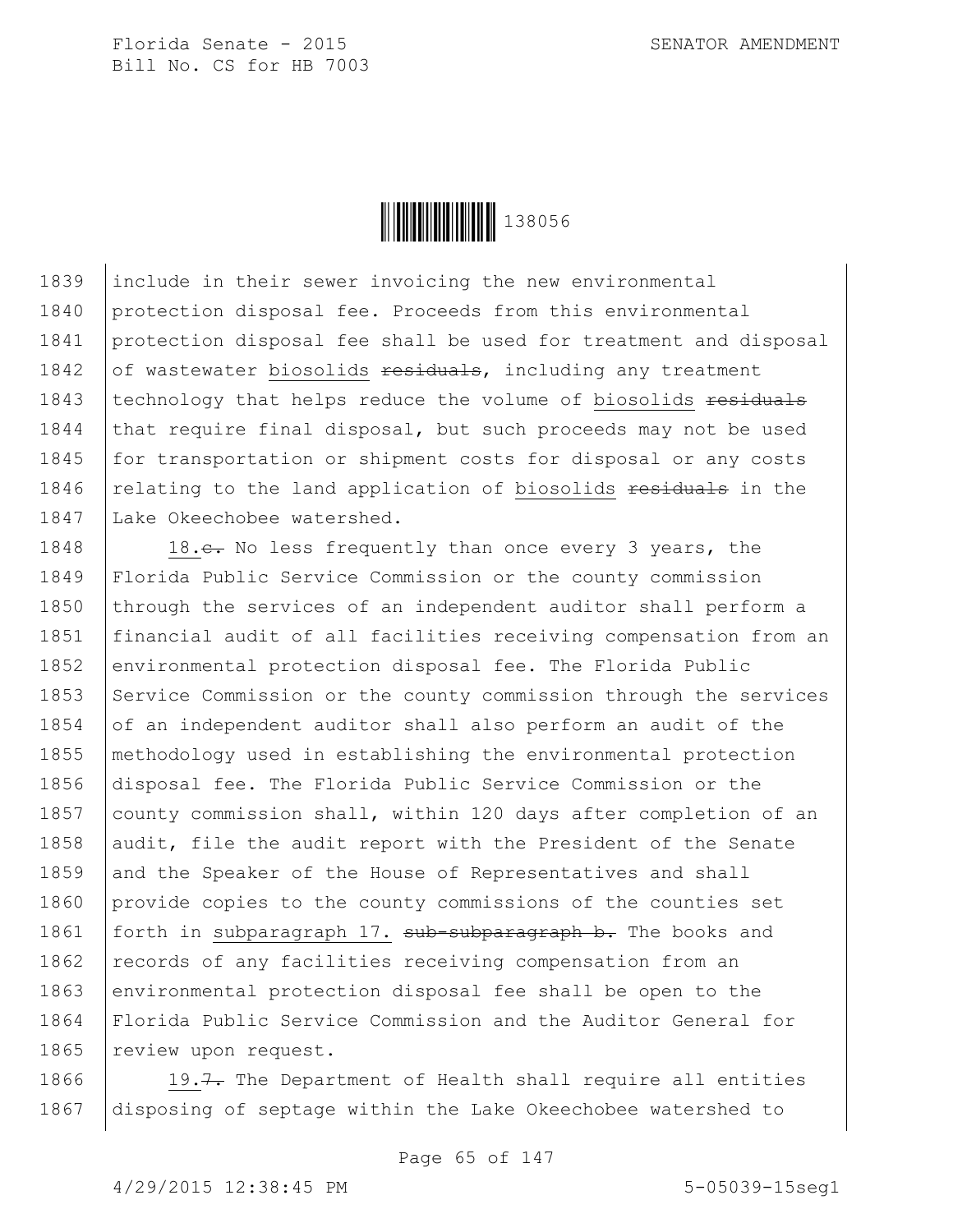

1868 develop and submit to that agency an agricultural use plan that 1869 limits applications based upon phosphorus loading consistent 1870 with the Lake Okeechobee Basin Management Action Plan adopted 1871 pursuant to s. 403.067. By July 1, 2005, phosphorus 1872 concentrations originating from these application sites may not 1873 exceed the limits established in the district's WOD program.

1874 20.8. The Department of Agriculture and Consumer Services 1875 shall initiate rulemaking requiring entities within the Lake 1876 Okeechobee watershed which land-apply animal manure to develop 1877 | resource management system level conservation plans, according 1878 | to United States Department of Agriculture criteria, which limit 1879 such application. Such rules shall  $\frac{m}{4}$  include criteria and 1880 thresholds for the requirement to develop a conservation or 1881 | nutrient management plan, requirements for plan approval, site 1882 inspection requirements, and recordkeeping requirements.

1883 | 21. The district shall revise chapter 40E-61, Florida 1884 | Administrative Code, to be consistent with this section and s. 1885 403.067; provide for a monitoring program for nonpoint source 1886 dischargers required to monitor water quality by s. 403.067; and 1887 provide for the results of such monitoring to be reported to the 1888 coordinating agencies.

1889 9. The district, the department, or the Department of 1890 | Agriculture and Consumer Services, as appropriate, shall 1891 implement those alternative nutrient reduction technologies 1892  $\det$  determined to be feasible pursuant to subparagraph (d) 6.

1893 (d) *Lake Okeechobee Watershed Research and Water Quality*  1894 *Monitoring Program.*—The district, in cooperation with the other 1895 eoordinating agencies, shall establish a Lake Okeechobee 1896 | Watershed Research and Water Quality Monitoring Program that

Page 66 of 147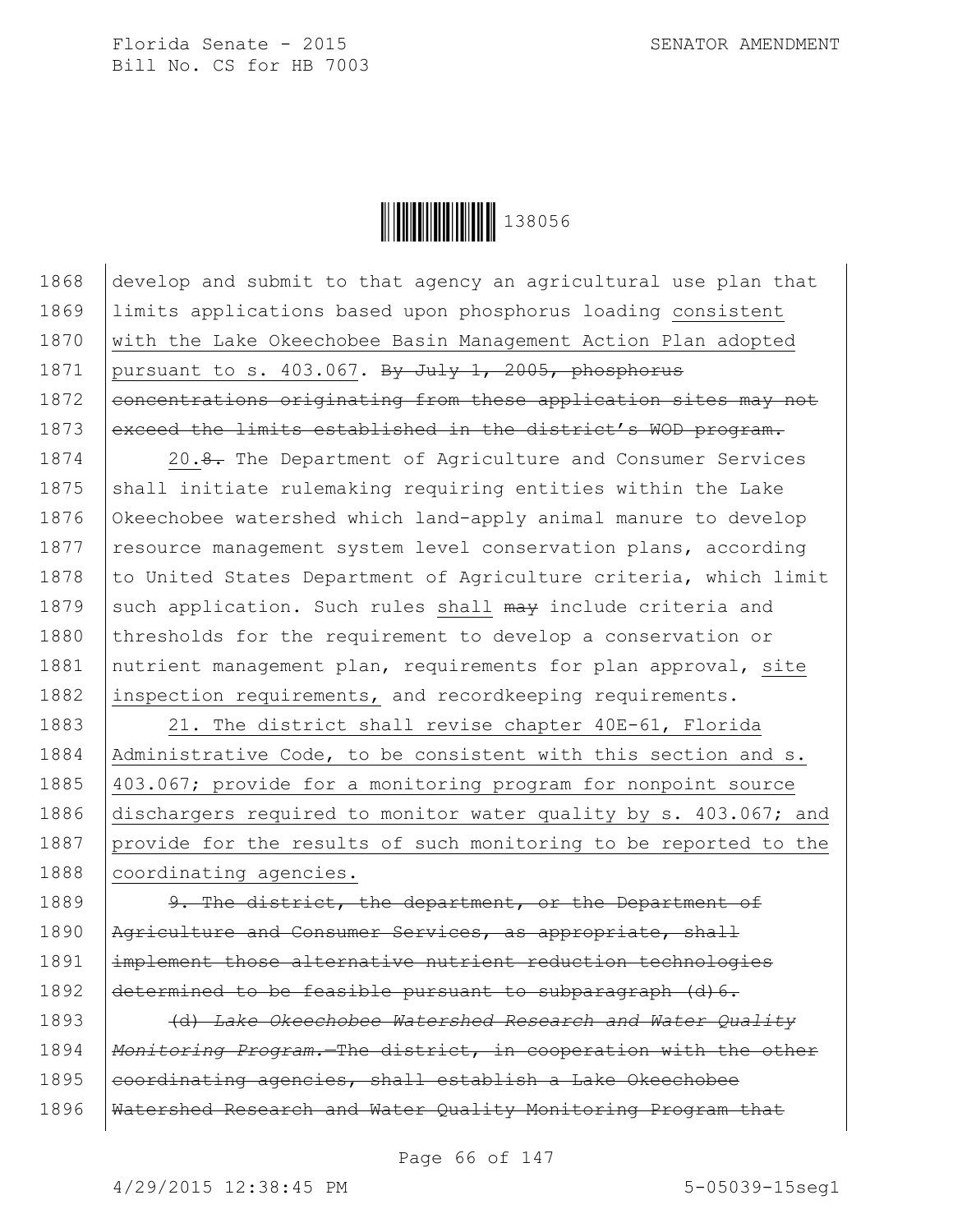

1897 builds upon the district's existing Lake Okeechobee research 1898 | program. The program shall:

1899 | 1. Evaluate all available existing water quality data 1900 concerning total phosphorus in the Lake Okeechobee watershed, 1901 develop a water quality baseline to represent existing 1902 conditions for total phosphorus, monitor long-term ecological 1903  $\vert$  changes, including water quality for total phosphorus, and 1904 | measure compliance with water quality standards for total 1905  $\beta$  phosphorus, including any applicable total maximum daily load 1906  $f$  for the Lake Okeechobee watershed as established pursuant to s. 1907 | 403.067. Every 3 years, the district shall reevaluate water 1908 | quality and quantity data to ensure that the appropriate 1909 projects are being designated and implemented to meet the water 1910 | quality and storage goals of the plan. The district shall also 1911 implement a total phosphorus monitoring program at appropriate 1912 structures owned or operated by the South Florida Water 1913 | Management District and within the Lake Okeechobee watershed.

1914 | 2. Develop a Lake Okeechobee water quality model that 1915 | reasonably represents phosphorus dynamics of the lake and 1916 incorporates an uncertainty analysis associated with model 1917 predictions.

1918 3. Determine the relative contribution of phosphorus from 1919 all identifiable sources and all primary and secondary land  $1920$   $|$  uses.

1921 | 4. Conduct an assessment of the sources of phosphorus from 1922 the Upper Kissimmee Chain-of-Lakes and Lake Istokpoga, and their 1923  $\vert$  relative contribution to the water quality of Lake Okeechobee. 1924 The results of this assessment shall be used by the coordinating 1925 | agencies to develop interim measures, best management practices,

Page 67 of 147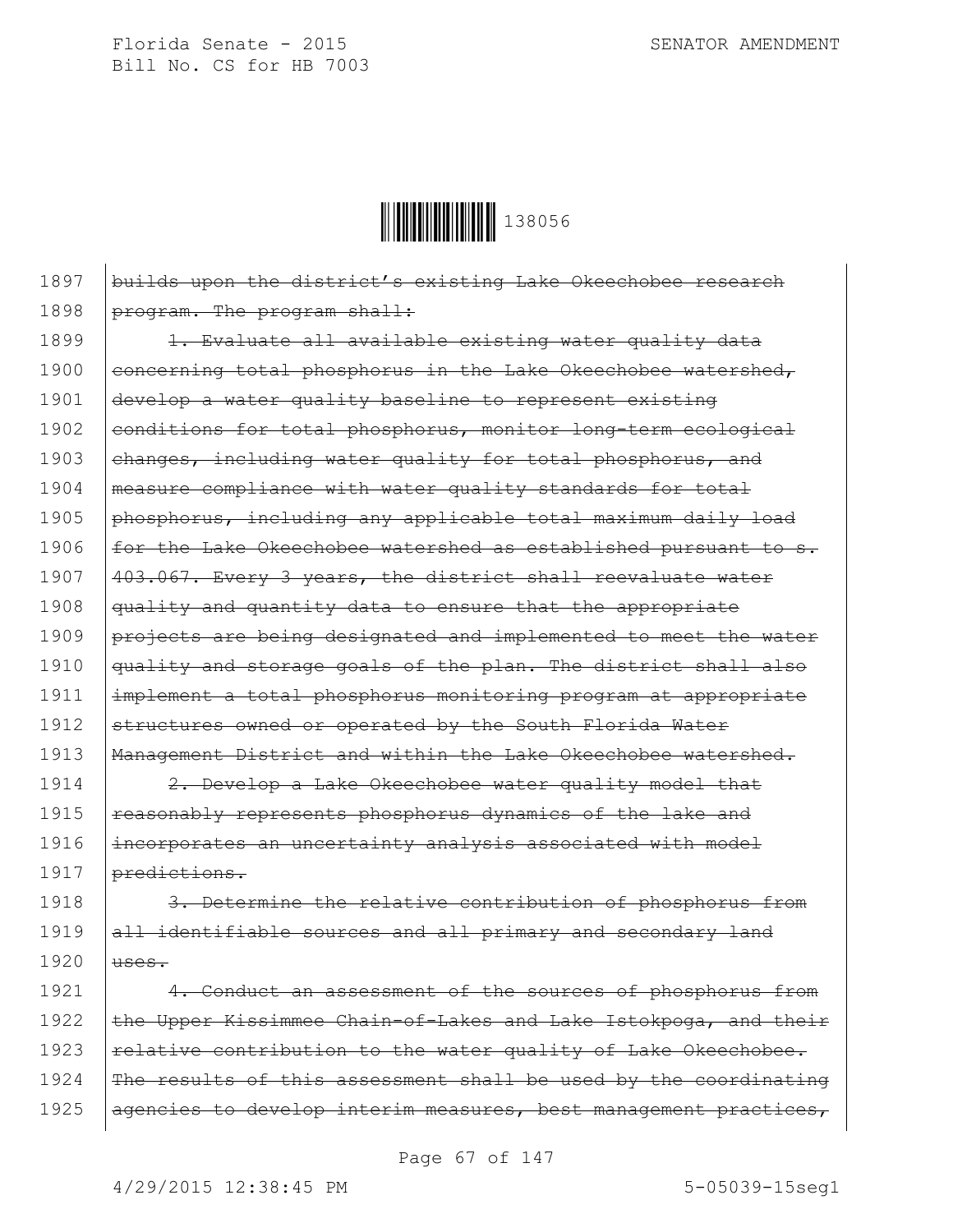1926  $\sigma$  regulation, as applicable.



1927 | 5. Assess current water management practices within the 1928 | Lake Okeechobee watershed and develop recommendations for 1929 structural and operational improvements. Such recommendations 1930  $\beta$  shall balance water supply, flood control, estuarine salinity, 1931 | maintenance of a healthy lake littoral zone, and water quality 1932 eonsiderations. 1933 6. Evaluate the feasibility of alternative nutrient  $1934$  reduction technologies, including sediment traps, canal and 1935 ditch maintenance, fish production or other aquaculture, 1936 | bioenergy conversion processes, and algal or other biological 1937 | treatment technologies. 1938 **7.** Conduct an assessment of the water volumes and timing 1939 | from the Lake Okeechobee watershed and their relative 1940 contribution to the water level changes in Lake Okeechobee and  $1941$  to the timing and volume of water delivered to the estuaries. 1942 (c)(e) *Lake Okeechobee Exotic Species Control Program.*—The 1943 coordinating agencies shall identify the exotic species that 1944 threaten the native flora and fauna within the Lake Okeechobee 1945 watershed and develop and implement measures to protect the 1946 native flora and fauna. 1947 (d) (f) Lake Okeechobee Internal Phosphorus Management 1948 *Program.*—The district, in cooperation with the other 1949 coordinating agencies and interested parties, shall evaluate the 1950 | feasibility of complete a Lake Okeechobee internal phosphorus 1951 | load removal projects feasibility study. The evaluation 1952  $\frac{1}{1}$   $\frac{1}{1}$   $\frac{1}{1}$   $\frac{1}{1}$   $\frac{1}{1}$   $\frac{1}{1}$   $\frac{1}{1}$   $\frac{1}{1}$   $\frac{1}{1}$   $\frac{1}{1}$   $\frac{1}{1}$   $\frac{1}{1}$   $\frac{1}{1}$   $\frac{1}{1}$   $\frac{1}{1}$   $\frac{1}{1}$   $\frac{1}{1}$   $\frac{1}{1}$   $\frac{1}{1}$   $\frac{1}{1}$   $\frac{1}{1}$   $\frac{1}{$ 1953 | well as economic considerations, and shall consider  $\frac{1}{100}$  and  $\frac{1}{100}$ 1954 | reasonable methods of phosphorus removal. If projects methods

Page 68 of 147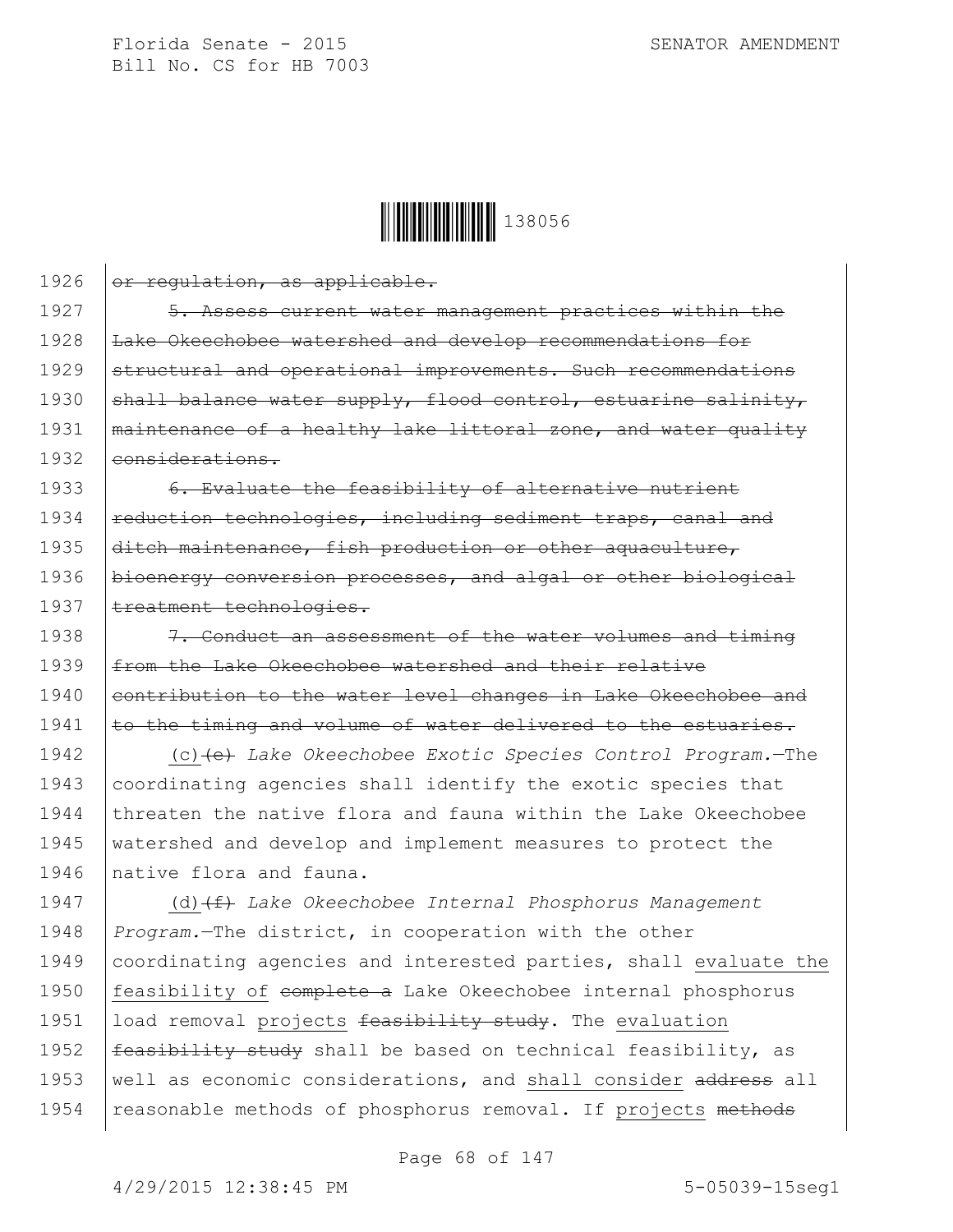

1955 are found to be feasible, the district shall immediately pursue 1956 the design, funding, and permitting for implementing such 1957 projects methods.

1958 (e)(g) *Lake Okeechobee Watershed Protection Program Plan* 1959 *implementation.*—The coordinating agencies shall be jointly 1960 responsible for implementing the Lake Okeechobee Watershed 1961 Protection Program  $P$ lan, consistent with the statutory authority 1962 and responsibility of each agency. Annual funding priorities 1963 shall be jointly established, and the highest priority shall be 1964 assigned to programs and projects that address sources that have 1965  $\vert$  the highest relative contribution to loading and the greatest 1966 potential for reductions needed to meet the total maximum daily 1967 | loads. In determining funding priorities, the coordinating 1968 agencies shall also consider the need for regulatory compliance, 1969 the extent to which the program or project is ready to proceed, 1970 and the availability of federal matching funds or other nonstate 1971 funding, including public-private partnerships. Federal and 1972 other nonstate funding shall be maximized to the greatest extent 1973 practicable.

1974 (f)(h) *Priorities and implementation schedules.*—The 1975 coordinating agencies are authorized and directed to establish 1976 priorities and implementation schedules for the achievement of 1977 | total maximum daily loads, compliance with the requirements of 1978  $\vert$  s. 403.067, and compliance with applicable water quality 1979 standards within the waters and watersheds subject to this 1980 section.

1981 (i) *Legislative ratification.*—The coordinating agencies 1982 shall submit the Phase II technical plan developed pursuant to 1983 | paragraph (b) to the President of the Senate and the Speaker of

Page 69 of 147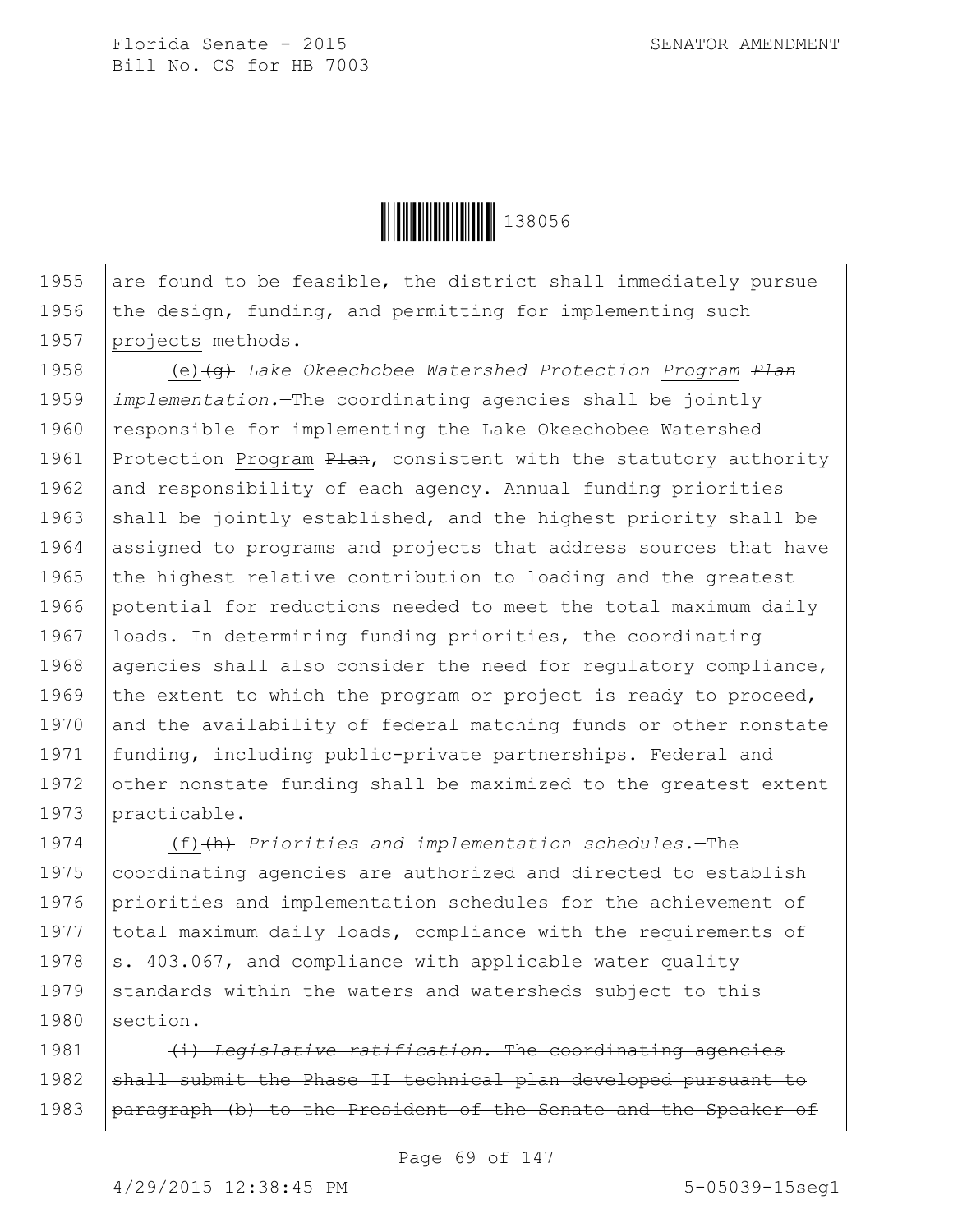

1984  $\vert$  the House of Representatives prior to the 2008 legislative 1985 Session for review. If the Legislature takes no action on the 1986 plan during the 2008 legislative session, the plan is deemed 1987 approved and may be implemented.

1988 (4) CALOOSAHATCHEE RIVER WATERSHED PROTECTION PROGRAM AND 1989 ST. LUCIE RIVER WATERSHED PROTECTION PROGRAM. - A protection 1990 program shall be developed and implemented as specified in this 1991 | subsection. In order to protect and restore surface water 1992 | resources, the program shall address the reduction of pollutant 1993 loadings, restoration of natural hydrology, and compliance with 1994 applicable state water quality standards. The program shall be 1995 achieved through a phased program of implementation. In 1996 addition, pollutant load reductions based upon adopted total 1997 maximum daily loads established in accordance with s. 403.067 1998 shall serve as a program objective. In the development and 1999 administration of the program, the coordinating agencies shall 2000 maximize opportunities provided by federal and local government 2001 cost-sharing programs and opportunities for partnerships with 2002 the private sector and local government. The program  $\frac{1}{2}$  shall 2003 include a goal for salinity envelopes and freshwater inflow 2004 targets for the estuaries based upon existing research and 2005 documentation. The goal may be revised as new information is 2006 available. This goal shall seek to reduce the frequency and 2007 duration of undesirable salinity ranges while meeting the other 2008 water-related needs of the region, including water supply and 2009 | flood protection, while recognizing the extent to which water 2010 inflows are within the control and jurisdiction of the district.

2011 (a) *Caloosahatchee River Watershed Protection Plan.*—No 2012  $\left| \frac{1}{1} \right|$   $\left| \frac{1}{1} \right|$   $\left| \frac{1}{1} \right|$   $\left| \frac{1}{1} \right|$   $\left| \frac{1}{1} \right|$   $\left| \frac{1}{1} \right|$   $\left| \frac{1}{1} \right|$   $\left| \frac{1}{1} \right|$   $\left| \frac{1}{1} \right|$   $\left| \frac{1}{1} \right|$   $\left| \frac{1}{1} \right|$   $\left| \frac{1}{1} \right|$   $\left| \frac{1}{1} \right|$   $\left| \frac{1$ 

Page 70 of 147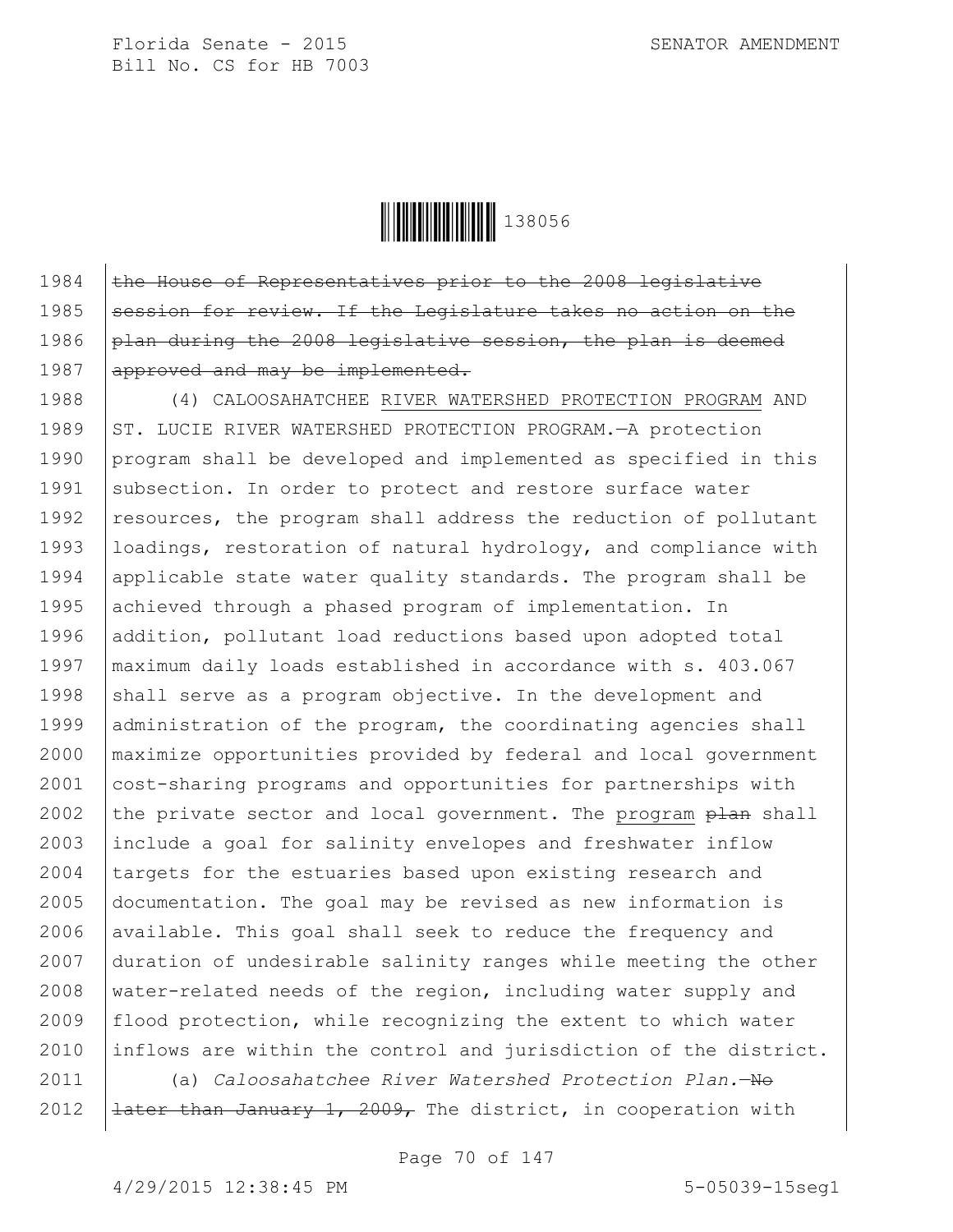

2013 the other coordinating agencies, Lee County, and affected 2014 counties and municipalities, shall complete a River Watershed 2015 Protection Plan in accordance with this subsection. The 2016 Caloosahatchee River Watershed Protection Plan shall identify 2017 the geographic extent of the watershed, be coordinated as needed 2018 with the plans developed pursuant to paragraph  $(3)(a)$  and 2019 | paragraph (c)  $\left(\frac{b}{b}\right)$  of this subsection, and contain an  $2020$   $\pm$  mplementation schedule for pollutant load reductions consistent  $2021$  with any adopted total maximum daily loads and compliance with 2022  $\alpha$  applicable state water quality standards. The plan shall include 2023 the Caloosahatchee River Watershed Construction Project and the 2024 Caloosahatchee River Watershed Research and Water Quality 2025 | Monitoring Program.:

 1. Caloosahatchee River Watershed Construction Project.—To  $\vert$  improve the hydrology, water quality, and aquatic habitats 2028 within the watershed, the district shall, no later than January  $|1, 2012,$  plan, design, and construct the initial phase of the Watershed Construction Project. In doing so, the district shall:

2031 a. Develop and designate the facilities to be constructed  $2032$  to achieve stated goals and objectives of the Caloosahatchee 2033 River Watershed Protection Plan.

2034 b. Conduct scientific studies that are necessary to support 2035  $\vert$  the design of the Caloosahatchee River Watershed Construction 2036 Project facilities.

2037 c. Identify the size and location of all such facilities.

2038  $\vert$  d. Provide a construction schedule for all such facilities, 2039 including the sequencing and specific timeframe for construction 2040 of each facility.

2041 e. Provide a schedule for the acquisition of lands or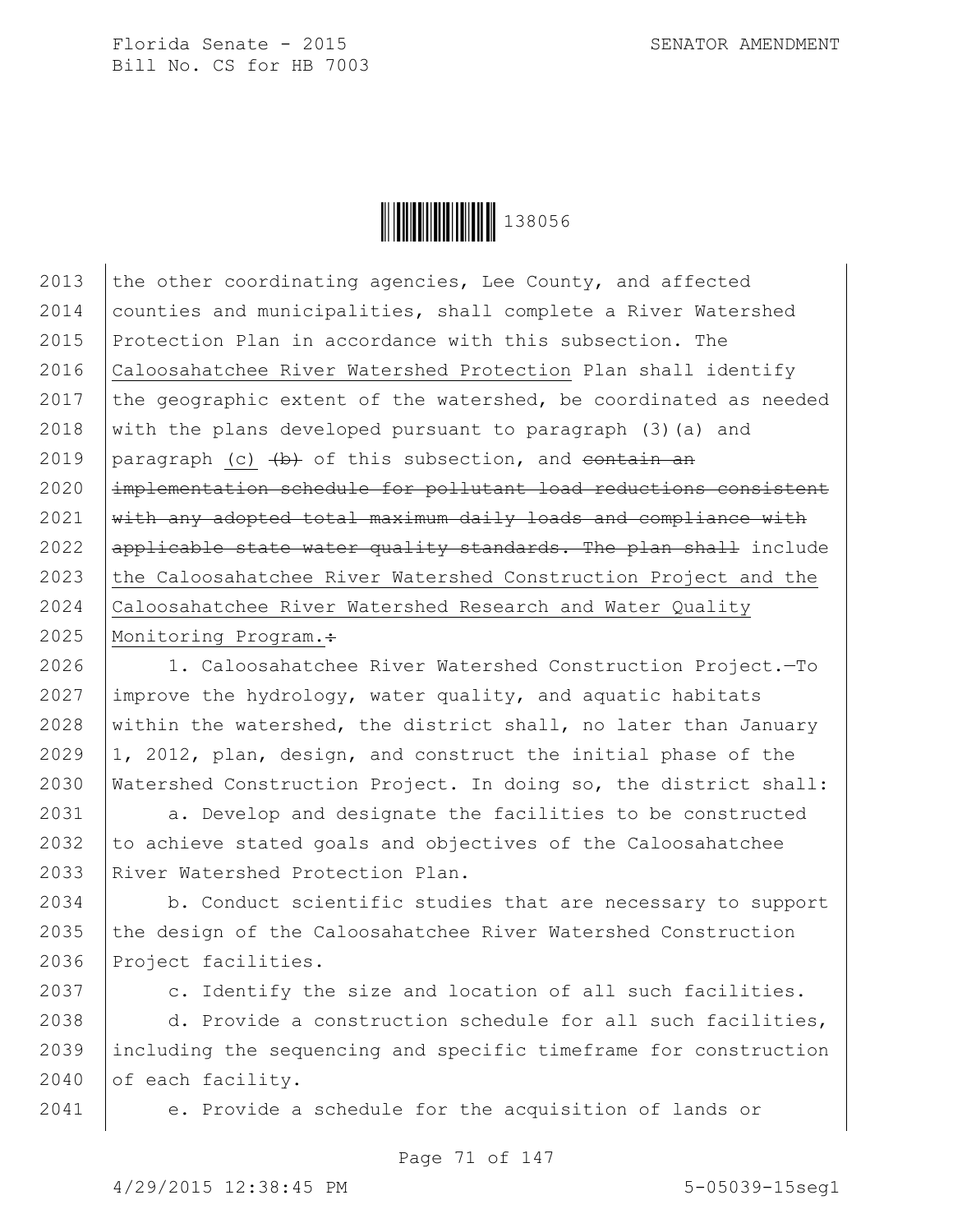

 $2042$  sufficient interests necessary to achieve the construction 2043 schedule.

2044 f. Provide a schedule of costs and benefits associated with 2045 each construction project and identify funding sources.

2046 g. To ensure timely implementation, coordinate the design, 2047 scheduling, and sequencing of project facilities with the 2048 coordinating agencies, Lee County, other affected counties and 2049 municipalities, and other affected parties.

 2. Caloosahatchee River Watershed Research and Water Quality Monitoring Program.—The district, in cooperation with 2052 the other coordinating agencies and local governments, shall 2053 | implement a Caloosahatchee River Watershed Research and Water Quality Monitoring Program that builds upon the district's 2055 existing research program and that is sufficient to carry out,  $\vert$  comply with, or assess the plans, programs, and other 2057 | responsibilities created by this subsection. The program shall also conduct an assessment of the water volumes and timing from Lake Okeechobee and the Caloosahatchee River watershed and their  $\vert$  relative contributions to the timing and volume of water delivered to the estuary.

 (b)2. *Caloosahatchee River Watershed Basin Management Action Plans* Pollutant Control Program*.*—The basin management action plans adopted pursuant to s. 403.067 for the Caloosahatchee River watershed shall be the Caloosahatchee River 2066 | Watershed Pollutant Control Program. The plans shall be  $\pm$ s designed to be a multifaceted approach to reducing pollutant |loads by improving the management of pollutant sources within  $\vert$  the Caloosahatchee River watershed through implementation of 2070 | regulations and best management practices, development and

Page 72 of 147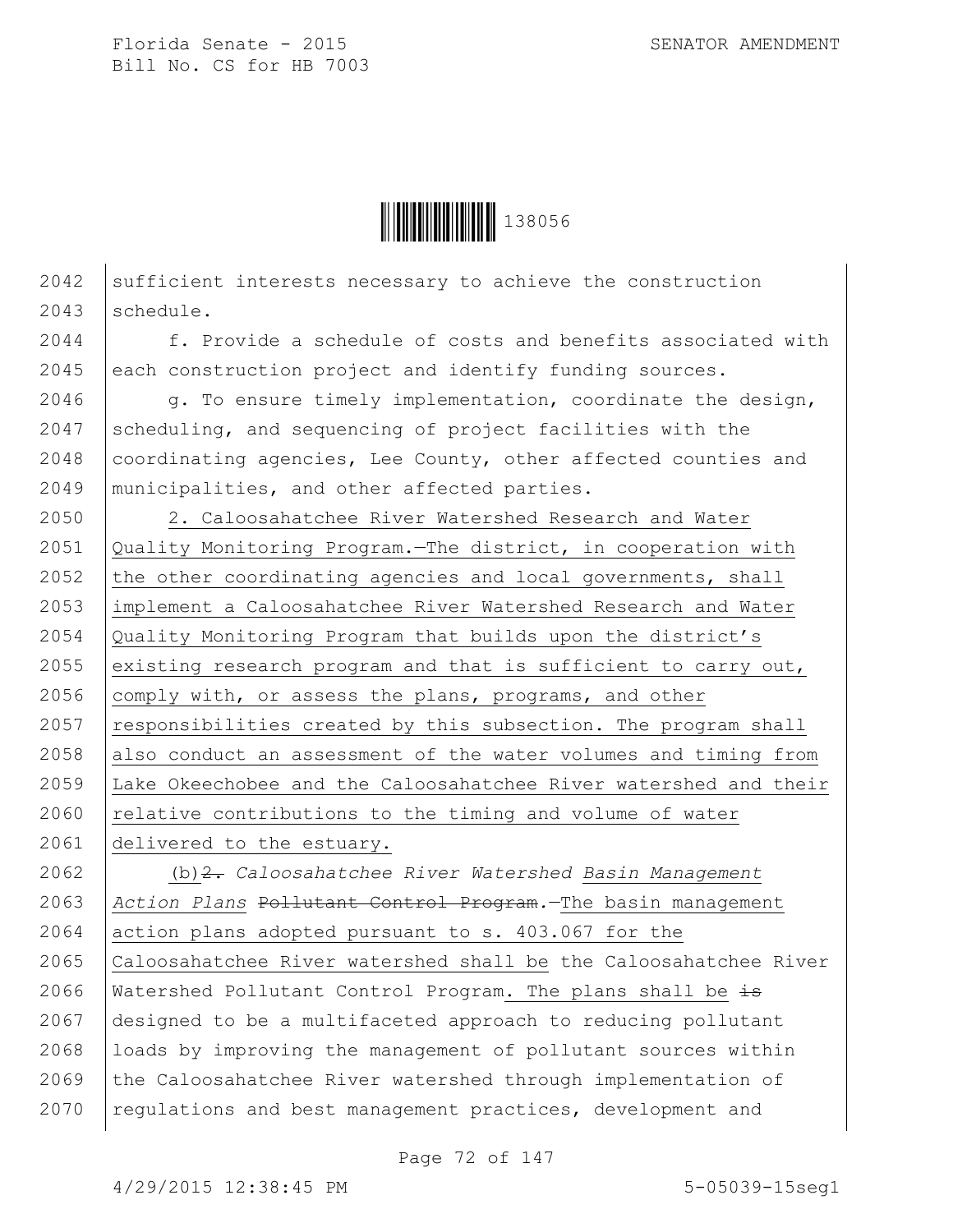

2071 | implementation of improved best management practices, improvement and restoration of the hydrologic function of natural and managed systems, and utilization of alternative 2074 | technologies for pollutant reduction, such as cost-effective biologically based, hybrid wetland/chemical and other innovative nutrient control technologies. The plans must include an implementation schedule pursuant to this subsection for 2078 pollutant load reductions. As provided in s.  $403.067(7)(a)6.$ 2079 the Caloosahatchee River Watershed Basin Management Action Plan must include milestones for implementation and water quality improvement and an associated water quality monitoring component 2082 sufficient to evaluate whether reasonable progress in pollutant load reductions is being achieved over time. The department 2084 shall develop a schedule to establish  $5-$ , 10-, and 15-year measurable milestones and a target to achieve the adopted total maximum daily load no more than 20 years after adoption of the 2087 plan. The schedule shall be used to provide guidance for planning and funding purposes and is exempt from s. 120.54(1)(a). An assessment of progress toward these milestones  $\beta$  shall be conducted every 5 years, and revisions to the plan 2091 shall be made, as appropriate, as a result of each  $5$ -year  $\vert$  review. The assessment shall be provided to the Governor, the President of the Senate, and the Speaker of the House of Representatives. Upon the first 5-year review, the schedule of measurable milestones and a target to achieve water quality improvement consistent with this section shall be adopted into 2097 the plan. Revisions to the basin management action plan shall be made by the department in cooperation with the basin 2099 Stakeholders. Revisions to best management practices or other

Page 73 of 147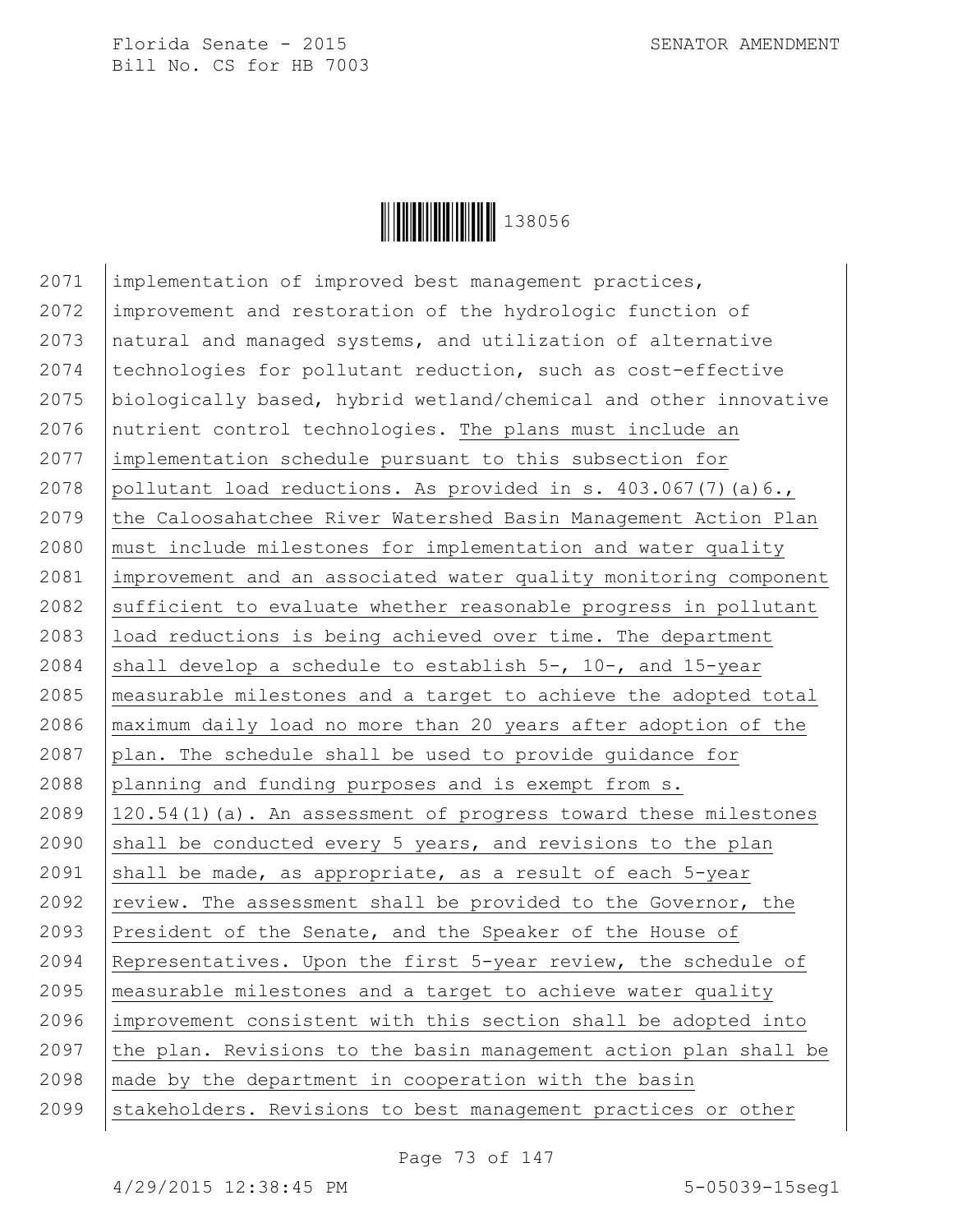

 measures must follow the procedures set forth in s. 403.067(7)(c)4. Revised basin management action plans must be adopted pursuant to s. 403.067(7)(a)5. If achieving the adopted total maximum daily load within 20 years is not practicable, the schedule must contain an explanation of the constraints that prevent achievement of the total maximum daily load within 20 years, an estimate of the time needed to achieve the total maximum daily load, and additional 5-year measurable milestones, as necessary. The coordinating agencies shall facilitate the use  $|\text{utilization of federal programs that offer opportunities for}$ 2110 | water quality treatment, including preservation, restoration, or 2111 | creation of wetlands on agricultural lands.

 $\vert$  1.<del>a.</del> Nonpoint source best management practices consistent 2113 with s. 403.067 paragraph  $(3)$   $(c)$ , designed to achieve the objectives of the Caloosahatchee River Watershed Protection Program, shall be implemented on an expedited basis. The 2116 | coordinating agencies may develop an intergovernmental agreement  $\vert$  with local governments to implement the nonagricultural, nonpoint-source best management practices within their 2119 | respective geographic boundaries.

2120  $\vert$  2.b. This subsection does not preclude the department or 2121  $\vert$  the district from requiring compliance with water quality 2122 standards, adopted total maximum daily loads, or current best 2123 management practices requirements set forth in any applicable 2124 requlatory program authorized by law for the purpose of 2125 protecting water quality. This subsection applies only to the 2126 extent that it does not conflict with any rules adopted by the 2127 department or district which are necessary to maintain a 2128 | federally delegated or approved program.

Page 74 of 147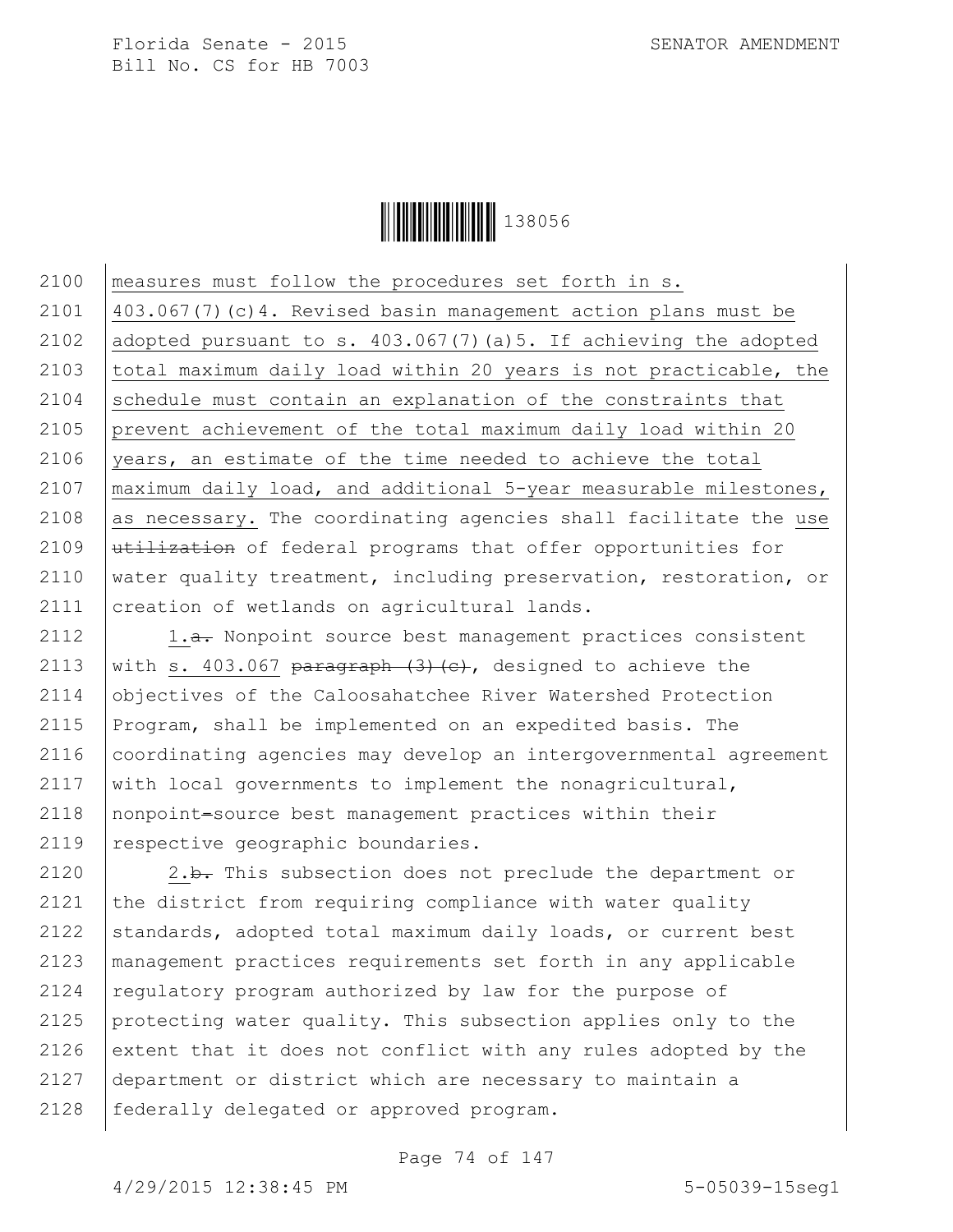

2129 | 3.e. Projects that make use of private lands, or lands held 2130 in trust for Indian tribes, to reduce pollutant loadings or 2131 concentrations within a basin, or that reduce the volume of 2132 harmful discharges by one or more of the following methods: 2133 | restoring the natural hydrology of the basin, restoring wildlife 2134 habitat or impacted wetlands, reducing peak flows after storm 2135 events, or increasing aquifer recharge, are eligible for grants 2136 available under this section from the coordinating agencies.

2137 4.<del>d.</del> The Caloosahatchee River Watershed Basin Management 2138 Action Plans Pollutant Control Program shall require assessment 2139 of current water management practices within the watershed and  $\vert$  shall require development of recommendations for structural, nonstructural, and operational improvements. Such recommendations shall consider and balance water supply, flood  $|$  control, estuarine salinity, aquatic habitat, and water quality considerations.

 $\vert$  5.e. After December 31, 2007, The department may not 2146 authorize the disposal of domestic wastewater biosolids  $\vert$  residuals within the Caloosahatchee River watershed unless the 2148 | applicant can affirmatively demonstrate that the nutrients in 2149 the biosolids  $\frac{1}{2}$  residuals will not add to nutrient loadings in the watershed. This demonstration shall be based on achieving a net balance between nutrient imports relative to exports on the permitted application site. Exports shall include only nutrients  $\vert$  removed from the watershed through products generated on the permitted application site. This prohibition does not apply to  $\vert$  Class AA biosolids  $\frac{1}{2}$  residuals that are marketed and distributed as fertilizer products in accordance with department rule.  $\vert$  6.<del>f.</del> The Department of Health shall require all entities

Page 75 of 147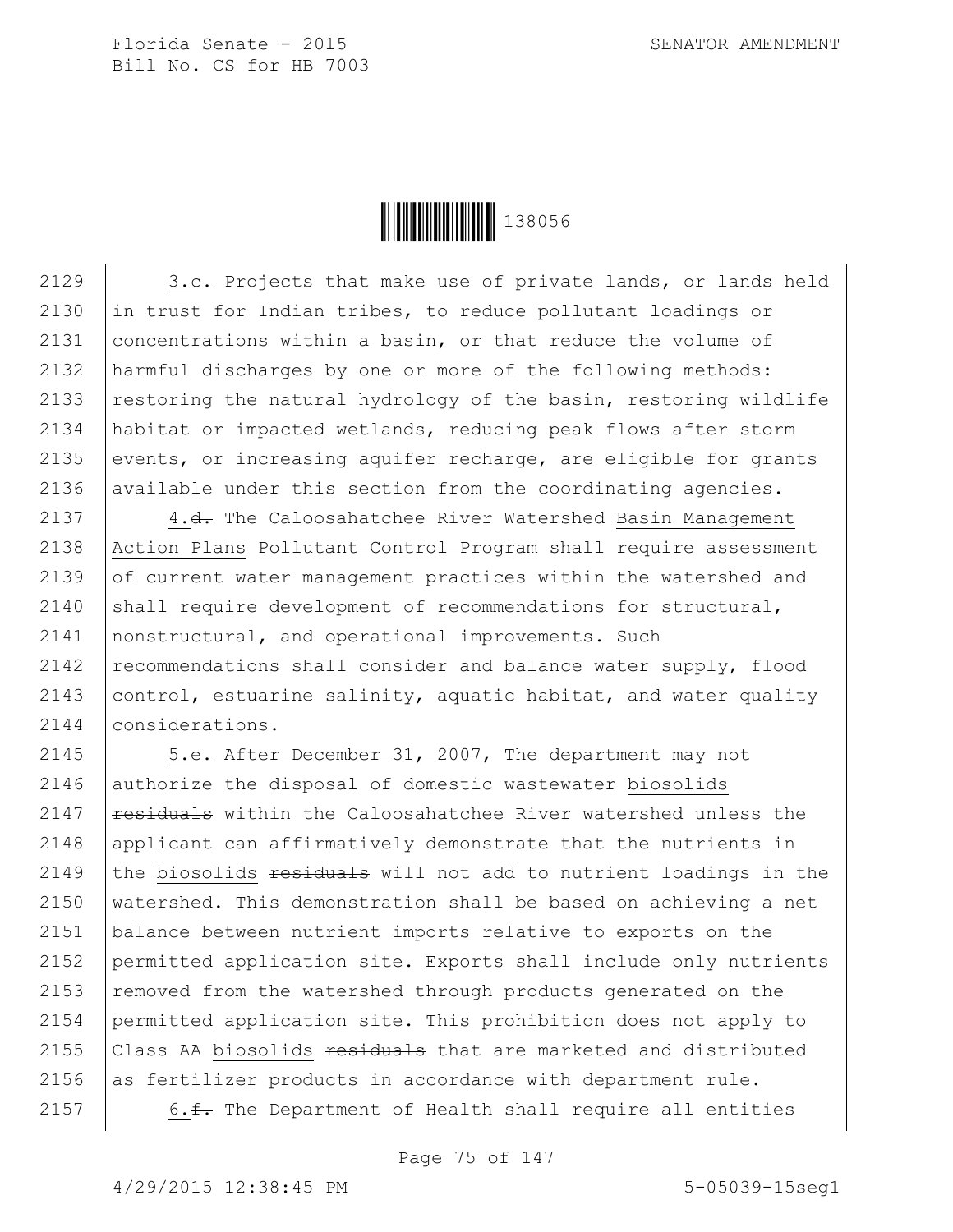

2158 disposing of septage within the Caloosahatchee River watershed 2159  $\vert$  to develop and submit to that agency an agricultural use plan 2160 that limits applications based upon nutrient loading consistent 2161 with any basin management action plan adopted pursuant to s. 2162  $|403.067$ . By July 1, 2008, nutrient concentrations originating 2163 from these application sites may not exceed the limits 2164 established in the district's WOD program.

2165 | 7.g. The Department of Agriculture and Consumer Services 2166 shall require initiate rulemaking requiring entities within the 2167 Caloosahatchee River watershed which land-apply animal manure to 2168 develop a resource management system level conservation plan, 2169 according to United States Department of Agriculture criteria, 2170 which limit such application. Such rules shall  $\frac{m}{m}$  include 2171 criteria and thresholds for the requirement to develop a 2172 | conservation or nutrient management plan, requirements for plan 2173 approval, site inspection requirements, and recordkeeping 2174 requirements.

2175 | 8. The district shall initiate rulemaking to provide for a 2176 monitoring program for nonpoint source dischargers required to 2177 | monitor water quality pursuant to s.  $403.067(7)$  (b)  $2.g.$  or s. 2178  $\vert$  403.067(7)(c)3. The results of such monitoring must be reported  $2179$  to the coordinating agencies.

2180 3. Caloosahatchee River Watershed Research and Water 2181  $\sqrt{Quality Monitoring Program.}$ The district, in cooperation with 2182  $\vert$  the other coordinating agencies and local governments, shall 2183 establish a Caloosahatchee River Watershed Research and Water 2184 Quality Monitoring Program that builds upon the district's 2185 existing research program and that is sufficient to carry out,  $2186$  eomply with, or assess the plans, programs, and other

Page 76 of 147

4/29/2015 12:38:45 PM 5-05039-15seg1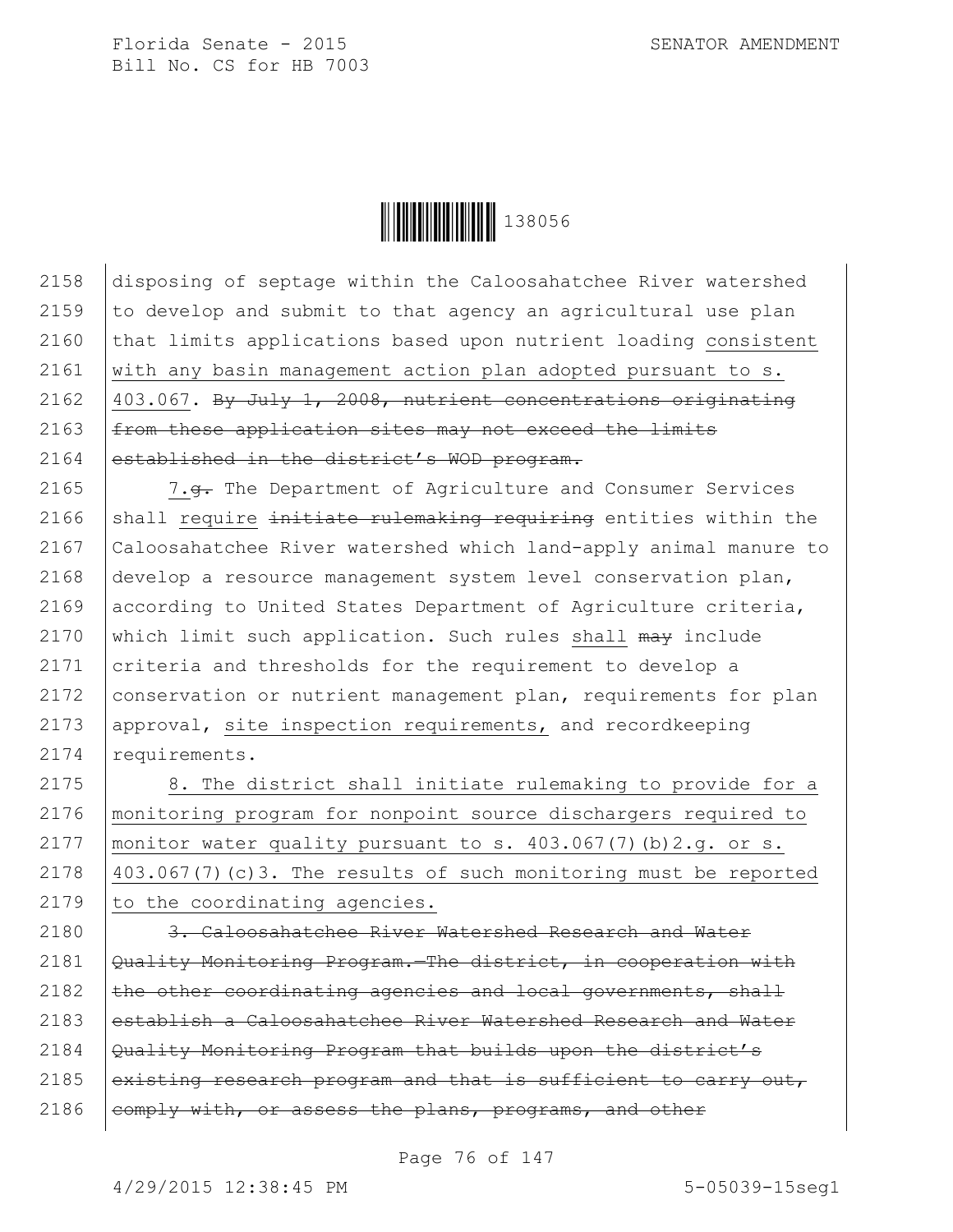

2187  $\vert$  responsibilities created by this subsection. The program shall  $2188$  also conduct an assessment of the water volumes and timing from 2189 the Lake Okeechobee and Caloosahatchee River watersheds and 2190  $\vert$  their relative contributions to the timing and volume of water 2191 delivered to the estuary.

2192 (c)(b) *St. Lucie River Watershed Protection Plan.*—No later 2193  $\frac{1}{2}$  than January 1, 2009, The district, in cooperation with the 2194 other coordinating agencies, Martin County, and affected 2195 counties and municipalities shall complete a plan in accordance 2196 with this subsection. The St. Lucie River Watershed Protection 2197 Plan shall identify the geographic extent of the watershed, be 2198 coordinated as needed with the plans developed pursuant to 2199 paragraph (3)(a) and paragraph (a) of this subsection, and 2200 contain an implementation schedule for pollutant load reductions 2201  $|$  consistent with any adopted total maximum daily loads and 2202  $\vert$  compliance with applicable state water quality standards. The 2203 plan shall include the St. Lucie River Watershed Construction 2204 Project and St. Lucie River Watershed Research and Water Quality 2205 | Monitoring Program.:

2206 1. St. Lucie River Watershed Construction Project.—To 2207 improve the hydrology, water quality, and aquatic habitats 2208 within the watershed, the district shall, no later than January 2209  $|1, 2012,$  plan, design, and construct the initial phase of the 2210 Watershed Construction Project. In doing so, the district shall:

2211 a. Develop and designate the facilities to be constructed 2212  $\vert$  to achieve stated goals and objectives of the St. Lucie River 2213 Watershed Protection Plan.

2214 b. Identify the size and location of all such facilities. 2215 | c. Provide a construction schedule for all such facilities,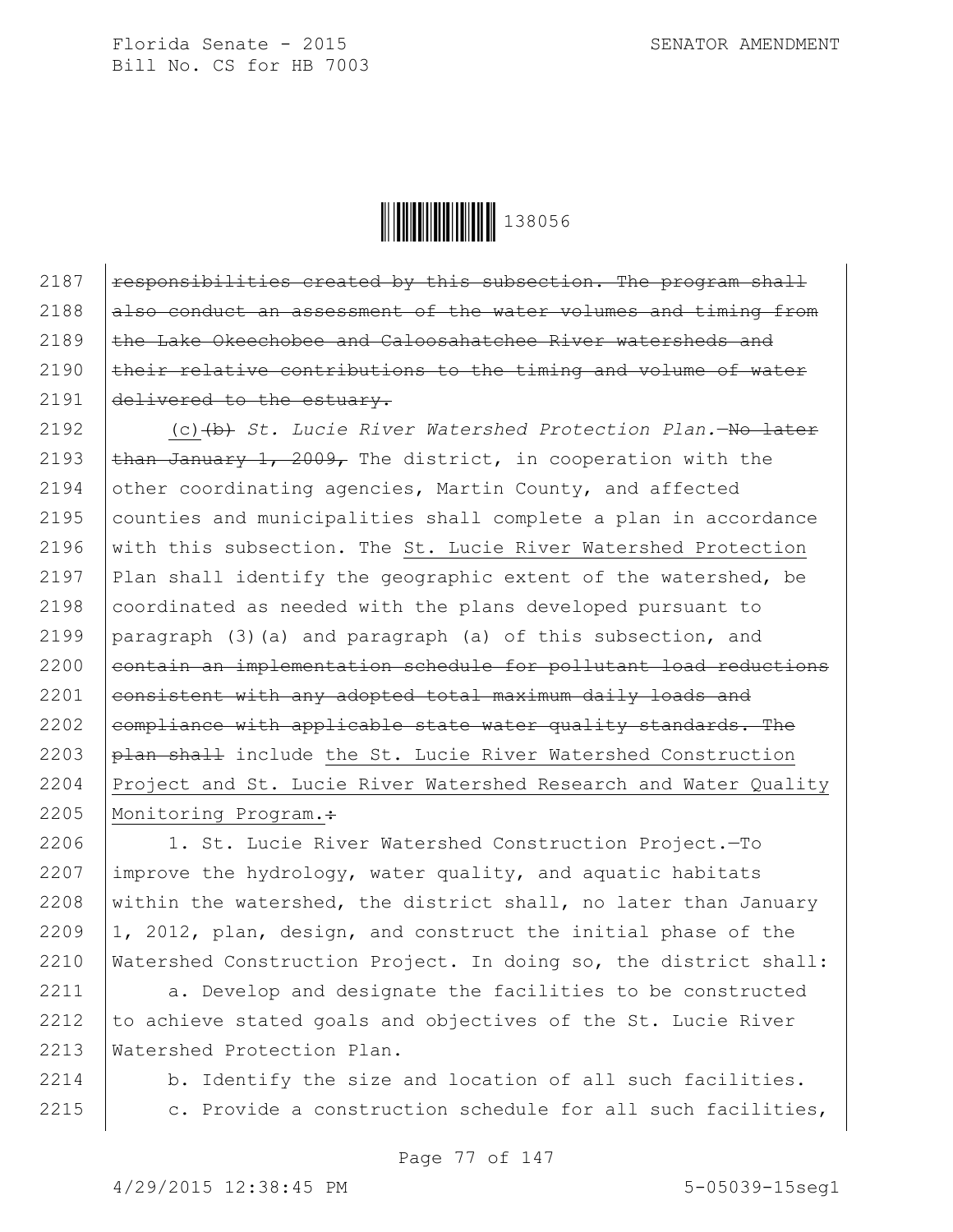

2216 including the sequencing and specific timeframe for construction 2217 of each facility.

2218 d. Provide a schedule for the acquisition of lands or  $2219$  sufficient interests necessary to achieve the construction 2220 schedule.

2221 e. Provide a schedule of costs and benefits associated with 2222 each construction project and identify funding sources.

2223 f. To ensure timely implementation, coordinate the design, 2224 scheduling, and sequencing of project facilities with the 2225  $\vert$  coordinating agencies, Martin County, St. Lucie County, other 2226 interested parties, and other affected local governments.

2227 | 2. St. Lucie River Watershed Research and Water Quality 2228 Monitoring Program.—The district, in cooperation with the other 2229 coordinating agencies and local governments, shall establish a 2230  $\vert$  St. Lucie River Watershed Research and Water Quality Monitoring 2231 Program that builds upon the district's existing research 2232 program and that is sufficient to carry out, comply with, or 2233 assess the plans, programs, and other responsibilities created 2234 by this subsection. The district shall also conduct an 2235 assessment of the water volumes and timing from Lake Okeechobee  $2236$  and the St. Lucie River watershed and their relative 2237 contributions to the timing and volume of water delivered to the 2238 estuary.

2239 (d)2. *St. Lucie River Watershed Basin Management Action*  2240 *Plan* Pollutant Control Program*.*—Basin management action plan for 2241 | the St. Lucie River watershed adopted pursuant to  $s. 403.067$ 2242  $\mid$  shall be the St. Lucie River Watershed Pollutant Control Program 2243 and shall be  $\pm$ s designed to be a multifaceted approach to 2244 | reducing pollutant loads by improving the management of

Page 78 of 147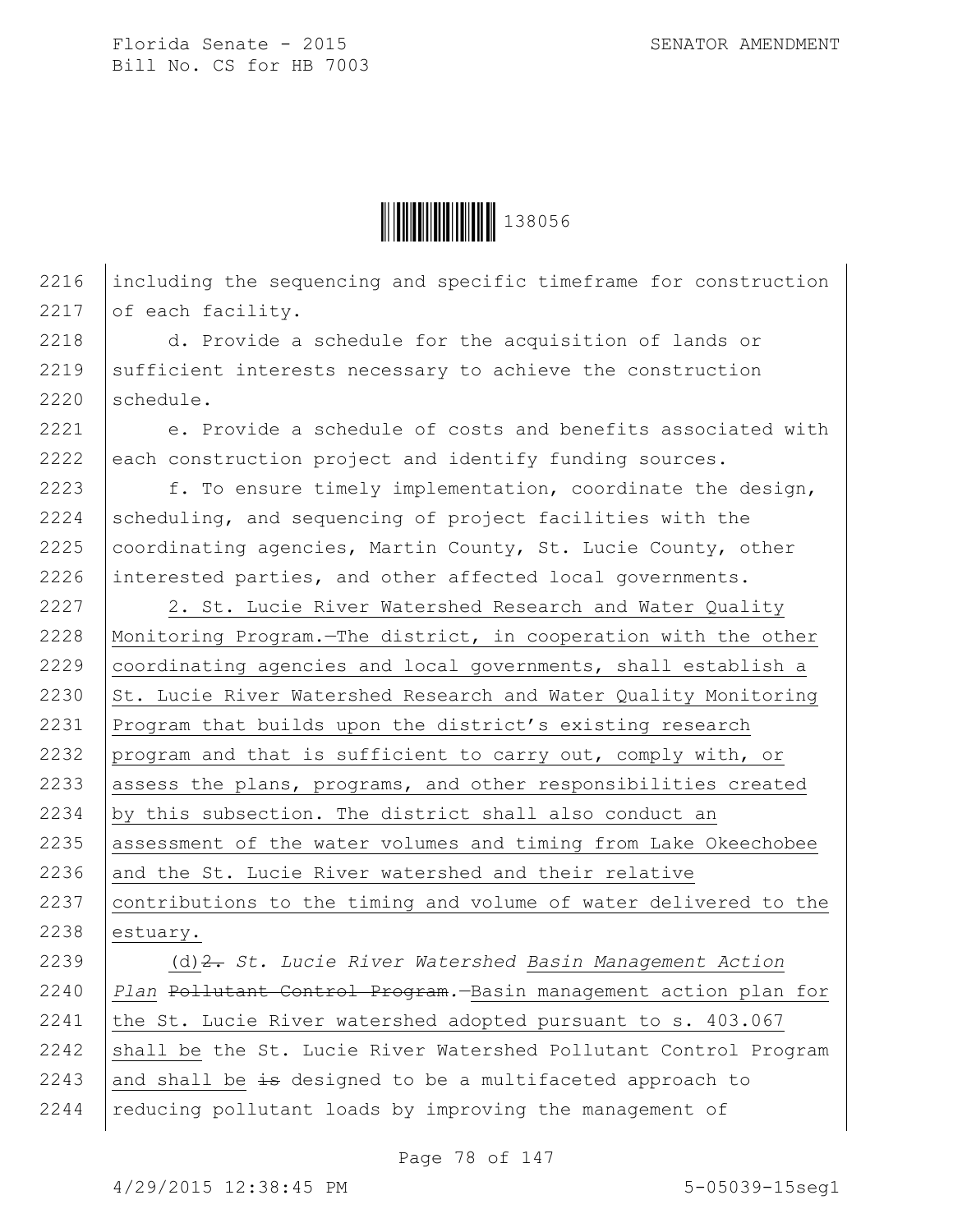

 pollutant sources within the St. Lucie River watershed through implementation of regulations and best management practices, development and implementation of improved best management practices, improvement and restoration of the hydrologic 2249 | function of natural and managed systems, and use  $t$  utilization of 2250 alternative technologies for pollutant reduction, such as cost-2251 effective biologically based, hybrid wetland/chemical and other innovative nutrient control technologies. The plan must include an implementation schedule pursuant to this subsection for 2254 pollutant load reductions. As provided in s.  $403.067(7)(a)6.$ 2255 the St. Lucie Watershed Basin Management Action Plan must 2256 include milestones for implementation and water quality 2257 | improvement and an associated water quality monitoring component sufficient to evaluate whether reasonable progress in pollutant load reductions is being achieved over time. The department 2260 shall develop a schedule to establish  $5-$ , 10-, and 15-year measurable milestones and a target to achieve the adopted total maximum daily load no more than 20 years after adoption of the  $\vert$  plan. The schedule shall be used to provide quidance for planning and funding purposes and is exempt from s. 120.54(1)(a). An assessment of progress toward these milestones 2266 shall be conducted every 5 years, and revisions to the plan 2267 shall be made, as appropriate, as a result of each  $5$ -year  $\vert$  review. The assessment shall be provided to the Governor, the 2269 President of the Senate, and the Speaker of the House of Representatives. Upon the first 5-year review, the schedule of measurable milestones and a target to achieve water quality improvement consistent with this section shall be adopted into the plan. Revisions to the basin management action plan shall be

Page 79 of 147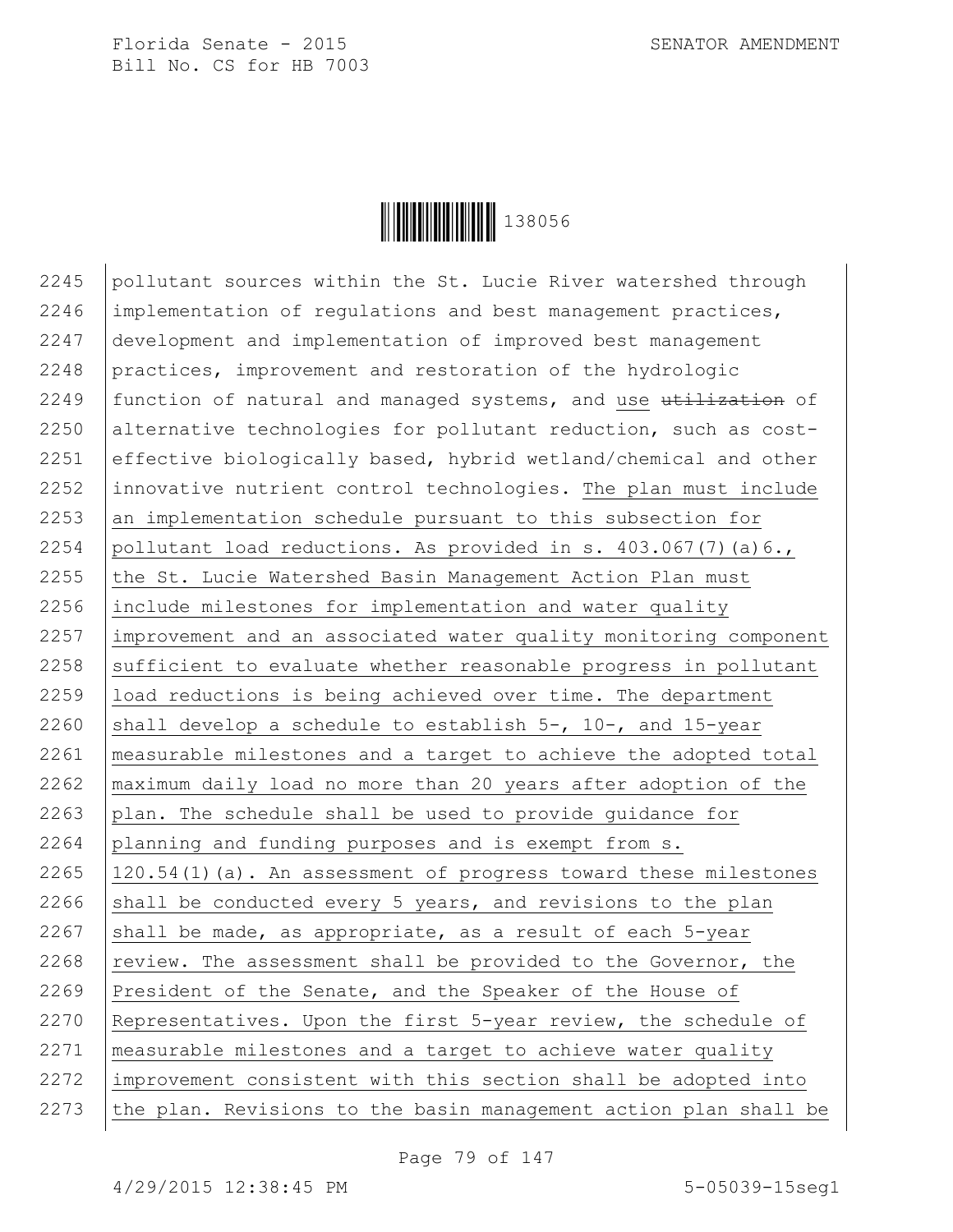

2274 made by the department in cooperation with the basin 2275 Stakeholders. Revisions to best management practices or other 2276 measures must follow the procedures set forth in s. 2277  $\vert$  403.067(7)(c)4. Revised basin management action plans must be 2278 adopted pursuant to s.  $403.067(7)$  (a) 5. If achieving the adopted 2279 total maximum daily load within 20 years is not practicable, the  $2280$  schedule must contain an explanation of the constraints that 2281 prevent achievement of the total maximum daily load within 20 2282 vears, an estimate of the time needed to achieve the total 2283 | maximum daily load, and additional  $5$ -year measurable milestones,  $2284$  as necessary. The coordinating agencies shall facilitate the use 2285  $u$ tilization of federal programs that offer opportunities for 2286 water quality treatment, including preservation, restoration, or 2287 | creation of wetlands on agricultural lands.

2288 | 1.<del>a.</del> Nonpoint source best management practices consistent 2289 with s. 403.067 paragraph  $(3)$  (c), designed to achieve the 2290 objectives of the St. Lucie River Watershed Protection Program,  $\vert$  shall be implemented on an expedited basis. The coordinating agencies may develop an intergovernmental agreement with local governments to implement the nonagricultural nonpoint source best management practices within their respective geographic boundaries.

2296  $\vert$  2.b. This subsection does not preclude the department or 2297  $\vert$  the district from requiring compliance with water quality 2298 standards, adopted total maximum daily loads, or current best 2299 management practices requirements set forth in any applicable 2300 regulatory program authorized by law for the purpose of 2301 protecting water quality. This subsection applies only to the 2302 extent that it does not conflict with any rules adopted by the

Page 80 of 147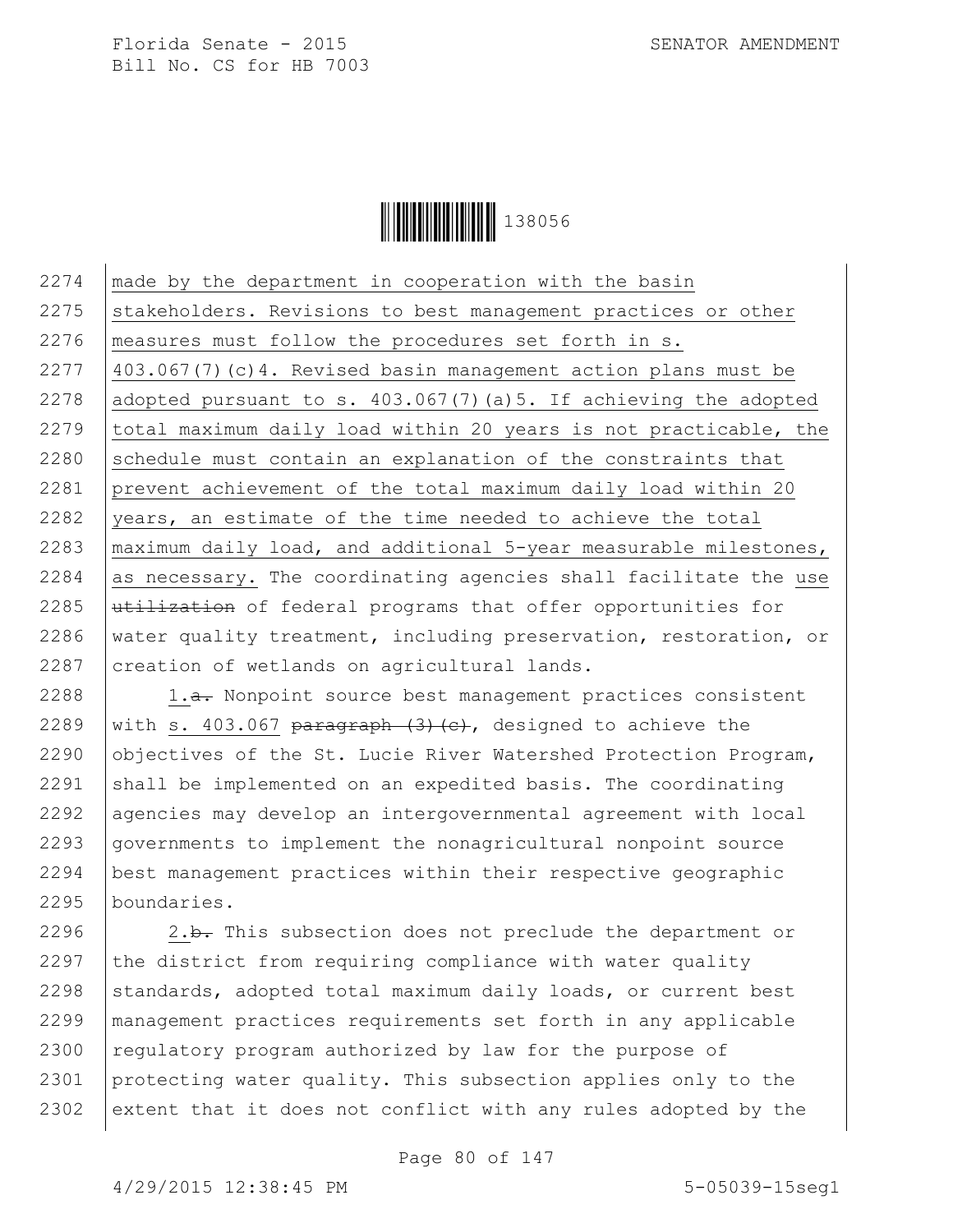

2303 department or district which are necessary to maintain a 2304 federally delegated or approved program.

2305 3.e. Projects that make use of private lands, or lands held 2306 in trust for Indian tribes, to reduce pollutant loadings or 2307 concentrations within a basin, or that reduce the volume of 2308 harmful discharges by one or more of the following methods: 2309 restoring the natural hydrology of the basin, restoring wildlife 2310 habitat or impacted wetlands, reducing peak flows after storm 2311 events, or increasing aquifer recharge, are eligible for grants 2312 available under this section from the coordinating agencies.

2313 | 4.<del>d.</del> The St. Lucie River Watershed Basin Management Action 2314 | Plans Pollutant Control Program shall require assessment of 2315 current water management practices within the watershed and 2316  $\vert$  shall require development of recommendations for structural, 2317 nonstructural, and operational improvements. Such 2318  $\vert$  recommendations shall consider and balance water supply, flood 2319  $|$  control, estuarine salinity, aquatic habitat, and water quality 2320 considerations.

2321  $\vert$  5.e. After December 31, 2007, The department may not 2322 authorize the disposal of domestic wastewater biosolids 2323  $residuals$  within the St. Lucie River watershed unless the 2324 applicant can affirmatively demonstrate that the nutrients in 2325 the biosolids  $\frac{1}{10}$  residuals will not add to nutrient loadings in the 2326 | watershed. This demonstration shall be based on achieving a net 2327 balance between nutrient imports relative to exports on the 2328 permitted application site. Exports shall include only nutrients 2329 | removed from the St. Lucie River watershed through products 2330 generated on the permitted application site. This prohibition 2331 | does not apply to Class AA biosolids residuals that are marketed

Page 81 of 147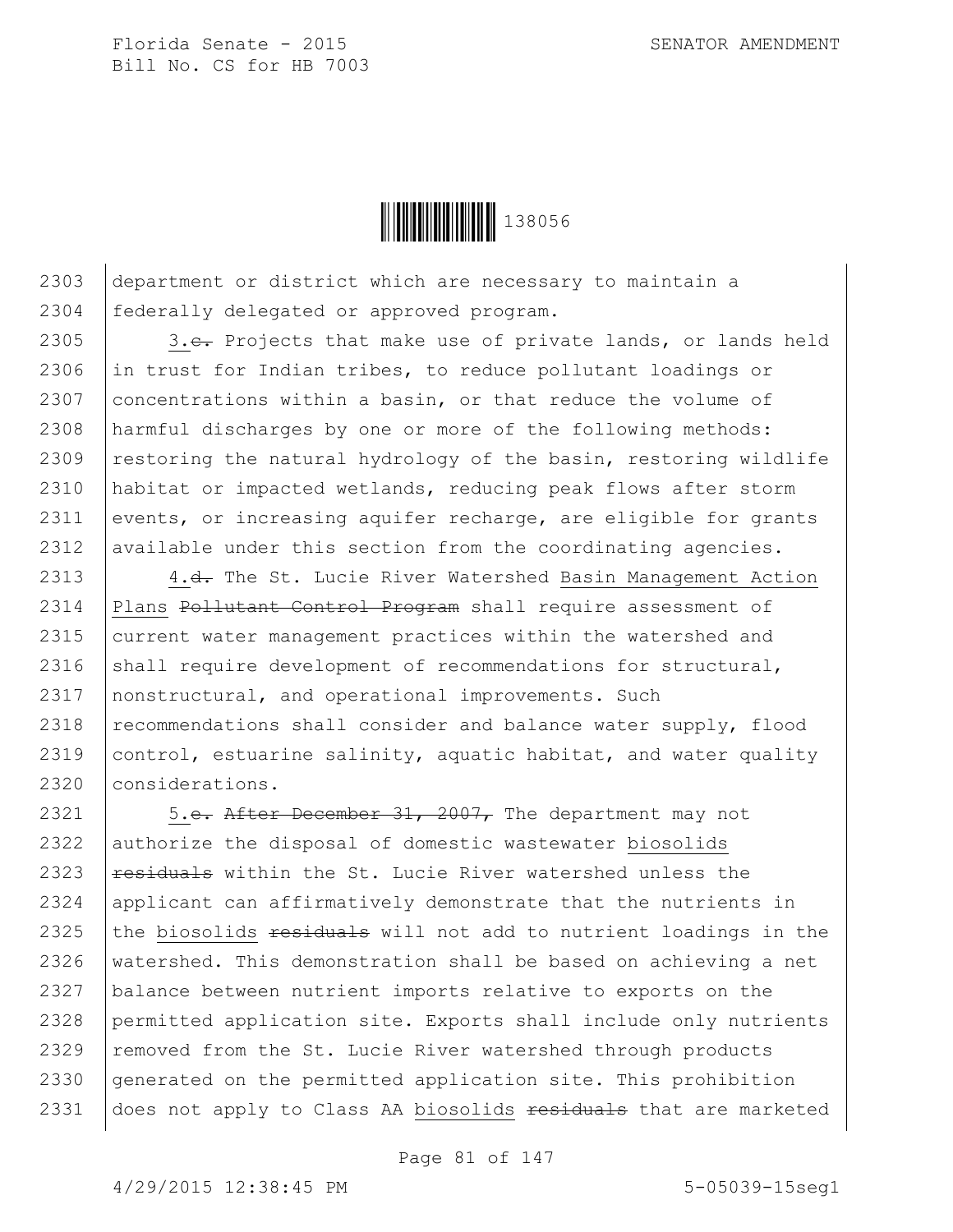

 $2332$  and distributed as fertilizer products in accordance with 2333 department rule.

 $\vert$  6. f. The Department of Health shall require all entities disposing of septage within the St. Lucie River watershed to develop and submit to that agency an agricultural use plan that limits applications based upon nutrient loading consistent with 2338 any basin management action plan adopted pursuant to s.  $403.067$ .  $\vert$ By July 1, 2008, nutrient concentrations originating from these 2340 application sites may not exceed the limits established in the 2341 district's WOD program.

2342 | 7.<del>g.</del> The Department of Agriculture and Consumer Services 2343 shall initiate rulemaking requiring entities within the St. 2344 Lucie River watershed which land-apply animal manure to develop 2345  $\vert$  a resource management system level conservation plan, according 2346  $\vert$  to United States Department of Agriculture criteria, which limit 2347 such application. Such rules shall  $\frac{m}{m}$  include criteria and 2348 thresholds for the requirement to develop a conservation or 2349 nutrient management plan, requirements for plan approval, site 2350 inspection requirements, and recordkeeping requirements.

 | 8. The district shall initiate rulemaking to provide for a monitoring program for nonpoint source dischargers required to 2353 | monitor water quality pursuant to s.  $403.067(7)$  (b)  $2.g.$  or s. 403.067(7)(c)3. The results of such monitoring must be reported to the coordinating agencies.

2356 3. St. Lucie River Watershed Research and Water Quality 2357 | Monitoring Program. - The district, in cooperation with the other  $2358$  eoordinating agencies and local governments, shall establish a 2359  $\frac{1}{1}$  St. Lucie River Watershed Research and Water Quality Monitoring 2360 | Program that builds upon the district's existing research

Page 82 of 147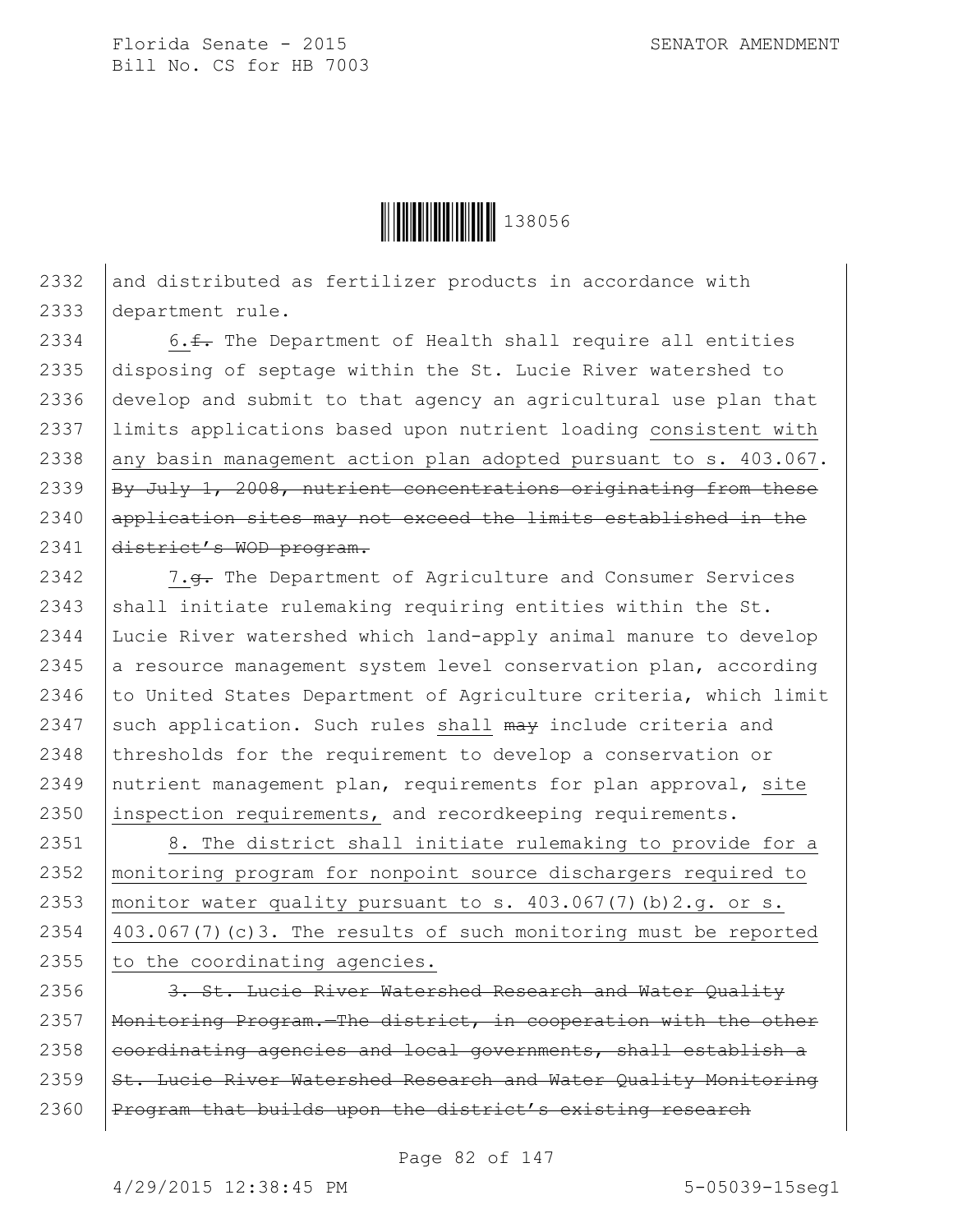

 $\beta$  program and that is sufficient to carry out, comply with, or assess the plans, programs, and other responsibilities created  $\beta$  by this subsection. The program shall also conduct an assessment of the water volumes and timing from the Lake Okeechobee and St. Lucie River watersheds and their relative contributions to the  $\times$  timing and volume of water delivered to the estuary.

 (e)(c) *River Watershed Protection Plan implementation.*—The coordinating agencies shall be jointly responsible for implementing the River Watershed Protection Plans, consistent  $\vert$  with the statutory authority and responsibility of each agency. Annual funding priorities shall be jointly established, and the highest priority shall be assigned to programs and projects that have the greatest potential for achieving the goals and 2374 objectives of the plans. In determining funding priorities, the 2375 coordinating agencies shall also consider the need for 2376 regulatory compliance, the extent to which the program or 2377 project is ready to proceed, and the availability of federal or local government matching funds. Federal and other nonstate 2379 funding shall be maximized to the greatest extent practicable.

2380 (f)(d) *Evaluation.*—Beginning By March 1, 2020 2012, and 2381 every 5  $\frac{3}{7}$  years thereafter, concurrent with the updates of the 2382 basin management action plans adopted pursuant to s. 403.067, 2383 the department,  $\frac{d\text{istrict}}{dt}$  in cooperation with the other 2384  $|$  coordinating agencies, shall conduct an evaluation of any 2385 pollutant load reduction goals, as well as any other specific  $2386$  objectives and goals, as stated in the River Watershed 2387 | Protection Programs  $Plans.$  Additionally, The district shall 2388 identify modifications to facilities of the River Watershed 2389 Construction Projects, as appropriate, or any other elements of

Page 83 of 147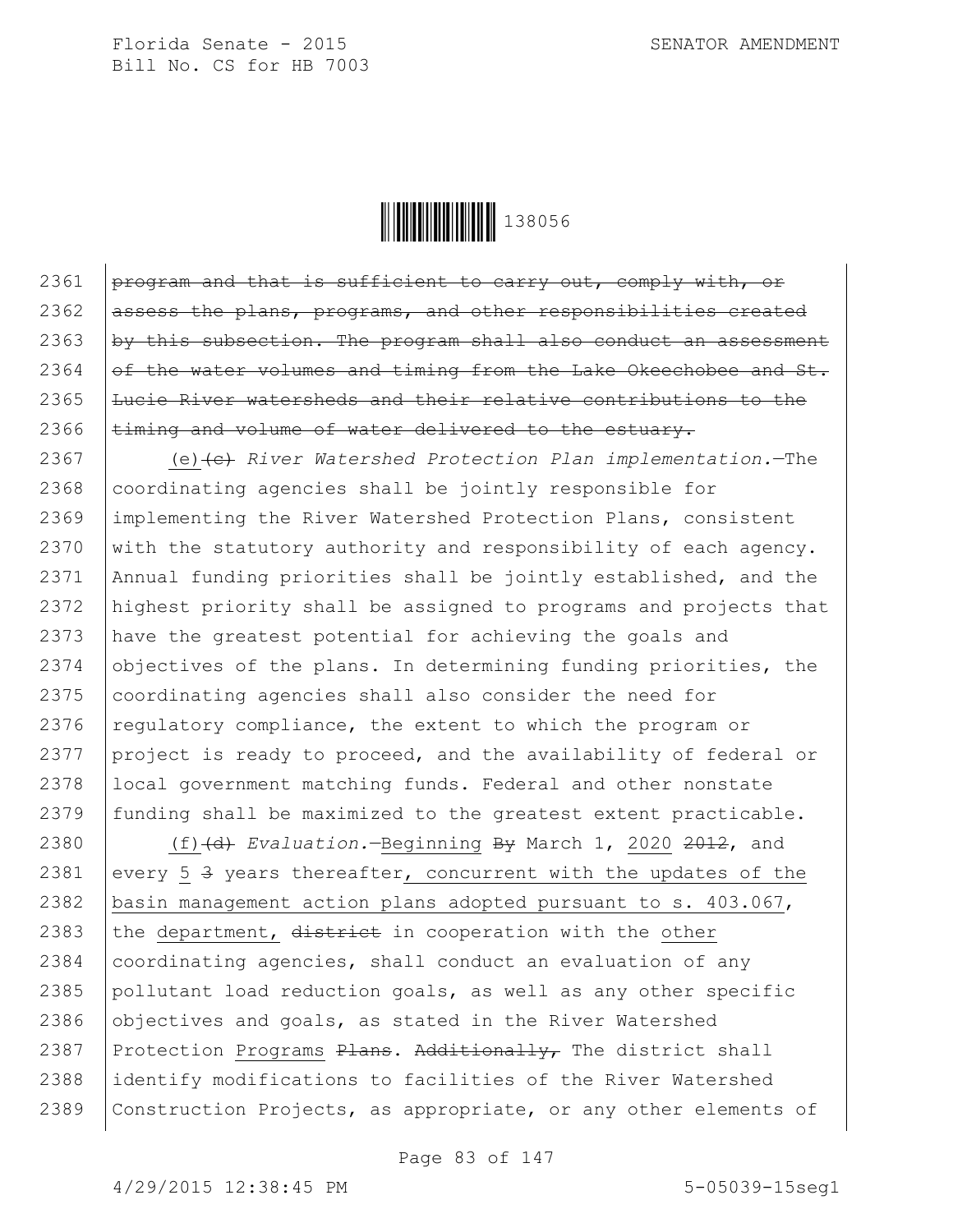

2390  $\vert$  the River Watershed Protection Programs  $Plans$ . The evaluation  $2391$  shall be included in the annual progress report submitted 2392 pursuant to this section.

 (g)(e) *Priorities and implementation schedules.*—The coordinating agencies are authorized and directed to establish priorities and implementation schedules for the achievement of 2396 total maximum daily loads, the requirements of s. 403.067, and compliance with applicable water quality standards within the waters and watersheds subject to this section.

2399 (f) *Legislative ratification.*—The coordinating agencies 2400 shall submit the River Watershed Protection Plans developed 2401 | pursuant to paragraphs  $(a)$  and  $(b)$  to the President of the 2402 Senate and the Speaker of the House of Representatives prior to  $2403$  the 2009 legislative session for review. If the Legislature 2404  $\vert$  takes no action on the plan during the 2009 legislative session, 2405  $\vert$  the plan is deemed approved and may be implemented.

 (5) ADOPTION AND IMPLEMENTATION OF TOTAL MAXIMUM DAILY LOADS AND DEVELOPMENT OF BASIN MANAGEMENT ACTION PLANS.—The department is directed to expedite development and adoption of total maximum daily loads for the Caloosahatchee River and 2410 estuary. The department is further directed to, no later than  $\beta$  December 31, 2008, propose for final agency action total maximum daily loads for nutrients in the tidal portions of the Caloosahatchee River and estuary. The department shall initiate development of basin management action plans for Lake 2415 Okeechobee, the Caloosahatchee River watershed and estuary, and 2416 the St. Lucie River watershed and estuary as provided in s.  $|403.067 s. 403.067(7)(a)$  as follows: (a) Basin management action plans shall be developed as

Page 84 of 147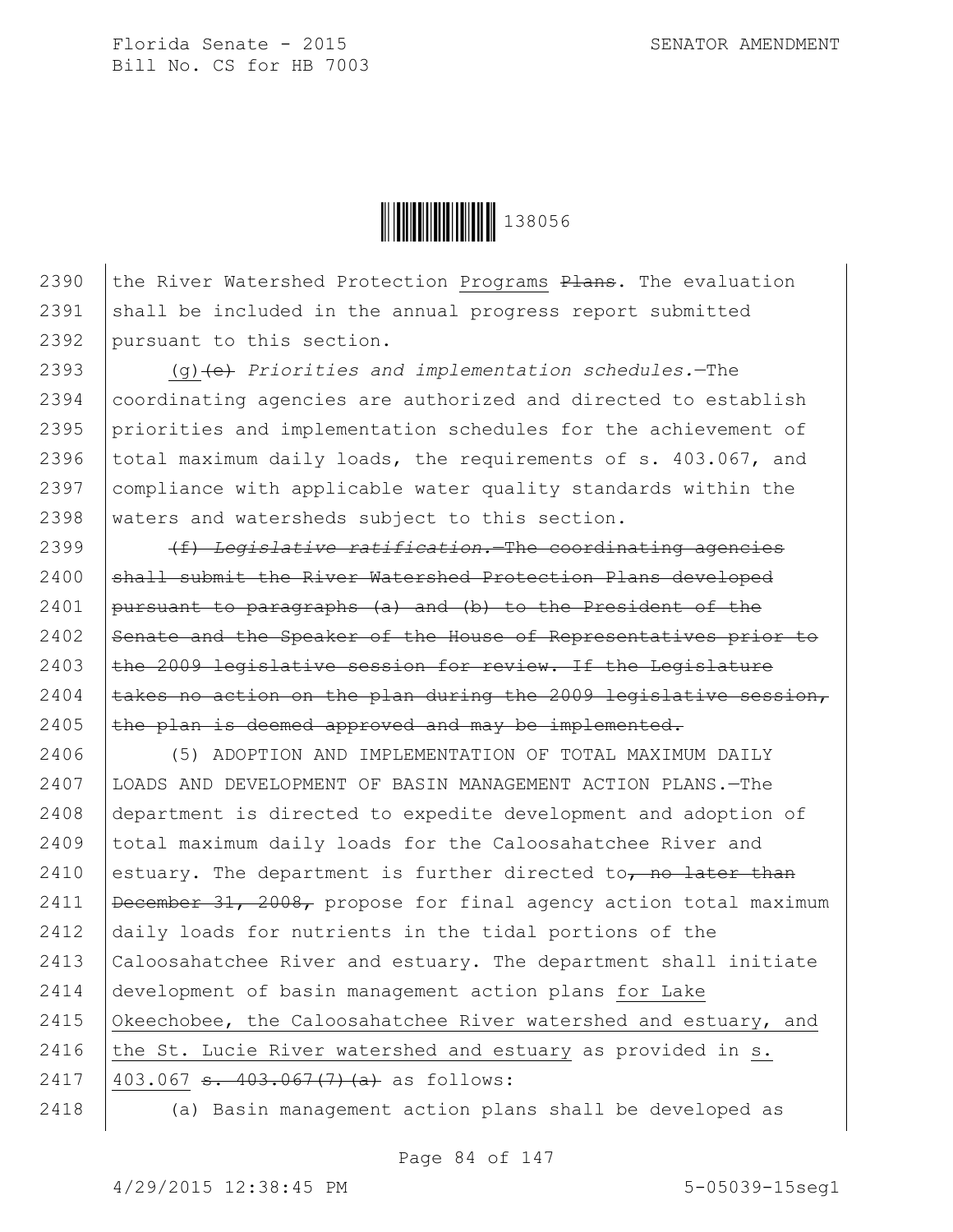

2419 soon as practicable as determined necessary by the department to 2420 achieve the total maximum daily loads established for the Lake 2421 Okeechobee watershed and the estuaries.

2422 (b) The Phase II technical plan development pursuant to 2423 | paragraph (3)(a)  $\left(\frac{3}{4}\right)$  (b), and the River Watershed Protection 2424 Plans developed pursuant to paragraphs (4)(a) and (c) $\left(\frac{b}{b}\right)$ , shall 2425 provide the basis for basin management action plans developed by 2426 the department.

 (c) As determined necessary by the department in order to 2428 achieve the total maximum daily loads, additional or modified projects or programs that complement those in the legislatively  $\vert$  ratified plans may be included during the development of the basin management action plan.

 (d) As provided in s. 403.067, management strategies and pollution reduction requirements set forth in a basin management action plan subject to permitting by the department under 2435 subsection (7) must be completed pursuant to the schedule set forth in the basin management action plan, as amended. The implementation schedule may extend beyond the 5-year permit 2438 term.

 (e) As provided in s. 403.067, management strategies and pollution reduction requirements set forth in a basin management action plan for a specific pollutant of concern are not subject  $\vert$  to challenge under chapter 120 at the time they are incorporated, in an identical form, into a department or district issued permit or a permit modification issued in 2445 accordance with subsection (7).

2446 (d) Development of basin management action plans that 2447 | implement the provisions of the legislatively ratified plans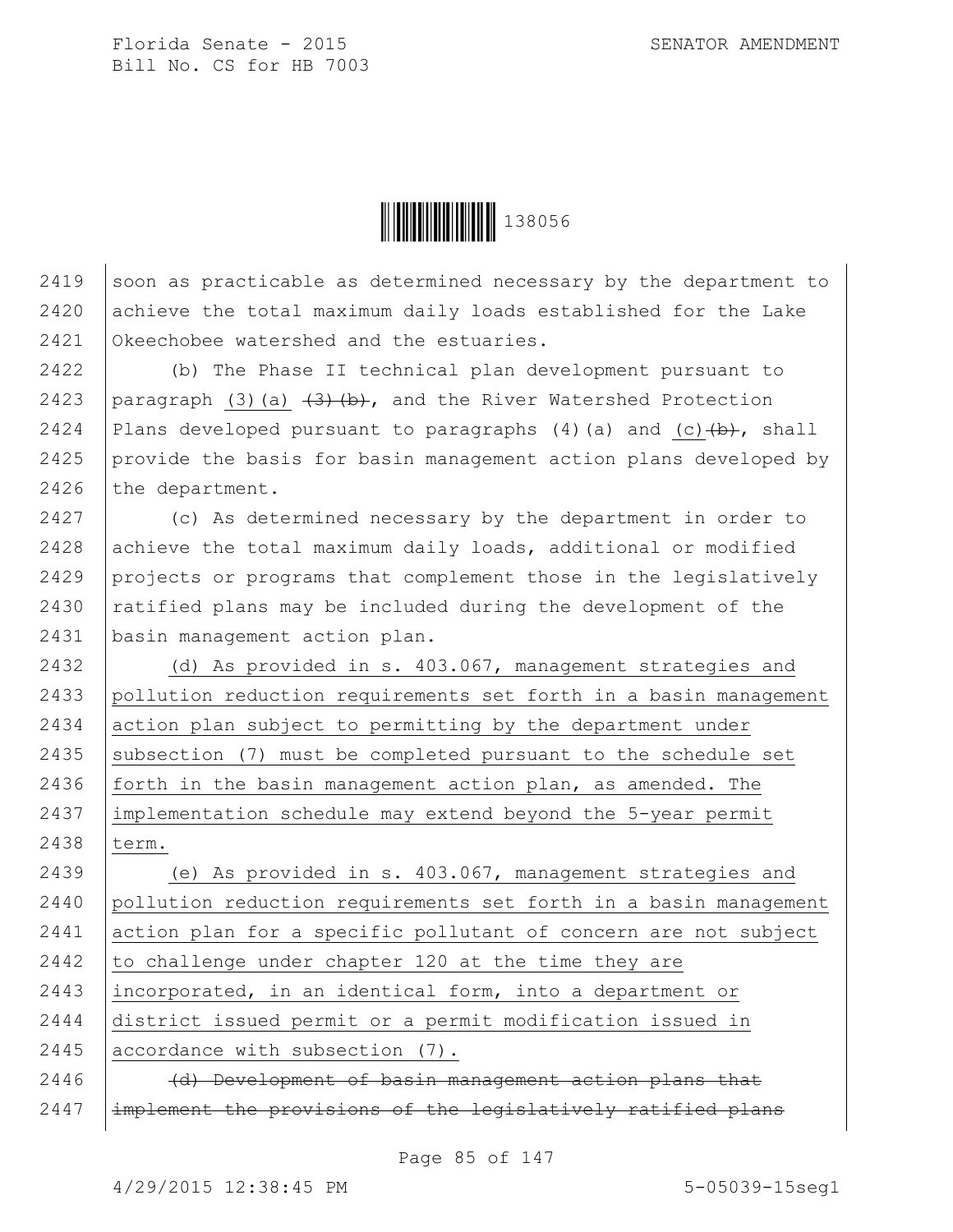

 $\vert$  shall be initiated by the department no later than September 30 | of the year in which the applicable plan is ratified. Where a  $|$  total maximum daily load has not been established at the time of  $\beta$  plan ratification, development of basin management action plans shall be initiated no later than 90 days following adoption of  $\vert$  the applicable total maximum daily load.

2454 (6) ANNUAL PROGRESS REPORT.—Each March 1 the district, in 2455 | cooperation with the other coordinating agencies, shall report 2456 on implementation of this section as part of the consolidated 2457 annual report required in s.  $373.036(7)$ . The annual report shall 2458 include a summary of the conditions of the hydrology, water 2459 quality, and aquatic habitat in the northern Everglades based on 2460  $\vert$  the results of the Research and Water Ouality Monitoring 2461 Programs, the status of the Lake Okeechobee Watershed 2462 Construction Project, the status of the Caloosahatchee River 2463 Watershed Construction Project, and the status of the St. Lucie 2464 River Watershed Construction Project. In addition, the report 2465  $\vert$  shall contain an annual accounting of the expenditure of funds 2466  $from$  the Save Our Everglades Trust Fund. At a minimum, the 2467 | annual report shall provide detail by program and plan, 2468 including specific information concerning the amount and use of 2469 funds from federal, state, or local government sources. In 2470 detailing the use of these funds, the district shall indicate 2471 those designated to meet requirements for matching funds. The 2472 district shall prepare the report in cooperation with the other 2473 coordinating agencies and affected local governments. The 2474 department shall report on the status of the Lake Okeechobee 2475 Basin Management Action Plan, the Caloosahatchee River Watershed 2476 Basin Management Action Plan, and the St. Lucie River Watershed

Page 86 of 147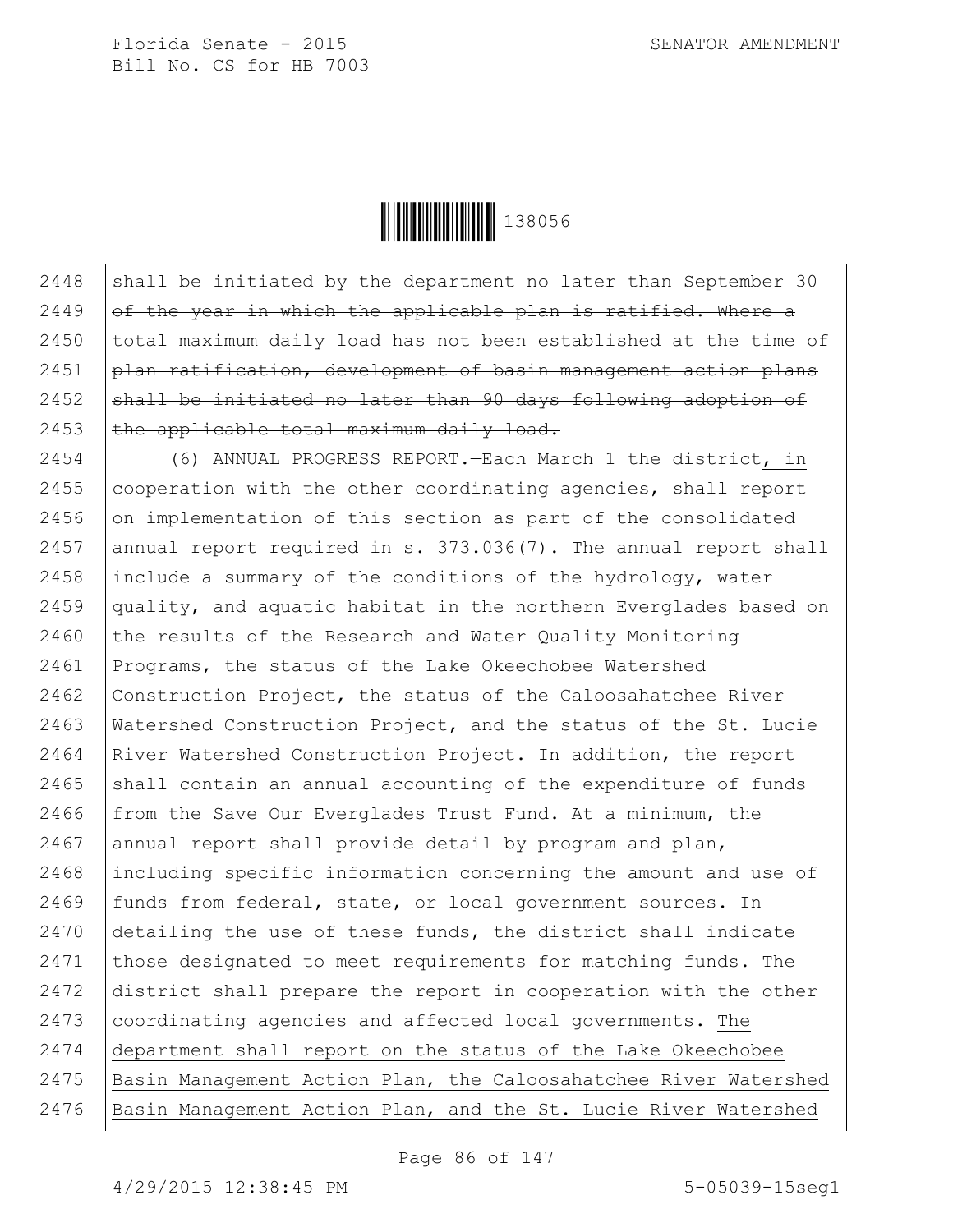

 Basin Management Action Plan. The Department of Agriculture and Consumer Services shall report on the status of the implementation of the agricultural nonpoint source best management practices, including an implementation assurance 2481 | report summarizing survey responses and response rates, site 2482 inspections, and other methods used to verify implementation of and compliance with best management practices in the Lake Okeechobee, Caloosahatchee and St. Lucie watersheds.

(7) LAKE OKEECHOBEE PROTECTION PERMITS.—

 (a) The Legislature finds that the Lake Okeechobee Watershed Protection Program will benefit Lake Okeechobee and downstream receiving waters and is in consistent with the public interest. The Lake Okeechobee Watershed Construction Project and 2490 Structures discharging into or from Lake Okeechobee shall be constructed, operated, and maintained in accordance with this section.

 (b) Permits obtained pursuant to this section are in lieu 2494 of all other permits under this chapter or chapter , except 2495 those issued under s. 403.0885, if applicable. No Additional permits are not required for the Lake Okeechobee Watershed Construction Project, or structures discharging into or from Lake Okeechobee, if such project or structures are permitted under this section. Construction activities related to implementation of the Lake Okeechobee Watershed Construction 2501 Project may be initiated before  $\frac{1}{2}$  prior to final agency action, or notice of intended agency action, on any permit from the department under this section.

 (c)1. Within 90 days of completion of the diversion plans set forth in Department Consent Orders 91-0694, 91-0707, 91-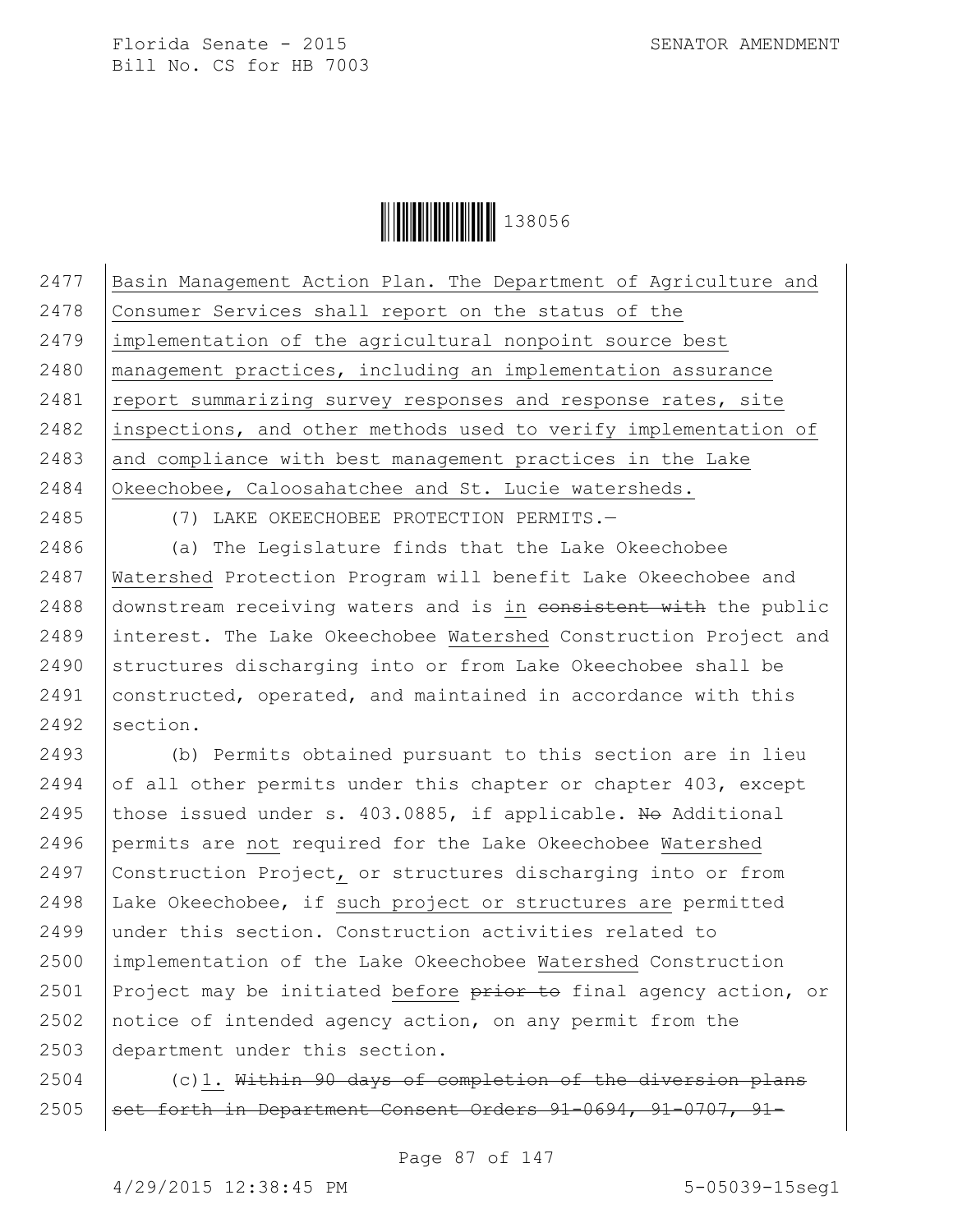

 $\sqrt{0.0706}$ , 91-0705, and RT50-205564, Owners or operators of existing structures which discharge into or from Lake Okeechobee that were subject to Department Consent Orders 91-0694, 91-0705, 91-  $\vert$  0706, 91-0707, and RT50-205564 and that are subject to the  $pero$ isions of s. 373.4592(4)(a) do not require a permit under 2511 this section and shall be governed by permits issued under  $\frac{apply}{ap}$  $\vert$  for a permit from the department to operate and maintain such  $\vert$  structures. By September 1, 2000, owners or operators of all 2514 other existing structures which discharge into or from Lake Okeechobee shall apply for a permit from the department to operate and maintain such structures. The department shall issue one or more such permits for a term of 5 years upon the demonstration of reasonable assurance that schedules and |strategies to achieve and maintain compliance with water quality standards have been provided for, to the maximum extent  $\beta$  practicable, and that operation of the structures otherwise  $\epsilon$  eomplies with provisions of ss. 373.413 and 373.416 and the Lake Okeechobee Basin Management Action Plan adopted pursuant to s. 2524 403.067. |  $1.$  Permits issued under this paragraph shall also contain reasonable conditions to ensure that discharges of waters through structures:  $\vert$  a. Are adequately and accurately monitored;  $\frac{b. \text{Will not decrease existing Lake Okeechobee water quality}}{}$  and will result in an overall reduction of phosphorus input into  $\vert$  Lake Okeechobee, as set forth in the district's Technical Publication 81-2 and the total maximum daily load established in  $|aecordance with s. 403.067, to the maximum extent practiceable:$  $2534$  and

Page 88 of 147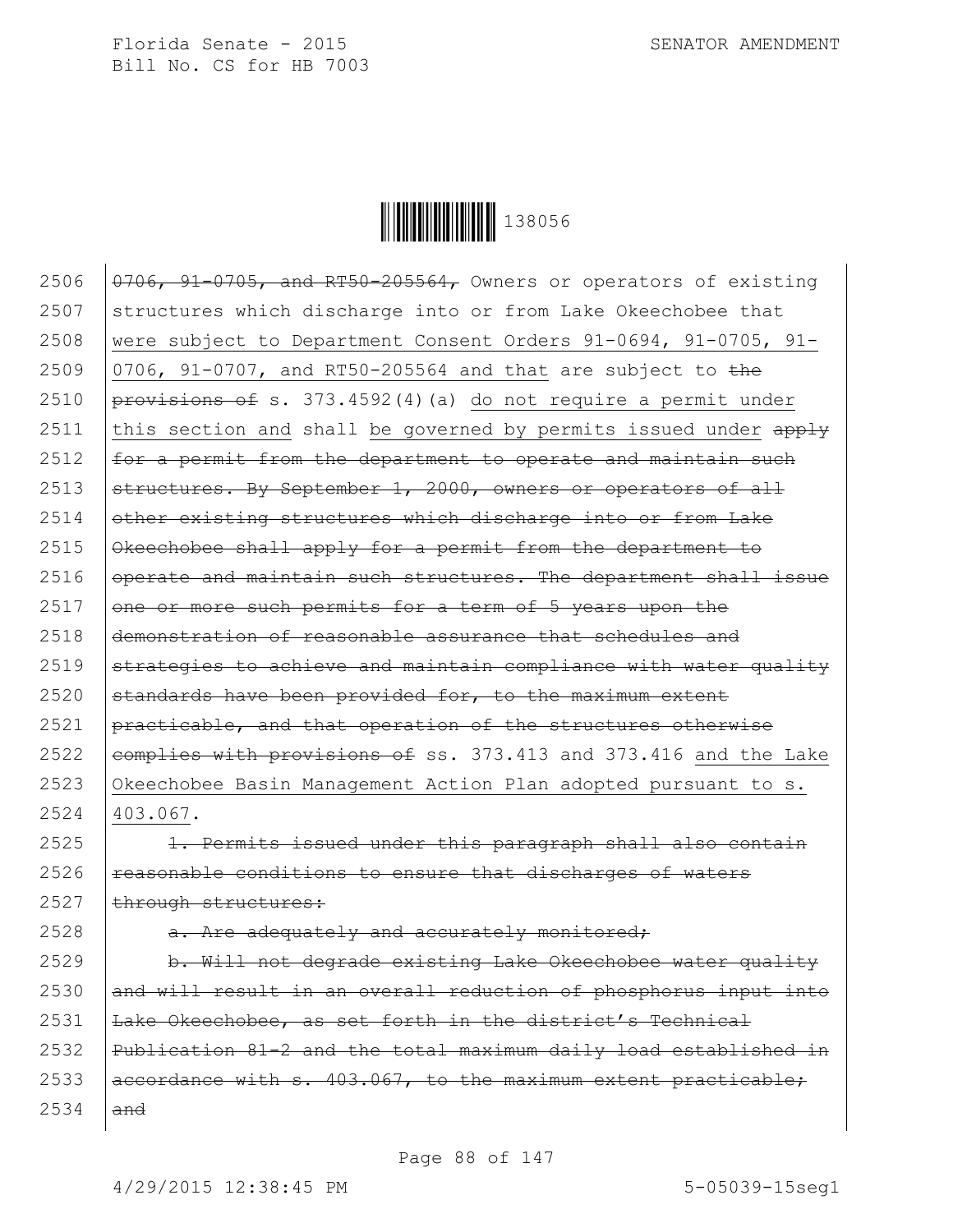

2535  $\vert$  e. Do not pose a serious danger to public health, safety,  $2536$  or welfare. 2537 2. For the purposes of this paragraph, owners and operators 2538 of existing structures which are subject to the provisions of s. 2539 373.4592(4)(a) and which discharge into or from Lake Okeechobee 2540 shall be deemed in compliance with this paragraph  $t$ he term 2541  $\frac{m}{\text{maximum extent practice}}$  if they are in full compliance with  $2542$  the conditions of permits under chapter chapters 40E-61 and 40E-2543 63, Florida Administrative Code.

 $\vert$  3. By January 1, 2016 2004, the district shall submit to the department a complete application for a permit modification to the Lake Okeechobee structure permits to incorporate proposed changes necessary to ensure that discharges through the structures covered by this permit are consistent with the basin 2549 | management action plan adopted pursuant to achieve state water quality standards, including the total maximum daily load  $established in accordance with s. 403.067. These changes shall$  $\vert$  be designed to achieve such compliance with state water quality  $\sigma$  standards no later than January 1, 2015.

 (d) The department shall require permits for district regional projects that are part of the Lake Okeechobee Watershed 2556 Construction Project facilities. However, projects identified in  $\vert$  sub-subparagraph (3) (b) 1.b. that qualify as exempt pursuant to  $\vert$ s. 373.406 do shall not require need permits under this section. 2559 Such permits shall be issued for a term of 5 years upon the demonstration of reasonable assurances that:

2561 | 1. District regional projects that are part of the Lake 2562 Okeechobee Watershed Construction Project shall  $facility$ , based  $2563$  | upon the conceptual design documents and any subsequent detailed

Page 89 of 147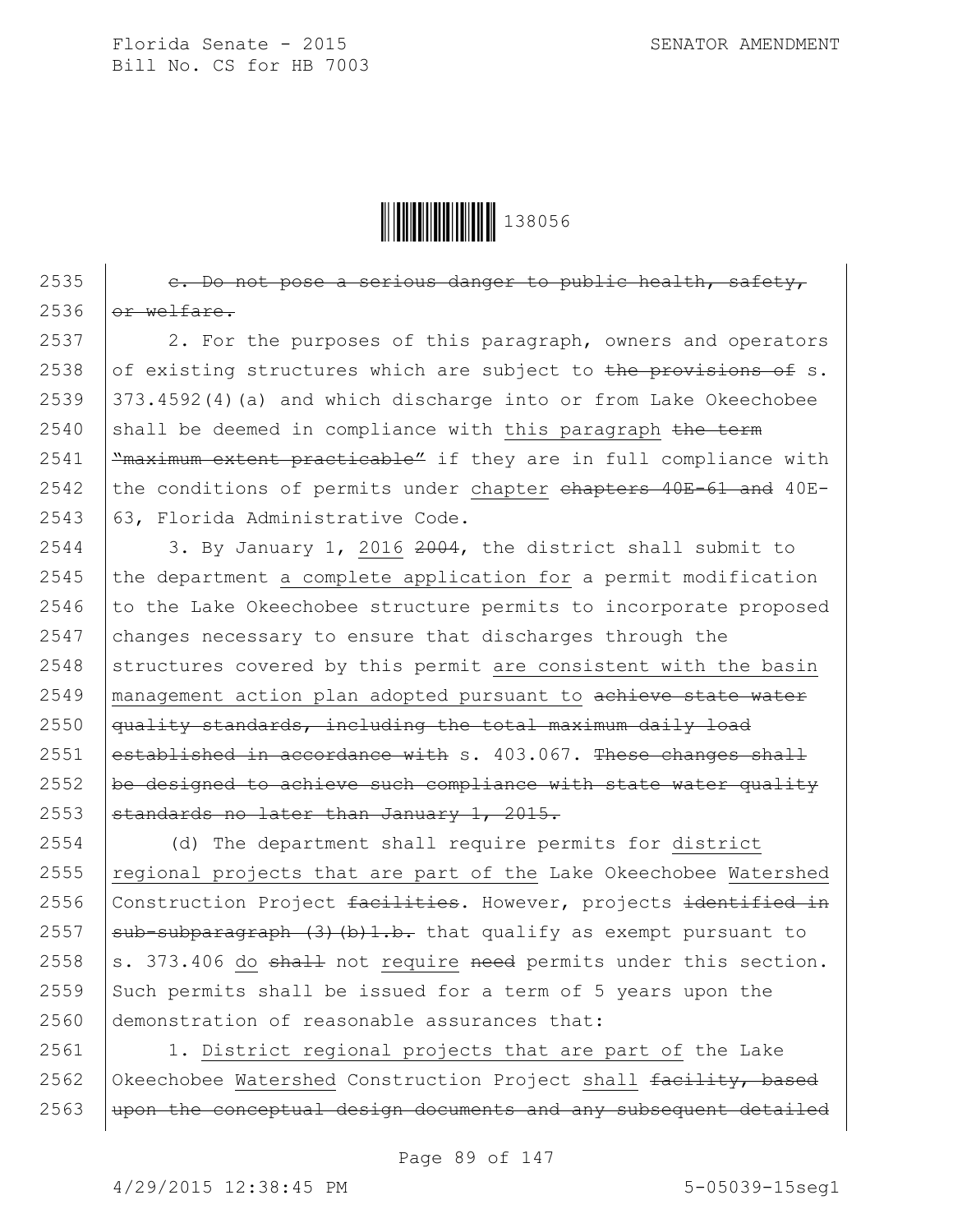

2564  $\frac{1}{\text{design}}$  documents developed by the district, will achieve the 2565 design objectives for phosphorus required in subparagraph 2566 (3)(a)1.  $\frac{1}{p} \frac{1}{p} \left( \frac{3}{p} \right)$ 

2567 2. For water quality standards other than phosphorus, the 2568 quality of water discharged from the facility is of equal or 2569 better quality than the inflows;

2570 3. Discharges from the facility do not pose a serious 2571 danger to public health, safety, or welfare; and

 4. Any impacts on wetlands or state-listed species resulting from implementation of that facility of the Lake Okeechobee Construction Project are minimized and mitigated, as appropriate.

2576 (e) At least 60 days before  $\frac{1}{2}$  be the expiration of any 2577 permit issued under this section, the permittee may apply for a 2578 | renewal thereof for a period of 5 years.

2579 (f) Permits issued under this section may include any  $2580$  standard conditions provided by department rule which are 2581 appropriate and consistent with this section.

2582  $\vert$  (q) Permits issued under pursuant to this section may be 2583 modified, as appropriate, upon review and approval by the 2584 department.

2585 Section 21. Paragraph (a) of subsection (1) and subsection 2586  $(3)$  of section 373.467, Florida Statutes, are amended, to read:

 $\vert$  373.467 The Harris Chain of Lakes Restoration Council. 2588 There is created within the St. Johns River Water Management District, with assistance from the Fish and Wildlife Conservation Commission and the Lake County Water Authority, the Harris Chain of Lakes Restoration Council.

2592  $(1)(a)$  The council shall consist of nine voting members,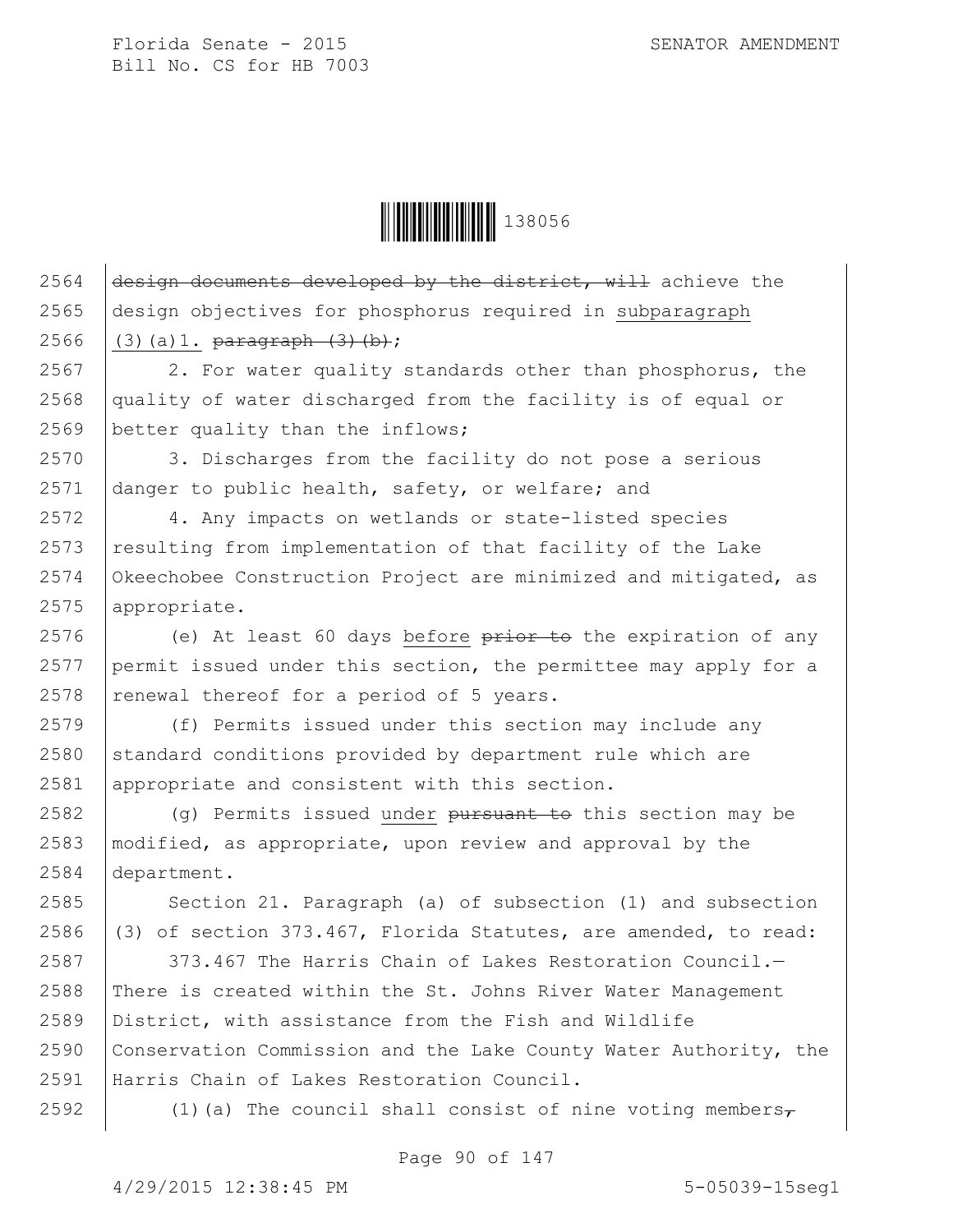

2593 which shall include: a representative of waterfront property 2594 owners, a representative of the sport fishing industry, a person 2595  $\vert$  with experience in an environmental science or regulation 2596  $\sqrt{\frac{2596}{n}}$  engineer, a person with training in biology or another 2597 Scientific discipline, a person with training as an attorney, a 2598 physician, a person with training as an engineer, and two 2599 | residents of the county who are  $d\theta$  not required to meet any  $2600$  additional of the other qualifications for membership enumerated 2601  $\frac{1}{2}$   $\frac{1}{2}$   $\frac{1}{2}$   $\frac{1}{2}$   $\frac{1}{2}$   $\frac{1}{2}$   $\frac{1}{2}$   $\frac{1}{2}$   $\frac{1}{2}$   $\frac{1}{2}$   $\frac{1}{2}$   $\frac{1}{2}$   $\frac{1}{2}$   $\frac{1}{2}$   $\frac{1}{2}$   $\frac{1}{2}$   $\frac{1}{2}$   $\frac{1}{2}$   $\frac{1}{2}$   $\frac{1}{2}$   $\frac{1}{2}$   $\frac{1}{$ 2602 legislative delegation. The Lake County legislative delegation  $2603$   $\mid$  may waive the qualifications for membership on a case-by-case 2604 | basis if good cause is shown. A  $N\Theta$  person serving on the council 2605  $\vert$  may not be appointed to a council, board, or commission of any 2606 council advisory group agency. The council members shall serve  $2607$  as advisors to the governing board of the St. Johns River Water 2608 | Management District. The council is subject to the provisions of 2609 chapters 119 and 120.

2610 (3) The council shall meet at the call of its chair, at the 2611 request of six of its members, or at the request of the chair of 2612 the governing board of the St. Johns River Water Management 2613 District. Resignation by a council member, or failure by a 2614 | council member to attend three consecutive meetings without an 2615 excuse approved by the chair, results in a vacancy on the  $2616$  council.

2617 Section 22. Paragraphs (a) and (b) of subsection (6) of 2618 | section 373.536, Florida Statutes, are amended to read:

2619 | 373.536 District budget and hearing thereon.-

2620 (6) FINAL BUDGET; ANNUAL AUDIT; CAPITAL IMPROVEMENTS PLAN; 2621 WATER RESOURCE DEVELOPMENT WORK PROGRAM.—

Page 91 of 147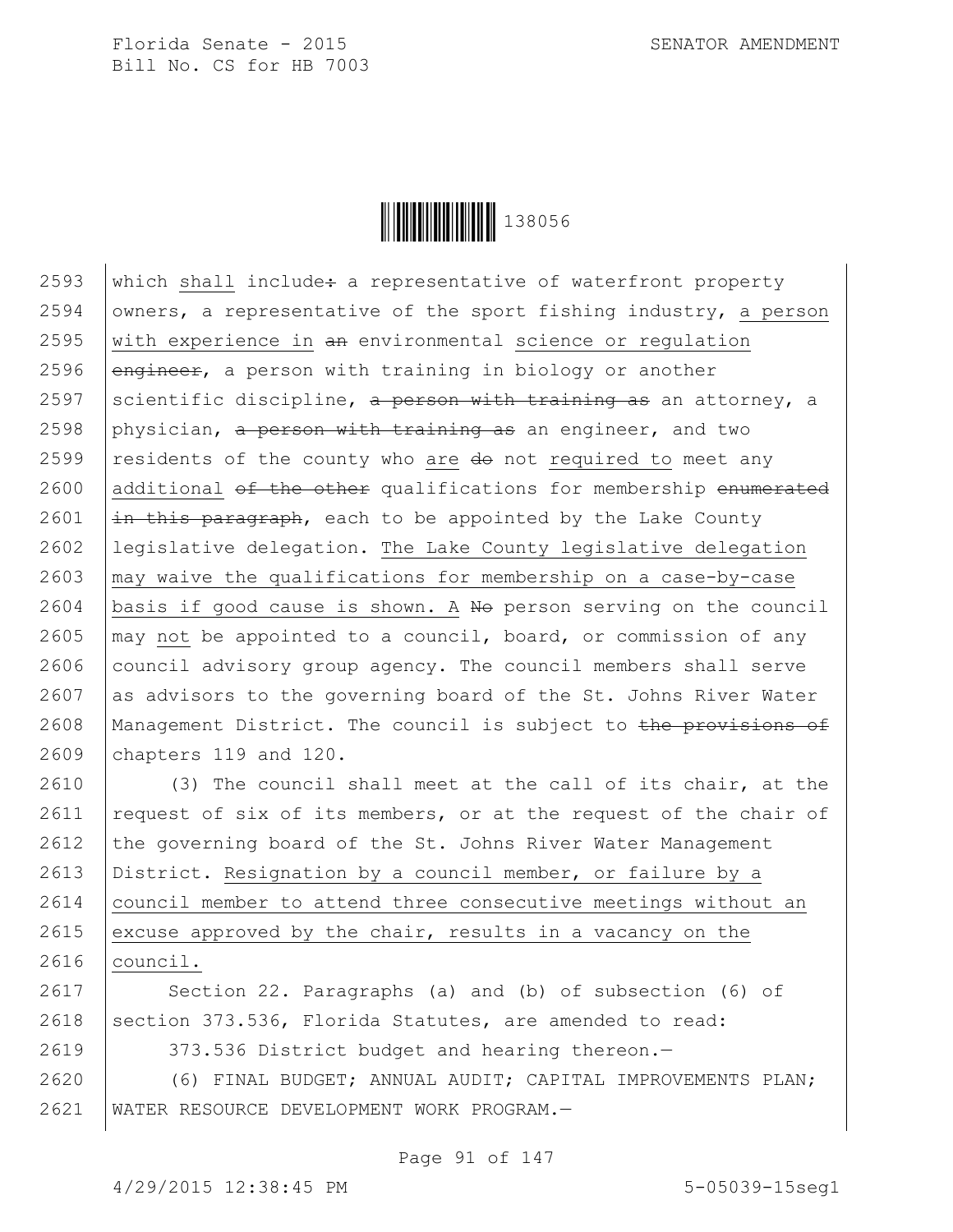

2622 (a) Each district must, by the date specified for each 2623 item, furnish copies of the following documents to the Governor, 2624 the President of the Senate, the Speaker of the House of 2625 Representatives, the chairs of all legislative committees and 2626 Subcommittees having substantive or fiscal jurisdiction over the 2627 districts, as determined by the President of the Senate or the 2628 Speaker of the House of Representatives as applicable, the 2629 secretary of the department, and the governing board of each 2630 county in which the district has jurisdiction or derives any 2631 | funds for the operations of the district:

2632 | 1. The adopted budget, to be furnished within 10 days after 2633 its adoption.

 $2634$  | 2. A financial audit of its accounts and records, to be 2635 furnished within 10 days after its acceptance by the governing 2636 board. The audit must be conducted in accordance with s. 11.45 2637 and the rules adopted thereunder. In addition to the entities 2638 | named above, the district must provide a copy of the audit to 2639 the Auditor General within 10 days after its acceptance by the 2640 governing board.

2641 | 3. A 5-year capital improvements plan, to be included in 2642 the consolidated annual report required by  $s. 373.036(7)$ . The 2643 plan must include expected sources of revenue for planned 2644 improvements and must be prepared in a manner comparable to the 2645 fixed capital outlay format set forth in s. 216.043.

2646 4. A 5-year water resource development work program to be 2647 | furnished within 30 days after the adoption of the final budget. 2648 The program must describe the district's implementation strategy  $2649$  and include an annual funding plan for each of the 5 years 2650 | included in the plan for the water resource and, water supply,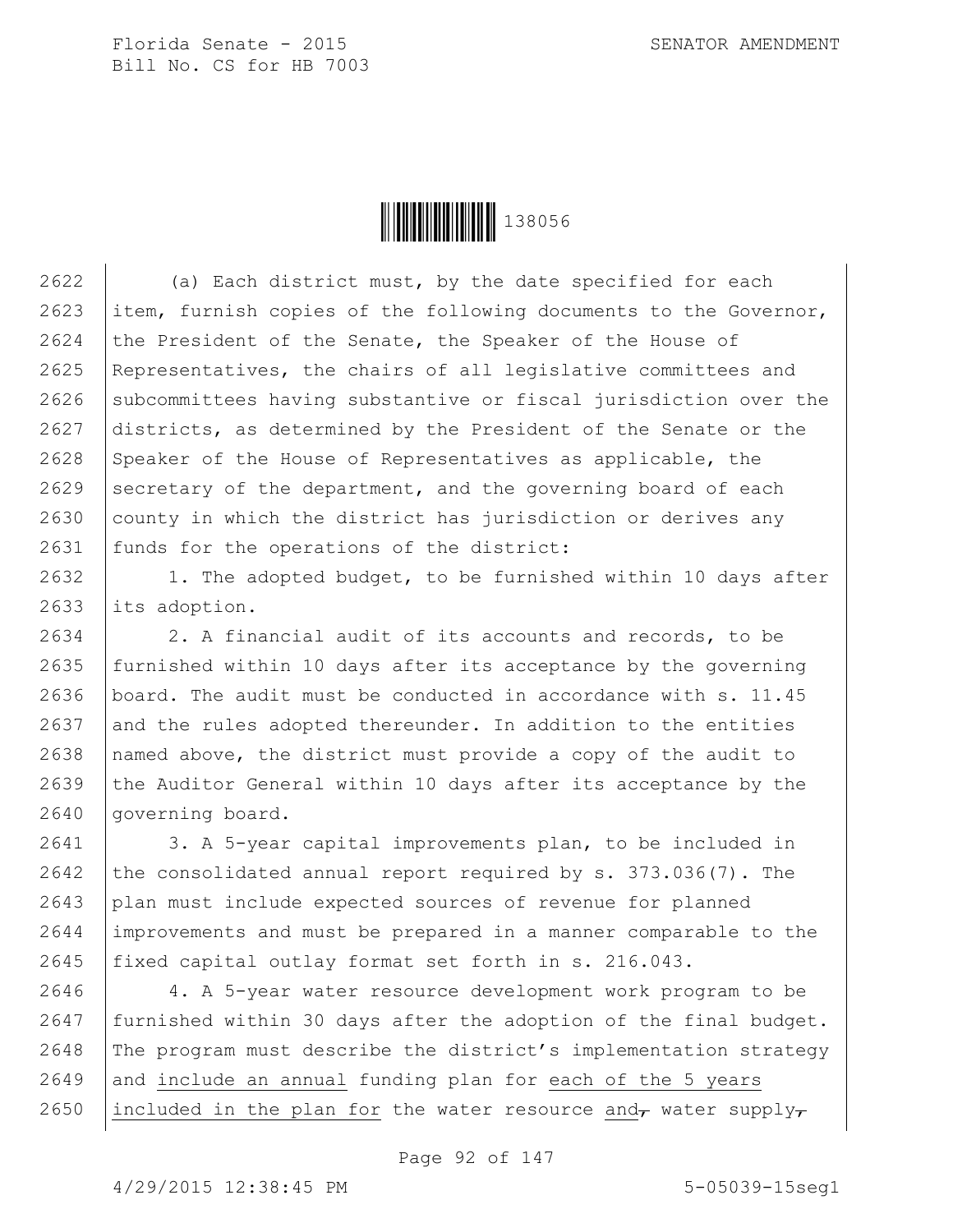

2651  $\vert$  development components, including and alternative water supply 2652 development, components of each approved regional water supply 2653 plan developed or revised under s. 373.709. The work program 2654 must address all the elements of the water resource development 2655 component in the district's approved regional water supply 2656 plans, as well as the water supply projects proposed for 2657 district funding and assistance. The annual funding plan shall 2658 identify both anticipated available district funding and 2659 additional funding needs for the second through fifth years of  $2660$  the funding plan. Funding requests for projects submitted for 2661 consideration for state funding pursuant to s. 403.0616 shall be 2662 identified separately. The work program and must identify 2663 projects in the work program which will provide water; explain 2664 | how each water resource and, water supply, and alternative water  $2665$  supply development project will produce additional water 2666 available for consumptive uses; estimate the quantity of water 2667 to be produced by each project; and provide an assessment of the 2668 contribution of the district's regional water supply plans in  $2669$  supporting the implementation of minimum flows and minimum water 2670 | levels and water reservations; and ensure  $\frac{1}{2}$  providing sufficient 2671 water is available needed to timely meet the water supply needs 2672 of existing and future reasonable-beneficial uses for a 1-in-10-2673 year drought event and to avoid the adverse effects of 2674 | competition for water supplies.

2675 (b) Within 30 days after its submittal, the department 2676 | shall review the proposed work program and submit its findings, 2677 questions, and comments to the district. The review must include 2678 a written evaluation of the program's consistency with the 2679 | furtherance of the district's approved regional water supply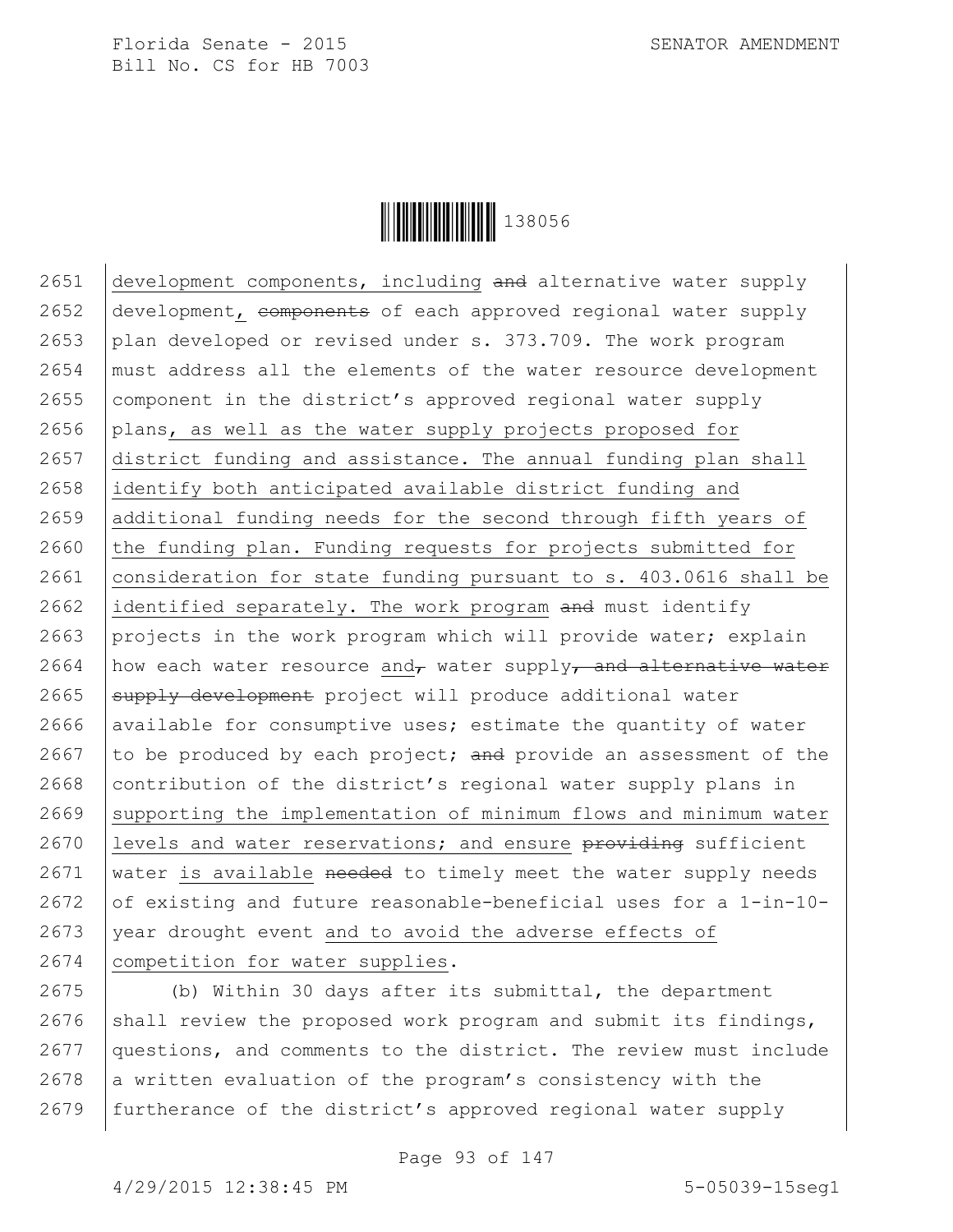

2680 plans, and the adequacy of proposed expenditures. As part of the review, the department shall post the work program on its website and give interested parties the opportunity to provide written comments on each district's proposed work program. Within 45 days after receipt of the department's evaluation, the governing board shall state in writing to the department which of the changes recommended in the evaluation it will incorporate 2687 into its work program submitted as part of the March 1 2688 consolidated annual report required by s.  $373.036(7)$  or specify the reasons for not incorporating the changes. The department shall include the district's responses in a final evaluation 2691 | report and shall submit a copy of the report to the Governor, 2692 the President of the Senate, and the Speaker of the House of Representatives.

2694 Section 23. Subsection (9) of section 373.703, Florida 2695 Statutes, is amended to read:

 373.703 Water production; general powers and duties.—In the performance of, and in conjunction with, its other powers and duties, the governing board of a water management district 2699 existing pursuant to this chapter:

 (9) May join with one or more other water management districts, counties, municipalities, special districts, publicly 2702 | owned or privately owned water utilities, multijurisdictional 2703 | water supply entities, regional water supply authorities, private landowners, or self-suppliers for the purpose of  $\alpha$  carrying out its powers, and may contract with such other 2706 entities to finance acquisitions, construction, operation, and maintenance, provided that such contracts are consistent with the public interest. The contract may provide for contributions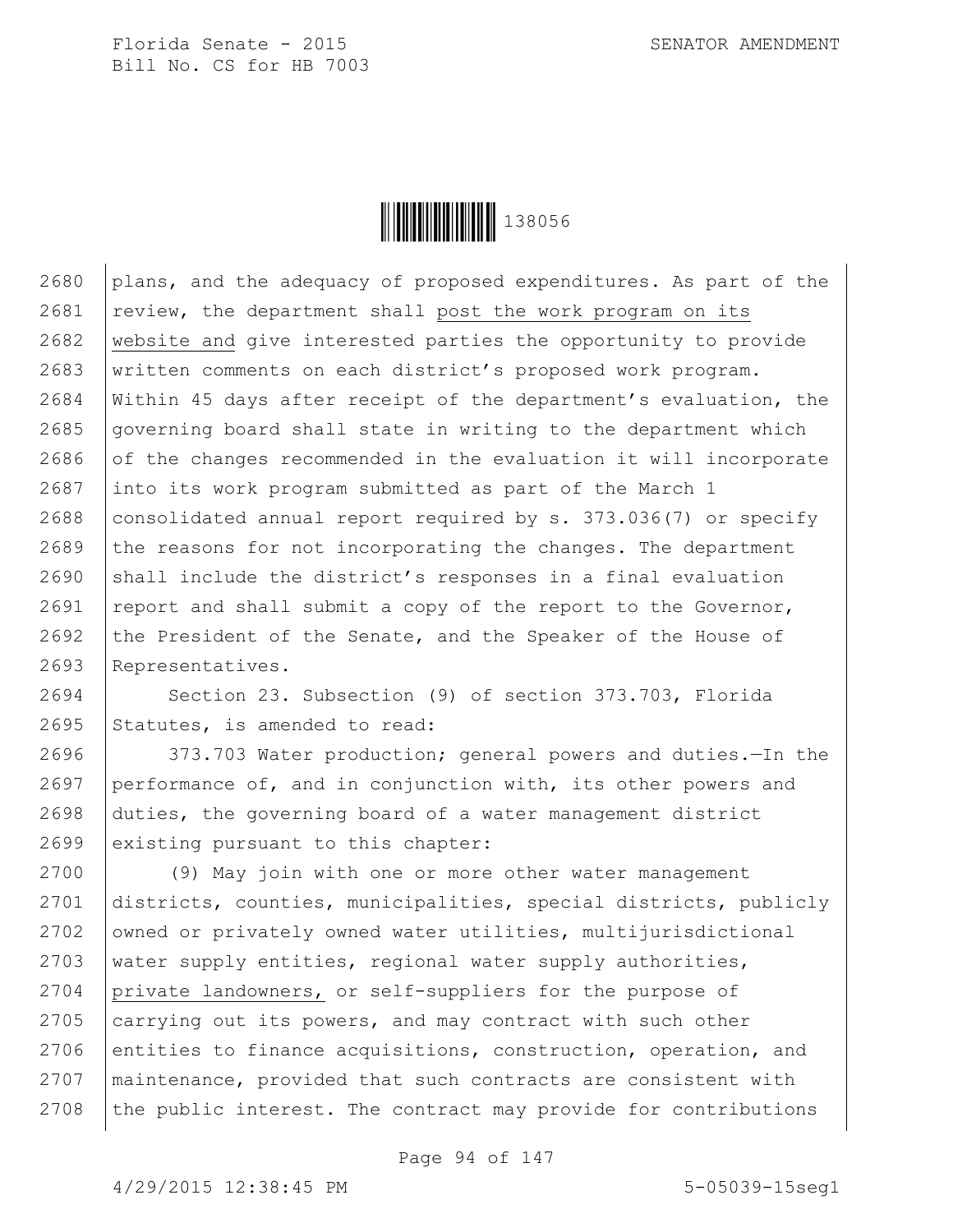

2709  $\vert$  to be made by each party to the contract for the division and 2710 apportionment of the expenses of acquisitions, construction, 2711 operation, and maintenance, and for the division and 2712 apportionment of resulting benefits, services, and products. The 2713 | contracts may contain other covenants and agreements necessary 2714 and appropriate to accomplish their purposes.

2715 Section 24. Paragraph (b) of subsection (2), subsection  $(3)$ , and paragraph (b) of subsection (4) of section 373.705, Florida Statutes, are amended, and subsection (5) is added to that section, to read:

2719 | 373.705 Water resource development; water supply 2720 development.—

2721 (2) It is the intent of the Legislature that:

 (b) Water management districts take the lead in identifying and implementing water resource development projects, and be 2724 responsible for securing necessary funding for regionally significant water resource development projects, including regionally significant projects that prevent or limit adverse 2727 water resource impacts, avoid competition among water users, or support the provision of new water supplies in order to meet a minimum flow or minimum water level or to implement a recovery 2730 or prevention strategy or water reservation.

2731 (3)(a) The water management districts shall fund and 2732 implement water resource development as defined in s. 373.019. 2733 The water management districts are encouraged to implement water 2734 | resource development as expeditiously as possible in areas  $2735$  subject to regional water supply plans.

2736 (b) Each governing board shall include in its annual budget  $2737$  submittals required under this chapter:

Page 95 of 147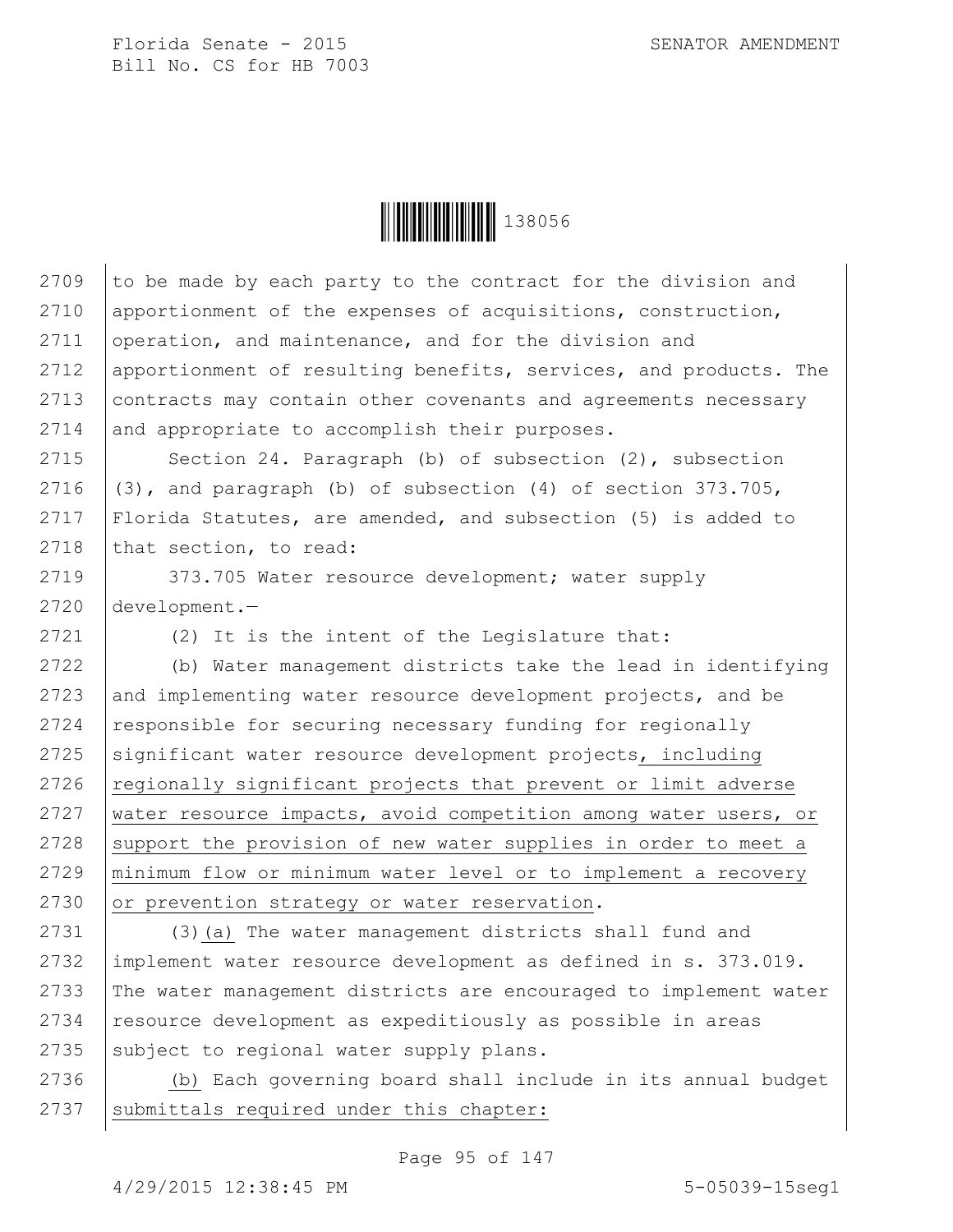

| 2738 | 1. The amount of funds for each project in the annual            |
|------|------------------------------------------------------------------|
| 2739 | funding plan developed pursuant to s. 373.536(6)(a)4.;           |
| 2740 | 2. The total amount needed for the fiscal year to implement      |
| 2741 | water resource development projects, as prioritized in its       |
| 2742 | regional water supply plans; and                                 |
| 2743 | 3. The amount of funds requested for each project submitted      |
| 2744 | for consideration for state funding pursuant to s. 403.0616.     |
| 2745 | (4)                                                              |
| 2746 | (b) Water supply development projects that meet the              |
| 2747 | criteria in paragraph (a) and that meet one or more of the       |
| 2748 | following additional criteria shall be given first consideration |
| 2749 | for state or water management district funding assistance:       |
| 2750 | 1. The project brings about replacement of existing sources      |
| 2751 | in order to help implement a minimum flow or minimum water       |
| 2752 | level; or                                                        |
| 2753 | 2. The project implements reuse that assists in the              |
| 2754 | elimination of domestic wastewater ocean outfalls as provided in |
| 2755 | s. $403.086(9)$ ; or                                             |
| 2756 | 3. The project reduces or eliminates the adverse effects of      |
| 2757 | competition between legal users and the natural system.          |
| 2758 | (5) The water management districts shall promote expanded        |
| 2759 | cost-share criteria for additional conservation practices, such  |
| 2760 | as soil and moisture sensors and other irrigation improvements,  |
| 2761 | water-saving equipment and water-saving household fixtures, and  |
| 2762 | software technologies that can achieve verifiable water          |
| 2763 | conservation by providing water use information to utility       |
| 2764 | customers.                                                       |
| 2765 | Section 25. Paragraph (f) of subsection (3), paragraph (a)       |
| 2766 | of subsection (6), and paragraph (e) of subsection (8) of        |

Page 96 of 147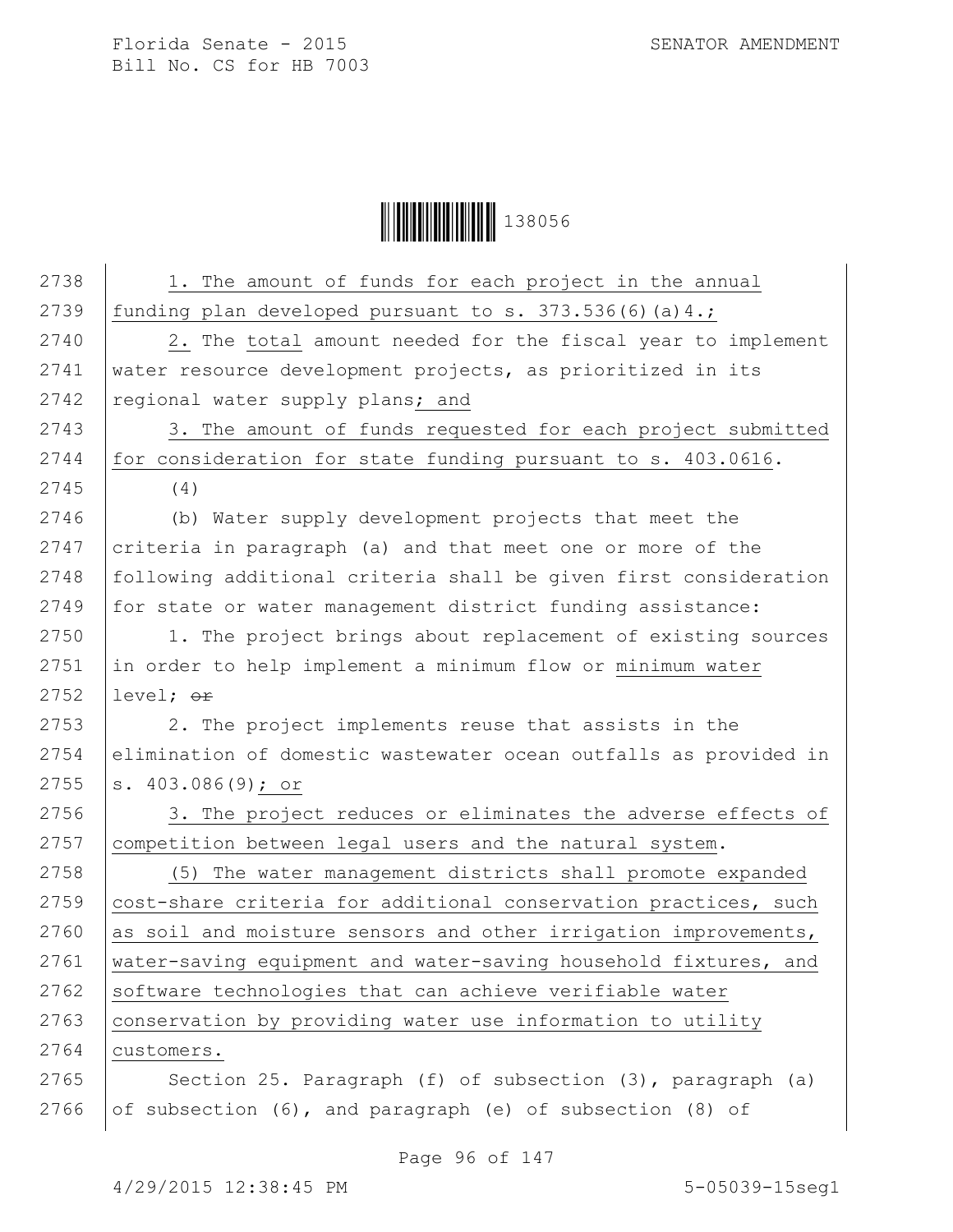

2767 Section 373.707, Florida Statutes, are amended to read: 2768 373.707 Alternative water supply development.

2769 (3) The primary roles of the water management districts in 2770 water resource development as it relates to supporting 2771 alternative water supply development are:

2772 (f) The provision of technical and financial assistance to local governments and publicly owned and privately owned water utilities for alternative water supply projects and for self- suppliers for alternative water supply projects to the extent assistance for self-suppliers promotes the policies in paragraph  $2777$  (1)(f).

2778  $(6)(a)$  If state The statewide funds are provided through  $2779$  specific appropriation for a priority project of the water 2780 resources work program pursuant to s. 403.0616, or pursuant to 2781 the Water Protection and Sustainability Program, such funds  $2782$  serve to supplement existing water management district or basin 2783 board funding for alternative water supply development 2784 assistance and should not result in a reduction of such funding. 2785  $\vert$  For each project identified in the annual funding plans prepared 2786 | pursuant to s.  $373.536(6)(a)4$ . Therefore, the water management 2787 districts shall include in the annual tentative and adopted 2788 budget submittals required under this chapter the amount of 2789 | funds allocated for water resource development that supports 2790 alternative water supply development and the funds allocated for 2791 alternative water supply projects selected for inclusion in the 2792 Water Protection and Sustainability Program. It shall be the 2793 goal of each water management district and basin boards that the 2794 combined funds allocated annually for these purposes be, at a 2795 minimum, the equivalent of 100 percent of the state funding

Page 97 of 147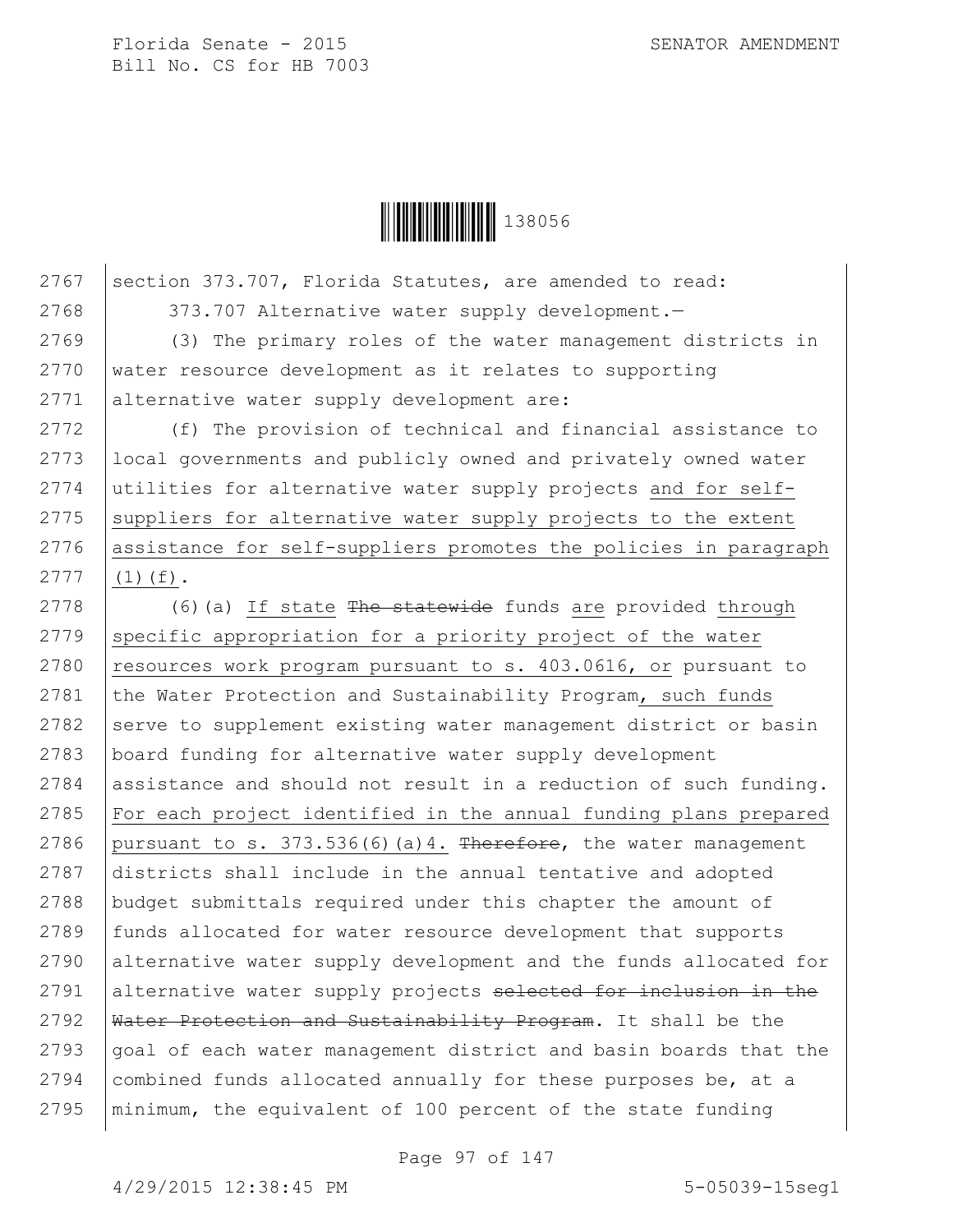

2796 provided to the water management district for alternative water 2797 supply development. If this goal is not achieved, the water 2798 management district shall provide in the budget submittal an 2799 explanation of the reasons or constraints that prevent this goal 2800 from being met, an explanation of how the goal will be met in 2801 future years, and affirmation of match is required during the 2802 budget review process as established under s. 373.536(5). The 2803 Suwannee River Water Management District and the Northwest 2804 Florida Water Management District shall not be required to meet 2805 the match requirements of this paragraph; however, they shall  $2806$  try to achieve the match requirement to the greatest extent 2807 practicable.

 (e) Applicants for projects that may receive funding assistance pursuant to the Water Protection and Sustainability Program shall, at a minimum, be required to pay 60 percent of 2812 the project's construction costs. The water management districts  $\mid$  may, at their discretion, totally or partially waive this 2814 requirement for projects sponsored by:

2815 1. Financially disadvantaged small local governments as 2816 defined in former s. 403.885(5); or

2817 | 2. Water users for projects determined by a water 2818 management district governing board to be in the public interest 2819 | pursuant to paragraph  $(1)$  (f), if the projects are not otherwise 2820 financially feasible.

2822 The water management districts or basin boards may, at their 2823 discretion, use ad valorem or federal revenues to assist a 2824 project applicant in meeting the requirements of this paragraph.

Page 98 of 147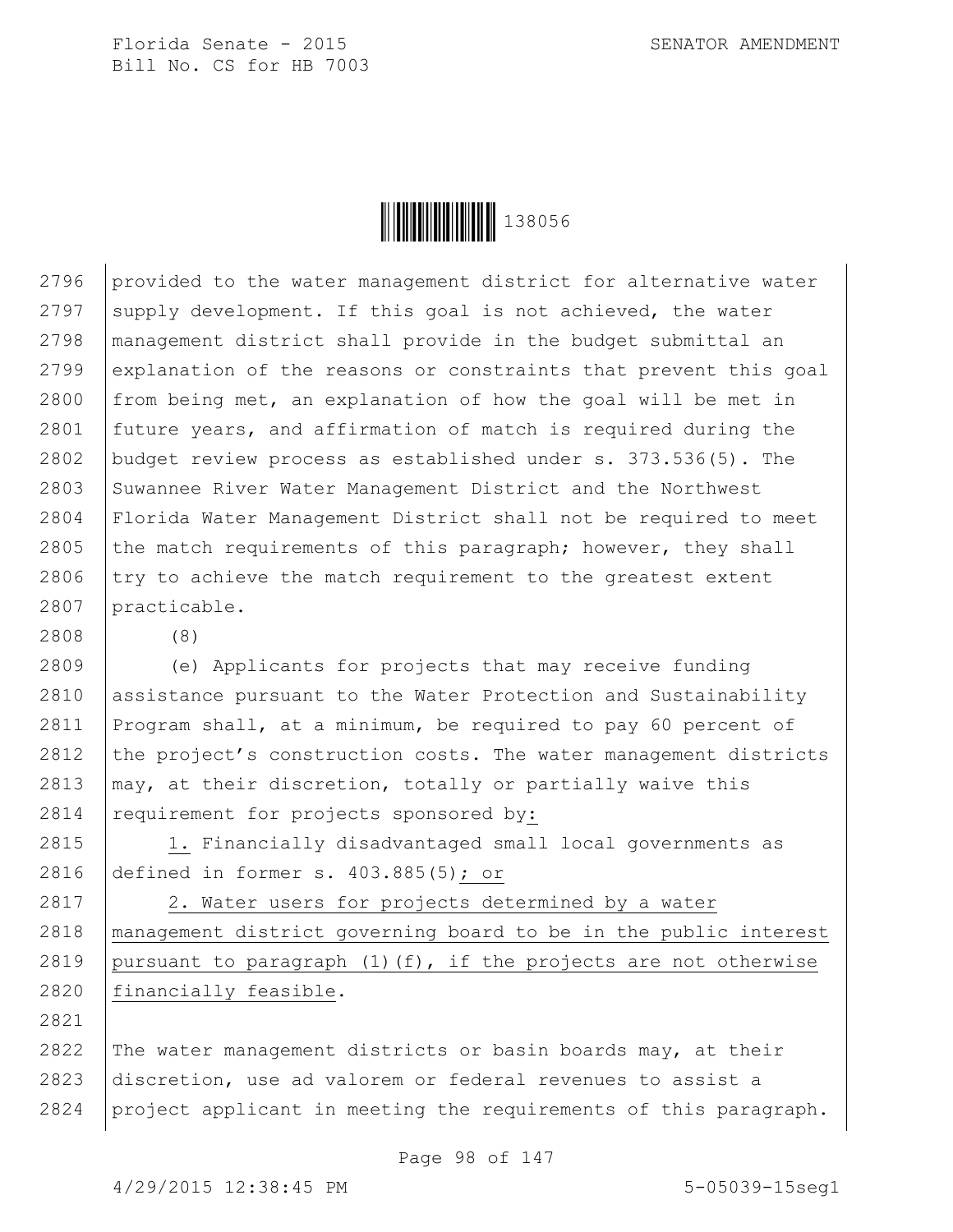

2825 Section 26. Paragraph (a) of subsection (2) and paragraphs 2826  $\vert$  (a) and (e) of subsection (6) of section 373.709, Florida 2827 Statutes, are amended to read:

2828 | 373.709 Regional water supply planning.-

2829 (2) Each regional water supply plan must be based on at 2830 least a 20-year planning period and must include, but need not 2831 be limited to:

2832 (a) A water supply development component for each water 2833 supply planning region identified by the district which 2834 includes:

2835 | 1. A quantification of the water supply needs for all  $2836$  existing and future reasonable-beneficial uses within the 2837 planning horizon. The level-of-certainty planning goal 2838 associated with identifying the water supply needs of existing 2839 and future reasonable-beneficial uses must be based upon meeting 2840 those needs for a 1-in-10-year drought event.

2841 a. Population projections used for determining public water 2842 supply needs must be based upon the best available data. In 2843 determining the best available data, the district shall consider 2844 the University of Florida  $F$ lorida's Bureau of Economic and 2845 Business Research (BEBR) medium population projections and 2846 population projection data and analysis submitted by a local 2847 government pursuant to the public workshop described in 2848 subsection (1) if the data and analysis support the local 2849 government's comprehensive plan. Any adjustment of or deviation 2850 from the BEBR projections must be fully described, and the 2851 original BEBR data must be presented along with the adjusted 2852 data.

2853 | b. Agricultural demand projections used for determining the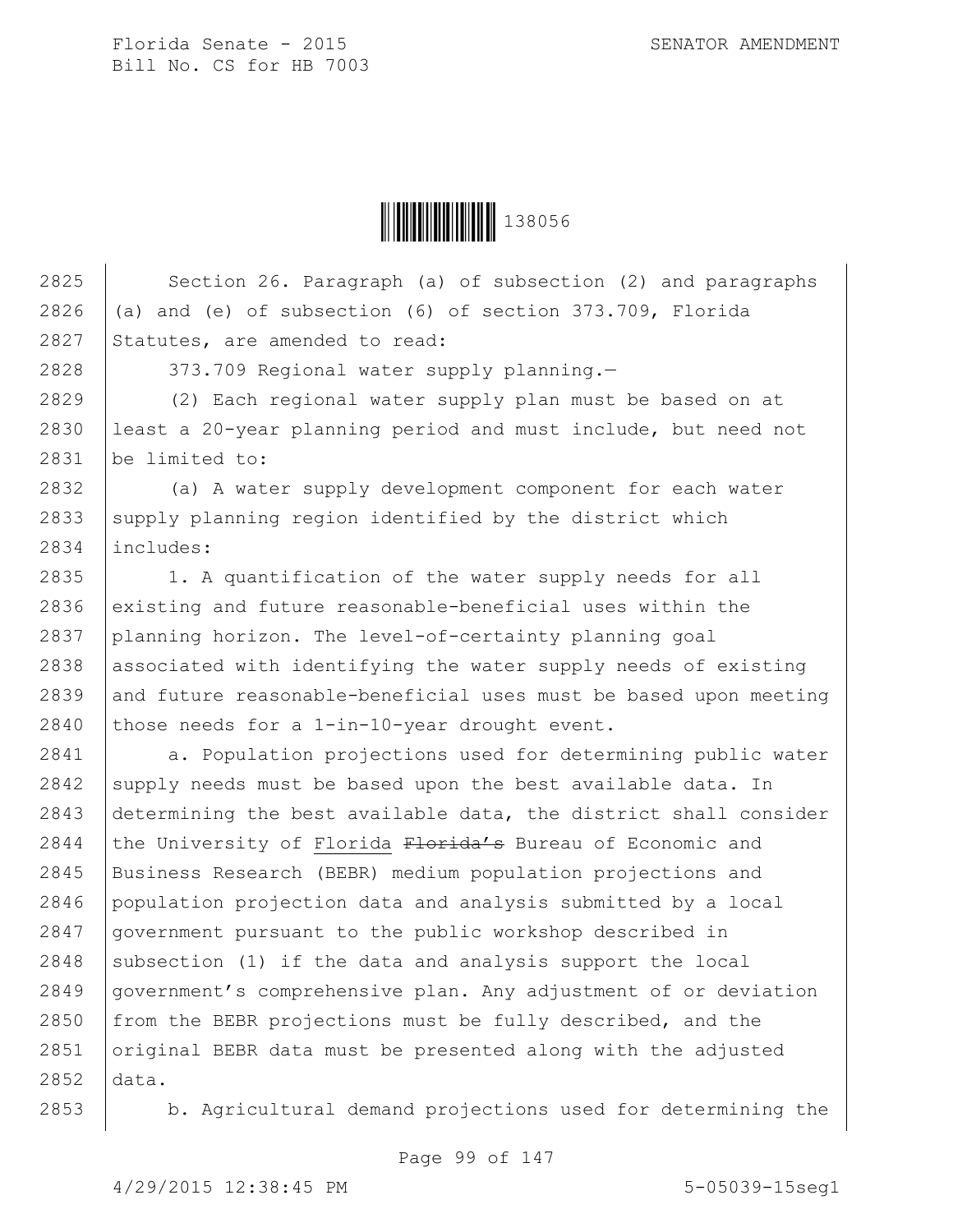

2854 needs of agricultural self-suppliers must be based upon the best 2855 available data. In determining the best available data for 2856 agricultural self-supplied water needs, the district shall 2857 consider the data indicative of future water supply demands 2858 provided by the Department of Agriculture and Consumer Services 2859 pursuant to s. 570.93 and agricultural demand projection data  $2860$  and analysis submitted by a local government pursuant to the 2861 public workshop described in subsection  $(1)$ , if the data and 2862 analysis support the local government's comprehensive plan. Any 2863 adjustment of or deviation from the data provided by the 2864 Department of Agriculture and Consumer Services must be fully 2865 described, and the original data must be presented along with 2866 the adjusted data.

2867 | 2. A list of water supply development project options, including traditional and alternative water supply project 2869 options that are technically and financially feasible, from which local government, government-owned and privately owned utilities, regional water supply authorities, multijurisdictional water supply entities, self-suppliers, and 2873 others may choose for water supply development. In addition to projects listed by the district, such users may propose specific projects for inclusion in the list of alternative water supply 2876 projects. If such users propose a project to be listed as an alternative water supply project, the district shall determine 2878 whether it meets the goals of the plan, and, if so, it shall be included in the list. The total capacity of the projects included in the plan must exceed the needs identified in 2881 subparagraph 1. and take into account water conservation and other demand management measures, as well as water resources

Page 100 of 147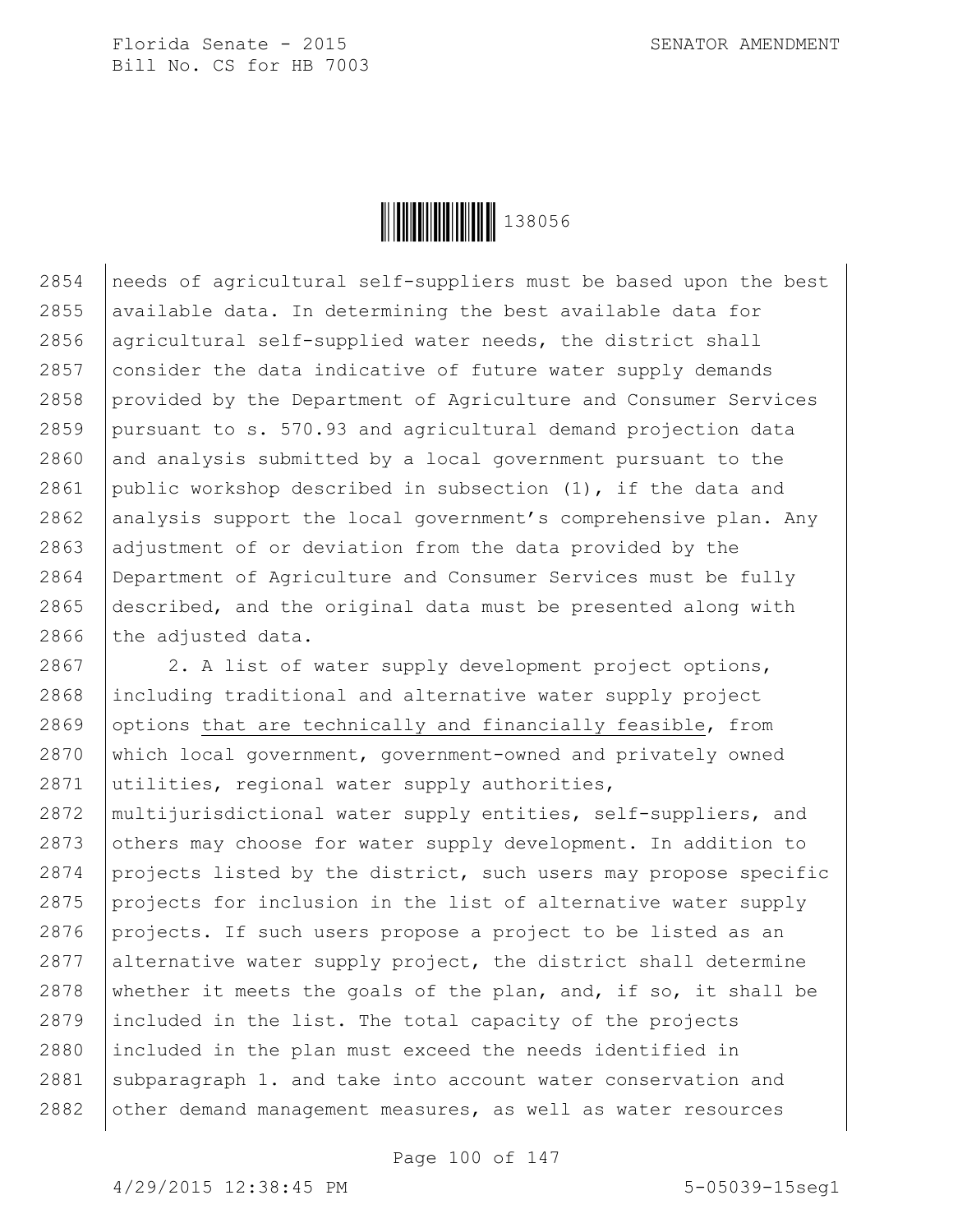

2883 | constraints, including adopted minimum flows and minimum water 2884 levels and water reservations. Where the district determines it 2885 is appropriate, the plan should specifically identify the need 2886  $for$  multijurisdictional approaches to project options that, 2887 | based on planning level analysis, are appropriate to supply the 2888 intended uses and that, based on such analysis, appear to be 2889 permittable and financially and technically feasible. The list  $2890$  of water supply development options must contain provisions that  $2891$  recognize that alternative water supply options for agricultural  $2892$  self-suppliers are limited.

2893  $\vert$  3. For each project option identified in subparagraph 2.,  $2894$  the following must be provided:

 $2895$  a. An estimate of the amount of water to become available 2896 through the project.

2897 b. The timeframe in which the project option should be 2898 implemented and the estimated planning-level costs for capital 2899 investment and operating and maintaining the project.

2900 c. An analysis of funding needs and sources of possible funding options. For alternative water supply projects, the water management districts shall provide funding assistance pursuant to s. 373.707(8).

2904 d. Identification of the entity that should implement each 2905 project option and the current status of project implementation.

2906 (6) Annually and in conjunction with the reporting 2907 | requirements of s. 373.536(6)(a)4., the department shall submit 2908  $\vert$  to the Governor and the Legislature a report on the status of 2909 regional water supply planning in each district. The report 2910 shall include:

2911  $\vert$  (a) A compilation of the estimated costs  $\theta$  and an analysis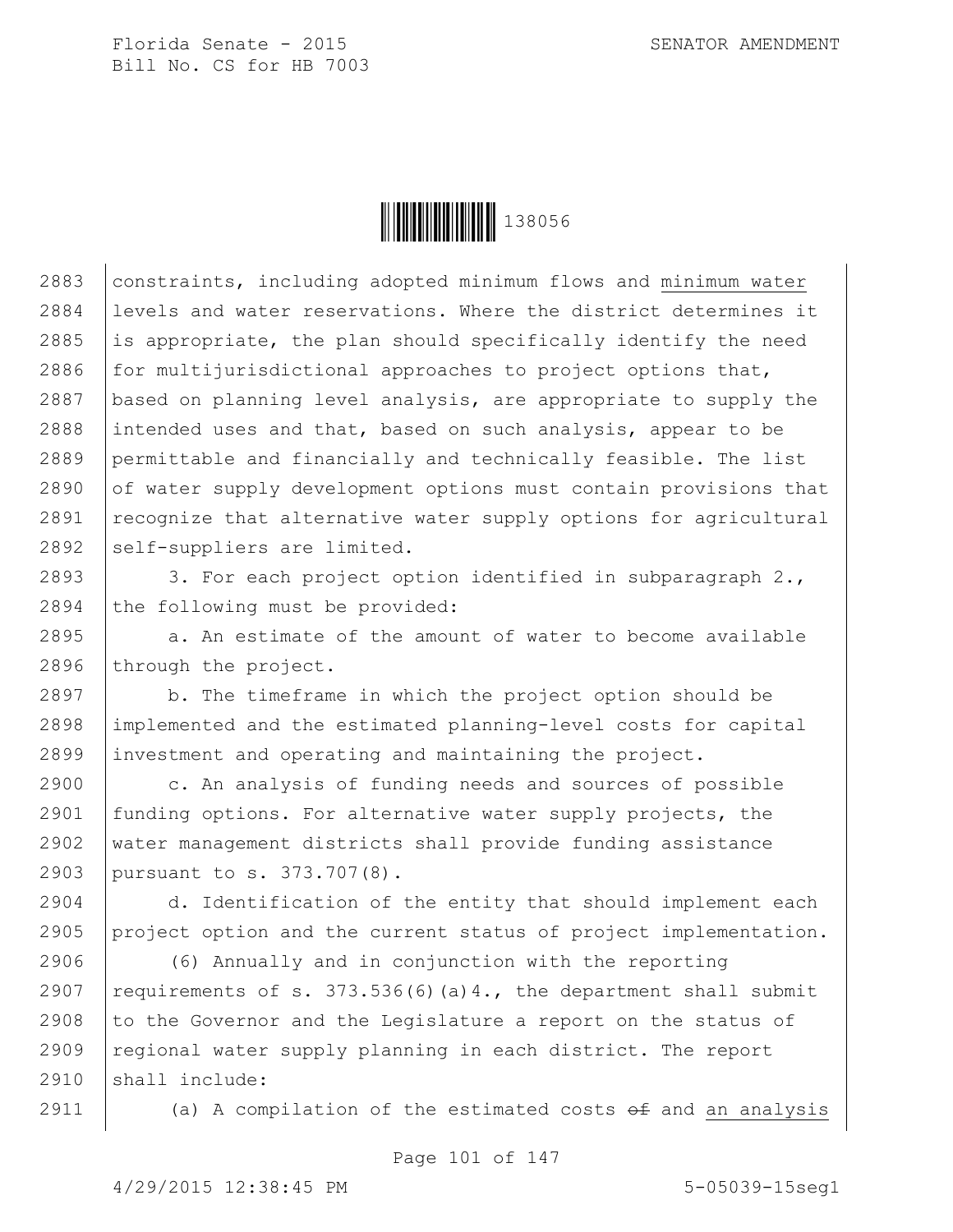**|| || || || || || || || || || || || ||** 138056

2912 of the sufficiency of potential sources of funding from all 2913 Sources for water resource development and water supply 2914 development projects as identified in the water management 2915 district regional water supply plans.

2916 (e) An overall assessment of the progress being made to 2917 develop water supply in each district, including, but not 2918 limited to, an explanation of how each project in the 5-year 2919 water resource development work program developed pursuant to s. 2920  $\vert$  373.536(6)(a)4., either alternative or traditional, will 2921 produce, contribute to, or account for additional water being 2922 made available for consumptive uses, minimum flows and minimum 2923 water levels, or water reservations; an estimate of the quantity 2924 of water to be produced by each project; and an assessment of 2925 the contribution of the district's regional water supply plan in 2926 providing sufficient water to meet the needs of existing and 2927 future reasonable-beneficial uses for a 1-in-10-year drought 2928 event, as well as the needs of the natural systems.

2929 | Section 27. Part VIII of chapter 373, Florida Statutes, 2930 consisting of sections 373.801, 373.802, 373.803, 373.805, 2931 373.807, 373.811, and 373.813, Florida Statutes, is created and 2932 entitled the "Florida Springs and Aquifer Protection Act."

2933 Section 28. Section 373.801, Florida Statutes, is created 2934  $\vert$  to read:

## 2935 373.801 Legislative findings and intent.

2936 (1) The Legislature finds that springs are a unique part of 2937  $\vert$  this state's scenic beauty. Springs provide critical habitat for 2938 plants and animals, including many endangered or threatened 2939 | species. Springs also provide immeasurable natural, 2940 | recreational, economic, and inherent value. Springs are of great

Page 102 of 147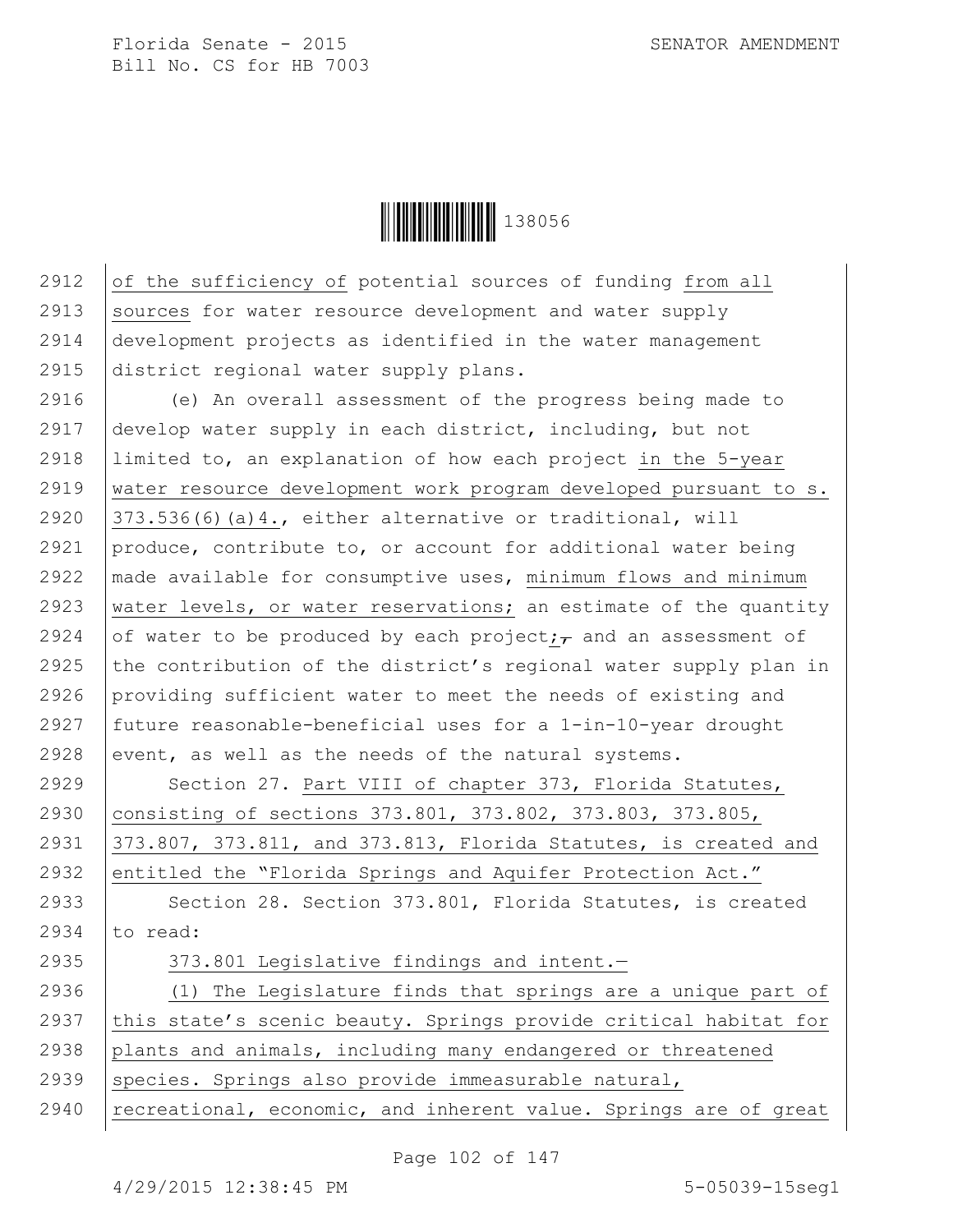

2941 Scientific importance in understanding the diverse functions of 2942 | aquatic ecosystems. Water quality of springs is an indicator of 2943 local conditions of the Floridan Aquifer, which is a source of 2944 drinking water for many residents of this state. Water flows in 2945 springs may reflect regional aquifer conditions. In addition, 2946 springs provide recreational opportunities for swimming, 2947  $\vert$  canoeing, wildlife watching, fishing, cave diving, and many  $2948$  other activities in this state. These recreational opportunities  $2949$  and the accompanying tourism they provide are a benefit to local 2950 economies and the economy of the state as a whole.

 (2) The Legislature finds that the water quantity and water 2952 quality in springs may be related. For regulatory purposes, the department has primary responsibility for water quality; the 2954 | water management districts have primary responsibility for water quantity; and the Department of Agriculture and Consumer 2956 Services has primary responsibility for the development and implementation of agricultural best management practices. Local governments have primary responsibility for providing domestic wastewater collection and treatment services and stormwater management. The foregoing responsible entities must coordinate  $\vert$  to restore and maintain the water quantity and water quality of 2962 the Outstanding Florida Springs.

2963 (3) The Legislature recognizes that:

2964 (a) A spring is only as healthy as its aquifer system. The 2965  $g$  groundwater that supplies springs is derived from water that 2966 recharges the aquifer system in the form of seepage from the 2967 land surface and through direct conduits, such as sinkholes. 2968 Springs may be adversely affected by polluted runoff from urban 2969 and agricultural lands; discharges resulting from inadequate

Page 103 of 147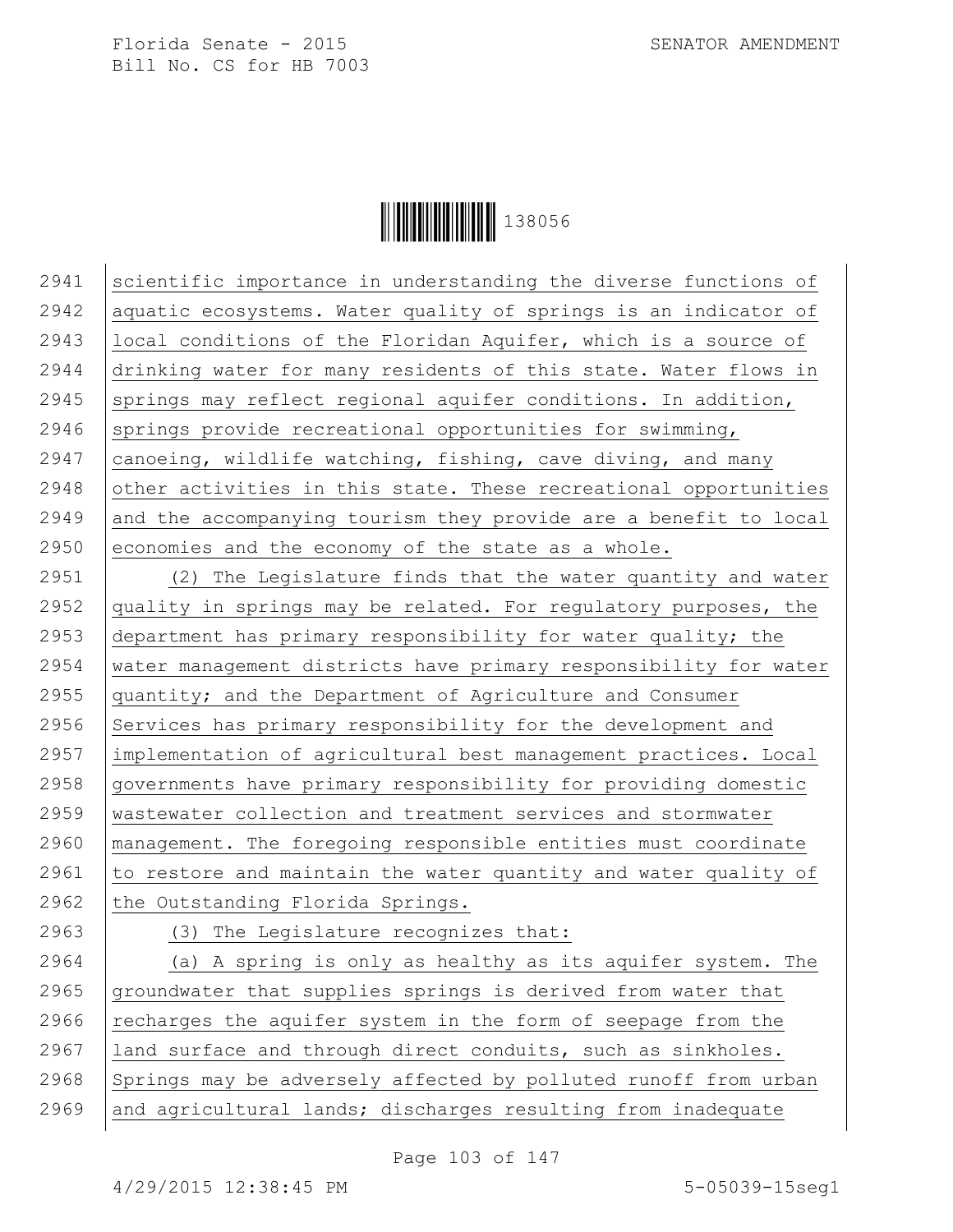**││││││││││││││││** 138056

| 2970 | wastewater and stormwater management practices; stormwater      |
|------|-----------------------------------------------------------------|
| 2971 | runoff; and reduced water levels of the Floridan Aquifer. As a  |
| 2972 | result, the hydrologic and environmental conditions of a spring |
| 2973 | or spring run are directly influenced by activities and land    |
| 2974 | uses within a springshed and by water withdrawals from the      |
| 2975 | Floridan Aquifer.                                               |
| 2976 | (b) Springs, whether found in urban or rural settings, or       |
| 2977 | on public or private lands, may be threatened by actual or      |
| 2978 | potential flow reductions and declining water quality. Many of  |
| 2979 | this state's springs are demonstrating signs of significant     |
| 2980 | ecological imbalance, increased nutrient loading, and declining |
| 2981 | flow. Without effective remedial action, further declines in    |
| 2982 | water quality and water quantity may occur.                     |
| 2983 | (c) Springshed boundaries and areas of high vulnerability       |
| 2984 | within a springshed need to be identified and delineated using  |
| 2985 | the best available data.                                        |
| 2986 | (d) Springsheds typically cross water management district       |
| 2987 | boundaries and local government jurisdictional boundaries, so a |
| 2988 | coordinated statewide springs protection plan is needed.        |
| 2989 | (e) The aquifers and springs of this state are complex          |
| 2990 | systems affected by many variables and influences.              |
| 2991 | (4) The Legislature recognizes that action is urgently          |
| 2992 | needed and, as additional data is acquired, action must be      |
| 2993 | modified.                                                       |
| 2994 | Section 29. Section 373.802, Florida Statutes, is created       |
| 2995 | to read:                                                        |
| 2996 | 373.802 Definitions. - As used in this part, the term:          |
| 2997 | (1) "Department" means the Department of Environmental          |
| 2998 | Protection, which includes the Florida Geological Survey or its |
|      |                                                                 |

Page 104 of 147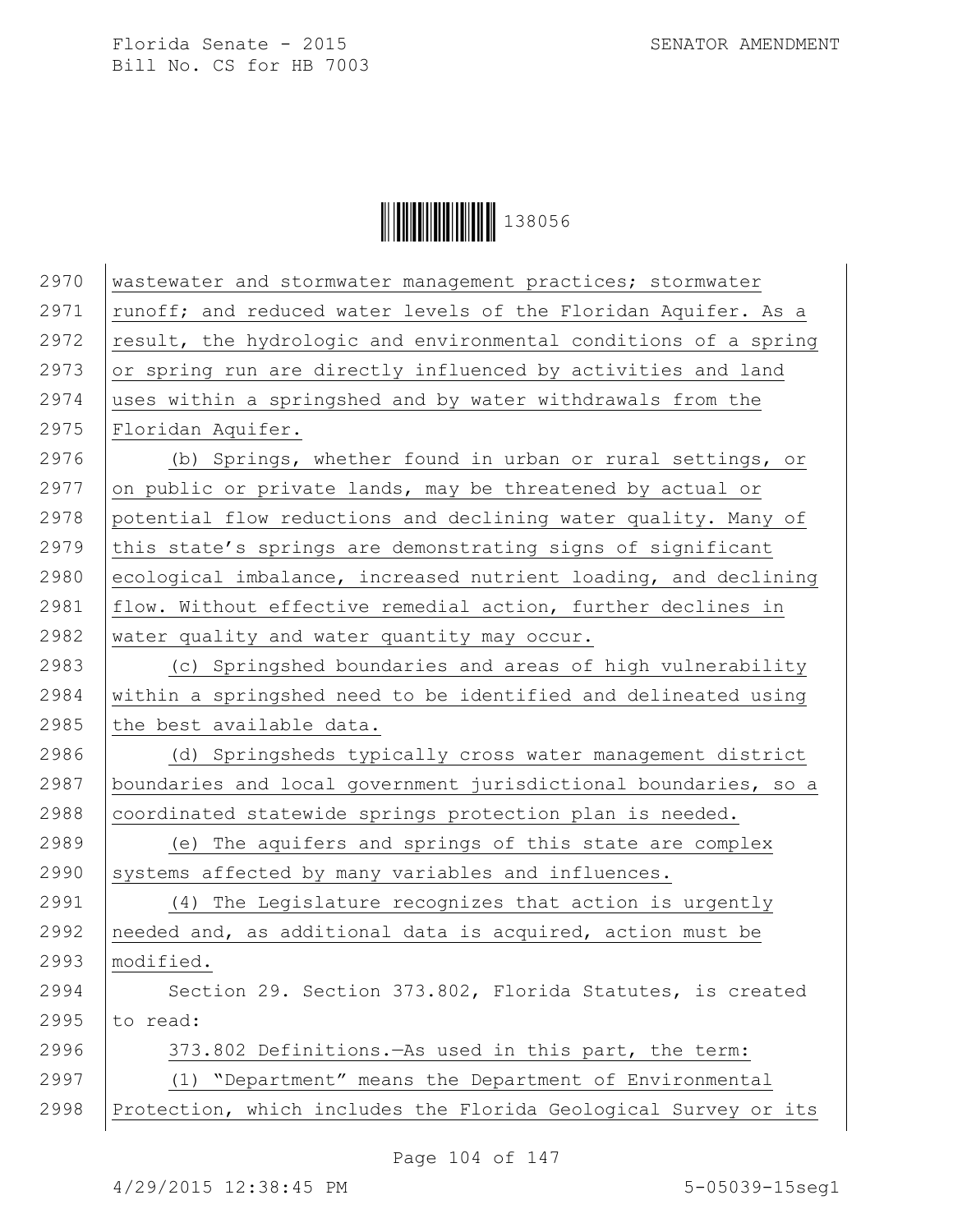

2999 successor agencies. (2) "Local government" means a county or municipal government the jurisdictional boundaries of which include an Outstanding Florida Spring or any part of a springshed or delineated priority focus area of an Outstanding Florida Spring. (3) "Onsite sewage treatment and disposal system" means a system that contains a standard subsurface, filled, or mound drainfield system; an aerobic treatment unit; a graywater system  $\vert$  tank; a laundry wastewater system tank; a septic tank; a grease interceptor; a pump tank; a solids or effluent pump; a waterless, incinerating, or organic waste-composting toilet; or a sanitary pit privy that is installed or proposed to be installed beyond the building sewer on land of the owner or on 3012 other land on which the owner has the legal right to install 3013 such system. The term includes any item placed within, or intended to be used as a part of or in conjunction with, the system. The term does not include package sewage treatment 3016 | facilities and other treatment works regulated under chapter 403. (4) "Outstanding Florida Spring" includes all historic 3019 | first magnitude springs, including their associated spring runs, as determined by the department using the most recent Florida Geological Survey springs bulletin, and the following additional 3022 | springs, including their associated spring runs: (a) De Leon Springs; (b) Peacock Springs; (c) Poe Springs; (d) Rock Springs; (e) Wekiwa Springs; and

Page 105 of 147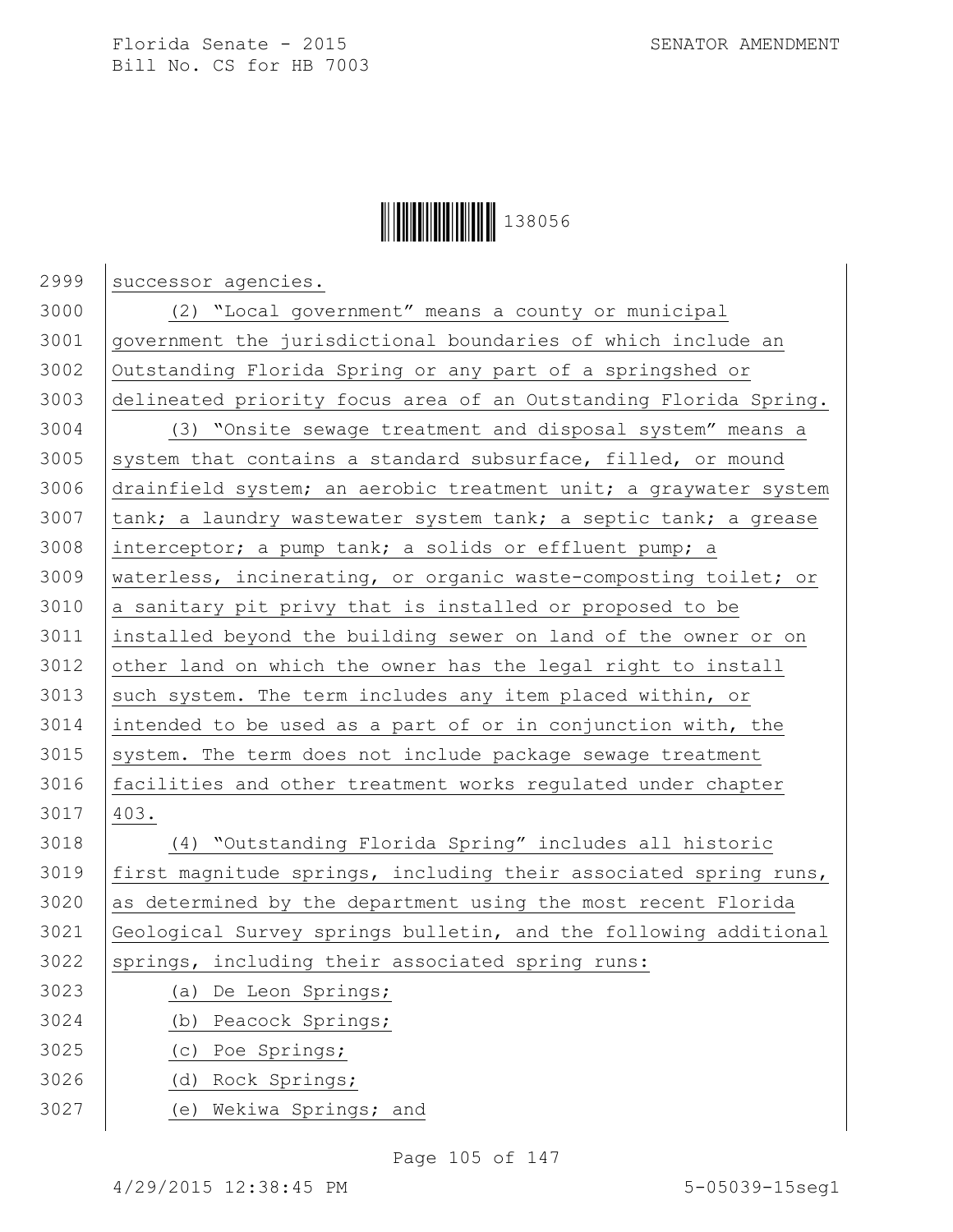## **│││││││││││││││││** 138056

| 3028 | (f) Gemini Springs.                                              |
|------|------------------------------------------------------------------|
| 3029 |                                                                  |
| 3030 | The term does not include submarine springs or river rises.      |
| 3031 | (5) "Priority focus area" means the area or areas of a           |
| 3032 | basin where the Floridan Aquifer is generally most vulnerable to |
| 3033 | pollutant inputs where there is a known connectivity between     |
| 3034 | groundwater pathways and an Outstanding Florida Spring, as       |
| 3035 | determined by the department in consultation with the            |
| 3036 | appropriate water management districts, and delineated in a      |
| 3037 | basin management action plan.                                    |
| 3038 | (6) "Springshed" means the areas within the groundwater and      |
| 3039 | surface water basins which contribute, based upon all relevant   |
| 3040 | facts, circumstances, and data, to the discharge of a spring as  |
| 3041 | defined by potentiometric surface maps and surface watershed     |
| 3042 | boundaries.                                                      |
| 3043 | (7) "Spring run" means a body of flowing water that              |
| 3044 | originates from a spring or whose primary source of water is a   |
| 3045 | spring or springs under average rainfall conditions.             |
| 3046 | (8) "Spring vent" means a location where groundwater flows       |
| 3047 | out of a natural, discernible opening in the ground onto the     |
| 3048 | land surface or into a predominantly fresh surface water body.   |
| 3049 | Section 30. Section 373.803, Florida Statutes, is created        |
| 3050 | to read:                                                         |
| 3051 | 373.803 Delineation of priority focus areas for Outstanding      |
| 3052 | Florida Springs. - Using the best data available from the water  |
| 3053 | management districts and other credible sources, the department, |
| 3054 | in coordination with the water management districts, shall       |
| 3055 | delineate priority focus areas for each Outstanding Florida      |
| 3056 | Spring or group of springs that contains one or more Outstanding |
|      |                                                                  |

Page 106 of 147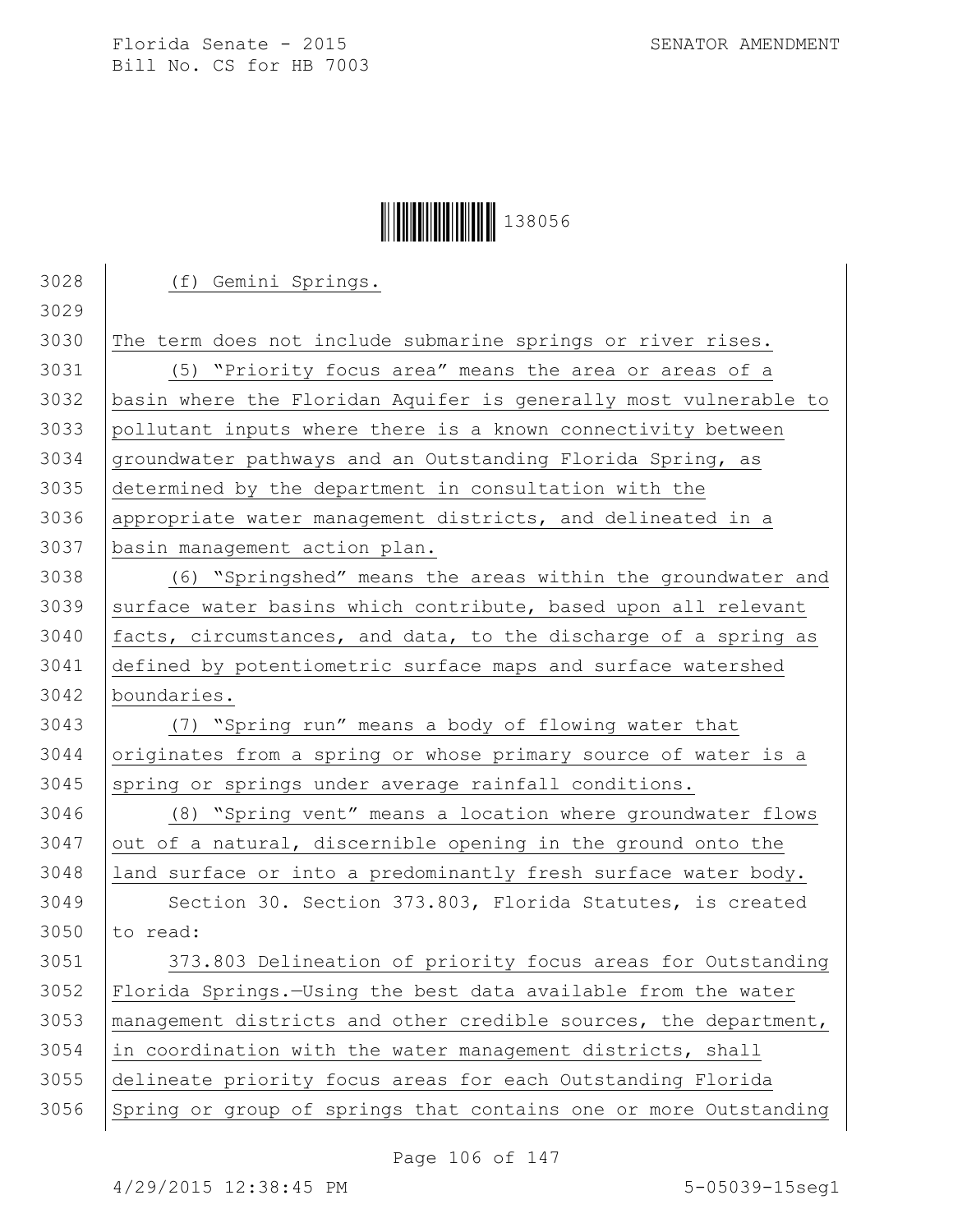**│││││││││││││││││** 138056

| 3057 | Florida Springs and is identified as impaired in accordance with |
|------|------------------------------------------------------------------|
| 3058 | s. 373.807. In delineating priority focus areas, the department  |
| 3059 | shall consider groundwater travel time to the spring,            |
| 3060 | hydrogeology, nutrient load, and any other factors that may lead |
| 3061 | to degradation of an Outstanding Florida Spring. The delineation |
| 3062 | of priority focus areas must be completed by July 1, 2018, shall |
| 3063 | use understood and identifiable boundaries such as roads or      |
| 3064 | political jurisdictions for ease of implementation, and is       |
| 3065 | effective upon incorporation in a basin management action plan.  |
| 3066 | Section 31. Section 373.805, Florida Statutes, is created        |
| 3067 | to read:                                                         |
| 3068 | 373.805 Minimum flows and minimum water levels for               |
| 3069 | Outstanding Florida Springs.-                                    |
| 3070 | (1) At the time a minimum flow or minimum water level is         |
| 3071 | adopted pursuant to s. 373.042 for an Outstanding Florida        |
| 3072 | Spring, if the spring is below or is projected within 20 years   |
| 3073 | to fall below the minimum flow or minimum water level, a water   |
| 3074 | management district or the department shall concurrently adopt a |
| 3075 | recovery or prevention strategy.                                 |
| 3076 | (2) When a minimum flow or minimum water level for an            |
| 3077 | Outstanding Florida Spring is revised pursuant to s.             |
| 3078 | 373.0421(3), if the spring is below or is projected within 20    |
| 3079 | years to fall below the minimum flow or minimum water level, a   |
| 3080 | water management district or the department shall concurrently   |
| 3081 | adopt a recovery or prevention strategy or modify an existing    |
| 3082 | recovery or prevention strategy. A district or the department    |
| 3083 | may adopt the revised minimum flow or minimum water level before |
| 3084 | the adoption of a recovery or prevention strategy if the revised |
| 3085 | minimum flow or minimum water level is less constraining on      |

Page 107 of 147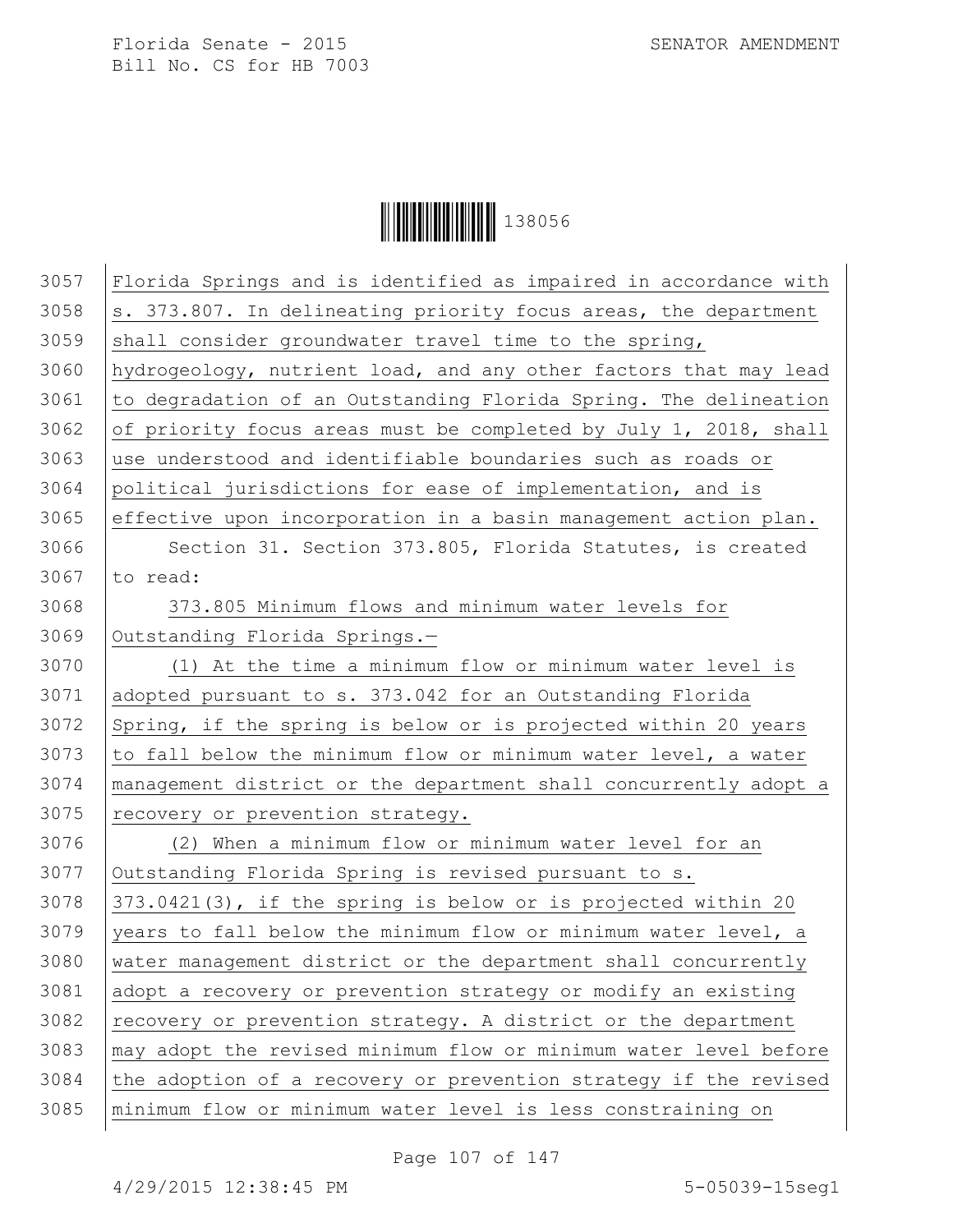

3086 existing or projected future consumptive uses. (3) For an Outstanding Florida Spring without an adopted  $\vert$  recovery or prevention strategy, if a district or the department determines the spring has fallen below, or is projected within 20 years to fall below, the adopted minimum flow or minimum water level, a water management district or the department shall 3092 expeditiously adopt a recovery or prevention strategy. (4) The recovery or prevention strategy for each Outstanding Florida Spring must, at a minimum, include: (a) A listing of all specific projects identified for implementation of the plan; (b) A priority listing of each project; (c) For each listed project, the estimated cost of and the 3099 estimated date of completion; (d) The source and amount of financial assistance to be made available by the water management district for each listed project, which may not be less than 25 percent of the total project cost unless a specific funding source or sources are identified which will provide more than 75 percent of the total project cost. The Northwest Florida Water Management District 3106 and the Suwannee River Water Management District are not required to meet the minimum requirement to receive financial 3108 assistance pursuant to this paragraph; (e) An estimate of each listed project's benefit to an 3110 | Outstanding Florida Spring; and (f) An implementation plan designed with a target to achieve the adopted minimum flow or minimum water level no more  $\vert$  than 20 years after the adoption of a recovery or prevention 3114 strategy. The implementation plan must include a schedule of  $5-$ ,

Page 108 of 147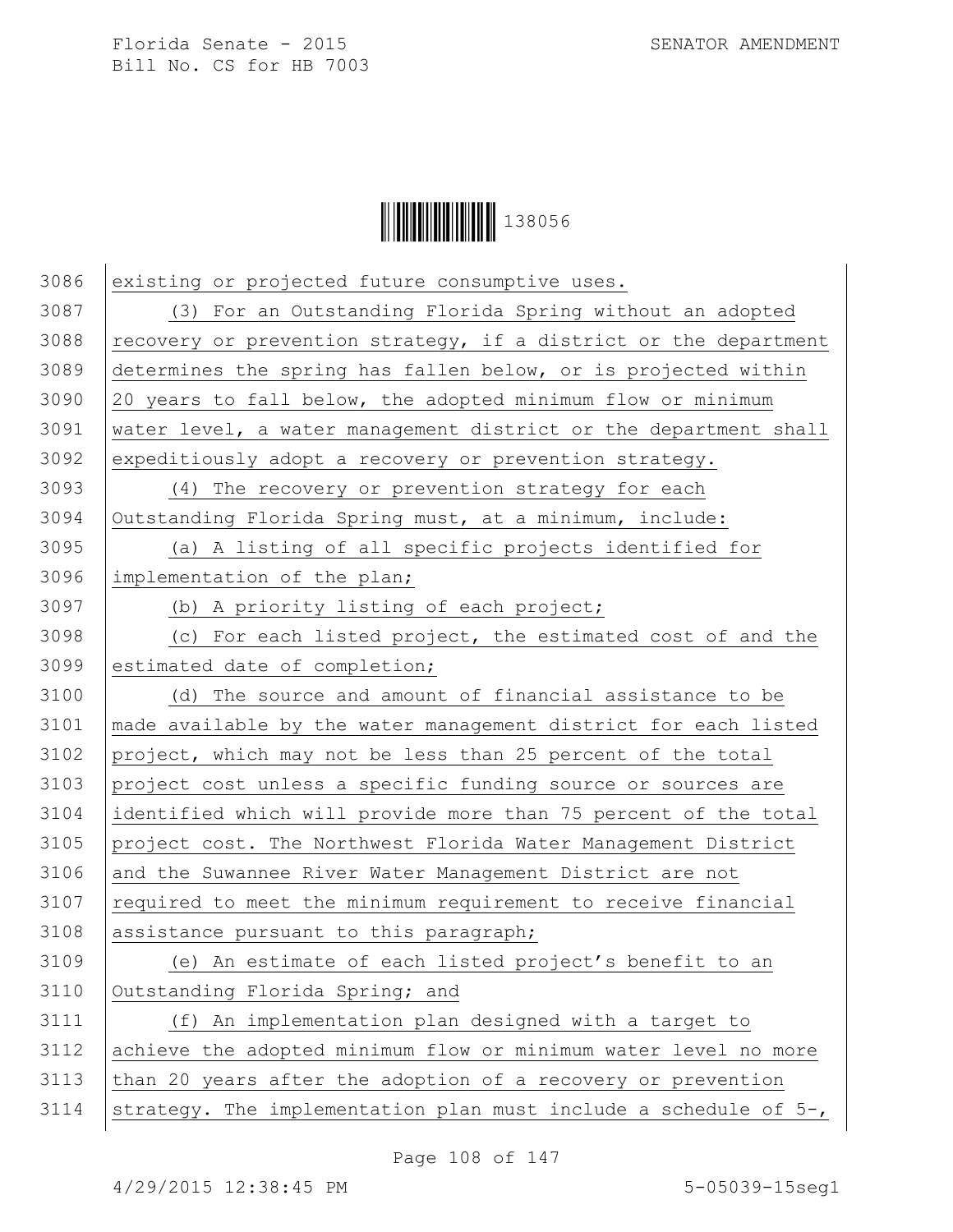**│││││││││││││││││** 138056

| 3115 | 10-, and 15-year measureable milestones intended to achieve the  |
|------|------------------------------------------------------------------|
| 3116 | adopted minimum flow or minimum water level. The schedule is not |
| 3117 | a rule but is intended to provide guidance for planning and      |
| 3118 | funding purposes and is exempt from s. $120.54(1)(a)$ .          |
| 3119 | (5) A local government may apply to the department for a         |
| 3120 | single extension of up to 5 years for any project in an adopted  |
| 3121 | recovery or prevention strategy. The department may grant the    |
| 3122 | extension if the local government provides to the department     |
| 3123 | sufficient evidence that an extension is in the best interest of |
| 3124 | the public. For a local government in a rural area of            |
| 3125 | opportunity, as defined in s. 288.0656, the department may grant |
| 3126 | a single extension of up to 10 years.                            |
| 3127 | Section 32. Section 373.807, Florida Statutes, is created        |
| 3128 | to read:                                                         |
| 3129 | 373.807 Protection of water quality in Outstanding Florida       |
| 3130 | Springs.-By July 1, 2015, the department shall initiate          |
| 3131 | assessment, pursuant to s. 403.067(3), of each Outstanding       |
| 3132 | Florida Spring for which an impairment determination has not     |
| 3133 | been made under the numeric nutrient standards in effect for     |
| 3134 | spring vents. Assessments must be completed by July 1, 2018.     |
| 3135 | (1) (a) Concurrent with the adoption of a nutrient total         |
| 3136 | maximum daily load for an Outstanding Florida Spring, the        |
| 3137 | department, or the department in conjunction with a water        |
| 3138 | management district, shall initiate development of a basin       |
| 3139 | management action plan, as specified in s. 403.067. For an       |
| 3140 | Outstanding Florida Spring with a nutrient total maximum daily   |
| 3141 | load adopted before July 1, 2015, the department, or the         |
| 3142 | department in conjunction with a water management district,      |
| 3143 | shall initiate development of a basin management action plan by  |
|      |                                                                  |

Page 109 of 147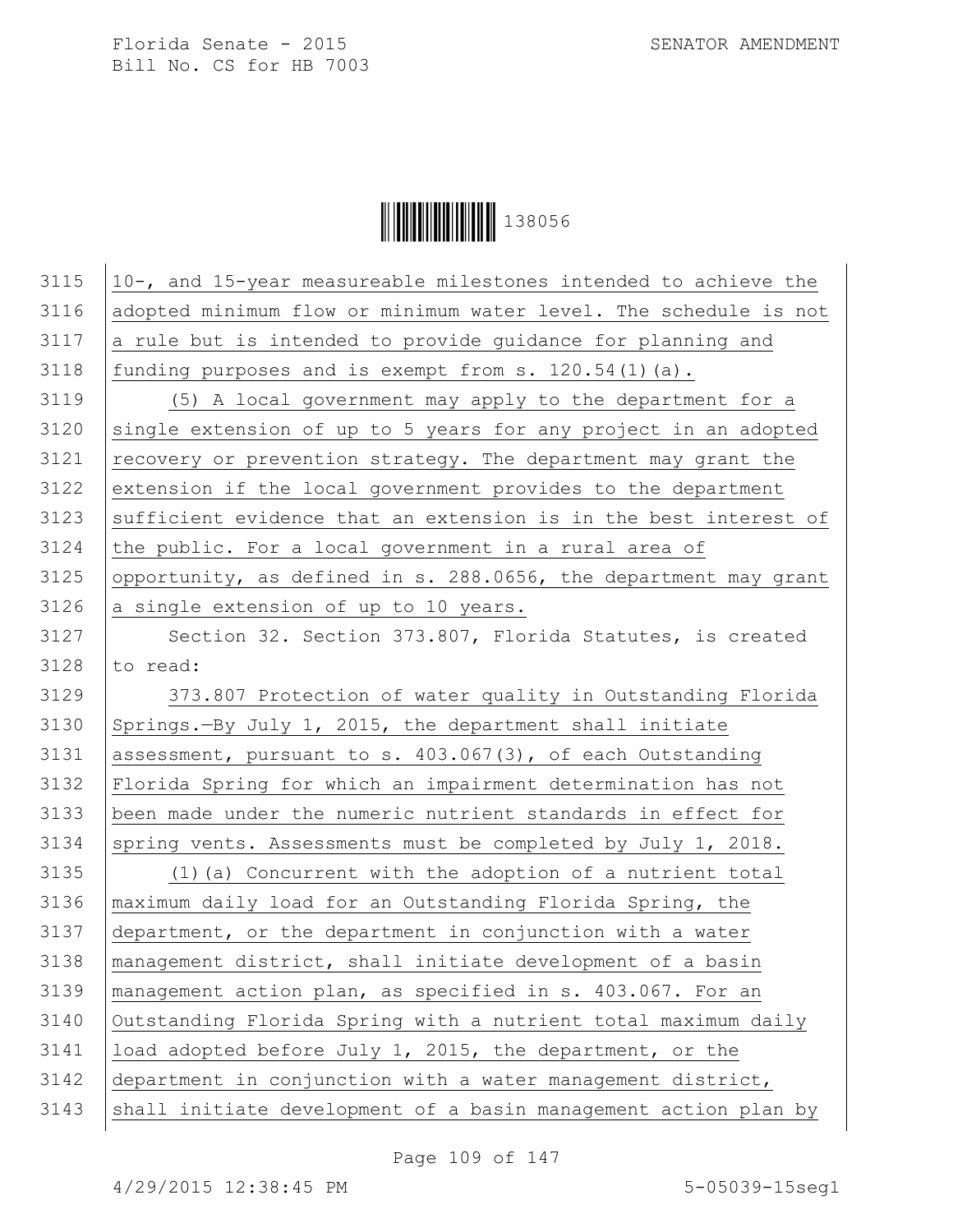

| 3144 | July 1, 2015. During the development of a basin management       |
|------|------------------------------------------------------------------|
| 3145 | action plan, if the department identifies onsite sewage          |
| 3146 | treatment and disposal systems as contributors of at least 20    |
| 3147 | percent of nonpoint source nitrogen pollution or if the          |
| 3148 | department determines remediation is necessary to achieve the    |
| 3149 | total maximum daily load, the basin management action plan shall |
| 3150 | include an onsite sewage treatment and disposal system           |
| 3151 | remediation plan pursuant to subsection (3) for those systems    |
| 3152 | identified as requiring remediation.                             |
| 3153 | (b) A basin management action plan for an Outstanding            |
| 3154 | Florida Spring shall be adopted within 2 years after its         |
| 3155 | initiation and must include, at a minimum:                       |
| 3156 | 1. A list of all specific projects and programs identified       |
| 3157 | to implement a nutrient total maximum daily load;                |
| 3158 | 2. A list of all specific projects identified in any             |
| 3159 | incorporated onsite sewage treatment and disposal system         |
| 3160 | remediation plan, if applicable;                                 |
| 3161 | 3. A priority rank for each listed project;                      |
| 3162 | 4. For each listed project, a planning level cost estimate       |
| 3163 | and the estimated date of completion;                            |
| 3164 | 5. The source and amount of financial assistance to be made      |
| 3165 | available by the department, a water management district, or     |
| 3166 | other entity for each listed project;                            |
| 3167 | 6. An estimate of each listed project's nutrient load            |
| 3168 | reduction;                                                       |
| 3169 | 7. Identification of each point source or category of            |
| 3170 | nonpoint sources, including, but not limited to, urban turf      |
| 3171 | fertilizer, sports turf fertilizer, agricultural fertilizer,     |
| 3172 | onsite sewage treatment and disposal systems, wastewater         |
|      |                                                                  |

Page 110 of 147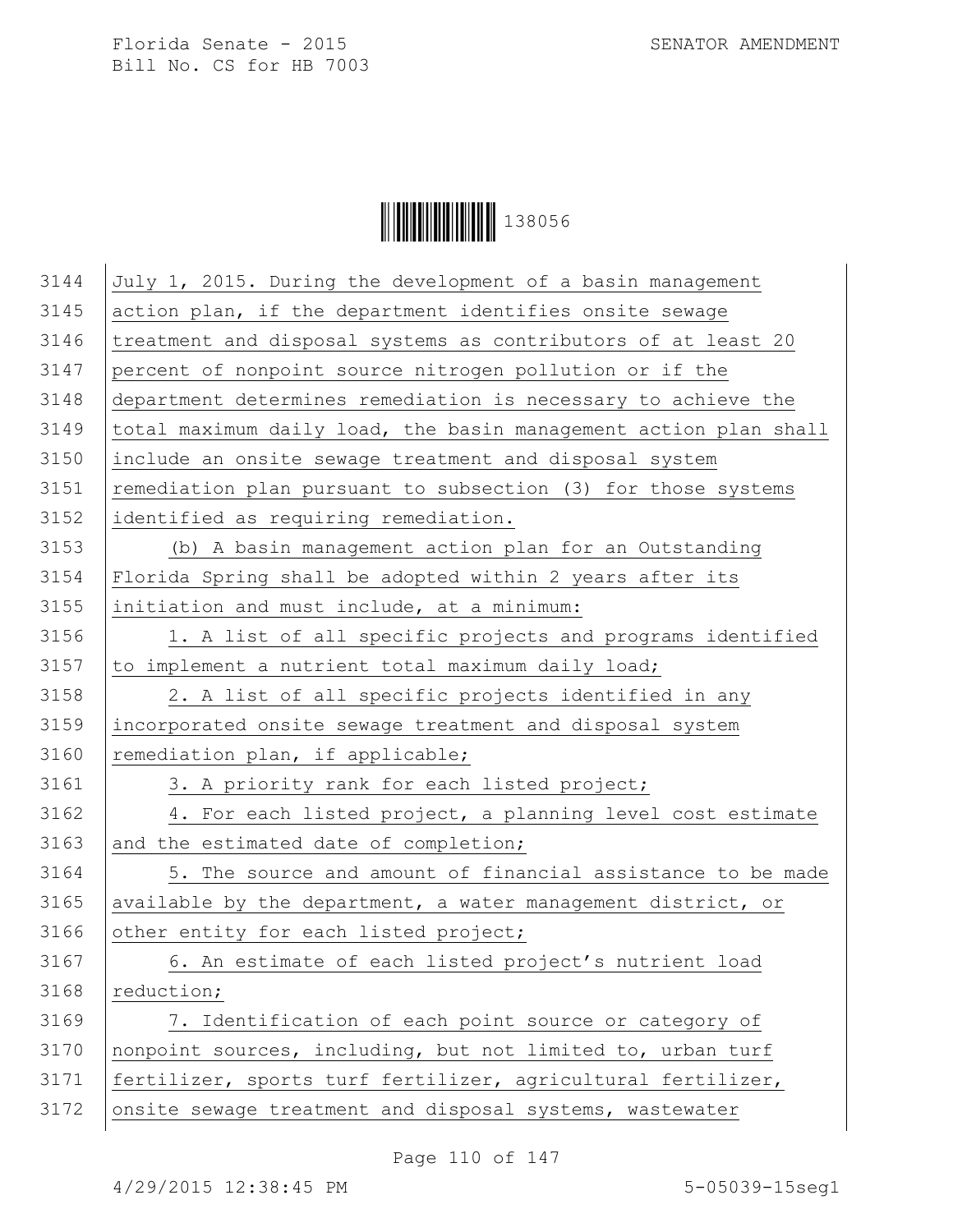**│││││││││││││││││** 138056

| 3173 | treatment facilities, animal wastes, and stormwater facilities.           |
|------|---------------------------------------------------------------------------|
| 3174 | An estimated allocation of the pollutant load must be provided            |
| 3175 | for each point source or category of nonpoint sources; and                |
| 3176 | 8. An implementation plan designed with a target to achieve               |
| 3177 | the adopted nutrient total maximum daily load no more than 20             |
| 3178 | years after the adoption of a basin management action plan. The           |
| 3179 | plan must include a schedule of $5-$ , $10-$ , and $15-$ year measureable |
| 3180 | milestones intended to achieve the adopted nutrient total                 |
| 3181 | maximum daily load. The schedule is not a rule but is intended            |
| 3182 | to provide guidance for planning and funding purposes and is              |
| 3183 | exempt from s. 120.54(1)(a).                                              |
| 3184 | (c) For a basin management action plan adopted before July                |
| 3185 | 1, 2015, which addresses an Outstanding Florida Spring, the               |
| 3186 | department or the department in conjunction with a water                  |
| 3187 | management district must revise the plan if necessary to comply           |
| 3188 | with this section by July 1, 2018.                                        |
| 3189 | (d) A local government may apply to the department for a                  |
| 3190 | single extension of up to 5 years for any project in an adopted           |
| 3191 | basin management action plan. A local government in a rural area          |
| 3192 | of opportunity, as defined in s. 288.0656, may apply for a                |
| 3193 | single extension of up to 10 years for such a project. The                |
| 3194 | department may grant the extension if the local government                |
| 3195 | provides to the department sufficient evidence that an extension          |
| 3196 | is in the best interest of the public.                                    |
| 3197 | (2) By July 1, 2016, each local government, as defined in                 |
| 3198 | s. 373.802(2), that has not adopted an ordinance pursuant to s.           |
| 3199 | 403.9337, shall develop, enact, and implement an ordinance                |
| 3200 | pursuant to that section. It is the intent of the Legislature             |
| 3201 | that ordinances required to be adopted under this subsection              |

Page 111 of 147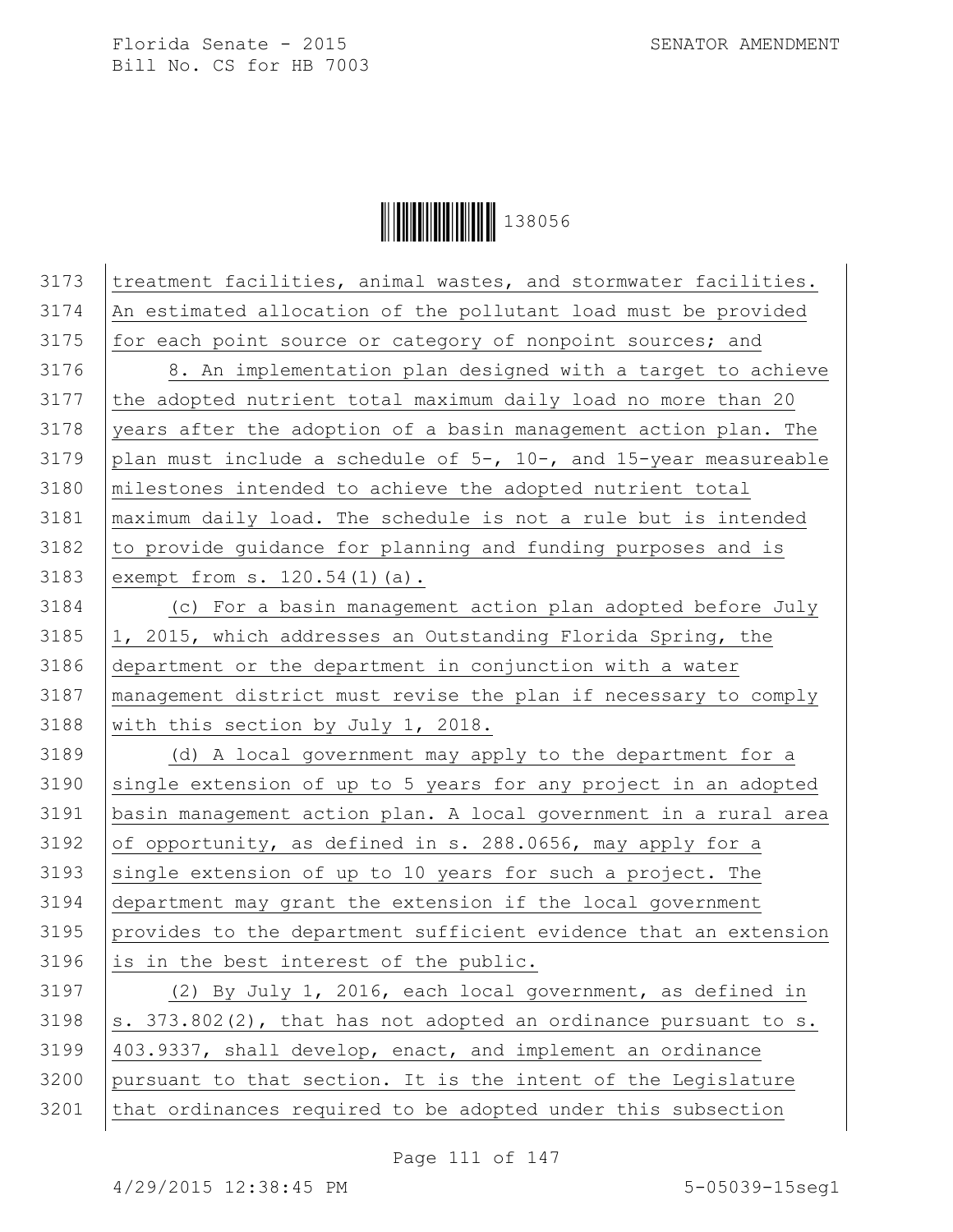

| 3202 | reflect the latest scientific information, advancements, and     |
|------|------------------------------------------------------------------|
| 3203 | technological improvements in the industry.                      |
| 3204 | (3) As part of a basin management action plan that includes      |
| 3205 | an Outstanding Florida Spring, the department, in consultation   |
| 3206 | with the Department of Health, relevant local governments, and   |
| 3207 | relevant local public and private wastewater utilities, shall    |
| 3208 | develop an onsite sewage treatment and disposal system           |
| 3209 | remediation plan for a spring if the department determines       |
| 3210 | onsite sewage treatment and disposal systems within a priority   |
| 3211 | focus area contribute at least 20 percent of nonpoint source     |
| 3212 | nitrogen pollution or if the department determines remediation   |
| 3213 | is necessary to achieve the total daily maximum load. This plan  |
| 3214 | shall be completed and adopted as part of the basin management   |
| 3215 | action plan no later than the first 5-year milestone required by |
| 3216 | subparagraph (1) (b) 8. In preparing this plan, the department   |
| 3217 | shall:                                                           |
| 3218 | (a) Collect and evaluate credible scientific information on      |
| 3219 | the effect of nutrients, particularly forms of nitrogen, on      |
| 3220 | springs and springs systems;                                     |
| 3221 | (b) Develop a public education plan to provide area              |
| 3222 | residents with reliable, understandable information about onsite |
| 3223 | sewage treatment and disposal systems and springs;               |
| 3224 | and                                                              |
| 3225 | (c) Identify projects necessary to reduce the nutrient           |
| 3226 | impacts from onsite sewage treatment and disposal systems.       |
| 3227 |                                                                  |
| 3228 | In addition to the requirements in s. 403.067, the plan shall    |
| 3229 | include options for repair, upgrade, replacement, drainfield     |
| 3230 | modification, addition of effective nitrogen reducing features,  |
|      |                                                                  |

Page 112 of 147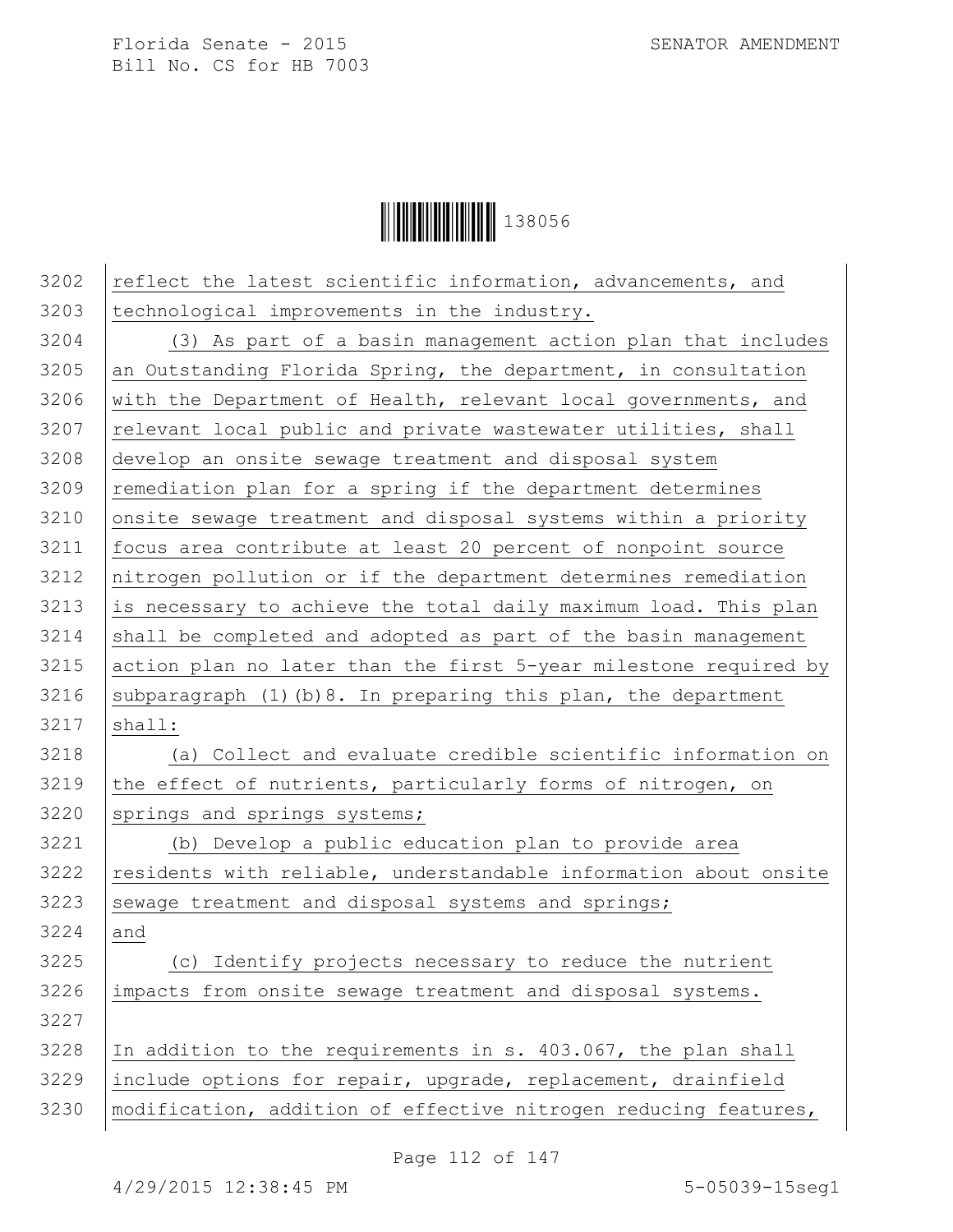

3231 connection to a central sewerage system, or other action for an onsite sewage treatment and disposal system or group of systems within a priority focus area that contribute at least 20 percent of nonpoint source nitrogen pollution or if the department determines remediation is necessary to achieve a total maximum daily load. For these systems, the department shall include in the plan a priority ranking for each system or group of systems 3238 that requires remediation and shall award funds to implement the 3239 remediation projects contingent on an appropriation in the General Appropriations Act, which may include all or part of the costs necessary for repair, upgrade, replacement, drainfield 3242 | modification, addition of effective nitrogen reducing features, initial connection to a central sewerage system, or other action. In awarding funds, the department may consider expected 3245 nutrient reduction benefit per unit cost, size and scope of project, relative local financial contribution to the project, financial impact on property owners and the community. The department may waive matching funding requirements for proposed projects within an area designated as a rural area of 3250 opportunity under s. 288.0656. (4) The department shall provide notice to a local government of all permit applicants under s. 403.814(12) in a priority focus area of an Outstanding Florida Spring over which the local government has full or partial jurisdiction. 3255 Section 33. Section 373.811, Florida Statutes, is created to read: 3257 | 373.811 Prohibited activities within a priority focus area.—The following activities are prohibited within a priority focus area in effect for an Outstanding Florida Spring:

Page 113 of 147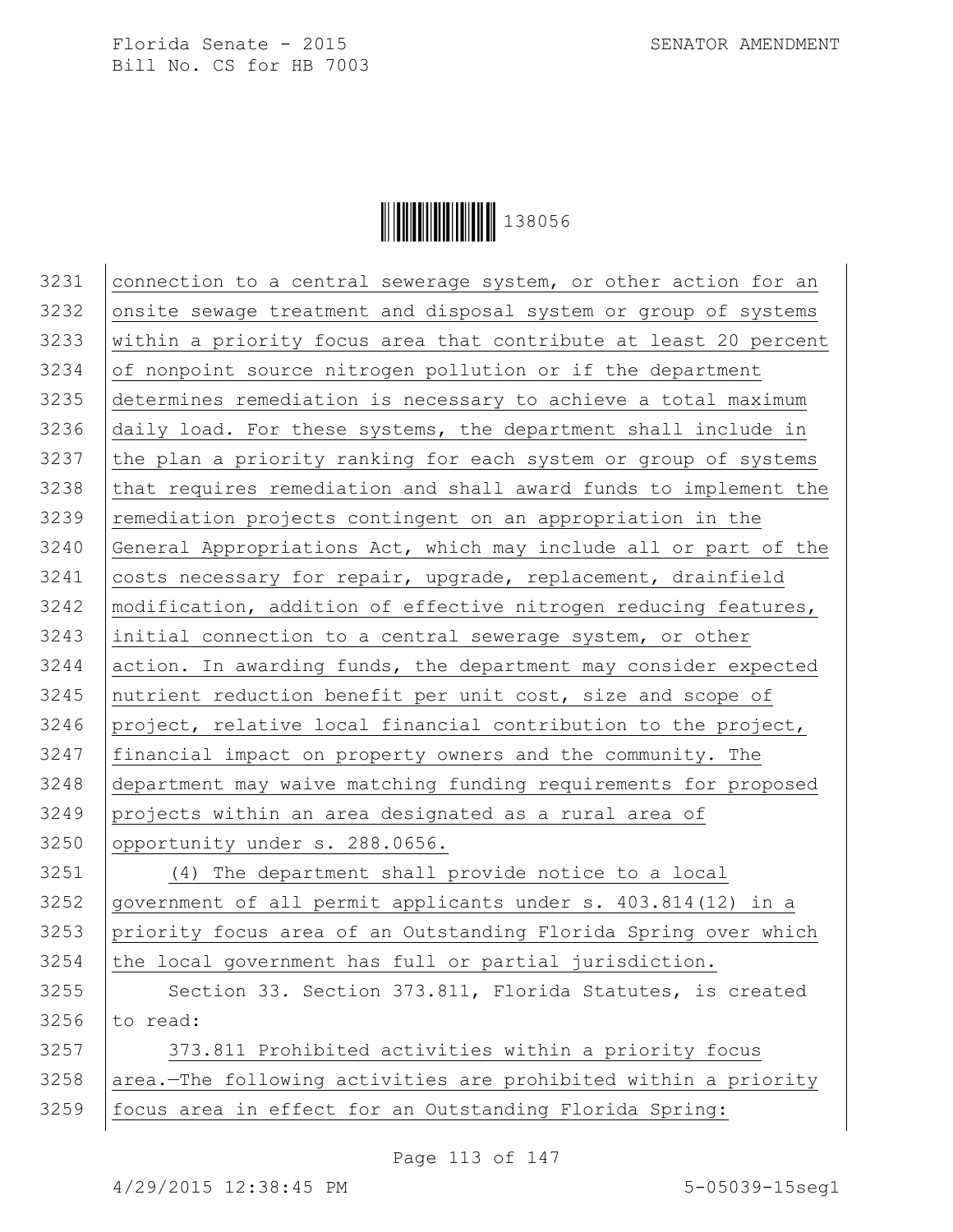

 (1) New domestic wastewater disposal facilities, including  $\vert$  rapid infiltration basins, with permitted capacities of 100,000 gallons per day or more, except for those facilities that meet 3263 an advanced wastewater treatment standard of no more than 3 mg/l 3264 | total nitrogen, expressed as N, on an annual permitted basis, or a more stringent treatment standard if the department determines the more stringent standard is necessary to attain a total maximum daily load for the Outstanding Florida Spring. (2) New onsite sewage treatment and disposal systems on lots of less than 1 acre, if the addition of the specific 3270 Systems conflicts with an onsite treatment and disposal system 3271 | remediation plan incorporated into a basin management action plan in accordance with s.  $373.807(3)$ . 3273 | (3) New facilities for the disposal of hazardous waste. (4) The land application of Class A or Class B domestic wastewater biosolids not in accordance with a department approved nutrient management plan establishing the rate at which all biosolids, soil amendments, and sources of nutrients at the land application site can be applied to the land for crop production while minimizing the amount of pollutants and 3280 nutrients discharged to groundwater or waters of the state. (5) New agriculture operations that do not implement best management practices, measures necessary to achieve pollution reduction levels established by the department, or groundwater monitoring plans approved by a water management district or the department. 3286 | Section 34. Section 373.813, Florida Statutes, is created to read: 373.813 Rules.—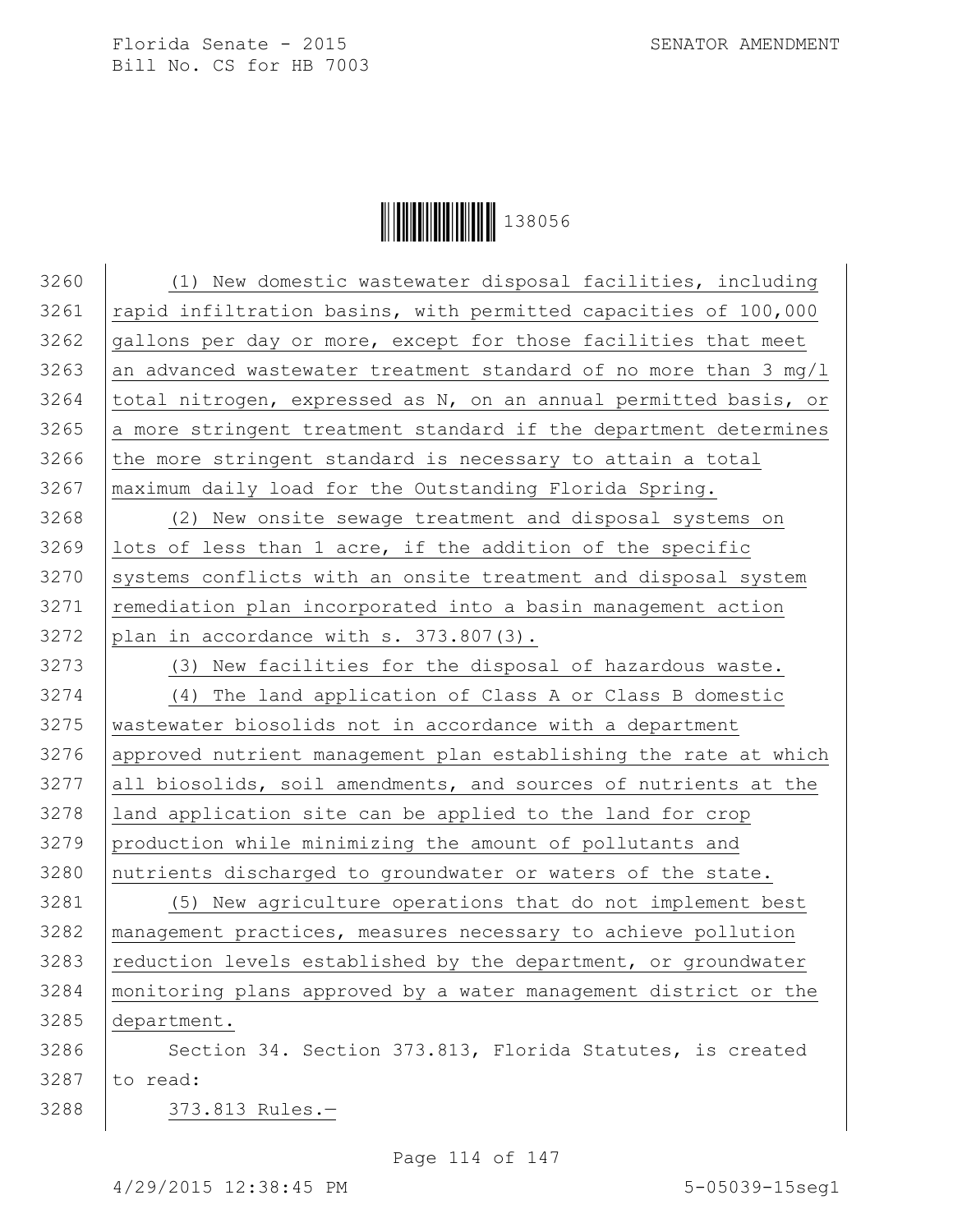

 (1) The department shall adopt rules to improve water quantity and water quality to administer this part, as applicable. (2)(a) The Department of Agriculture and Consumer Services is the lead agency coordinating the reduction of agricultural nonpoint sources of pollution for the protection of Outstanding Florida Springs. The Department of Agriculture and Consumer 3296 Services and the department, pursuant to s.  $403.067(7)(c)4.$ 3297 shall study new or revised agricultural best management practices for improving and protecting Outstanding Florida Springs and, if necessary, in cooperation with applicable local governments and stakeholders, initiate rulemaking to require the implementation of such practices within a reasonable period. (b) The department, the Department of Agriculture and Consumer Services, and the University of Florida Institute of Food and Agricultural Sciences shall cooperate in conducting the necessary research and demonstration projects to develop improved or additional nutrient management tools, including the use of controlled release fertilizer that can be used by agricultural producers as part of an agricultural best management practices program. The development of such tools must 3310 reflect a balance between water quality improvement and agricultural productivity and, if applicable, must be incorporated into the revised agricultural best management practices adopted by rule by the Department of Agriculture and Consumer Services. 3315 Section 35. Subsections (25) and (29) of section  $403.061$ , 3316 Florida Statutes, are amended, and subsection (45) is added to

3317  $|$ that section, to read: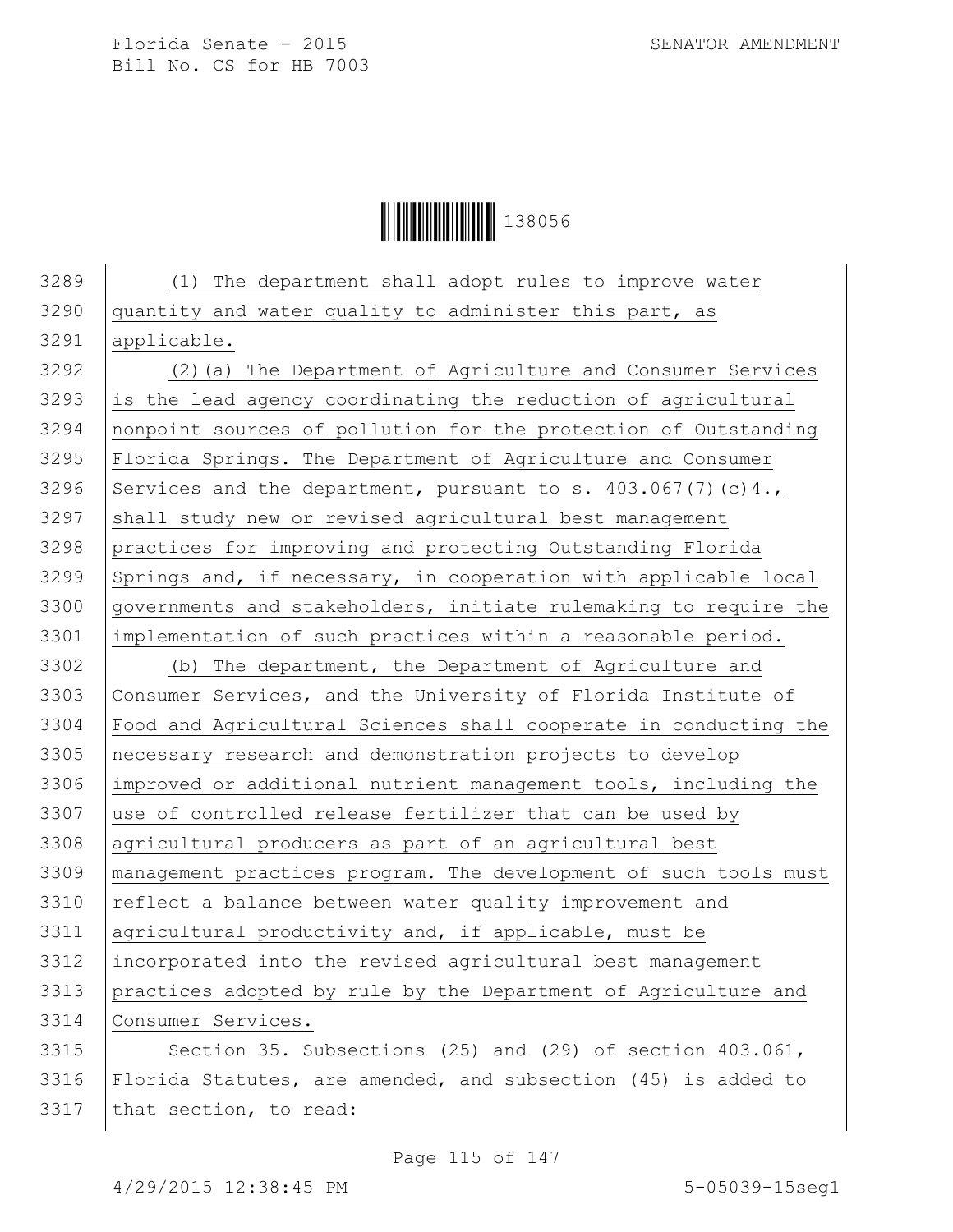

 403.061 Department; powers and duties.—The department shall have the power and the duty to control and prohibit pollution of air and water in accordance with the law and rules adopted and 3321 promulgated by it and, for this purpose, to:

3322 (25)(a) Establish and administer a program for the  $3323$  restoration and preservation of bodies of water within the 3324 state. The department shall have the power to acquire lands, to  $3325$  cooperate with other applicable state or local agencies to 3326 enhance existing public access to such bodies of water, and to 3327 adopt all rules necessary to accomplish this purpose.

3328 (b) Create a consolidated water resources work plan, in 3329 | consultation with state agencies, water management districts, 3330  $\vert$  regional water supply authorities, and local governments, which 3331 provides a geographic depiction of the total inventory of water 3332 resources projects and regionally significant water supply 3333 projects currently under construction, completed in the previous 3334  $\vert$  5 years, or planned to begin construction in the next 5 years. 3335 The consolidated work plan must include for each project a 3336 description of the project, the total cost of the project, and 3337 identification of the governmental entity financing the project. 3338 This information together with the information provided pursuant 3339  $\vert$  to paragraph (45) (a) is intended to facilitate the ability of 3340 the Florida Water Resources Advisory Council, the Legislature, 3341 and the public to consider the projects contained in the 3342 | tentative water resources work program developed pursuant to s. 3343 403.0616 in relation to all projects undertaken within a 10-year 3344 period and the existing condition of water resources in the  $3345$  project area and in the state as a whole. The department may 3346 adopt rules to accomplish this purpose.

Page 116 of 147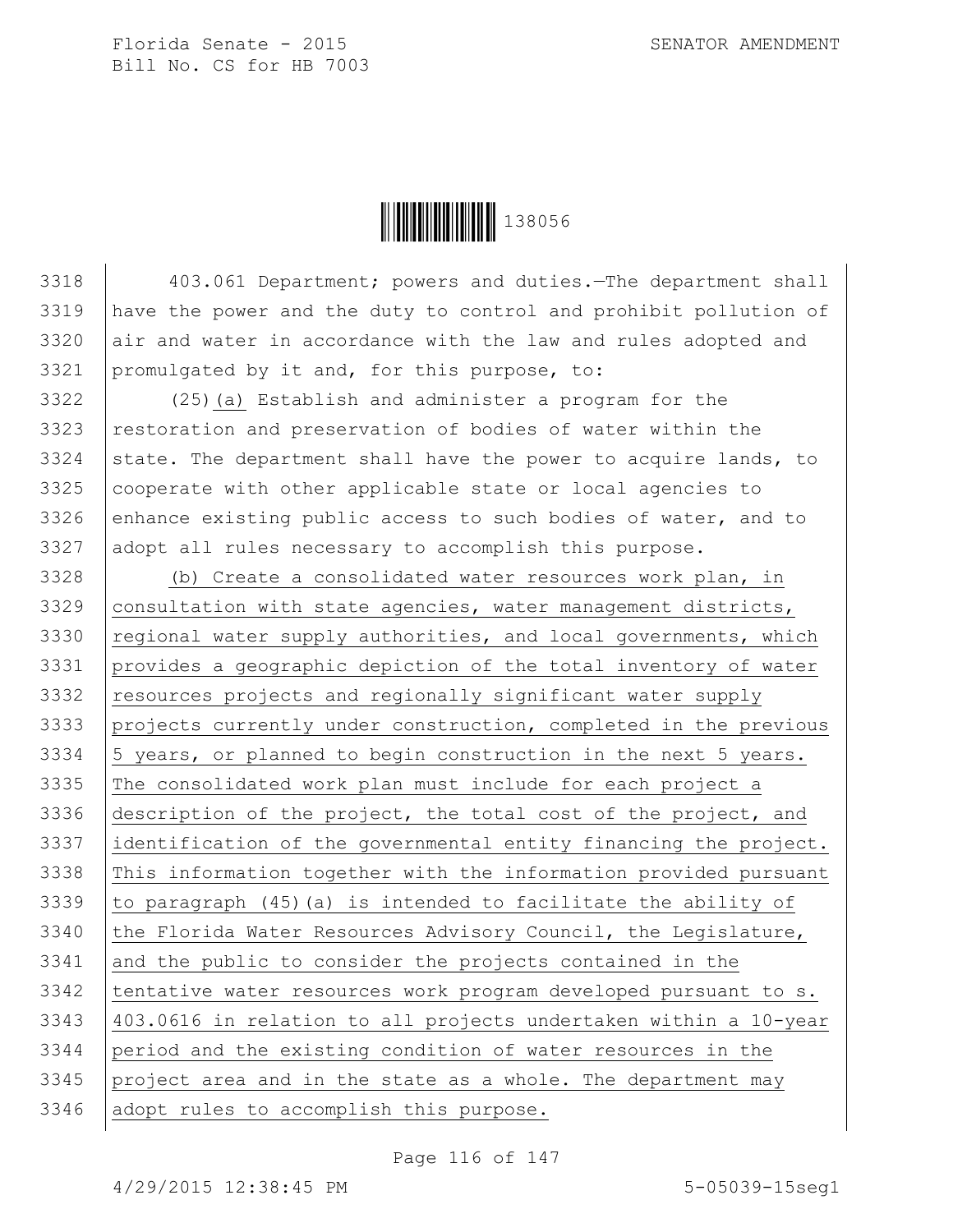Ì1380561Î138056

 (29)(a) Adopt by rule special criteria to protect Class II 3348 and Class III shellfish harvesting waters. Such rules may include special criteria for approving docking facilities that have 10 or fewer slips if the construction and operation of such facilities will not result in the closure of shellfish waters. (b) Adopt by rule a specific surface water classification 3353 to protect surface waters used for treated potable water supply. These designated surface waters shall have the same water quality criteria protections as waters designated for fish consumption, recreation, and the propagation and maintenance of  $|a$  healthy, well-balanced population of fish and wildlife, and shall be free from discharged substances at a concentration  $\vert$ that, alone or in combination with other discharged substances, would require significant alteration of permitted treatment processes at the permitted treatment facility or that would 3362 otherwise prevent compliance with applicable state drinking water standards in the treated water. Notwithstanding this classification or the inclusion of treated water supply as a designated use of a surface water, a surface water used for 3366 treated potable water supply may be reclassified to the potable water supply classification. 3368 (45) (a) Create and maintain a web-based, interactive map that includes, at a minimum: 3370 | 1. All watersheds and each water body within those watersheds; 3372 | 2. The county or counties in which the watershed or water body is located; 3374 3. The water management district or districts in which the 3375 | watershed or water body is located;

Page 117 of 147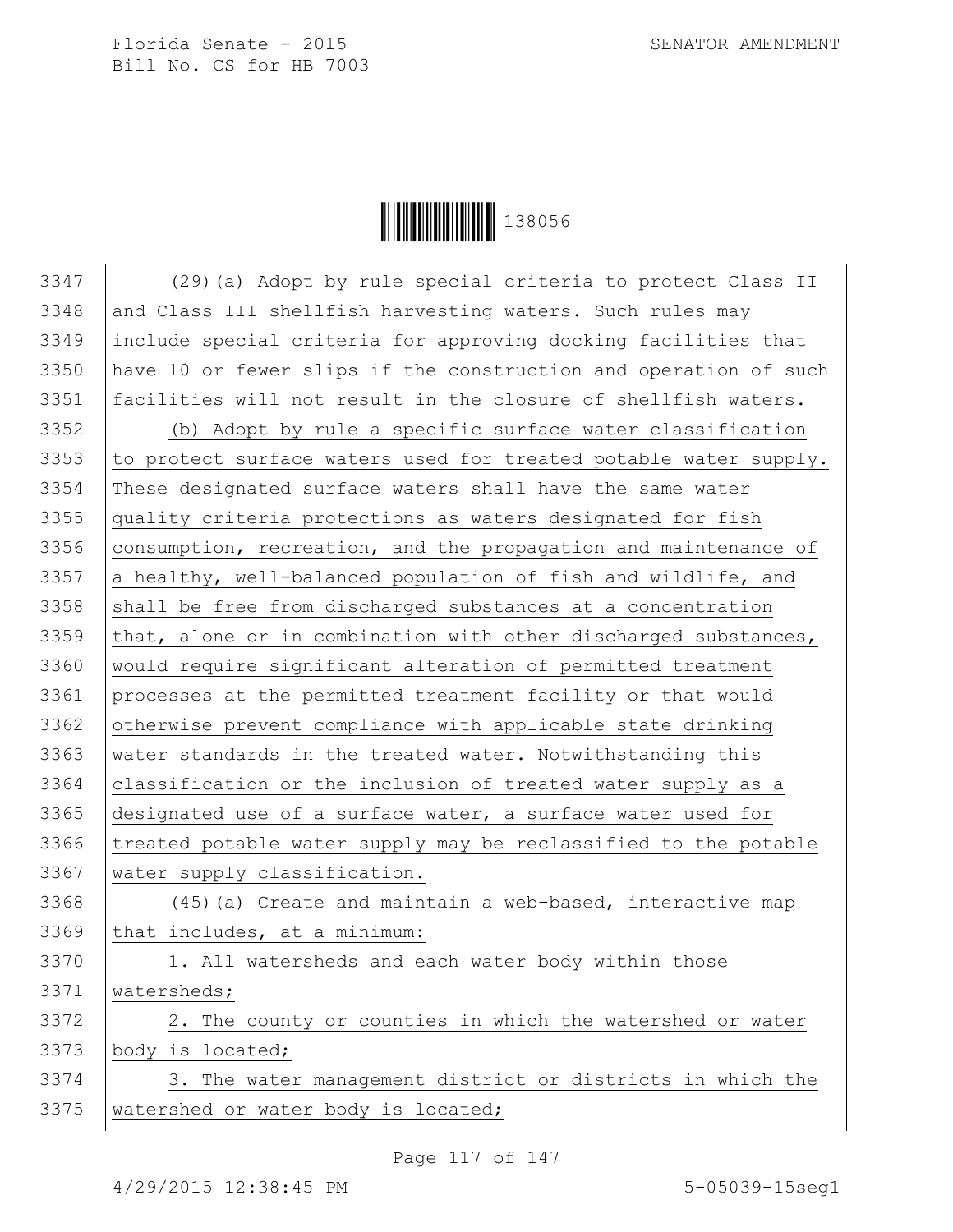**│││││││││││││││││** 138056

| 3376 | 4. Whether, if applicable, a minimum flow or minimum water      |
|------|-----------------------------------------------------------------|
| 3377 | level has been adopted for the water body and if such minimum   |
| 3378 | flow or minimum water level has not been adopted, the           |
| 3379 | anticipated adoption date;                                      |
| 3380 | 5. Whether, if applicable, a recovery or prevention             |
| 3381 | strategy has been adopted for the watershed or water body and,  |
| 3382 | if such a plan has not been adopted, the anticipated adoption   |
| 3383 | date;                                                           |
| 3384 | 6. The impairment status of each water body;                    |
| 3385 | 7. Whether, if applicable, a total maximum daily load has       |
| 3386 | been adopted if the water body is listed as impaired and, if    |
| 3387 | such total maximum daily load has not been adopted, the         |
| 3388 | anticipated adoption date;                                      |
| 3389 | 8. Whether, if applicable, a basin management action plan       |
| 3390 | has been adopted for the watershed and, if such a plan has not  |
| 3391 | been adopted, the anticipated adoption date;                    |
| 3392 | 9. Each project listed on the 5-year water resources work       |
| 3393 | program developed pursuant to s. 373.036(7);                    |
| 3394 | 10. The agency or agencies and local sponsor, if any,           |
| 3395 | responsible for overseeing the project;                         |
| 3396 | 11. The total or estimated cost and completion date of each     |
| 3397 | project and the financial contribution of each entity;          |
| 3398 | 12. The estimated quantitative benefit to the watershed or      |
| 3399 | water body; and                                                 |
| 3400 | 13. The water projects completed within the last 5 years        |
| 3401 | within the watershed or water body.                             |
| 3402 | (b) The department and each water management district shall     |
| 3403 | prominently display on their respective websites a hyperlink to |
| 3404 | the interactive map required by this subsection.                |
|      |                                                                 |

Page 118 of 147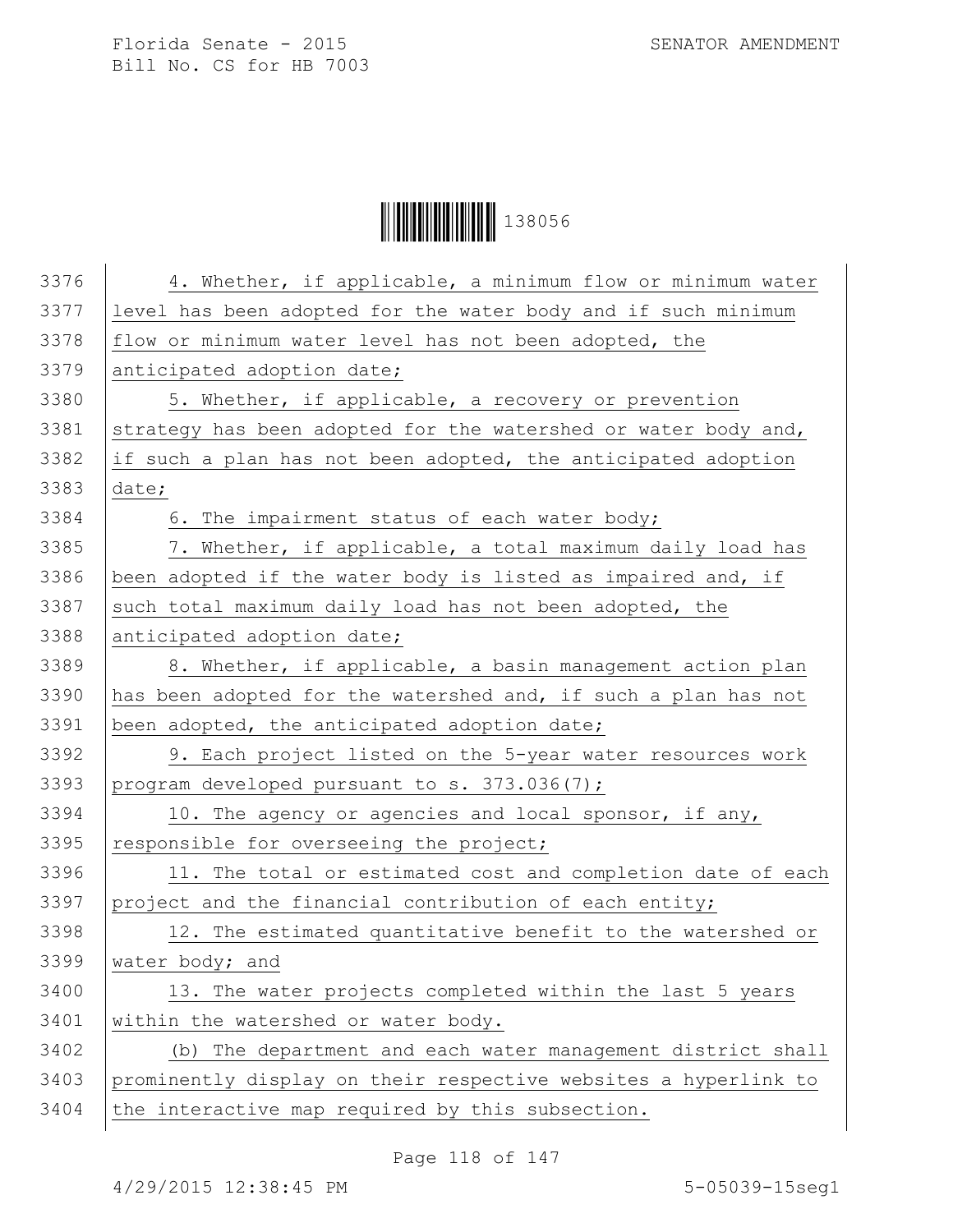

| 3405 |                                                                  |
|------|------------------------------------------------------------------|
| 3406 | The department shall implement such programs in conjunction with |
| 3407 | its other powers and duties and shall place special emphasis on  |
| 3408 | reducing and eliminating contamination that presents a threat to |
| 3409 | humans, animals or plants, or to the environment.                |
| 3410 | Section 36. Section 403.0616, Florida Statutes, is created       |
| 3411 | to read:                                                         |
| 3412 | 403.0616 Florida Water Resources Advisory Council.-              |
| 3413 | (1) The Florida Water Resources Advisory Council is hereby       |
| 3414 | created within the department for the purpose of reviewing,      |
| 3415 | evaluating, and recommending water resource projects prioritized |
| 3416 | and submitted by state agencies, water management districts,     |
| 3417 | regional water supply authorities, or local governments for      |
| 3418 | funding from the Land Acquisition Trust Fund created within the  |
| 3419 | department. Water resource projects recommended by the council   |
| 3420 | must be eligible for state funding pursuant to s. 28, Article X  |
| 3421 | of the State Constitution and be of statewide, regional, or      |
| 3422 | critical importance under this chapter or chapter 373.           |
| 3423 | (2) The council is also responsible for submitting a             |
| 3424 | prioritization of pilot projects, eligible for funding from the  |
| 3425 | Land Acquisition Trust Fund, which test the effectiveness of     |
| 3426 | innovative or existing nutrient reduction or water conservation  |
| 3427 | technologies or practices designed to minimize nutrient          |
| 3428 | pollution or restore flows in the water bodies of the state as   |
| 3429 | provided in s. 403.0617.                                         |
| 3430 | (3) The Florida Water Resources Advisory Council consists        |
| 3431 | of five voting members, the Secretary of Environmental           |
| 3432 | Protection, who shall serve as chair of the council; the         |
| 3433 | Commissioner of Agriculture; the executive director of the Fish  |

Page 119 of 147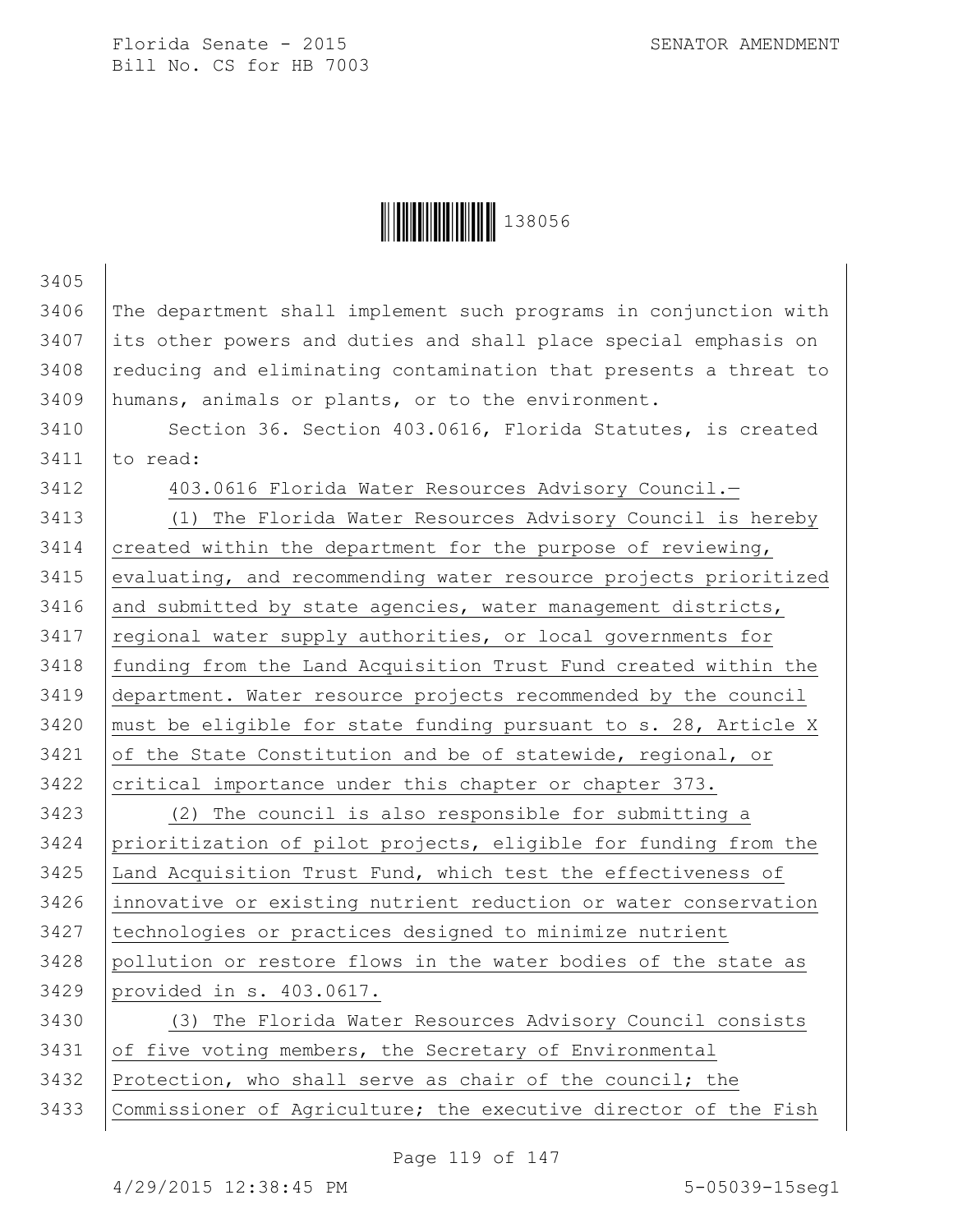**│││││││││││││││││** 138056

| 3434 | and Wildlife Conservation Commission; one member with expertise  |
|------|------------------------------------------------------------------|
| 3435 | in a scientific discipline related to water resources, appointed |
| 3436 | by the President of the Senate; and one member with expertise in |
| 3437 | a scientific discipline related to water resources, appointed by |
| 3438 | the Speaker of the House of Representatives.                     |
| 3439 | (4) Members appointed by the President of the Senate and         |
| 3440 | Speaker of the House of Representatives shall serve 2-year       |
| 3441 | terms, but may not serve more than a total of 6 years. The       |
| 3442 | President of the Senate and the Speaker of the House of          |
| 3443 | Representatives may fill a vacancy at any time for an unexpired  |
| 3444 | term of an appointed member.                                     |
| 3445 | (5) If a member of the council is disqualified from serving      |
| 3446 | because he or she no longer holds the position required to serve |
| 3447 | under this section, the interim head of the agency shall serve   |
| 3448 | as the agency representative.                                    |
| 3449 | (6) The two appointed council members shall receive              |
| 3450 | reimbursement for expenses and per diem for travel to attend     |
| 3451 | council meetings authorized pursuant to s. 112.061 while in the  |
| 3452 | performance of their duties.                                     |
| 3453 | (7) The executive directors of each of the five water            |
| 3454 | management districts, or their respective designees, shall be    |
| 3455 | represented at and must participate in meetings of the council,  |
| 3456 | but are not members of the council.                              |
| 3457 |                                                                  |
|      | (8) The council shall hold periodic meetings at the request      |
| 3458 | of the chair but must hold at least two public meetings,         |
| 3459 | separately noticed, each year at which the public has the        |
| 3460 | opportunity to participate and comment. Unless otherwise         |
| 3461 | provided by law, notice for each meeting must be published in a  |
| 3462 | newspaper of general circulation in the area where the meeting   |

Page 120 of 147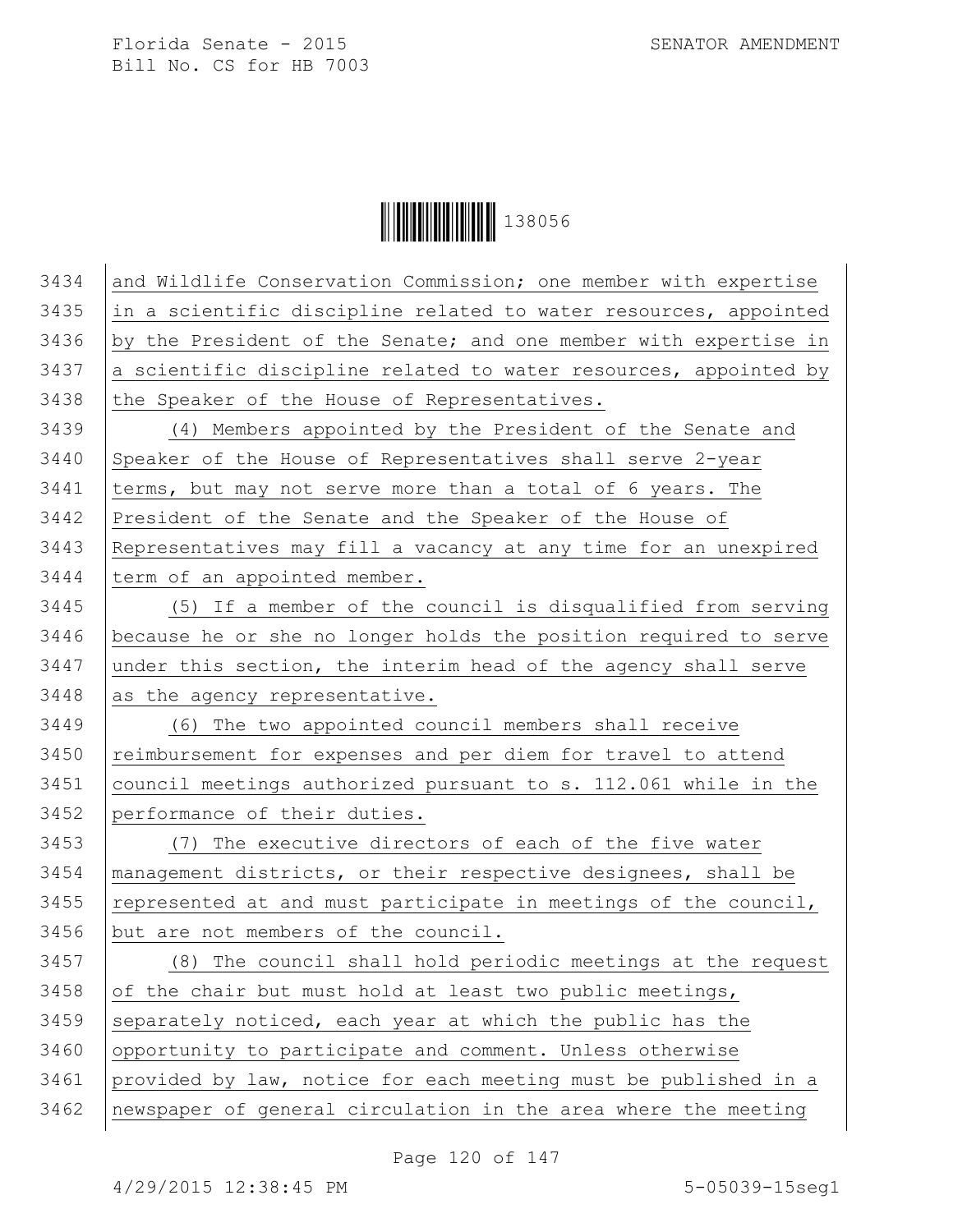**││││││││││││││││** 138056

| 3463 | is to be held at least 5 days but no more than 15 days before    |
|------|------------------------------------------------------------------|
| 3464 | the meeting date. Notice of the meetings shall also be posted on |
| 3465 | the department's and each water management district's website    |
| 3466 | for at least 30 days in advance of the meeting.                  |
| 3467 | (a) Beginning July 15, 2016, and on or before July 15 of         |
| 3468 | each year thereafter, the council shall release tentative        |
| 3469 | recommendations for water resource projects pursuant to this     |
| 3470 | section. The public has 30 days to submit comments regarding the |
| 3471 | tentative recommendations.                                       |
| 3472 | (b) The council shall, after receiving public comment,           |
| 3473 | adopt final recommendations for submission to the Governor, the  |
| 3474 | President of the Senate, and the Speaker of the House of         |
| 3475 | Representatives by August 31, 2016, and on or before August 31   |
| 3476 | of each year thereafter. An affirmative vote of three members of |
| 3477 | the council is required to adopt the final recommendations.      |
| 3478 | (9) The department shall provide primary staff support to        |
| 3479 | the council and shall ensure that council meetings are           |
| 3480 | electronically recorded. Such recordings must be preserved       |
| 3481 | pursuant to chapters 119 and 257.                                |
| 3482 | (10) The council shall recommend rules for adoption by the       |
| 3483 | department to competitively evaluate, select, and prioritize     |
| 3484 | projects. The council shall develop specific criteria for the    |
| 3485 | evaluation, selection, and prioritization of projects, including |
| 3486 | a preference for projects that will have a significant,          |
| 3487 | measurable impact on improving water quantity or water quality;  |
| 3488 | projects in areas of greatest impairment; projects recommended   |
| 3489 | by multiple districts or multiple local governments              |
| 3490 | cooperatively; projects that implement adopted basin management  |
| 3491 | plans; projects that implement adopted recovery or prevention    |
|      |                                                                  |

Page 121 of 147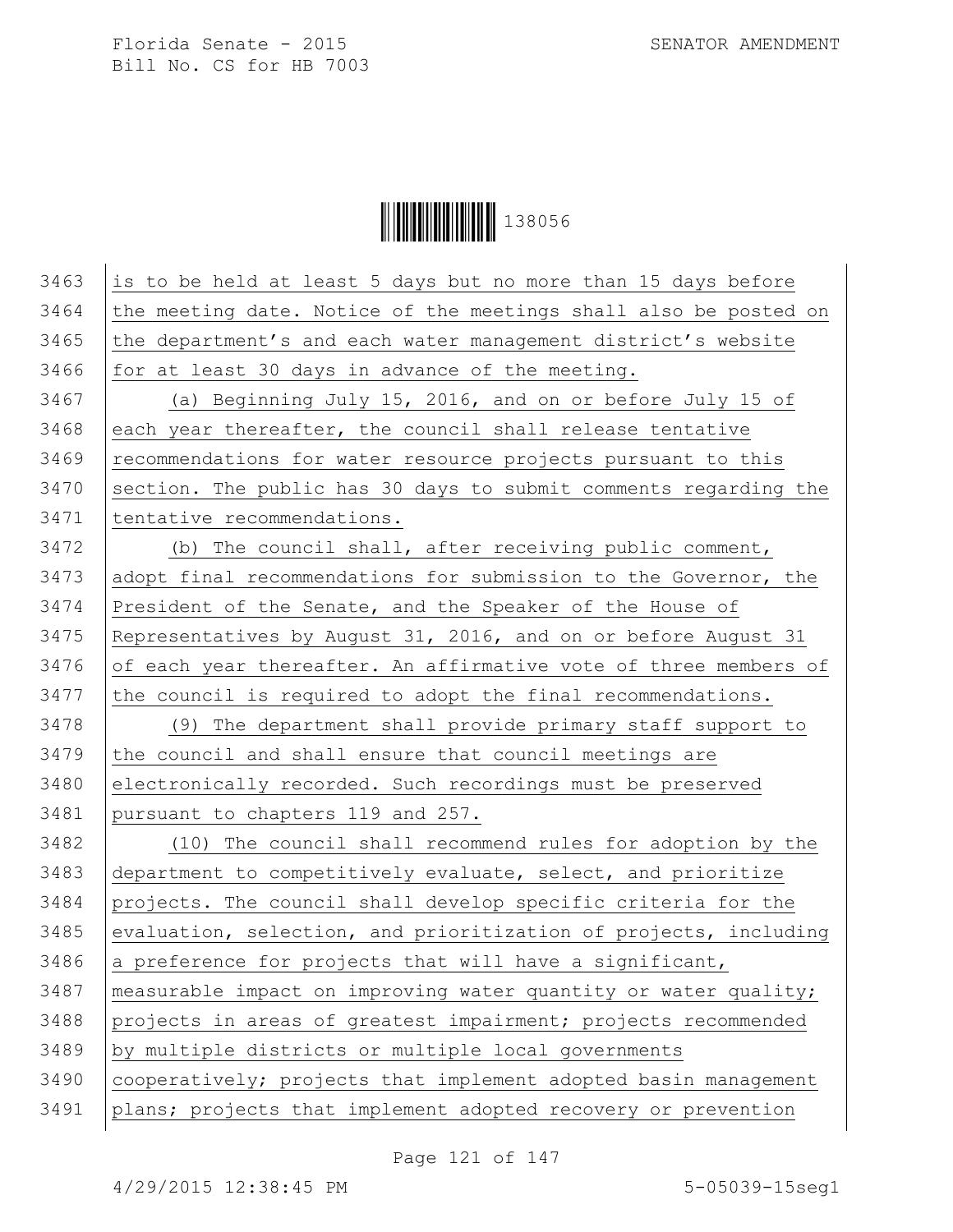**││││││││││││││││** 138056

| 3492 | strategies; projects with a significant monetary commitment by   |
|------|------------------------------------------------------------------|
| 3493 | the local project sponsor or sponsors; projects in rural areas   |
| 3494 | of opportunity as defined in s. 288.0656; projects that may be   |
| 3495 | funded through appropriate loan programs; and projects that have |
| 3496 | significant private contributions of time or money.              |
| 3497 | (11) The council shall designate the projects as high,           |
| 3498 | medium, or low priority within the following categories:         |
| 3499 | (a) Projects that address water quality;                         |
| 3500 | (b) Projects that address water quantity;                        |
| 3501 | (c) Projects that address water resources in specific areas      |
| 3502 | of concern as provided in chapter 373; and                       |
| 3503 | (d) Innovative Nutrient and Sediment Reduction and               |
| 3504 | Conservation Pilot Projects.                                     |
| 3505 | (12) The council may also separately recommend specific          |
| 3506 | projects that, in its independent judgment, stand out as         |
| 3507 | significant projects for consideration by the Legislature. The   |
| 3508 | council shall provide an explanation of why such project or      |
| 3509 | projects should be considered despite their overall relative     |
| 3510 | prioritization.                                                  |
| 3511 | (13) The department, in consultation with the Department of      |
| 3512 | Agriculture and Consumer Services, the Fish and Wildlife         |
| 3513 | Conservation Commission, and the water management districts,     |
| 3514 | shall adopt rules to implement this section.                     |
| 3515 | Section 37. Section 403.0617, Florida Statutes, is created       |
| 3516 | to read:                                                         |
| 3517 | 403.0617 Innovative nutrient and sediment reduction and          |
| 3518 | conservation pilot project program.-                             |
| 3519 | (1) By October 1, 2015, the department shall propose rules       |
| 3520 | for adoption to competitively evaluate and rank projects for     |
|      |                                                                  |

Page 122 of 147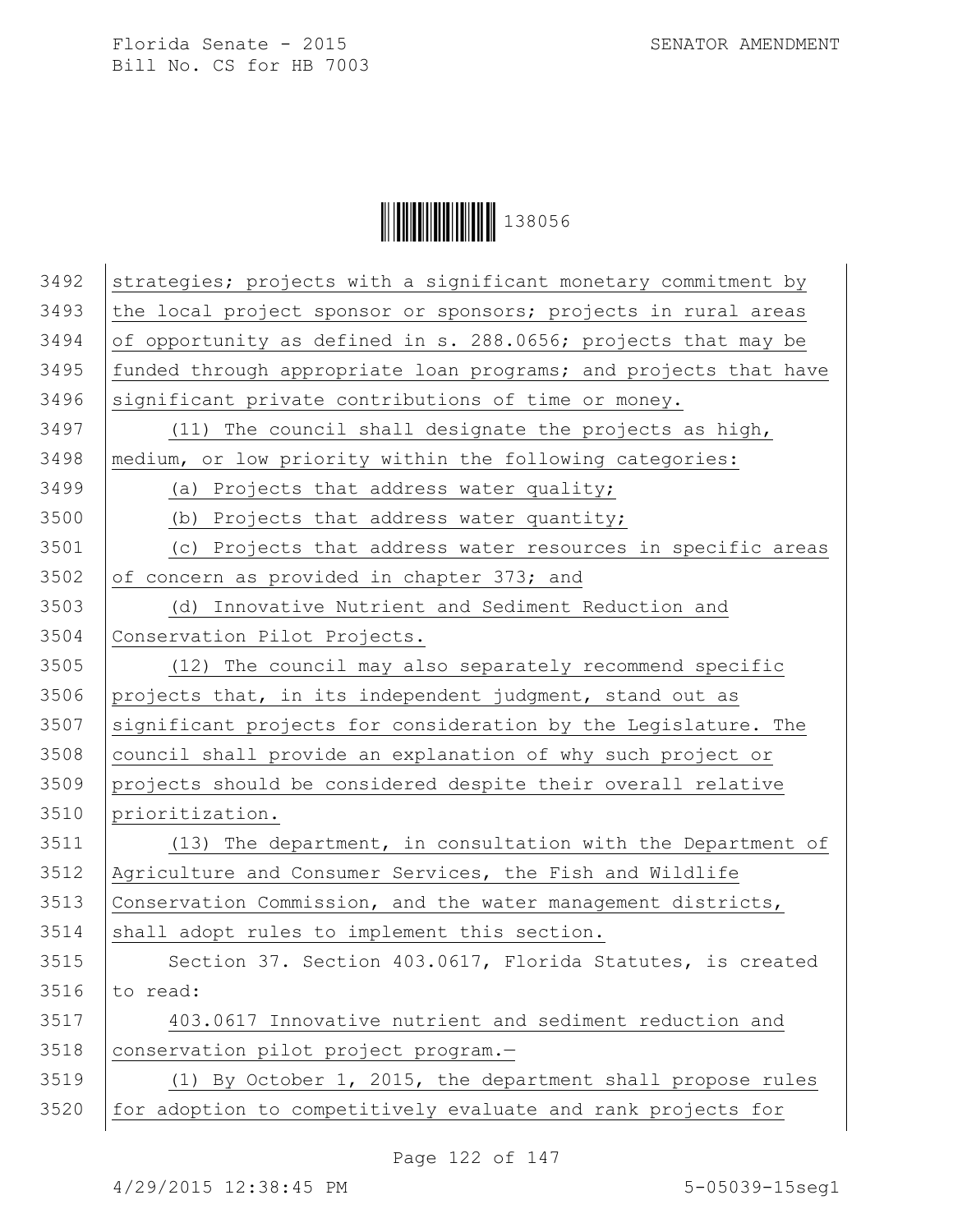

 selection and prioritization by the Water Resources Advisory Council, pursuant to s. 403.0616, for submission to the Legislature for funding. These pilot projects are intended to test the effectiveness of innovative or existing nutrient reduction or water conservation technologies, programs or practices designed to minimize nutrient pollution or restore | flows in the water bodies of the state. The department must include in the evaluation criteria a determination by the department that the pilot project will not be harmful to the ecological resources in the study area.

 (2) In developing these rules, the department shall give preference to the projects that will result in the greatest improvement to water quality and water quantity for the dollars to be expended for the project. At a minimum, the department shall consider all of the following:

3536  $\vert$  (a) The level of nutrient impairment of the waterbody, watershed, or water seqment in which the project is located.

 (b) The quantity of nutrients the project is estimated to 3539 | remove from a water body, watershed, or water segment with an adopted nutrient total maximum daily load.

 (c) The potential for the project to provide a cost- effective solution to pollution, including pollution caused by onsite sewage treatment and disposal systems.

 (d) The anticipated impact the project will have on restoring or increasing flow or water level.

 (e) The amount of matching funds for the project which will be provided by the entities responsible for implementing the project.

(f) Whether the project is located in a rural area of

Page 123 of 147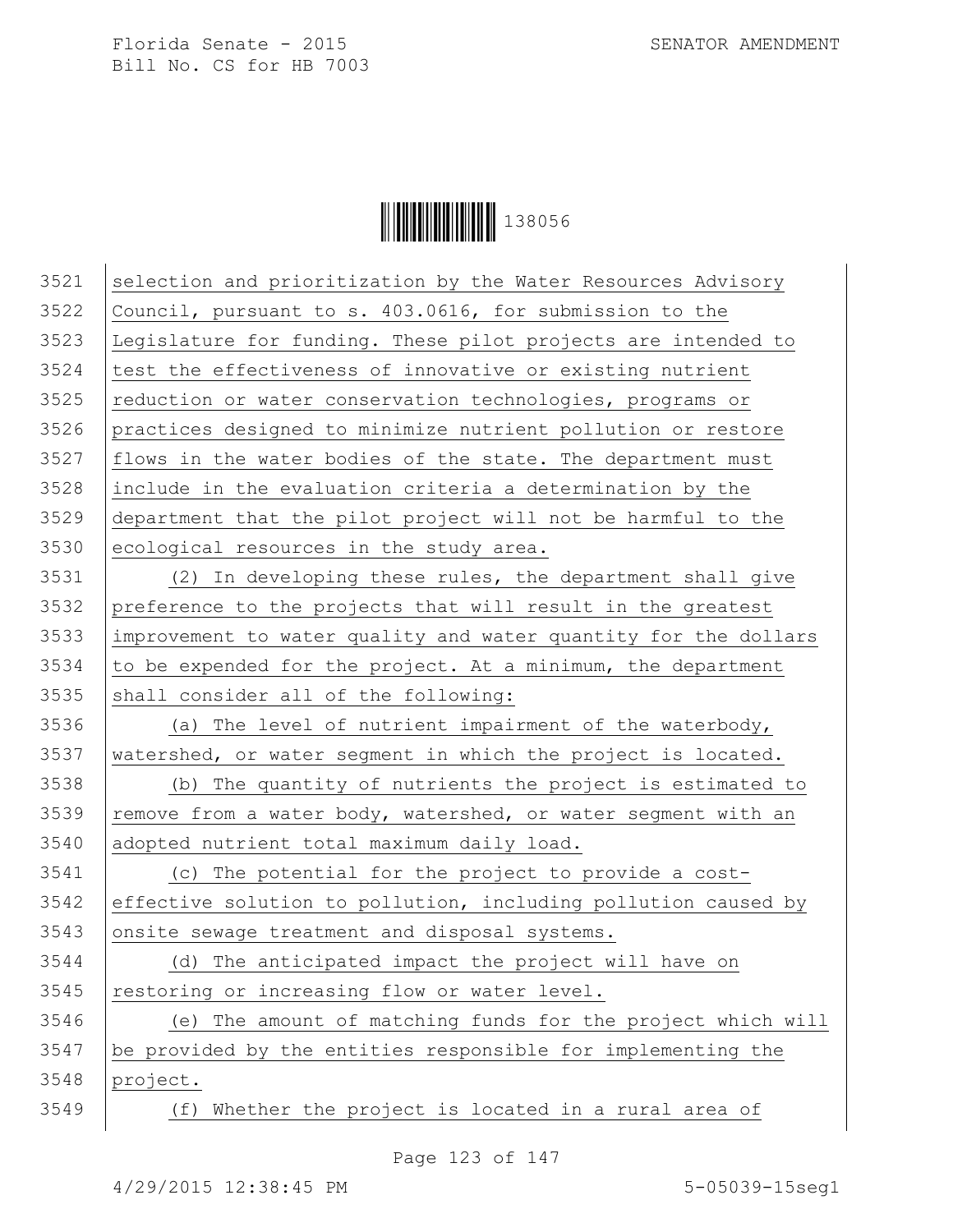Ì1380561Î138056

| 3550 | opportunity, as defined in s. 288.0656, with preference given to |
|------|------------------------------------------------------------------|
| 3551 | the local government responsible for implementing the project.   |
| 3552 | (g) For multiple-year projects, whether the project has          |
| 3553 | funding sources that are identified and assured through the      |
| 3554 | expected completion date of the project.                         |
| 3555 | (h) The cost of the project and the length of time it will       |
| 3556 | take to complete relative to its expected benefits.              |
| 3557 | (i) Whether the entities responsible for implementing the        |
| 3558 | project have used their own funds for projects to improve water  |
| 3559 | quality or conserve water use with preference given to those     |
| 3560 | entities that have expended such funds.                          |
| 3561 | Section 38. Section 403.0623, Florida Statutes, is amended       |
| 3562 | to read:                                                         |
| 3563 | 403.0623 Environmental data; quality assurance.-                 |
| 3564 | (1) The department must establish, by rule, appropriate          |
| 3565 | quality assurance requirements for environmental data submitted  |
| 3566 | to the department and the criteria by which environmental data   |
| 3567 | may be rejected by the department. The department may adopt and  |
| 3568 | enforce rules to establish data quality objectives and specify   |
| 3569 | requirements for training of laboratory and field staff, sample  |
| 3570 | collection methodology, proficiency testing, and audits of       |
| 3571 | laboratory and field sampling activities. Such rules may be in   |
| 3572 | addition to any laboratory certification provisions under ss.    |
| 3573 | 403.0625 and 403.863.                                            |
| 3574 | (2) (a) The department, in coordination with the water           |
| 3575 | management districts, regional water supply authorities, and the |
| 3576 | Department of Agriculture and Consumer Services shall establish  |
| 3577 | standards for the collection and analysis of water quantity,     |

water quality, and related data to ensure quality, reliability,

Page 124 of 147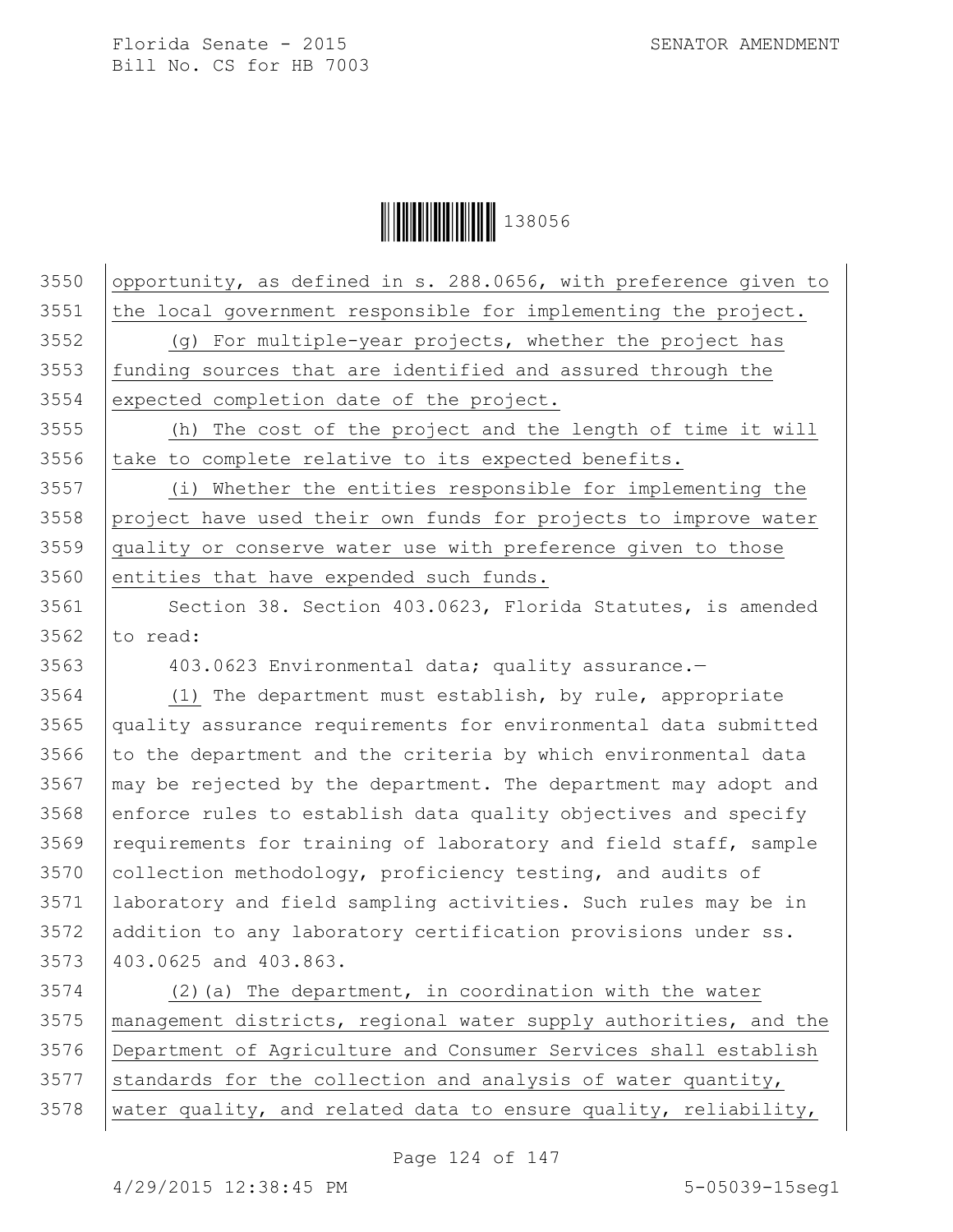

| 3579 | and validity of the data and testing results.                    |
|------|------------------------------------------------------------------|
| 3580 | (b) To the extent practicable, the department shall              |
| 3581 | coordinate with federal agencies to ensure that its collection   |
| 3582 | and analysis of water quality, water quantity, and related data, |
| 3583 | which may be used by any state agency, water management          |
| 3584 | district, or local government, is consistent with this           |
| 3585 | subsection.                                                      |
| 3586 | (c) In order to receive state funds for the acquisition of       |
| 3587 | lands or the financing of a water resource project, state        |
| 3588 | agencies and water management districts must show that they      |
| 3589 | followed the department's collection and analysis standards, if  |
| 3590 | available, as a prerequisite for any such request for funding.   |
| 3591 | (d) The department and the water management districts may        |
| 3592 | adopt rules to implement this subsection.                        |
| 3593 | Section 39. Subsection (7) of section 403.067, Florida           |
| 3594 | Statutes, is amended to read:                                    |
| 3595 | 403.067 Establishment and implementation of total maximum        |
| 3596 | daily loads. $-$                                                 |
| 3597 | (7) DEVELOPMENT OF BASIN MANAGEMENT PLANS AND                    |
| 3598 | IMPLEMENTATION OF TOTAL MAXIMUM DAILY LOADS.-                    |
| 3599 | (a) Basin management action plans.-                              |
| 3600 | 1. In developing and implementing the total maximum daily        |
| 3601 | load for a water body, the department, or the department in      |
| 3602 | conjunction with a water management district, may develop a      |
| 3603 | basin management action plan that addresses some or all of the   |
| 3604 | watersheds and basins tributary to the water body. Such plan     |
| 3605 | must integrate the appropriate management strategies available   |
| 3606 | to the state through existing water quality protection programs  |
| 3607 | to achieve the total maximum daily loads and may provide for     |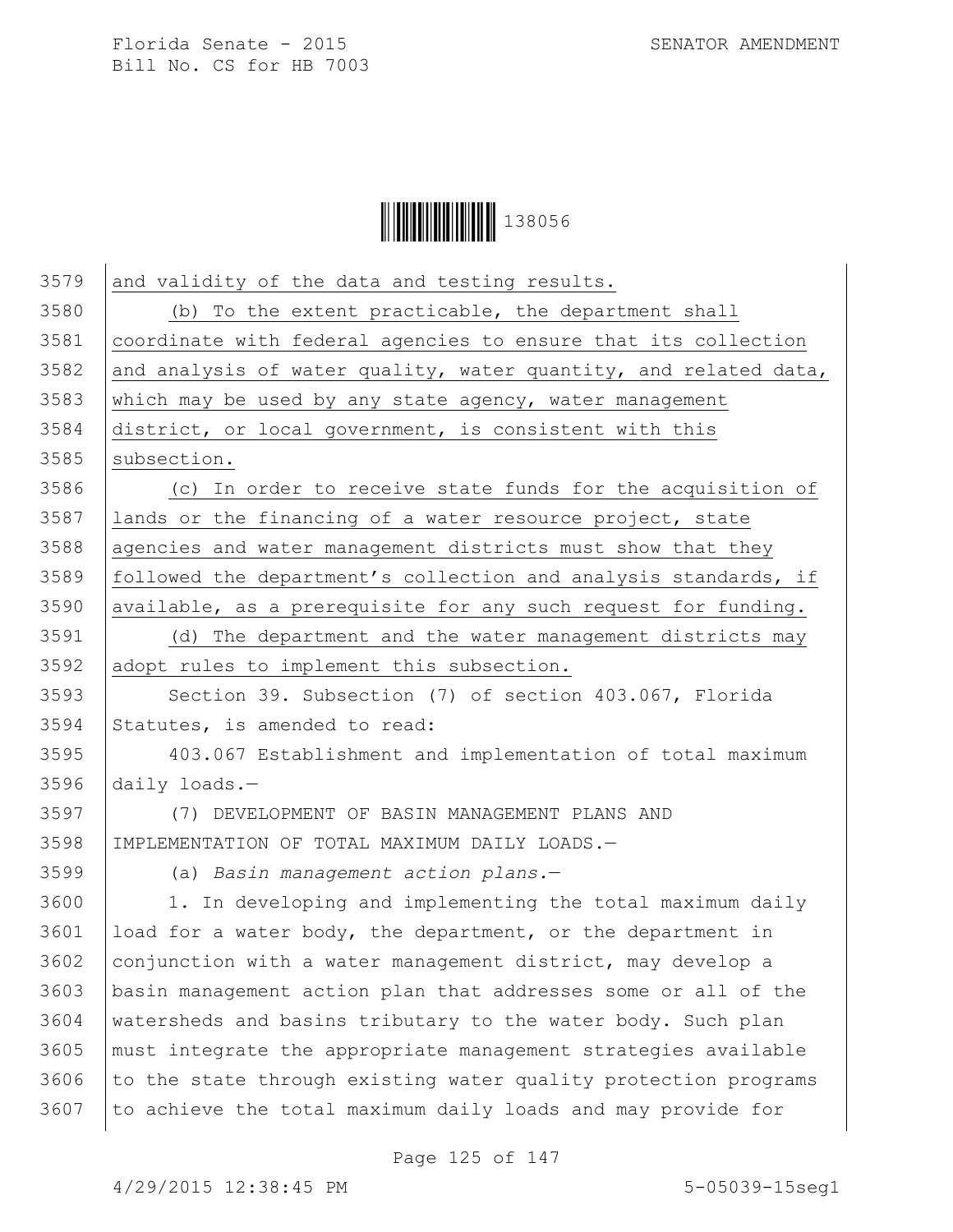

 phased implementation of these management strategies to promote timely, cost-effective actions as provided for in s. 403.151. The plan must establish a schedule implementing the management 3611 strategies, establish a basis for evaluating the plan's effectiveness, and identify feasible funding strategies for implementing the plan's management strategies. The management 3614 strategies may include regional treatment systems or other public works, where appropriate, and voluntary trading of water quality credits to achieve the needed pollutant load reductions.

3617 | 2. A basin management action plan must equitably allocate, 3618 | pursuant to paragraph  $(6)$  (b), pollutant reductions to individual basins, as a whole to all basins, or to each identified point source or category of nonpoint sources, as appropriate. For nonpoint sources for which best management practices have been adopted, the initial requirement specified by the plan must be 3623 those practices developed pursuant to paragraph (c). Where appropriate, the plan may take into account the benefits of pollutant load reduction achieved by point or nonpoint sources 3626 that have implemented management strategies to reduce pollutant loads, including best management practices, before the development of the basin management action plan. The plan must also identify the mechanisms that will address potential future increases in pollutant loading.

3631 3. The basin management action planning process is intended 3632 to involve the broadest possible range of interested parties, with the objective of encouraging the greatest amount of cooperation and consensus possible. In developing a basin management action plan, the department shall assure that key stakeholders, including, but not limited to, applicable local

Page 126 of 147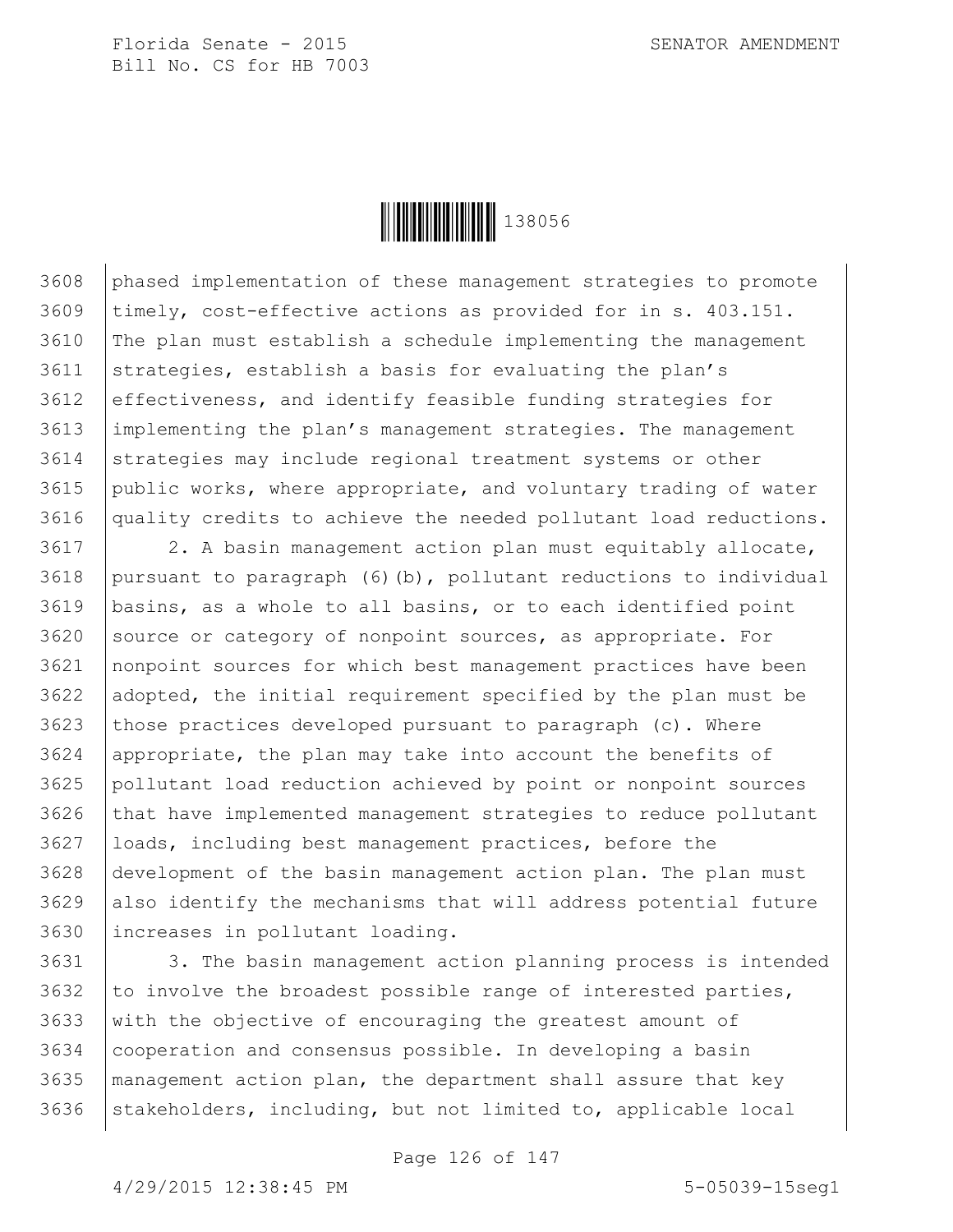

 governments, water management districts, the Department of Agriculture and Consumer Services, other appropriate state 3639 | agencies, local soil and water conservation districts, environmental groups, regulated interests, and affected pollution sources, are invited to participate in the process. The department shall hold at least one public meeting in the vicinity of the watershed or basin to discuss and receive comments during the planning process and shall otherwise encourage public participation to the greatest practicable extent. Notice of the public meeting must be published in a newspaper of general circulation in each county in which the watershed or basin lies not less than 5 days nor more than 15 days before the public meeting. A basin management action plan does not supplant or otherwise alter any assessment made under 3651 | subsection (3) or subsection (4) or any calculation or initial 3652 allocation.

 4. Each new or revised basin management action plan shall include:

3655 a. The appropriate management strategies available through 3656 existing water quality protection programs to achieve total maximum daily loads, which may provide for phased implementation to promote timely, cost-effective actions as provided for in s. 403.151;

3660 b. A description of best management practices adopted by 3661 | rule;

  $\vert$  c. A list of projects in priority ranking with a planning- level cost estimate and estimated date of completion for each listed project;

3665 | d. The source and amount of financial assistance to be made

Page 127 of 147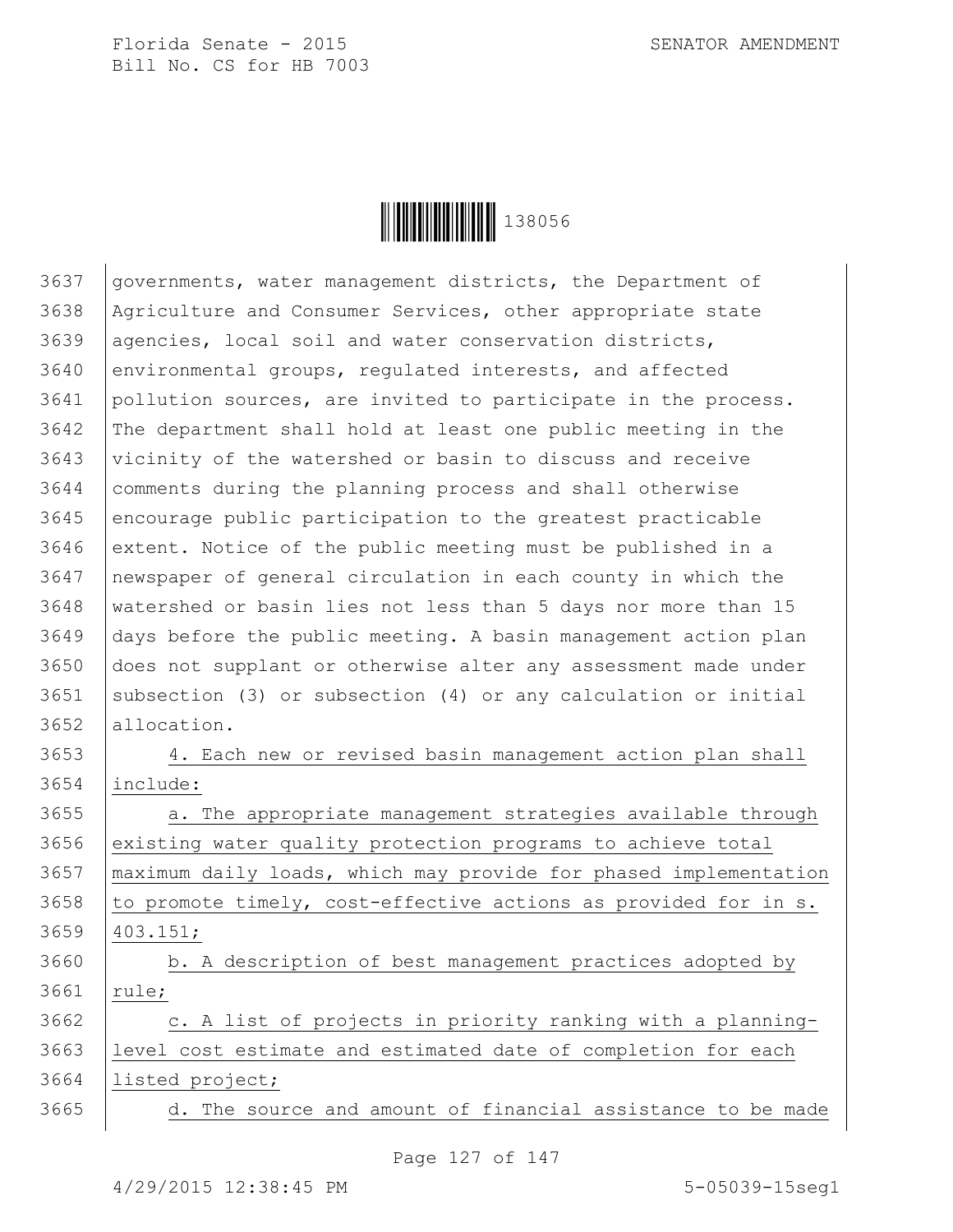

3666 available by the department, a water management district, or 3667 other entity for each listed project, if applicable; and 3668 e. A planning-level estimate of each listed project's 3669 expected load reduction, if applicable.

3670 | 5.4. The department shall adopt all or any part of a basin management action plan and any amendment to such plan by secretarial order pursuant to chapter 120 to implement the provisions of this section.

3674 6.5. The basin management action plan must include milestones for implementation and water quality improvement, and 3676 an associated water quality monitoring component sufficient to evaluate whether reasonable progress in pollutant load 3678 reductions is being achieved over time. An assessment of progress toward these milestones shall be conducted every 5 years, and revisions to the plan shall be made as appropriate. Revisions to the basin management action plan shall be made by 3682 the department in cooperation with basin stakeholders. Revisions to the management strategies required for nonpoint sources must  $\vert$  follow the procedures set forth in subparagraph (c)4. Revised basin management action plans must be adopted pursuant to 3686 subparagraph  $5. 4.$ 

 |  $7.6$ . In accordance with procedures adopted by rule under paragraph (9)(c), basin management action plans, and other pollution control programs under local, state, or federal authority as provided in subsection (4), may allow point or nonpoint sources that will achieve greater pollutant reductions than required by an adopted total maximum load or wasteload allocation to generate, register, and trade water quality 3694 credits for the excess reductions to enable other sources to

Page 128 of 147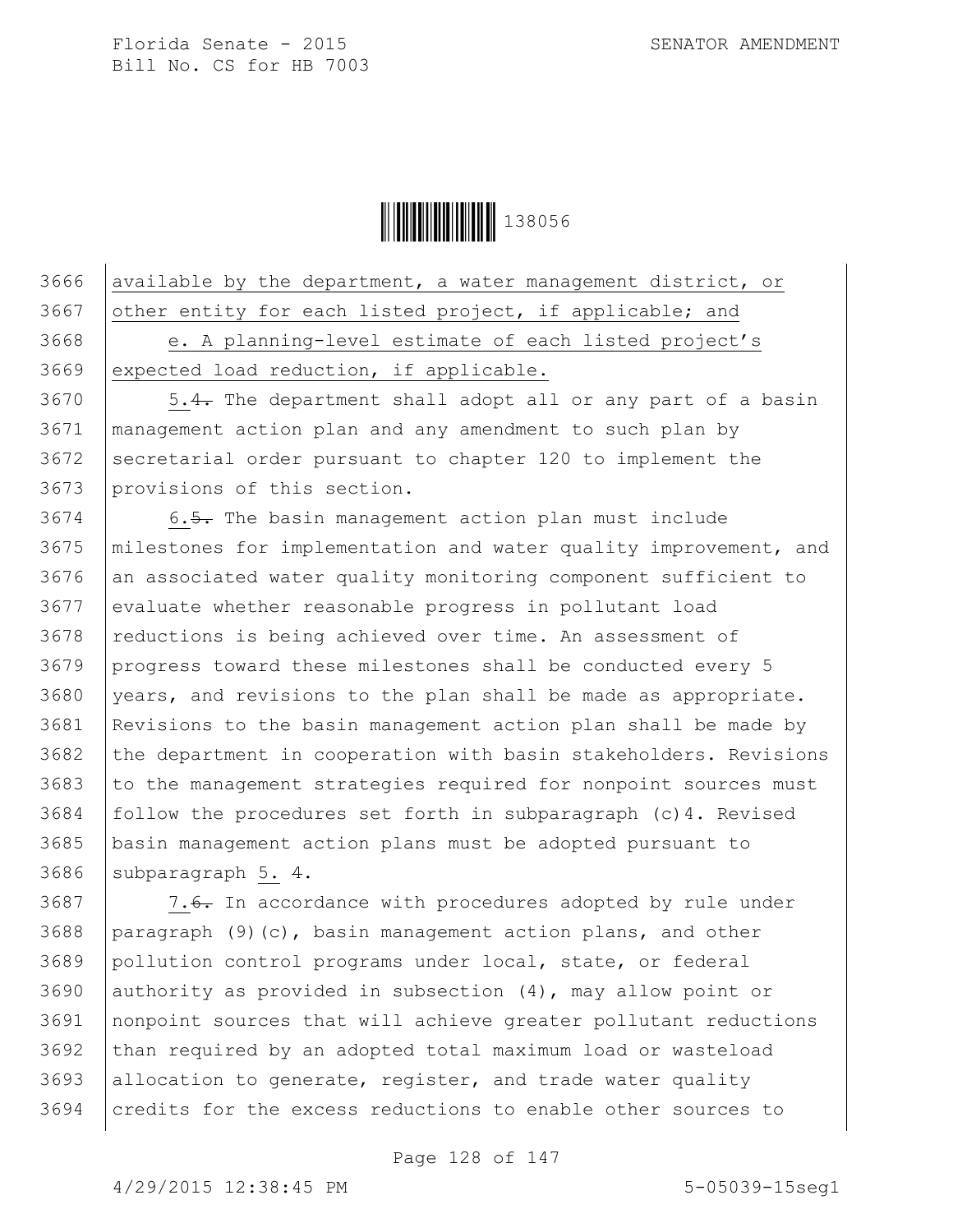

3695 achieve their allocation; however, the generation of water quality credits does not remove the obligation of a source or activity to meet applicable technology requirements or adopted best management practices. Such plans must allow trading between NPDES permittees, and trading that may or may not involve NPDES permittees, where the generation or use of the credits involve 3701 an entity or activity not subject to department water discharge permits whose owner voluntarily elects to obtain department 3703 authorization for the generation and sale of credits.

 | 8.7. The provisions of the department's rule relating to 3705 | the equitable abatement of pollutants into surface waters do not apply to water bodies or water body segments for which a basin management plan that takes into account future new or expanded activities or discharges has been adopted under this section.

3709 (b) *Total maximum daily load implementation.*—

 1. The department shall be the lead agency in coordinating the implementation of the total maximum daily loads through 3712 existing water quality protection programs. Application of a 3713 total maximum daily load by a water management district must be consistent with this section and does not require the issuance 3715 of an order or a separate action pursuant to s.  $120.536(1)$  or s. 120.54 for the adoption of the calculation and allocation previously established by the department. Such programs may include, but are not limited to:

3719 a. Permitting and other existing regulatory programs, 3720 including water-quality-based effluent limitations;

3721 | b. Nonregulatory and incentive-based programs, including 3722 best management practices, cost sharing, waste minimization, 3723 pollution prevention, agreements established pursuant to s.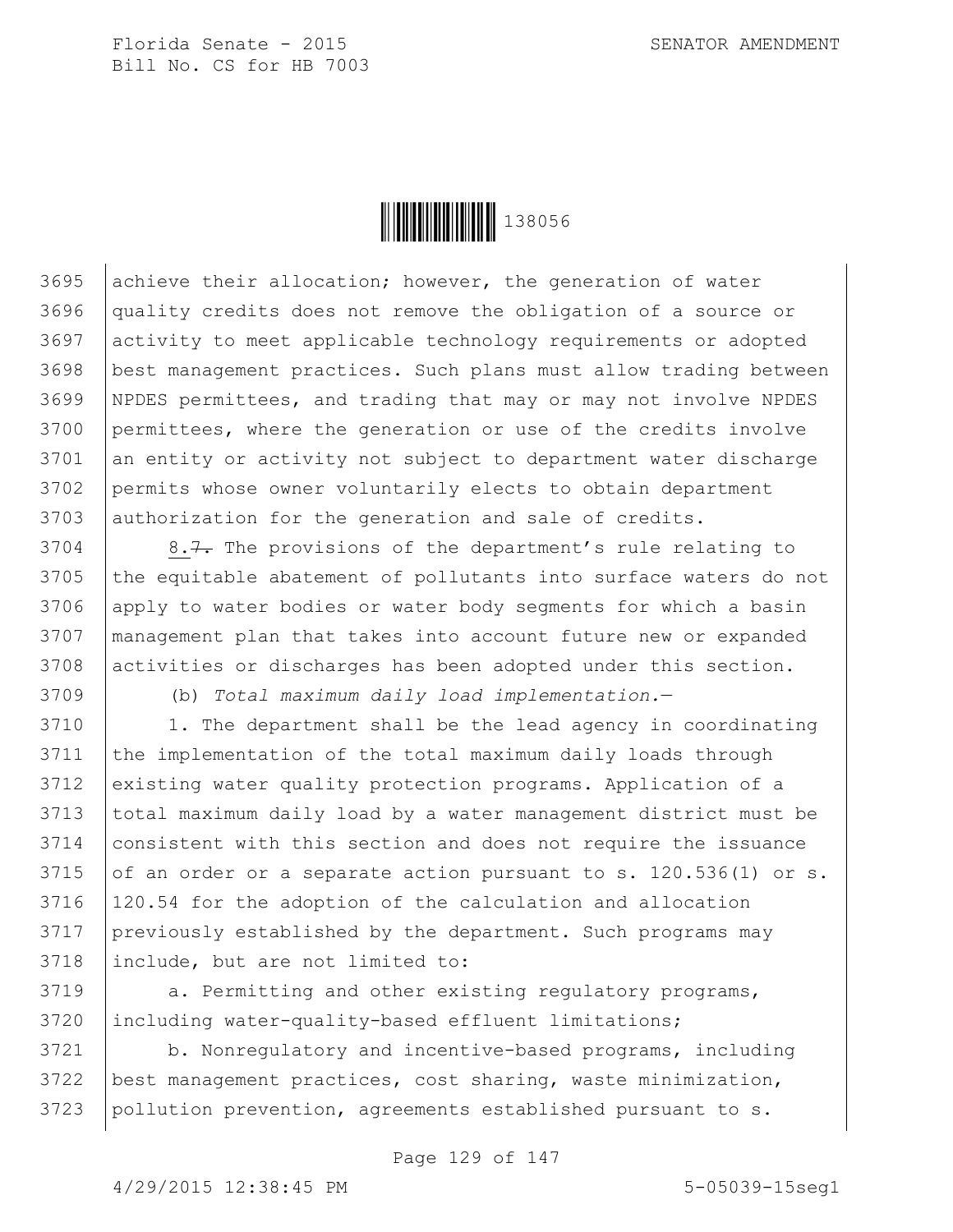$3724$   $|403.061(21)$ , and public education;



3725 c. Other water quality management and restoration 3726 activities, for example surface water improvement and management 3727 plans approved by water management districts or basin management 3728 action plans developed pursuant to this subsection; d. Trading of water quality credits or other equitable 3730 economically based agreements; e. Public works including capital facilities; or f. Land acquisition. 3733 | 2. For a basin management action plan adopted pursuant to paragraph (a), any management strategies and pollutant reduction 3735 requirements associated with a pollutant of concern for which a 3736 total maximum daily load has been developed, including effluent limits set forth for a discharger subject to NPDES permitting, 3738 if any, must be included in a timely manner in subsequent NPDES permits or permit modifications for that discharger. The department may not impose limits or conditions implementing an adopted total maximum daily load in an NPDES permit until the permit expires, the discharge is modified, or the permit is reopened pursuant to an adopted basin management action plan. 3744 | a. Absent a detailed allocation, total maximum daily loads must be implemented through NPDES permit conditions that provide for a compliance schedule. In such instances, a facility's NPDES permit must allow time for the issuance of an order adopting the basin management action plan. The time allowed for the issuance of an order adopting the plan may not exceed 5 years. Upon issuance of an order adopting the plan, the permit must be reopened or renewed, as necessary, and permit conditions 3752 | consistent with the plan must be established. Notwithstanding

Page 130 of 147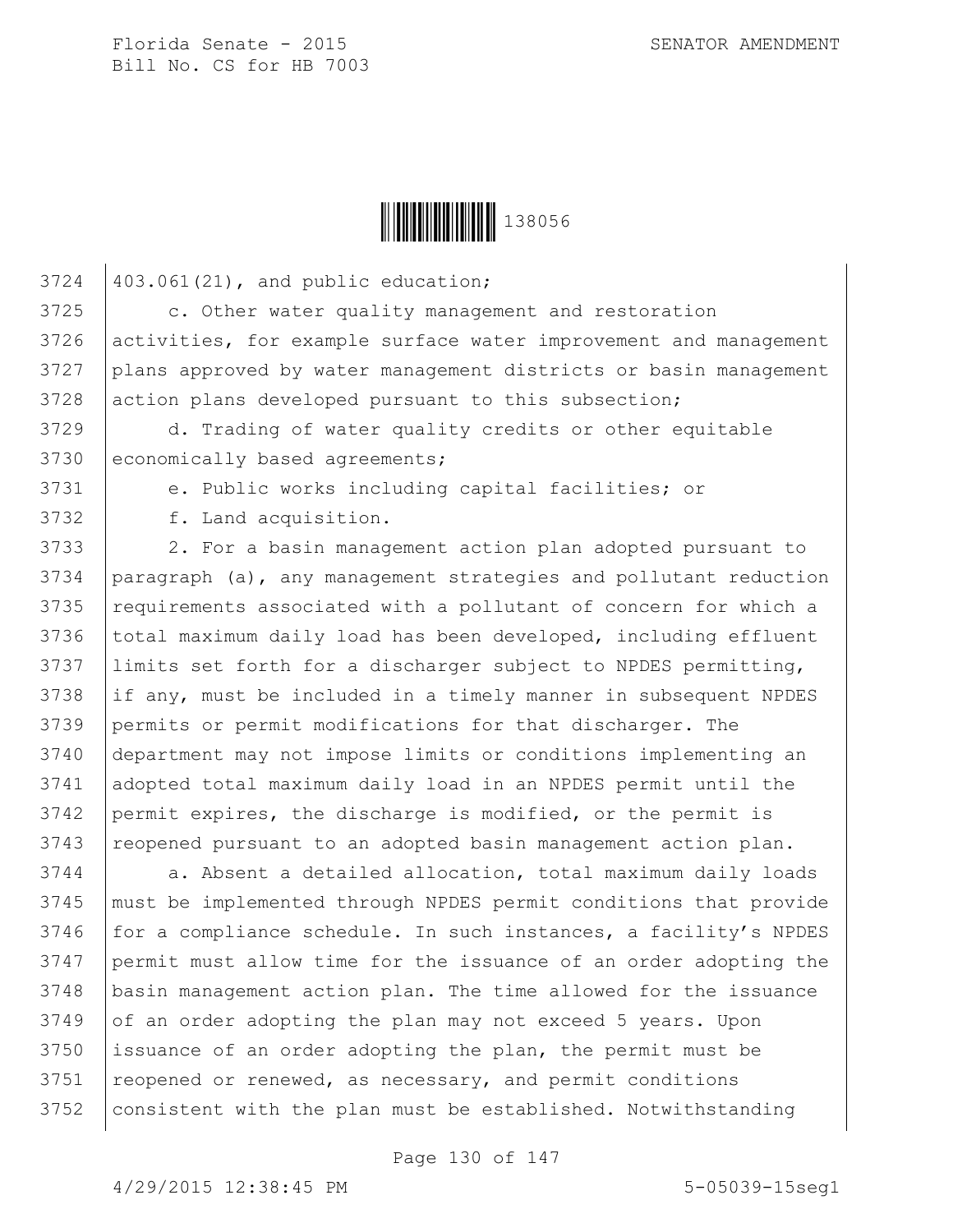

3753 the other provisions of this subparagraph, upon request by an NPDES permittee, the department as part of a permit issuance, renewal, or modification may establish individual allocations before the adoption of a basin management action plan.

3757 b. For holders of NPDES municipal separate storm sewer  $3758$  system permits and other stormwater sources, implementation of a 3759 total maximum daily load or basin management action plan must be 3760 achieved, to the maximum extent practicable, through the use of 3761 best management practices or other management measures.

3762 c. The basin management action plan does not relieve the 3763 discharger from any requirement to obtain, renew, or modify an 3764 NPDES permit or to abide by other requirements of the permit.

 d. Management strategies set forth in a basin management action plan to be implemented by a discharger subject to permitting by the department must be completed pursuant to the schedule set forth in the basin management action plan. This implementation schedule may extend beyond the 5-year term of an NPDES permit.

3771 e. Management strategies and pollution reduction 3772 | requirements set forth in a basin management action plan for a 3773 Specific pollutant of concern are not subject to challenge under  $3774$  chapter 120 at the time they are incorporated, in an identical 3775 | form, into a subsequent NPDES permit or permit modification.

3776 | f. For nonagricultural pollutant sources not subject to 3777 NPDES permitting but permitted pursuant to other state,  $3778$  regional, or local water quality programs, the pollutant 3779 | reduction actions adopted in a basin management action plan must 3780 be implemented to the maximum extent practicable as part of 3781 | those permitting programs.

## Page 131 of 147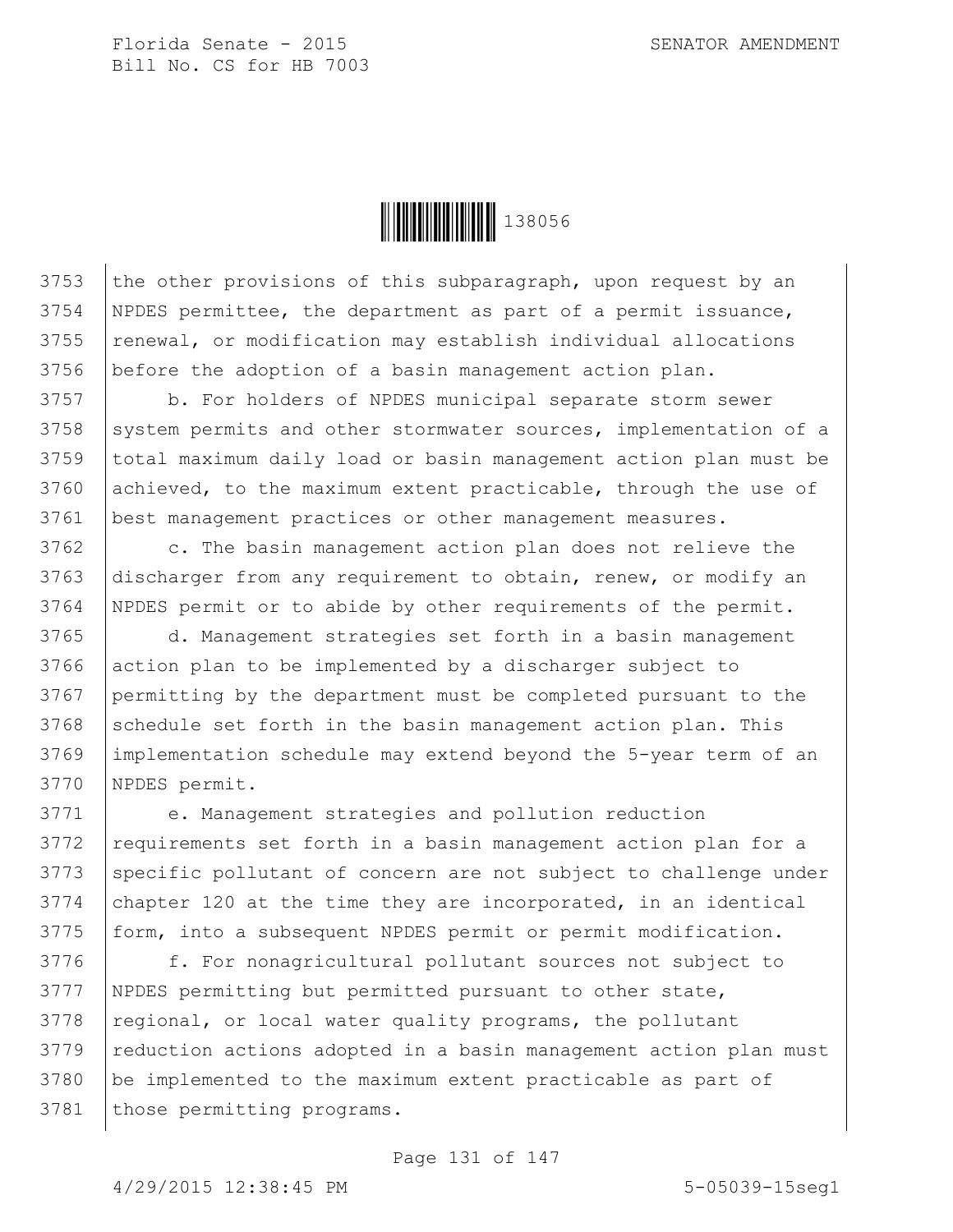

3782 g. A nonpoint source discharger included in a basin 3783 management action plan must demonstrate compliance with the 3784 pollutant reductions established under subsection (6) by 3785 implementing the appropriate best management practices 3786 established pursuant to paragraph (c) or conducting water 3787 quality monitoring prescribed by the department or a water 3788 management district. A nonpoint source discharger may, in 3789 accordance with department rules, supplement the implementation 3790 of best management practices with water quality credit trades in 3791 order to demonstrate compliance with the pollutant reductions 3792 established under subsection (6).

 h. A nonpoint source discharger included in a basin management action plan may be subject to enforcement action by the department or a water management district based upon a 3796 failure to implement the responsibilities set forth in sub-subparagraph q.

3798 i. A landowner, discharger, or other responsible person who is implementing applicable management strategies specified in an adopted basin management action plan may not be required by permit, enforcement action, or otherwise to implement additional management strategies, including water quality credit trading, to reduce pollutant loads to attain the pollutant reductions established pursuant to subsection (6) and shall be deemed to be in compliance with this section. This subparagraph does not limit the authority of the department to amend a basin 3807 | management action plan as specified in subparagraph (a)  $6. \frac{a}{5}.$ 

3808 (c) *Best management practices.*—

 $3809$  | 1. The department, in cooperation with the water management 3810 districts and other interested parties, as appropriate, may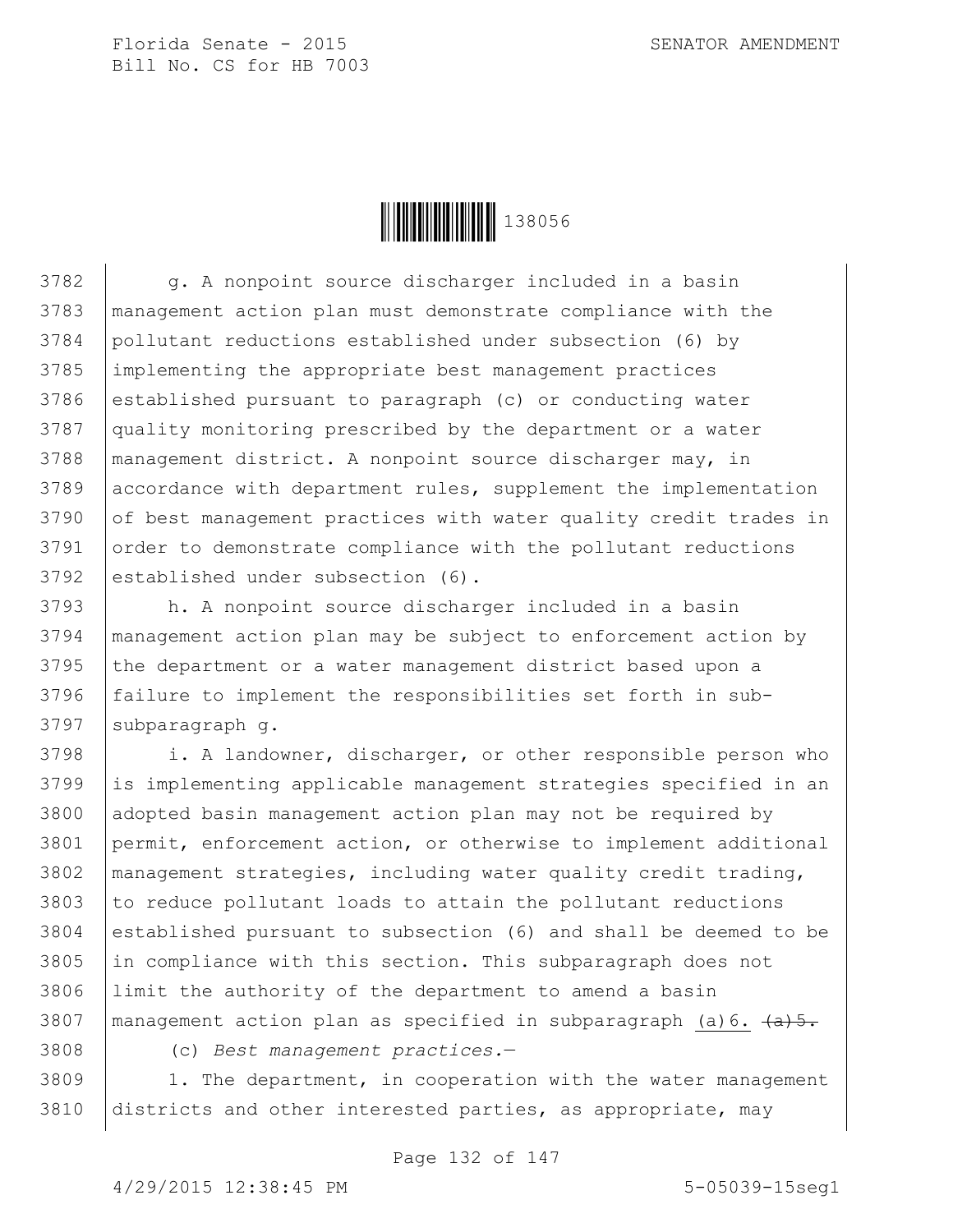

 develop suitable interim measures, best management practices, or 3812 | other measures necessary to achieve the level of pollution reduction established by the department for nonagricultural nonpoint pollutant sources in allocations developed pursuant to subsection (6) and this subsection. These practices and measures may be adopted by rule by the department and the water management districts and, where adopted by rule, shall be implemented by those parties responsible for nonagricultural nonpoint source pollution.

 2. The Department of Agriculture and Consumer Services may develop and adopt by rule pursuant to ss. 120.536(1) and 120.54 suitable interim measures, best management practices, or other measures necessary to achieve the level of pollution reduction established by the department for agricultural pollutant sources in allocations developed pursuant to subsection (6) and this subsection or for programs implemented pursuant to paragraph  $(12)(b)$   $(13)(b)$ . These practices and measures may be implemented by those parties responsible for agricultural pollutant sources and the department, the water management districts, and the Department of Agriculture and Consumer Services shall assist with implementation. In the process of developing and adopting rules for interim measures, best management practices, or other measures, the Department of Agriculture and Consumer Services 3834 shall consult with the department, the Department of Health, the 3835 | water management districts, representatives from affected 3836 farming groups, and environmental group representatives. Such rules must also incorporate provisions for a notice of intent to implement the practices and a system to assure the implementation of the practices, including site inspection and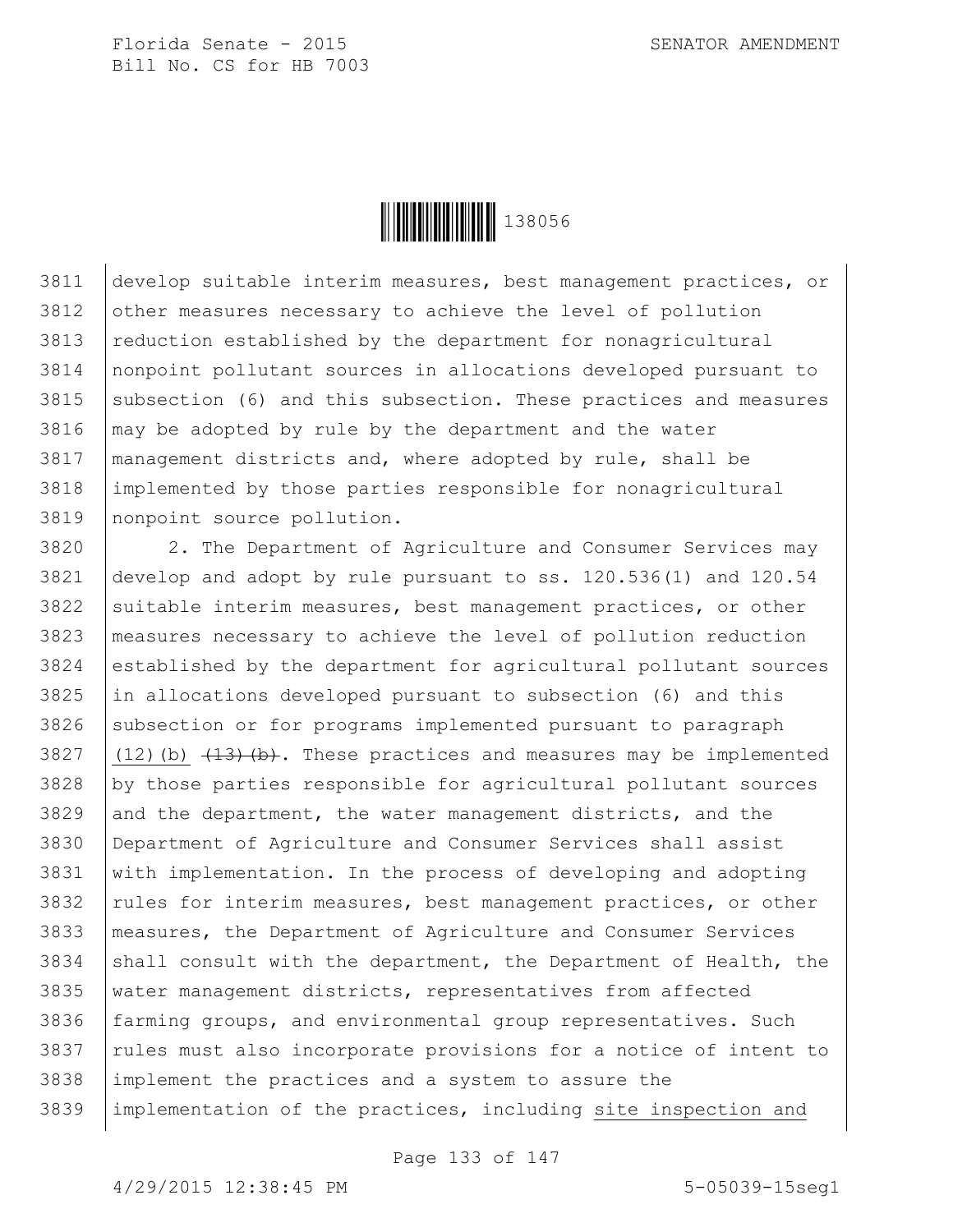

recordkeeping requirements.

3841 3. Where interim measures, best management practices, or other measures are adopted by rule, the effectiveness of such practices in achieving the levels of pollution reduction established in allocations developed by the department pursuant to subsection (6) and this subsection or in programs implemented 3846 | pursuant to paragraph  $(12)$  (b)  $\overline{+13}$  (b) must be verified at representative sites by the department. The department shall use best professional judgment in making the initial verification that the best management practices are reasonably expected to be 3850 effective and, where applicable, must notify the appropriate water management district or the Department of Agriculture and Consumer Services of its initial verification before the 3853 adoption of a rule proposed pursuant to this paragraph. Implementation, in accordance with rules adopted under this paragraph, of practices that have been initially verified to be 3856 effective, or verified to be effective by monitoring at | representative sites, by the department, shall provide a presumption of compliance with state water quality standards and 3859 | release from the provisions of s.  $376.307(5)$  for those pollutants addressed by the practices, and the department is not authorized to institute proceedings against the owner of the 3862 Source of pollution to recover costs or damages associated with the contamination of surface water or groundwater caused by those pollutants. Research projects funded by the department, a water management district, or the Department of Agriculture and Consumer Services to develop or demonstrate interim measures or best management practices shall be granted a presumption of 3868 | compliance with state water quality standards and a release from

Page 134 of 147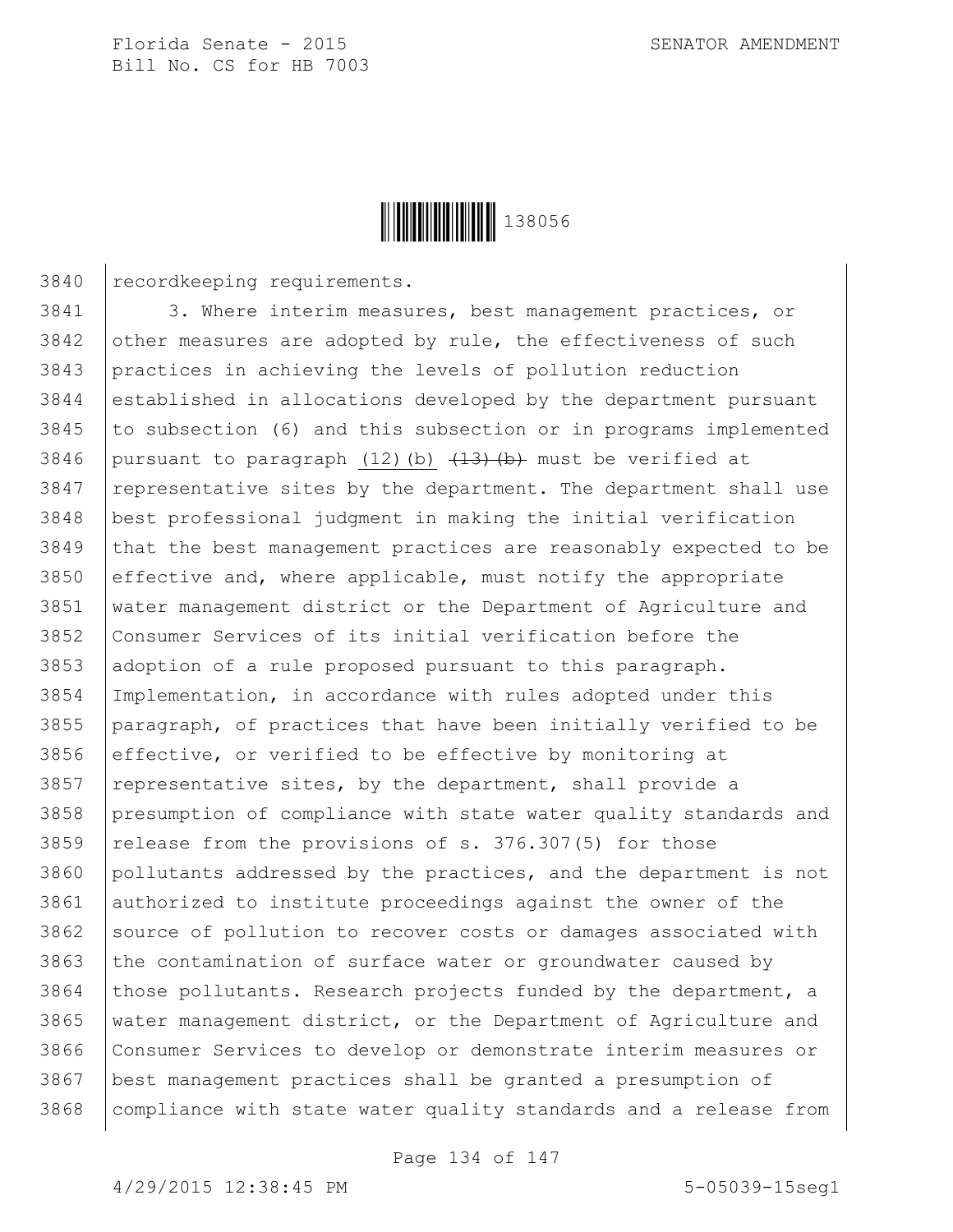

3869 the provisions of s. 376.307(5). The presumption of compliance 3870 and release is limited to the research site and only for those 3871 pollutants addressed by the interim measures or best management 3872 practices. Eligibility for the presumption of compliance and 3873 release is limited to research projects on sites where the owner 3874 or operator of the research site and the department, a water 3875 management district, or the Department of Agriculture and 3876 Consumer Services have entered into a contract or other 3877 | agreement that, at a minimum, specifies the research objectives,  $3878$  the cost-share responsibilities of the parties, and a schedule 3879 that details the beginning and ending dates of the project.

3880 4. Where water quality problems are demonstrated, despite 3881 the appropriate implementation, operation, and maintenance of best management practices and other measures required by rules adopted under this paragraph, the department, a water management district, or the Department of Agriculture and Consumer 3885 Services, in consultation with the department, shall institute a reevaluation of the best management practice or other measure. Should the reevaluation determine that the best management practice or other measure requires modification, the department, a water management district, or the Department of Agriculture 3890 and Consumer Services, as appropriate, shall revise the rule to require implementation of the modified practice within a reasonable time period as specified in the rule.

3893 5. Agricultural records relating to processes or methods of 3894 production, costs of production, profits, or other financial 3895 information held by the Department of Agriculture and Consumer 3896 Services pursuant to subparagraphs 3. and 4. or pursuant to any  $3897$  rule adopted pursuant to subparagraph 2. are confidential and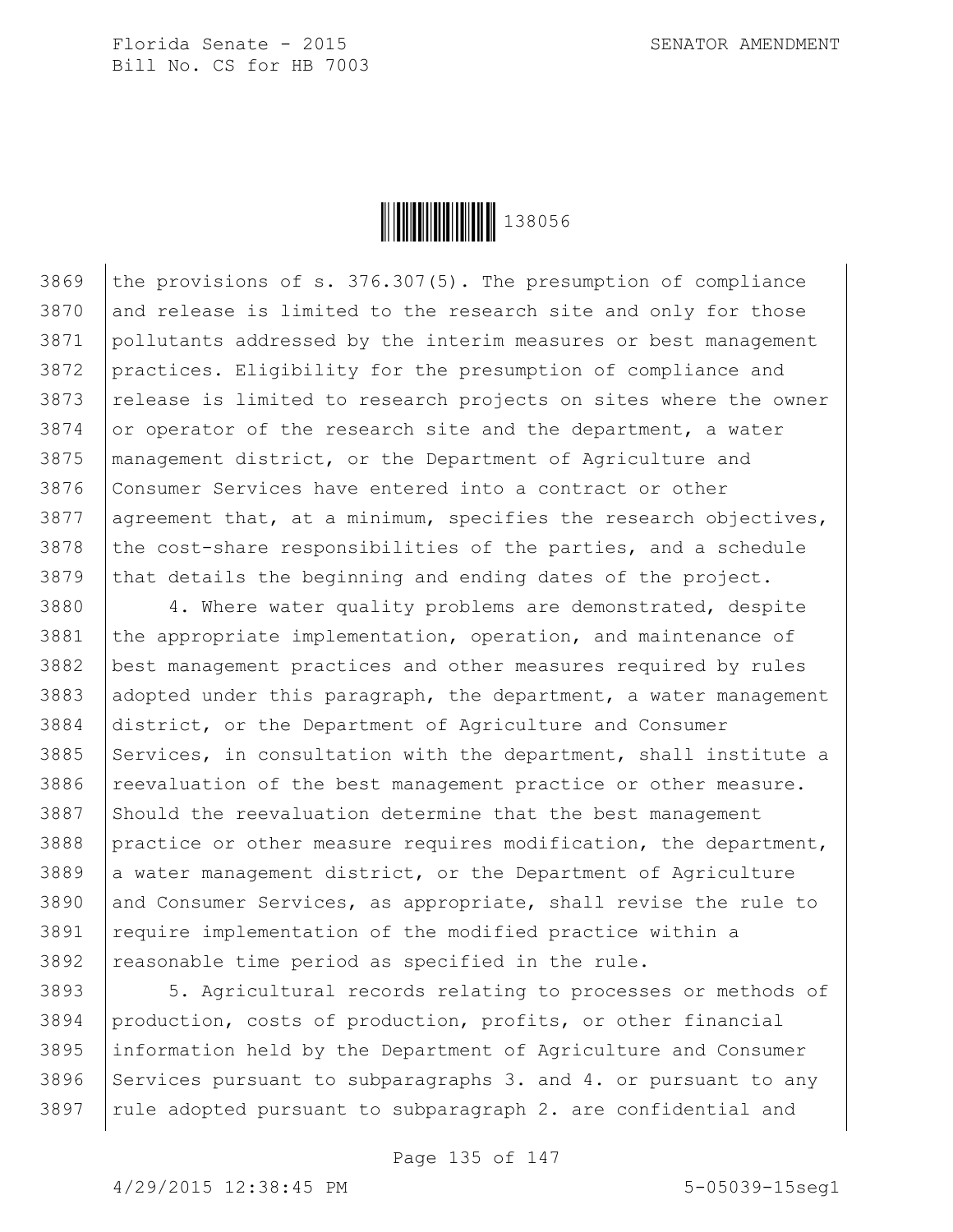

3898 exempt from s. 119.07(1) and s. 24(a), Art. I of the State Constitution. Upon request, records made confidential and exempt pursuant to this subparagraph shall be released to the department or any water management district provided that the 3902 confidentiality specified by this subparagraph for such records is maintained.

 6. The provisions of subparagraphs 1. and 2. do not preclude the department or water management district from requiring compliance with water quality standards or with 3907 current best management practice requirements set forth in any applicable regulatory program authorized by law for the purpose 3909 of protecting water quality. Additionally, subparagraphs 1. and  $\vert$  2. are applicable only to the extent that they do not conflict with any rules adopted by the department that are necessary to maintain a federally delegated or approved program.

3913 (d) Enforcement and verification of basin management action 3914 plans and management strategies.—

3915 1. Basin management action plans are enforceable pursuant 3916 to this section and ss. 403.121, 403.141, and 403.161. 3917 Management strategies, including best management practices and 3918 water quality monitoring, are enforceable under this chapter.

3919 2. No later than January 1, 2016:

 | a. The department, in consultation with the water management districts and the Department of Agriculture and Consumer Services, shall initiate rulemaking to adopt procedures 3923 to verify implementation of water quality monitoring required in lieu of implementation of best management practices or other 3925 | measures pursuant to s.  $403.067(7)(b)2.q.;$ | b. The department, in consultation with the water

Page 136 of 147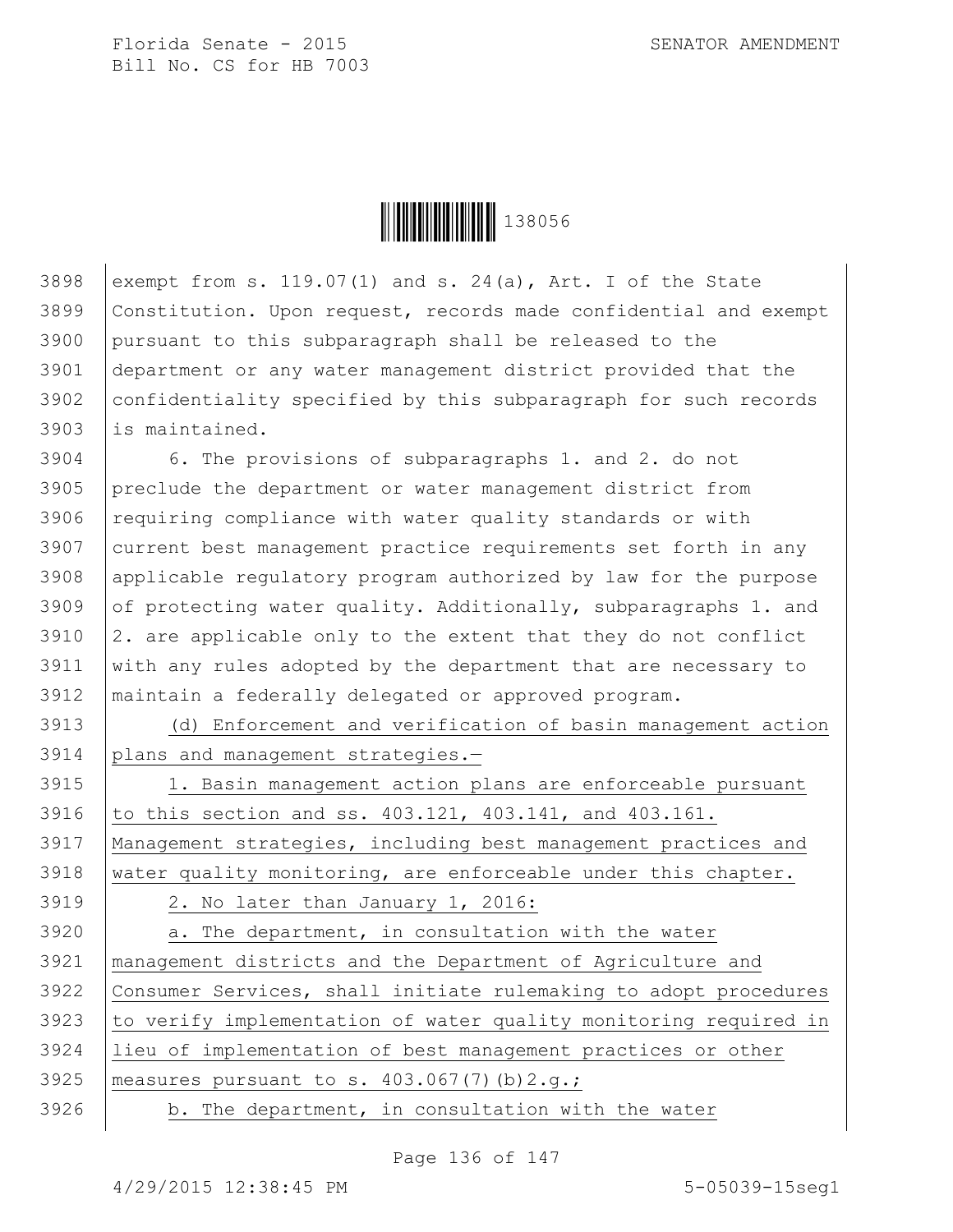

| 3927 | management districts and the Department of Agriculture and       |
|------|------------------------------------------------------------------|
| 3928 | Consumer Services, shall initiate rulemaking to adopt procedures |
| 3929 | to verify implementation of nonagricultural interim measures,    |
| 3930 | best management practices, or other measures adopted by rule     |
| 3931 | pursuant to s. 403.067(7)(c)1.; and                              |
| 3932 | c. The Department of Agriculture and Consumer Services, in       |
| 3933 | consultation with the water management districts and the         |
| 3934 | department, shall initiate rulemaking to adopt procedures to     |
| 3935 | verify implementation of agricultural interim measures, best     |
| 3936 | management practices, or other measures adopted by rule pursuant |
| 3937 | to s. $403.067(7)(c)2$ .                                         |
| 3938 |                                                                  |
| 3939 | The above rules shall include enforcement procedures applicable  |
| 3940 | to the landowner, discharger, or other responsible person        |
| 3941 | required to implement applicable management strategies,          |
| 3942 | including best management practices, or water quality monitoring |
| 3943 | as a result of noncompliance.                                    |
| 3944 | Section 40. Section 403.0675, Florida Statutes, is created       |
| 3945 | to read:                                                         |
| 3946 | 403.0675 Progress reports. - On or before July 1, beginning      |
| 3947 | July 1, 2017:                                                    |
| 3948 | (1) The department, in conjunction with the water                |
| 3949 | management districts, shall post on its website and submit       |
| 3950 | electronically an annual progress report to the Governor, the    |
| 3951 | President of the Senate, and the Speaker of the House of         |
| 3952 | Representatives on the status of each total maximum daily load,  |
| 3953 | basin management action plan, minimum flow or minimum water      |
| 3954 | level, and recovery or prevention strategy adopted pursuant to   |
| 3955 | s. 403.067 or parts I and VIII of chapter 373. The report must   |
|      |                                                                  |

Page 137 of 147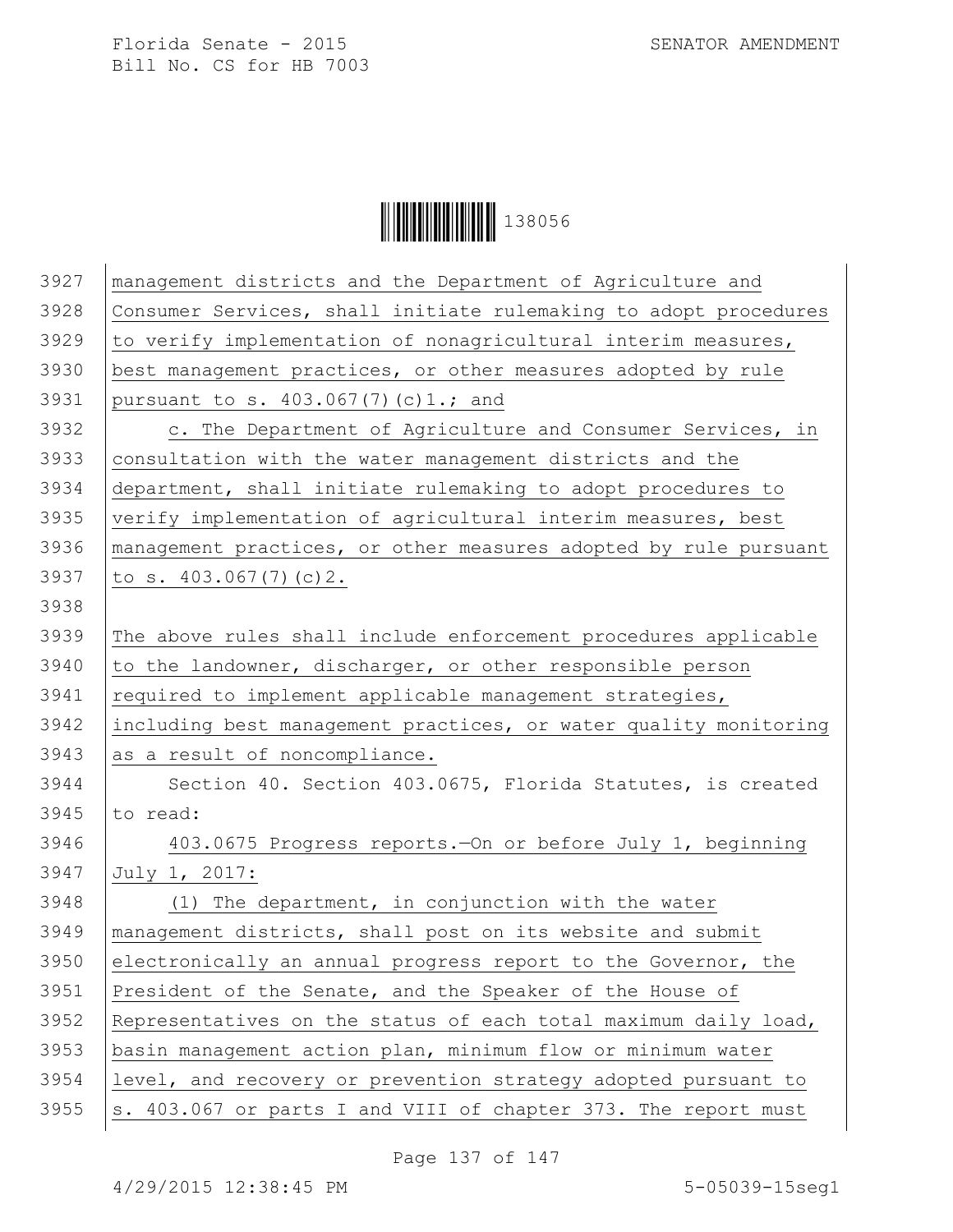

 include the status of each project identified to achieve an adopted total maximum daily load or an adopted minimum flow or |minimum water level, as applicable. If a report indicates that 3959 any of the 5-, 10-, or 15-year milestones, or the 20-year target date, if applicable, for achieving a total maximum daily load or 3961 a minimum flow or minimum water level will not be met, the 3962 report must include an explanation of the possible causes and potential solutions. If applicable, the report must include project descriptions, estimated costs, proposed priority ranking  $for$  project implementation, and funding needed to achieve the 3966 total maximum daily load or the minimum flow or minimum water level by the target date. Each water management district shall post the department's report on its website. (2) The Department of Agriculture and Consumer Services shall post on its website and submit electronically an annual progress report to the Governor, the President of the Senate, 3972 and the Speaker of the House of Representatives on the status of the implementation of the agricultural nonpoint source best management practices including an implementation assurance 3975 report summarizing survey responses and response rates, site

3976 inspections and other methods used to verify implementation of 3977 and compliance with best management practices pursuant to basin 3978 management action plans.

3979 Section 41. Subsection (21) is added to section 403.861, 3980 Florida Statutes, to read:

3981 403.861 Department; powers and duties.—The department shall 3982 have the power and the duty to carry out the provisions and 3983 purposes of this act and, for this purpose, to:

3984 (21)(a) Upon issuance of a construction permit to construct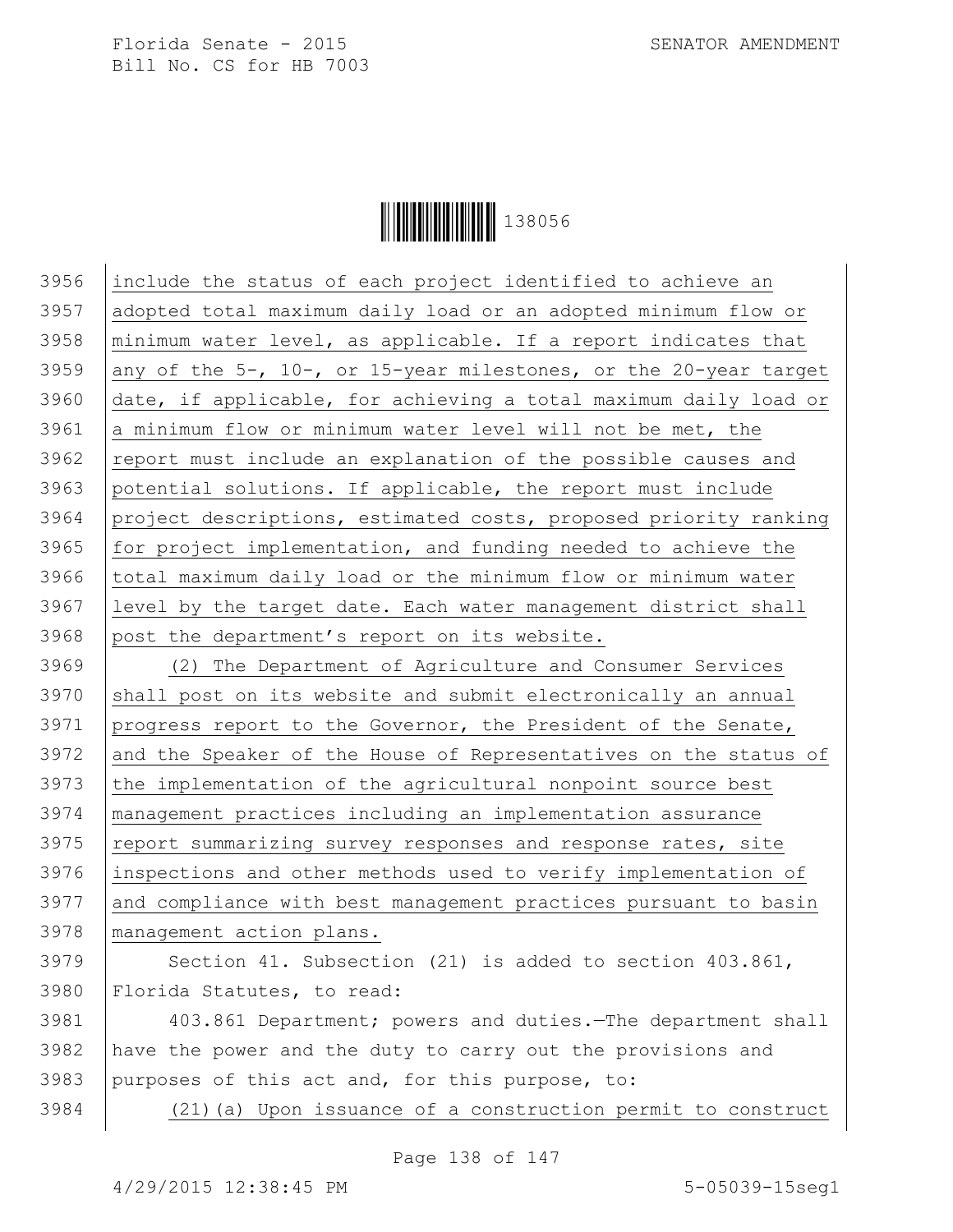**││││││││││││││││** 138056

| 3985 | a new public water system drinking water treatment facility to   |
|------|------------------------------------------------------------------|
| 3986 | provide potable water supply using a surface water of the state  |
| 3987 | that, at the time of the permit application, is not being used   |
| 3988 | as a potable water supply, and the classification of which does  |
| 3989 | not include potable water supply as a designated use, the        |
| 3990 | department shall add treated potable water supply as a           |
| 3991 | designated use of the surface water segment in accordance with   |
| 3992 | $s. 403.061(29)$ (b).                                            |
| 3993 | (b) For existing public water system drinking water              |
| 3994 | treatment facilities that use a surface water of the state as a  |
| 3995 | treated potable water supply, which surface water classification |
| 3996 | does not include potable water as a designated use, the          |
| 3997 | department shall add treated potable water supply as a           |
| 3998 | designated use of the surface water segment in accordance with   |
| 3999 | $s. 403.061(29)$ (b).                                            |
| 4000 | Section 42. Jerry Edward Brooks Environmental Laboratory         |
| 4001 | $designed. -$                                                    |
| 4002 | (1) The laboratory building within the Bob Martinez Center,      |
| 4003 | the facility for the Department of Environmental Protection,     |
| 4004 | located at the site at 2600 Blair Stone Road in Tallahassee, is  |
| 4005 | designated as the "Jerry Edward Brooks Environmental             |
| 4006 | Laboratory."                                                     |
| 4007 | (2) The Department of Management Services is directed to         |
| 4008 | erect suitable markers designating the Jerry Edward Brooks       |
| 4009 | Environmental Laboratory as described in subsection (1).         |
| 4010 | Section 43. This act shall take effect July 1, 2015.             |
| 4011 |                                                                  |
| 4012 | ================= T I T L E A M E N D M E N T ================   |
| 4013 | And the title is amended as follows:                             |

Page 139 of 147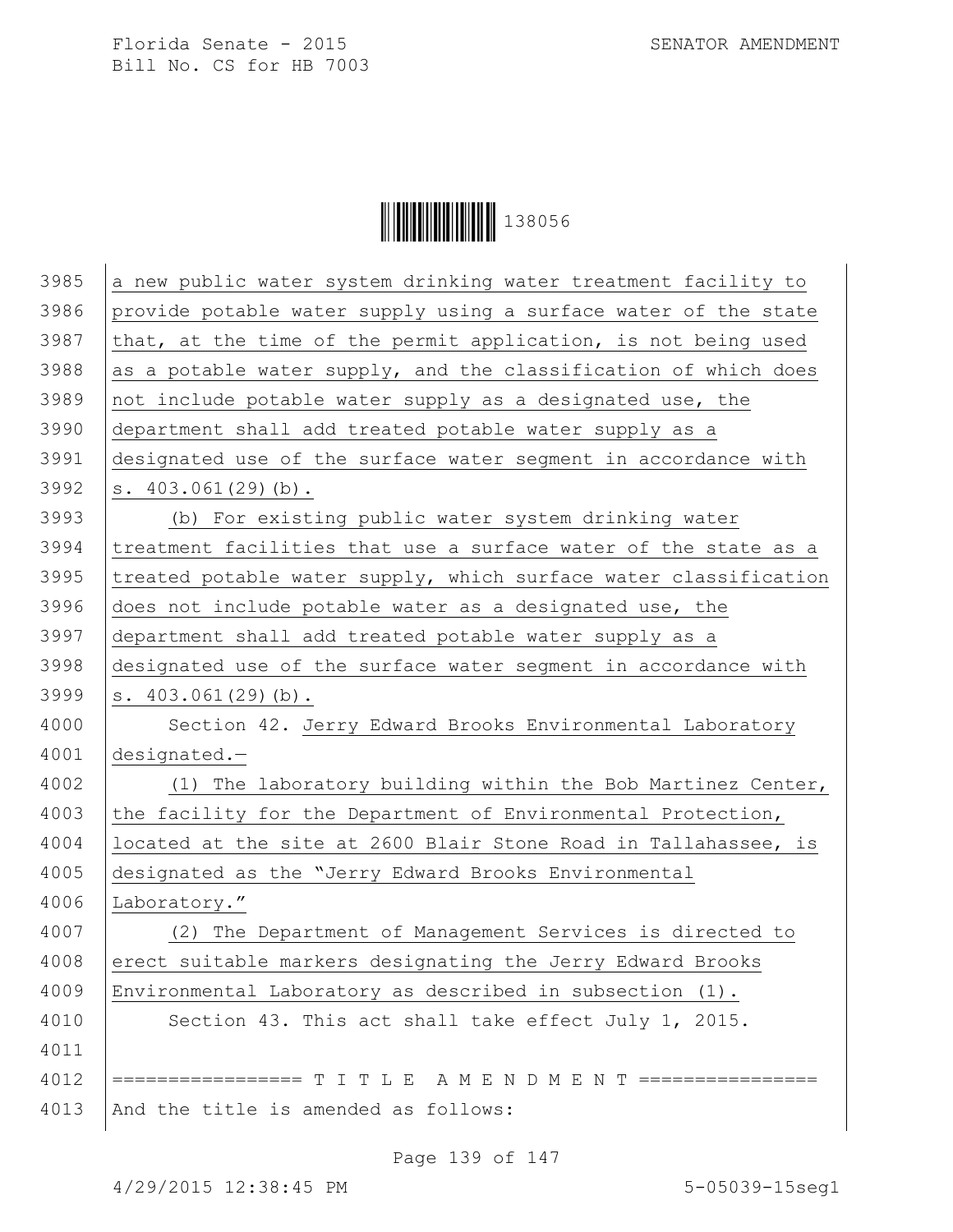

4014 Delete everything before the enacting clause 4015 and insert: 4016 A bill to be entitled 4017 | An act relating to environmental resources; amending 4018 | s. 259.032, F.S.; requiring the Department of 4019 Environmental Protection to publish, update, and 4020 maintain a database of conservation lands; requiring 4021 the department to submit a report by a certain date 4022 each year to the Governor and the Legislature 4023 identifying the percentage of such lands which the 4024 public has access to and the efforts the department 4025 | has undertaken to increase public access; amending ss. 4026 | 260.0144 and 335.065, F.S.; conforming provisions to 4027 changes made by the act; creating s. 339.81, F.S.; 4028 creating the Florida Shared-Use Nonmotorized Trail 4029 Network; specifying the composition of the network; 4030 Tequiring the network to be included in the Department 4031 of Transportation's work program; declaring the 4032 | planning, development, operation, and maintenance of 4033 the network to be a public purpose; authorizing the 4034 department to transfer maintenance responsibilities to 4035 certain state agencies and contract with not-for-4036 profit or private sector entities to provide 4037 maintenance services; authorizing the department to 4038 | adopt rules; providing an appropriation; creating s. 4039 339.82, F.S.; requiring the department to develop a 4040 network plan for the Florida Shared-Use Nonmotorized 4041 Trail Network; creating s. 339.83, F.S.; authorizing 4042 | the department to enter into concession agreements

Page 140 of 147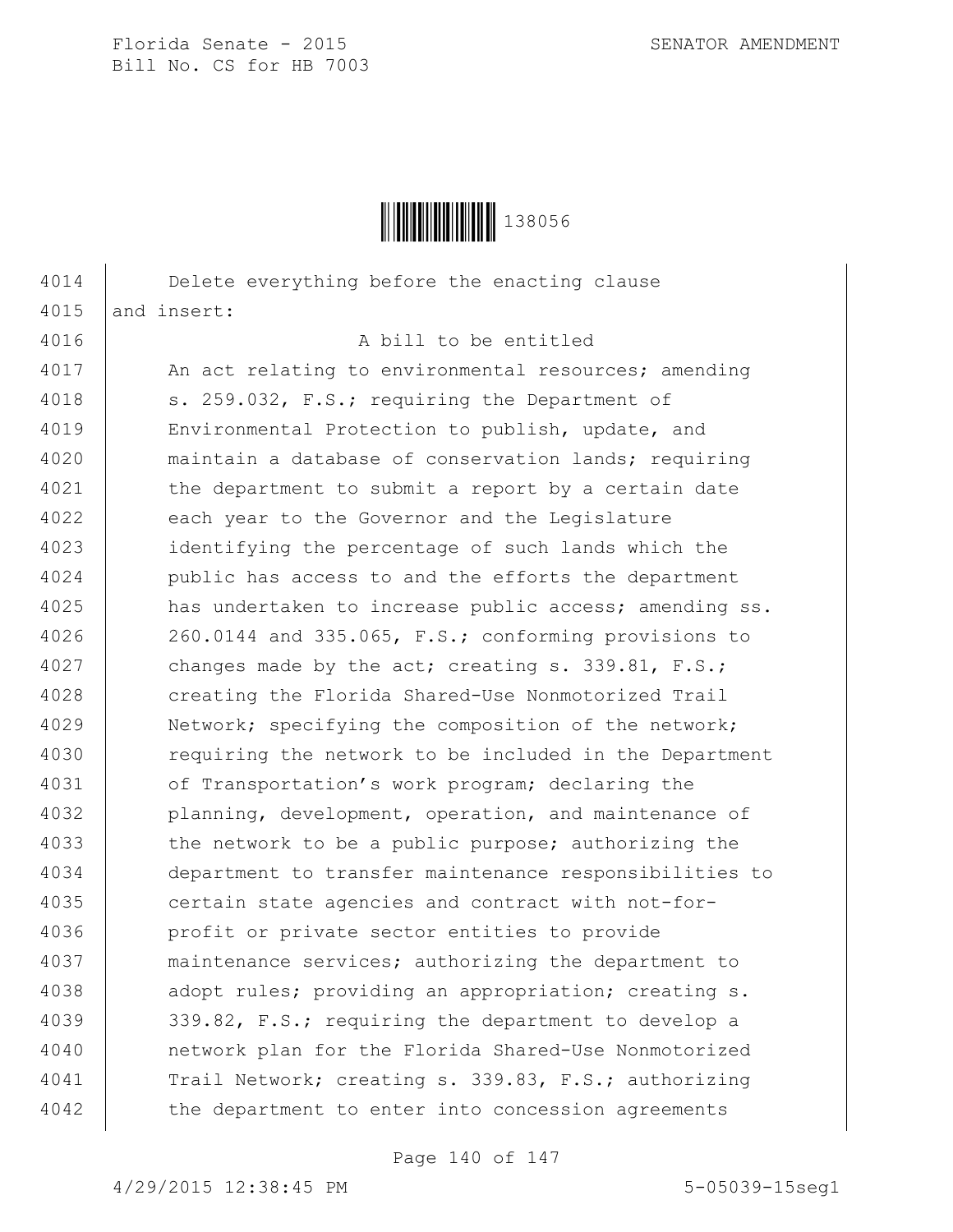

 with not-for-profit or private sector entities for certain commercial sponsorship signs, markings, and 4045 exhibits; authorizing the department to contract for 4046 the provision of certain services related to the trail 4047 | sponsorship program; authorizing the department to 4048 adopt rules; amending s. 373.019, F.S.; revising the definition of the term "water resource development" to include technical assistance to self-suppliers under certain circumstances; amending s. 373.036, F.S.; **example 2012** requiring certain information to be included in the consolidated annual report for all projects related to 4054 water quality or water quantity; creating s. 373.037, F.S.; defining terms; providing legislative findings; authorizing certain water management districts to designate and implement pilot projects; providing powers and limitations for the governing boards of 4059 such water management districts; requiring a participating water management district to submit a 4061 | report to the Governor and the Legislature on the 4062 effectiveness of its pilot project by a certain date; 4063 amending s. 373.042, F.S.; requiring the Department of Environmental Protection or the governing board of a water management district to adopt a minimum flow or minimum water level for an Outstanding Florida Spring using emergency rulemaking authority under certain circumstances; requiring collaboration in the development and implementation of recovery or prevention strategies under certain circumstances; authorizing the department to use emergency rulemaking

Page 141 of 147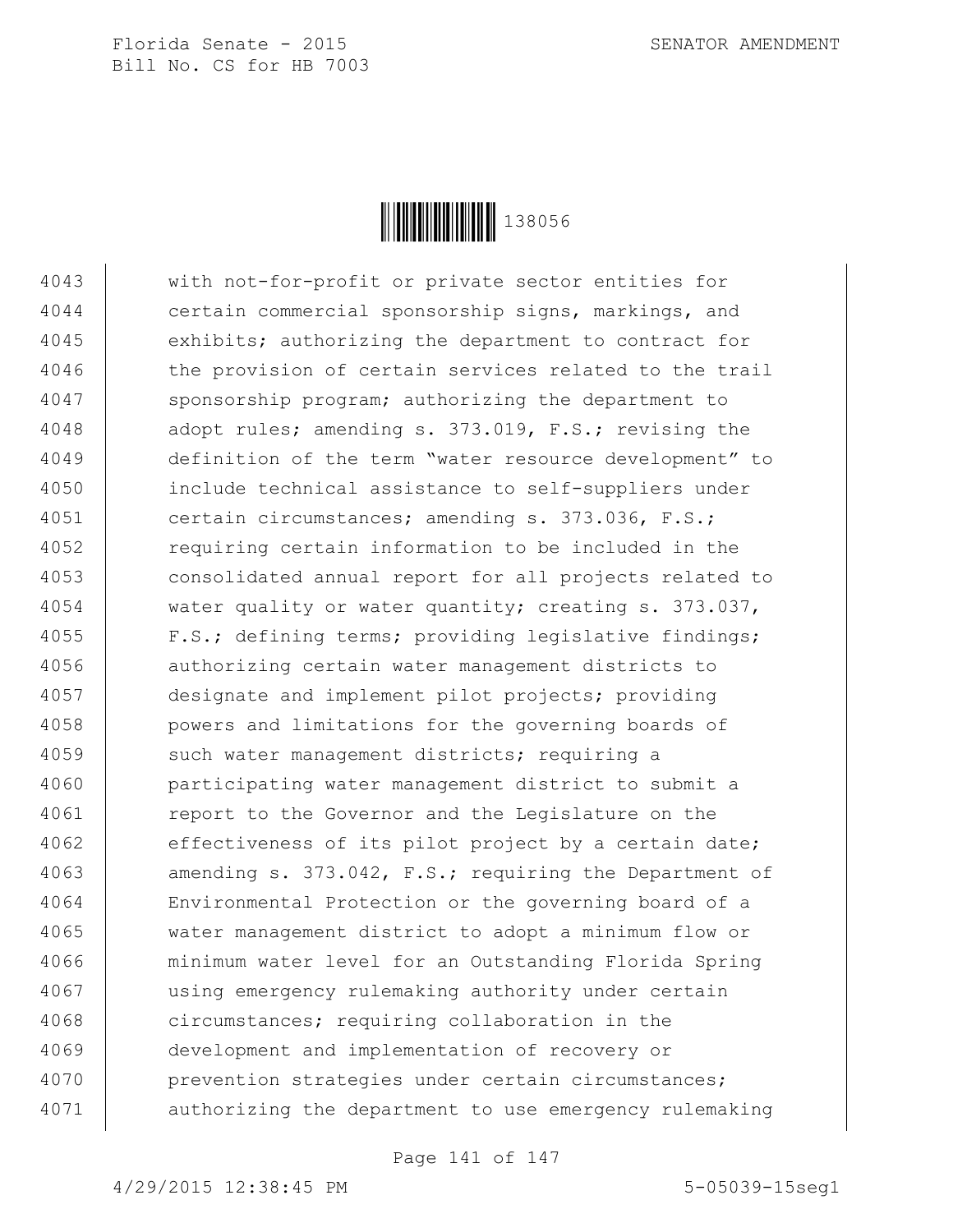

4072 | procedures under certain circumstances; amending s. 4073 | 373.0421, F.S.; directing the department or the water 4074 management district governing boards to adopt and 4075 implement certain recovery or prevention strategies 4076 concurrent with the adoption of minimum flows and 4077 minimum water levels; providing criteria for such 4078 Tecovery or prevention strategies; requiring certain 4079 emendments to regional water supply plans to be 4080 concurrent with relevant portions of the recovery or 4081 prevention strategy; directing water management 4082 districts to notify the department when water use 4083 | permit applications are denied for a specified reason; 4084 providing for the review and update of regional water 4085 | supply plans in such cases; creating s. 373.0465, 4086 F.S.; providing legislative intent; defining the term 4087 | "Central Florida Water Initiative Area"; requiring the 4088 department, the St. Johns River Water Management 4089 | District, the South Florida Water Management District, 4090 the Southwest Florida Water Management District, and 4091 | the Department of Agriculture and Consumer Services to 4092 develop and implement a multidistrict regional water 4093 | supply plan; providing plan criteria and requirements; 4094 | providing applicability; requiring the department to 4095 | adopt rules; amending s. 373.1501, F.S.; specifying 4096 | authority of the South Florida Water Management 4097 District to allocate quantities of, and assign 4098 | priorities for the use of, water within its 4099 jurisdiction; directing the district to provide 4100 | recommendations to the United States Army Corps of

Page 142 of 147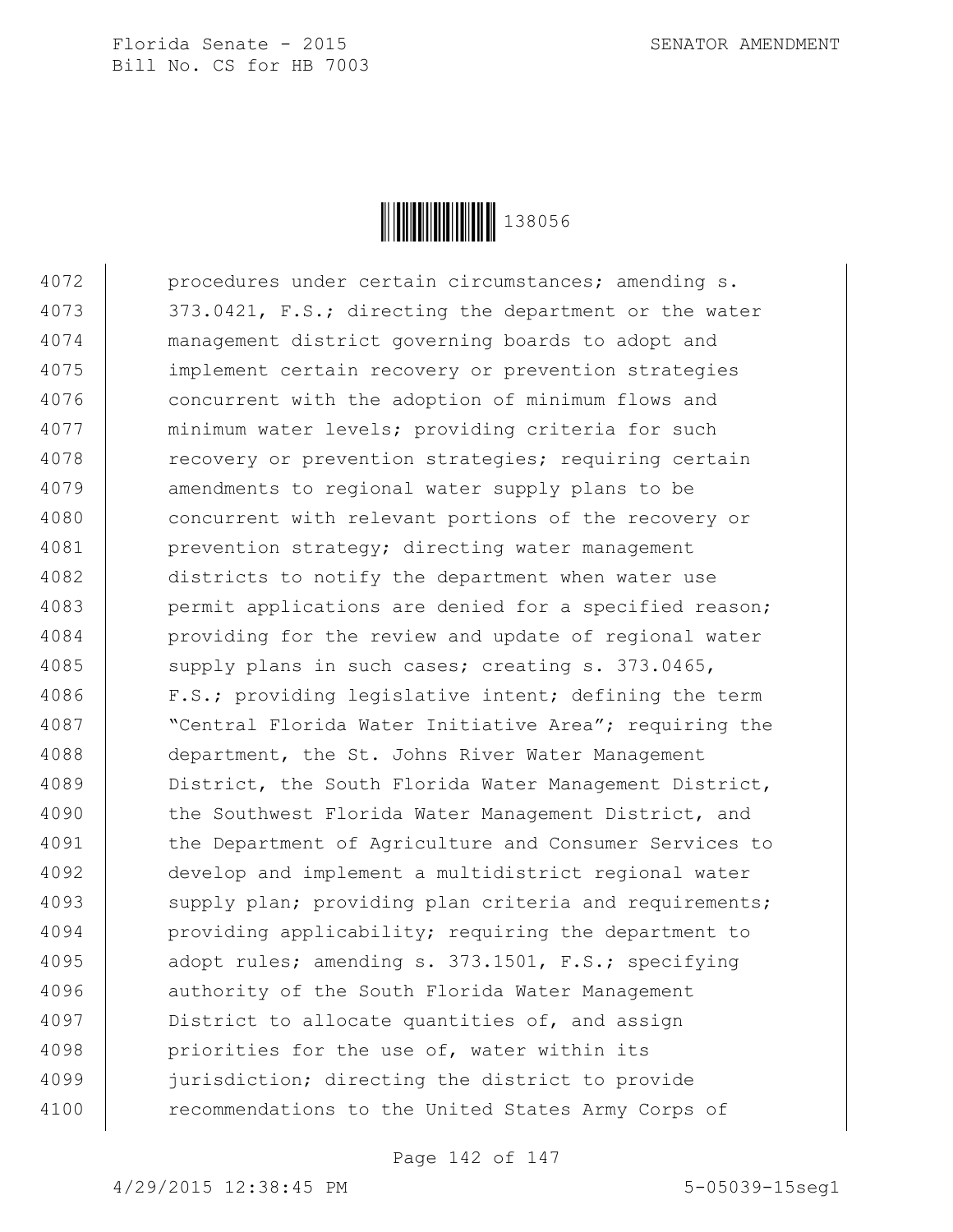

4101 Engineers when developing or implementing certain 4102 water control plans or regulation schedules; amending 4103 | s. 373.219, F.S.; requiring the department to adopt 4104 certain uniform rules; amending s. 373.223, F.S.; 4105 | requiring consumptive use permits authorizing over a 4106 certain amount to be monitored on a specified basis; 4107 amending s. 373.2234, F.S.; directing water management 4108 district governing boards to consider the 4109 | identification of preferred water supply sources for 4110 certain water users; amending s. 373.227, F.S.; 4111 prohibiting water management districts from modifying 4112 permitted allocation amounts under certain 4113 **circumstances;** requiring the water management 4114 districts to adopt rules to promote water conservation 4115 | incentives; amending s. 373.233, F.S.; providing 4116 conditions under which the department and water 4117 management district governing boards are directed to 4118  $\vert$  give preference to certain applications; amending s. 4119 | 373.4591, F.S.; providing priority consideration to 4120 | certain public-private partnerships for water storage, 4121 | groundwater recharge, and water quality improvements 4122 on private agricultural lands; amending s. 373.4595, 4123 | F.S.; revising and providing definitions relating to 4124 the Northern Everglades and Estuaries Protection 4125 Program; clarifying provisions of the Lake Okeechobee 4126 Watershed Protection Program; directing the South 4127 Florida Water Management District to revise certain 4128 Tules and provide for a watershed research and water 4129 quality monitoring program; revising provisions for

Page 143 of 147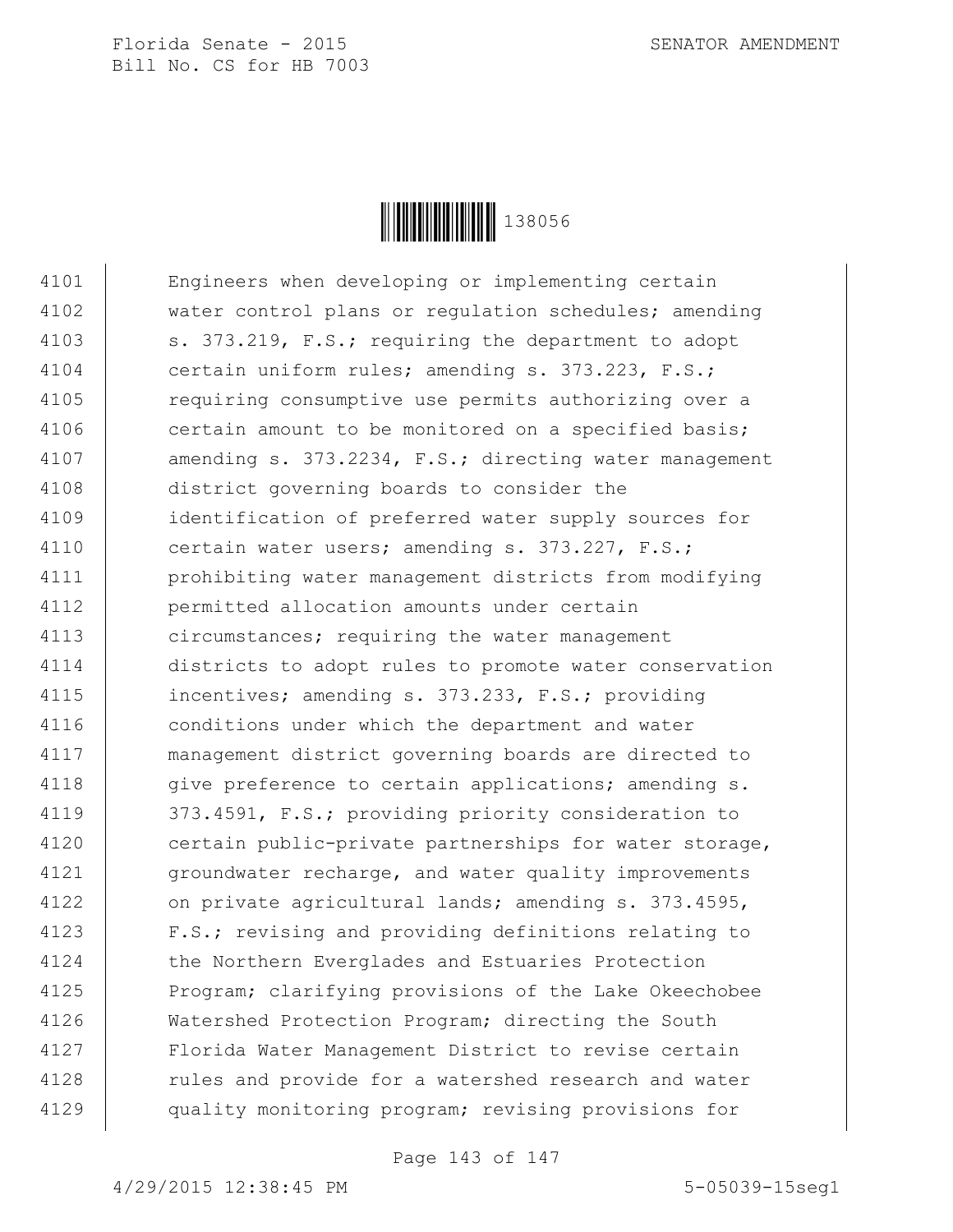

4130 | the Caloosahatchee River Watershed Protection Program 4131 | and the St. Lucie River Watershed Protection Program; 4132 | revising permitting and annual reporting requirements 4133 | relating to the Northern Everglades and Estuaries 4134 Protection Program; revising requirements for certain 4135 basin management action plans; amending s. 4136 373.467, F.S.; revising the qualifications for 4137 membership on the Harris Chain of Lakes Restoration 4138 Council; authorizing the Lake County legislative 4139 delegation to waive such membership qualifications for 4140 | qood cause; providing for council vacancies; amending 4141 | s. 373.536, F.S.; requiring a water management 4142 district to include an annual funding plan in the 4143 water resource development work program; directing the 4144 department to post the work program on its website; 4145 amending s. 373.703, F.S.; authorizing water 4146 management districts to join with private landowners 4147 for the purpose of carrying out their powers; amending 4148 | s. 373.705, F.S.; revising legislative intent; 4149 | requiring water management district governing boards 4150 | to include certain information in their annual budget 4151 | submittals; requiring water management districts to 4152 promote expanded cost-share criteria for additional 4153 conservation practices; amending s. 373.707, F.S.; 4154 authorizing water management districts to provide  $4155$   $\parallel$  technical and financial assistance to certain self-4156 suppliers and to waive certain construction costs of 4157 alternative water supply development projects 4158  $\vert$  sponsored by certain water users; amending s. 373.709,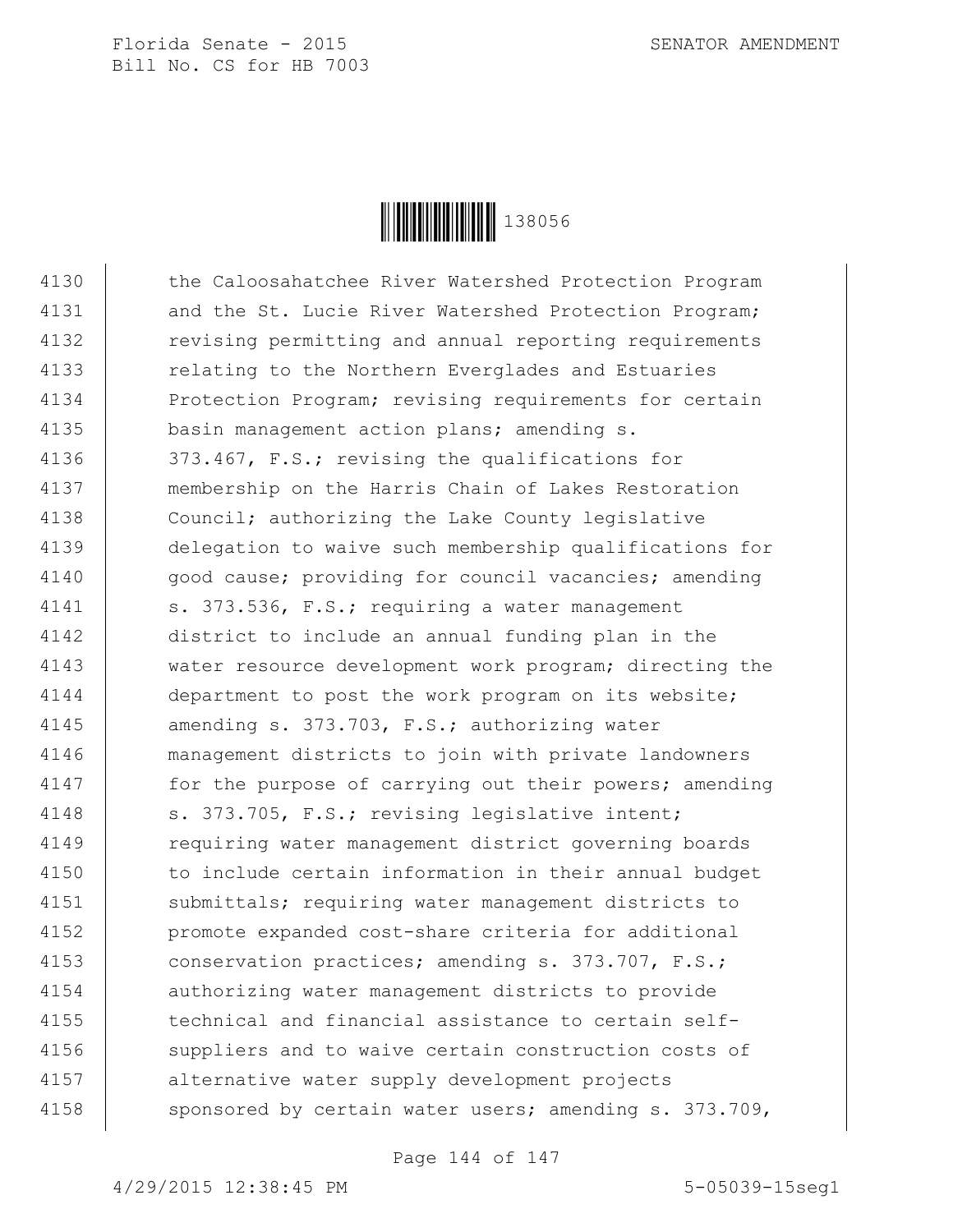Florida Senate - 2015 SENATOR AMENDMENT Bill No. CS for HB 7003



4159 F.S.; requiring regional water supply plans to include 4160 | traditional and alternative water supply project 4161 | options that are technically and financially feasible; 4162 directing the department to include certain funding 4163 | analyses and project explanations in regional water 4164 supply planning reports; creating part VIII of ch. 4165 | 373, F.S., entitled the "Florida Springs and Aquifer 4166 Protection Act"; creating s. 373.801, F.S.; providing 4167 legislative findings and intent; creating s. 373.802, 4168 | F.S.; defining terms; creating s. 373.803, F.S.; 4169 Tequiring the department to delineate a priority focus 4170 | area for each Outstanding Florida Spring by a certain 4171 date; creating s. 373.805, F.S.; requiring a water 4172 management district or the department to adopt or 4173 | revise various recovery or prevention strategies under 4174 certain circumstances; providing minimum requirements 4175 for recovery or prevention strategies for Outstanding 4176 | Florida Springs; authorizing local governments to 4177 | apply for an extension for projects in an adopted 4178 | recovery or prevention strategy; creating s. 373.807, 4179 | F.S.; requiring the department to initiate assessments 4180 | of Outstanding Florida Springs by a certain date; 4181 | requiring the department to develop basin management 4182 | action plans; authorizing local governments to apply 4183 for an extension for projects in an adopted basin 4184 management action plan; requiring certain local 4185 | governments to develop, enact, and implement an urban 4186 Fertilizer ordinance by a certain date; requiring the 4187 department in consultation with the Department of

Page 145 of 147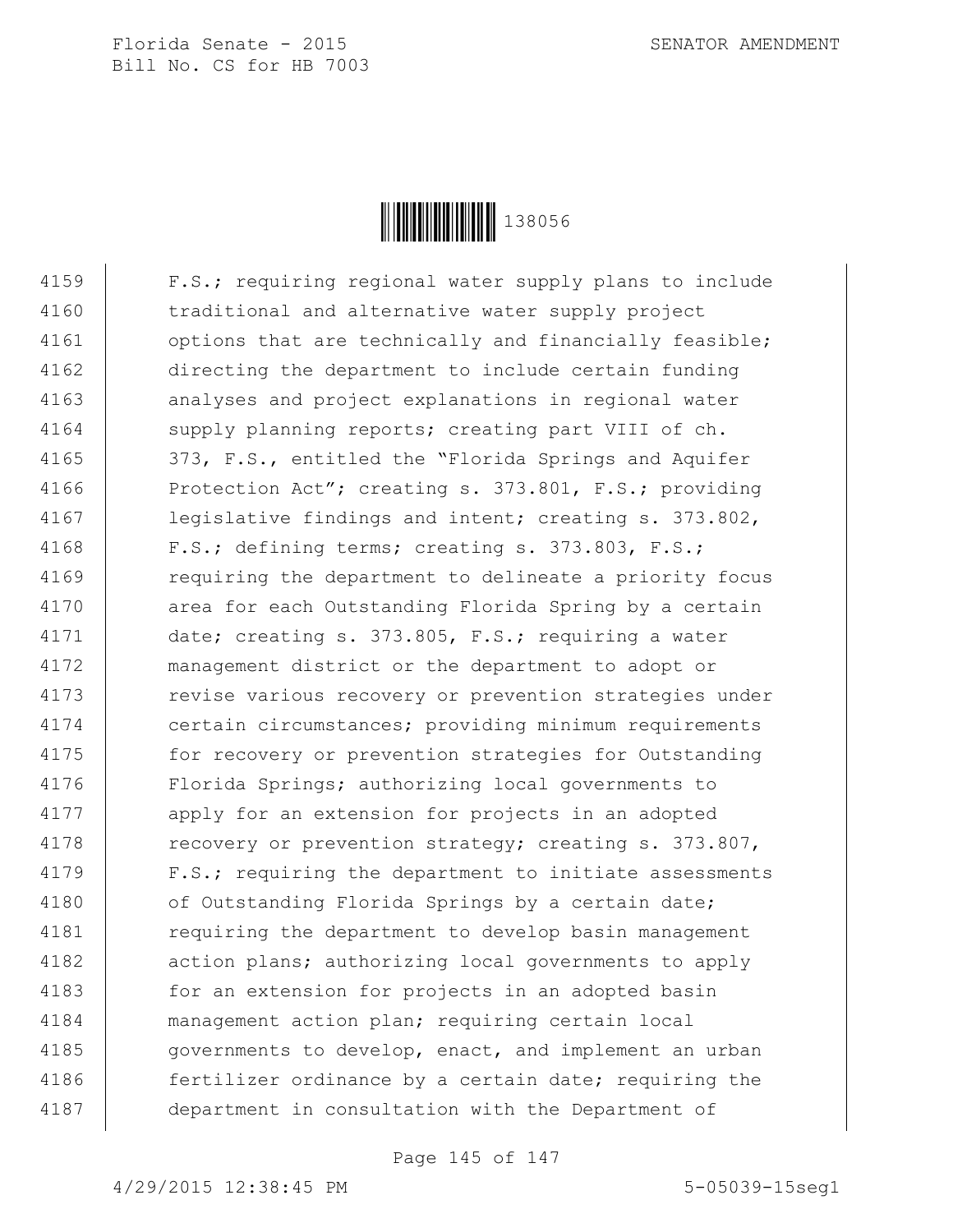Florida Senate - 2015 SENATOR AMENDMENT Bill No. CS for HB 7003



4188 | Health and relevant local governments and utilities, 4189 | to develop onsite sewage treatment and disposal system 4190 | remediation plans under certain circumstances; 4191 creating s. 373.811, F.S.; specifying prohibited 4192 | activities within a priority focus area of an 4193 | Outstanding Florida Spring; creating s. 373.813, F.S.; 4194 | providing rulemaking authority; amending s. 403.061, 4195 F.S.; requiring the department to create a 4196 consolidated water resources work plan; directing the 4197 department to adopt by rule a specific surface water 4198 classification to protect surface waters used for 4199 | treated potable water supply; providing criteria for 4200 such rule; authorizing the reclassification of surface 4201 waters used for treated potable water supply 4202 | notwithstanding such rule; requiring the department to 4203 create and maintain a web-based interactive map; 4204 creating s. 403.0616, F.S.; creating the Florida Water 4205 Resources Advisory Council to provide the Legislature 4206 with recommendations for projects submitted by 4207 | governmental entities; requiring the department to 4208 adopt rules; creating s. 403.0617, F.S.; requiring the 4209 department to propose for adoption rules to 4210 competitively evaluate and rank projects for selection 4211 and prioritization by the Water Resources Advisory 4212 Council by a certain date; amending s. 403.0623, F.S.; 4213 Tequiring the department to establish certain 4214 | standards; requiring state agencies and water 4215 management districts to show that they followed the 4216 department's standards in order to receive certain